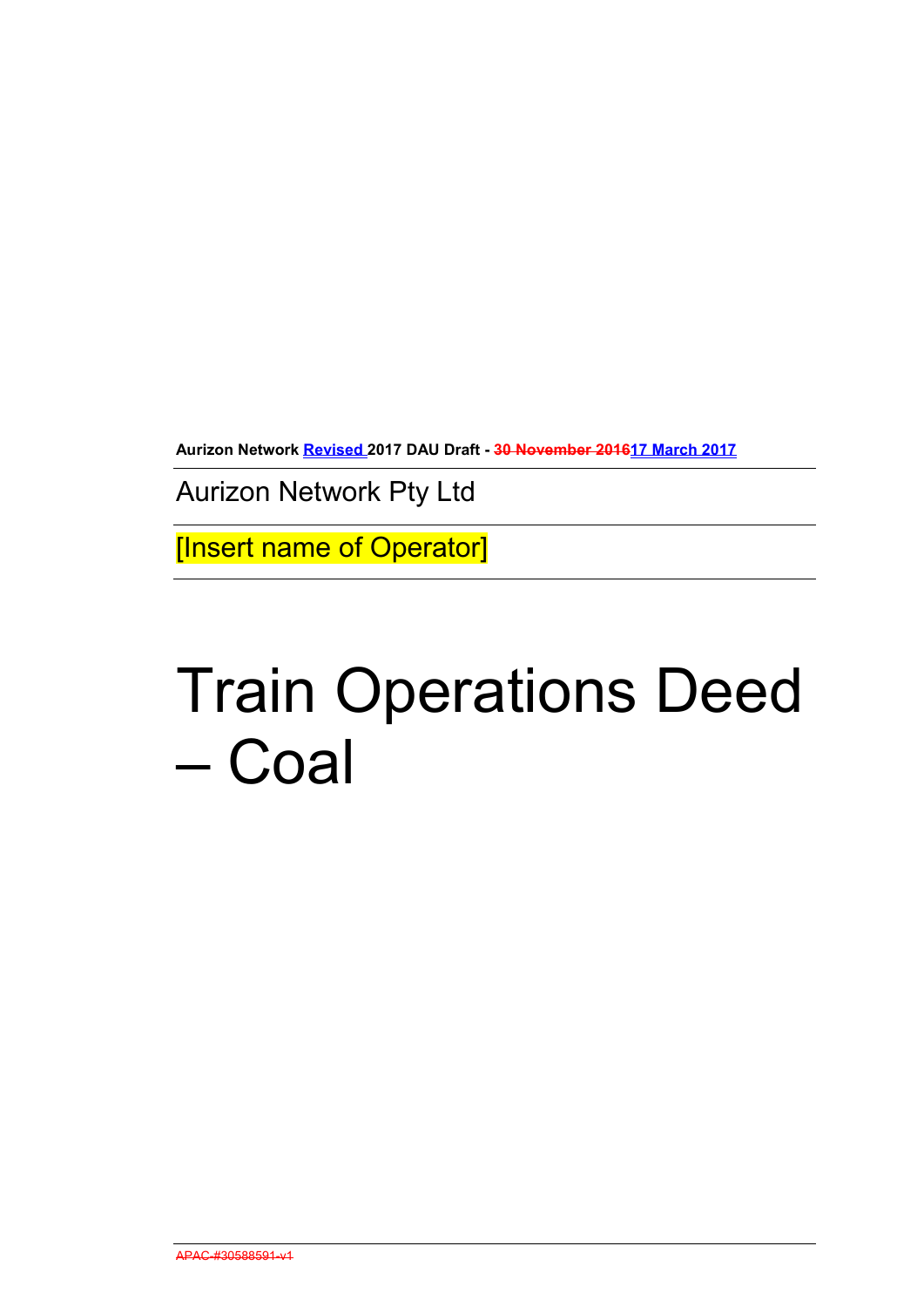# **Contents**

| 1            |             | <b>Definitions and interpretation</b>                                           | 1     |
|--------------|-------------|---------------------------------------------------------------------------------|-------|
|              | 1.1         | <b>Definitions</b>                                                              | 1     |
|              | 1.2         | Interpretation                                                                  | 20    |
|              | 1.3         | References to descriptors of Train Service Types                                | 22    |
|              | 1.4         | Material published on the Website                                               | 22    |
|              | 1.5         | Headings                                                                        | 22    |
|              | 1.6         | Words and expressions defined in Access Undertaking                             | 22    |
|              | 1.7         | Inconsistency                                                                   | 22    |
| $\mathbf{2}$ | <b>Term</b> |                                                                                 | 22    |
|              | 2.1         | Term                                                                            | 22    |
| 3            |             | <b>Access Undertaking</b>                                                       | 22    |
|              | 3.1         | Incorporation                                                                   | 22    |
|              | 3.2         | Changes in Access Undertaking                                                   | 23    |
| 4            |             | <b>Operational Rights</b>                                                       | 24    |
|              | 4.1         | <b>Grant of Operational Rights</b>                                              | 24    |
|              | 4.2         | Nature and scope of Operational Rights                                          | 24    |
|              | 4.3         | Operation of Ad Hoc Train Service                                               | 25    |
| 5            |             | <b>Ancillary Services</b>                                                       | 25    |
| 6            |             | <b>Nomination of the Operator</b>                                               | 25    |
|              |             |                                                                                 |       |
|              | 6.1         | Nomination                                                                      | 25    |
|              | 6.2         | Multiple Access Agreements                                                      | 26    |
|              | 6.3         | Variation of nomination of the Operator                                         | 26    |
| 7            |             | Interaction of rights                                                           | 26    |
| 8            |             | <b>Billing and payments</b>                                                     | 27    |
|              | 8.1         | Charges                                                                         | 27    |
|              | 8.2         | Invoicing                                                                       | 27    |
|              | 8.3         | Payment                                                                         | 27    |
|              | 8.4         | <b>Disputes</b>                                                                 | 28    |
|              | 8.5         | Interest on overdue payments and Disputed amounts                               | 29    |
|              | 8.6         | Right of set-off                                                                | 29    |
| 9            |             | <b>Accreditation</b>                                                            | 29    |
| 10           |             | <b>Operation of Train Services</b>                                              | 30    |
|              | 10.1        | <b>Operation of Train Services</b>                                              | 30    |
|              |             | 10.2 Commencement of Train Services                                             | 30    |
|              |             | 10.3 Commencement of Train Services for Train Service Type                      | 31    |
|              |             | 10.4 Power                                                                      | 34    |
|              |             | 10.5 Use of Regenerative Brakes                                                 | 34    |
| 11           | exceeded    | Reduction of Nominated Monthly Train Services if Increase in Maximum Payload    | 34 35 |
|              |             | 11.1 Reduction of Nominated Monthly Train Services under Access Agreement       | -35   |
|              |             | 11.2 Request for increased Increase in Maximum Payload for a Train Service Type | 35    |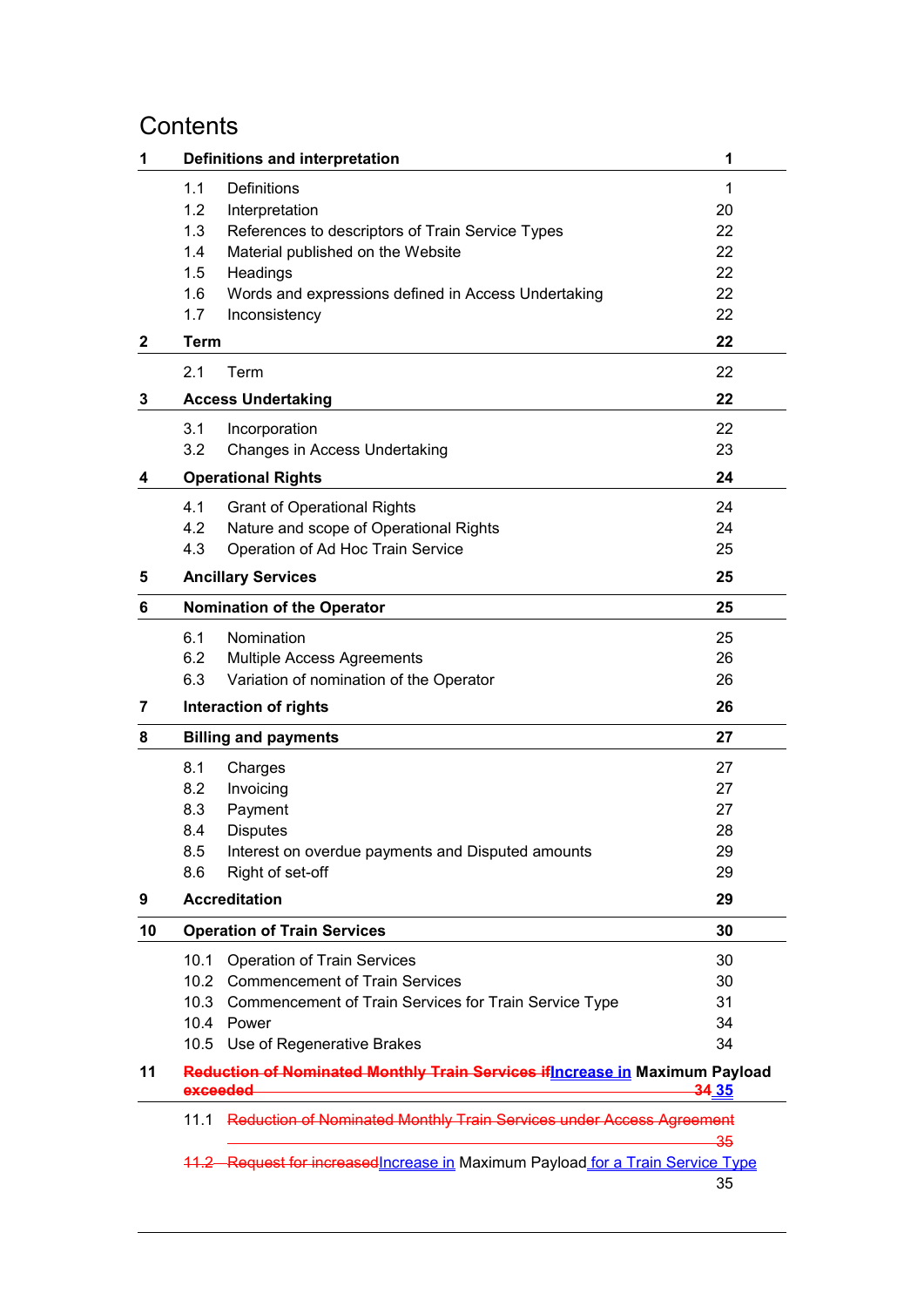|    | 11.311.2<br>No prejudice to other rights35                                                                              |       |  |
|----|-------------------------------------------------------------------------------------------------------------------------|-------|--|
| 12 | <b>Reduction of Nominated Monthly Train Services if Nominal Payload increased</b><br><u>35[NOT USED]35 35[NOT USED]</u> |       |  |
|    | 12.1 Notice of Intention to Increase Nominal Payload <b>Committee Contract Contract</b>                                 | -36   |  |
|    | 12.2 Estimate of Net Financial Effect <b>Contract Contract Contract Contract Contract Contract Contract Contract</b>    | $-36$ |  |
|    | 12.3 Withdrawal of Notice of Intention to Increase Nominal Payload                                                      | $-36$ |  |
|    | 12.4 Further estimate of Net Financial Effect <b>Contract Contract Contract Contract Contract Contract Contract Co</b>  | $-37$ |  |
|    |                                                                                                                         | -38   |  |
|    | 12.6 Payment of compensation <b>COVID-12.6</b> Payment of compensation                                                  | -38   |  |
| 13 | Day to day Train Movements                                                                                              | 3935  |  |
|    | 13.1 Exclusive responsibility for Train Control                                                                         | 3935  |  |
|    | Train Control rights and obligations - Aurizon Network<br>13.2                                                          | 3935  |  |
|    | 13.3 Train Control rights and obligations - Operator                                                                    | 3936  |  |
|    | 13.4 Train Control communications                                                                                       | 4036  |  |
|    | 13.5 Removal at the end of Authorised Parking                                                                           | 4036  |  |
| 14 | <b>Compliance</b>                                                                                                       | 4437  |  |
|    | 14.1<br>General requirements                                                                                            | 4437  |  |
|    | 14.2 Non-compliance by Operator with Train Description                                                                  | 4238  |  |
|    | 14.3 Certain matters to apply consistently to all Railway Operators                                                     | 4339  |  |
|    | 14.4 Provision of information                                                                                           | 4339  |  |
| 15 | <b>Plans</b>                                                                                                            | 4339  |  |
|    | Approval of Plans<br>15.1                                                                                               | 4339  |  |
|    | 15.2 Amendments to Plans                                                                                                | 4642  |  |
| 16 | <b>Train operations</b>                                                                                                 | 4743  |  |
|    | Compliance with Scheduled Time<br>16.1                                                                                  | 4743  |  |
|    | 16.2 Alterations to Train Services                                                                                      | 4844  |  |
|    | 16.3 Authorisation of other Train Movements                                                                             | 4844  |  |
|    | Notification<br>16.4                                                                                                    | 4844  |  |
|    | Operator to supply information<br>16.5                                                                                  | 4945  |  |
|    | 16.6 Operation of Trains and Rollingstock                                                                               | 4945  |  |
| 17 | <b>Authorisation of Rollingstock and Rollingstock Configurations</b>                                                    | 4945  |  |
|    | Use of Rollingstock and Rollingstock Configuration<br>17.1                                                              | 4945  |  |
|    | <b>Authorisation Request Notice</b><br>17.2                                                                             | 5046  |  |
|    | 17.3<br><b>Compliance Statement</b>                                                                                     | 5046  |  |
|    | Rollingstock Interface Standards Risk Assessment<br>17.4                                                                | 5046  |  |
|    | Certificate of Compliance<br>17.5                                                                                       | 5046  |  |
|    | <b>Disputes</b><br>17.6                                                                                                 | 5448  |  |
|    | Update of schedule 4 as a consequence of New Authorisations<br>17.7                                                     | 5248  |  |
|    | Issue of Train Route Acceptance or Authority to Travel<br>17.8                                                          | 5248  |  |
| 18 | <b>Amendments to System Wide Requirements</b>                                                                           | 5248  |  |
|    | 18.1<br><b>Amendment Notice</b>                                                                                         | 5248  |  |
|    | 18.2<br>Response to a Discretionary System Amendment                                                                    | 5349  |  |
|    | 18.3<br>Discretionary System Amendment which frustrate operations                                                       | 5349  |  |
|    | 18.4<br>Discretionary System Amendment with negative financial impact                                                   | 5450  |  |
|    | 18.5<br>Expert must have regard to certain matters                                                                      | 5450  |  |
|    | Costs of implementing amendments to a System Wide Requirement 5450<br>18.6                                              |       |  |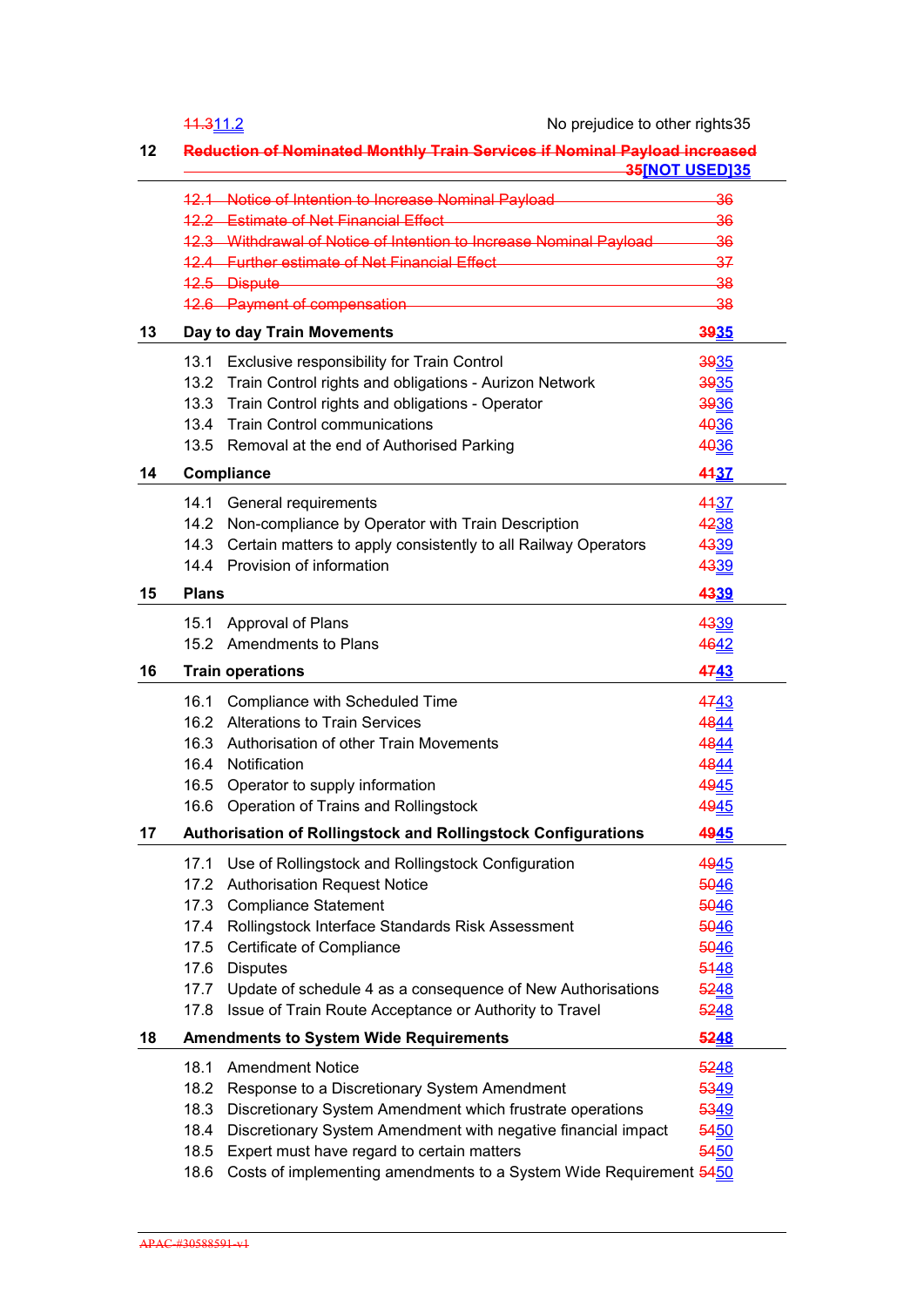|    | 18.7 Implementation of amendments to System Wide Requirements             | <del>55</del> 51 |
|----|---------------------------------------------------------------------------|------------------|
| 19 | <b>Weighbridges and Overload Detectors</b>                                | 5551             |
|    | General<br>19.1                                                           | 5551             |
|    | 19.2<br>Exceeding Maximum Allowable Gross Tonnage                         | 5552             |
|    | 19.3 Exceeding Maximum Desirable Gross Tonnage                            | 5652             |
|    | Record keeping<br>19.4                                                    | 5652             |
|    | Verification<br>19.5                                                      | 5652             |
|    | No Claim<br>19.6                                                          | 5753             |
| 20 | <b>Performance Levels</b>                                                 | 5754             |
|    | Consequences of failure to comply with Performance Levels<br>20.1         | 5754             |
|    | 20.2 Review of Performance Levels                                         | 5854             |
| 21 | Infrastructure management                                                 | 5854             |
|    | 21.1<br>Management and control of the Nominated Network                   | 5854             |
|    | Maintenance of the Nominated Network<br>21.2                              | 5854             |
|    |                                                                           |                  |
| 22 | Incident management                                                       | 5955             |
|    | 22.1<br>Compliance                                                        | 5955             |
|    | 22.2<br>Obstructions                                                      | 5955             |
|    | 22.3 Notification                                                         | 5955             |
|    | 22.4<br>Management of Incident response                                   | 6056             |
|    | Investigations<br>22.5                                                    | 6258             |
|    | 22.6<br>Management of Environmental Incidents                             | 6259             |
|    | Environmental Incident reporting<br>22.7                                  | 6359             |
| 23 | <b>Operator's staff</b>                                                   | 6460             |
|    | 23.1<br>Safety of Operator's Staff                                        | 6460             |
|    | Qualifications of Operator's Staff<br>23.2                                | 6460             |
|    | Entry onto Aurizon Network Land<br>23.3                                   | 6461             |
| 24 | Interface and environmental risk management                               | 6561             |
|    | Compliance with Interface Risk Management Plan<br>24.1                    | 6561             |
|    | 24.2<br>Environmental consultant                                          | 6561             |
|    | 24.3<br>Interface representative                                          | 6561             |
|    | 24.4<br>Operator's Safety Management System                               | 6561             |
|    | 24.5<br>Aurizon Network's Safety Management System                        | 6662             |
|    | 24.6 Aurizon Network's environmental management system                    | 6662             |
|    | 24.7<br>Carriage of Dangerous Goods on Train Services                     | 6662             |
|    | 24.8<br>Noise management during Train Services                            | 6662             |
|    | 24.9<br>Community liaison and environmental complaint procedures          | 6763             |
|    | 24.10 Audit and review                                                    | 6763             |
|    | 24.11 Notification                                                        | 6764             |
| 25 | Inspection and audit rights                                               | 6864             |
|    | Right of inspection by Operator<br>25.1                                   | 6864             |
|    | 25.2<br>Right of inspection of Trains and Rollingstock by Aurizon Network | 6865             |
|    | 25.3<br>Parties' obligations                                              | 6966             |
| 26 | <b>Insurance by Operator</b>                                              | 7066             |
|    | 26.1<br>Maintain insurance policies                                       | 7066             |
|    | Required insurance policies<br>26.2                                       | 7066             |
|    |                                                                           |                  |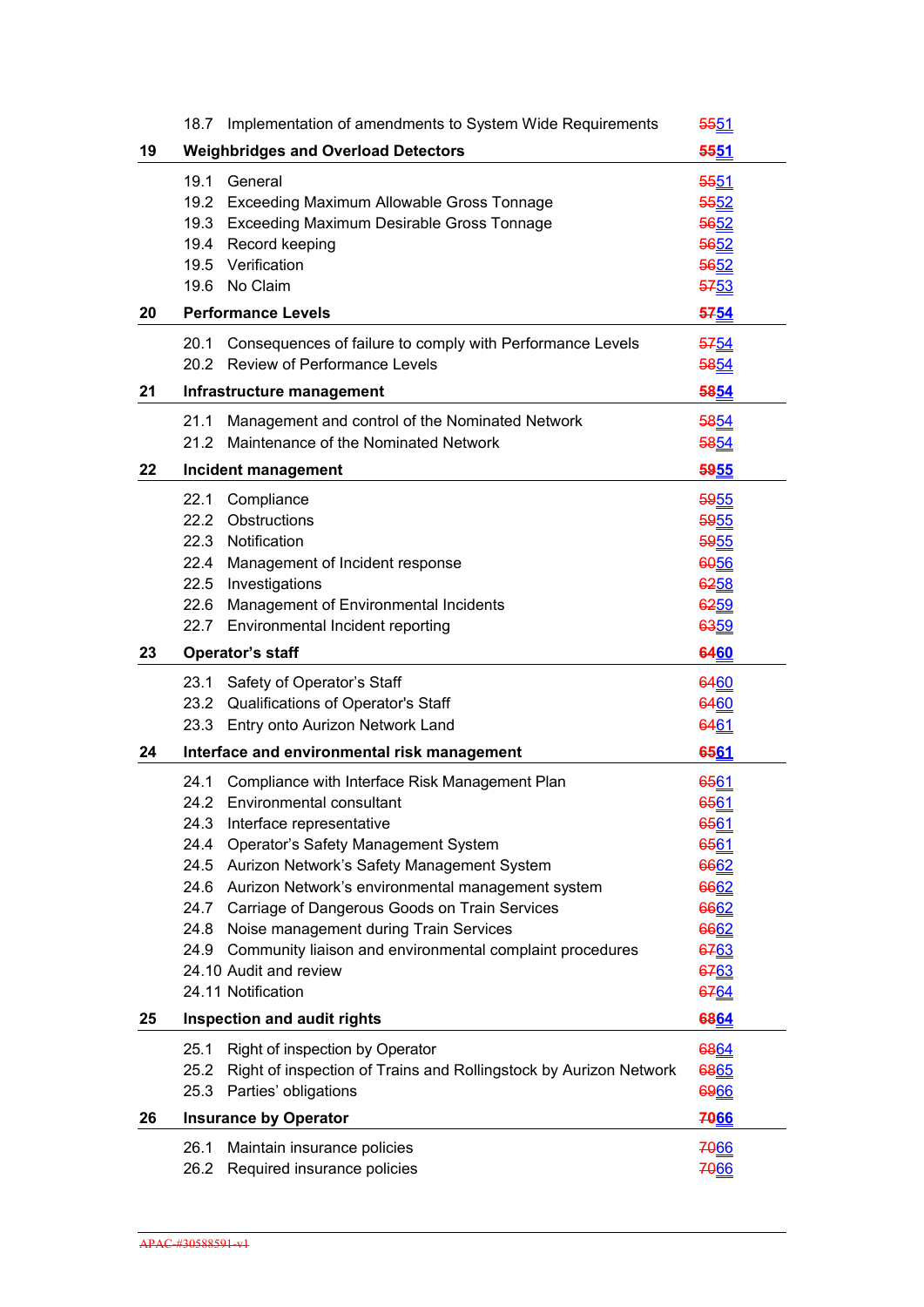|    |                 | 26.3 Disclosure of insurance policies                                                        | 7066        |
|----|-----------------|----------------------------------------------------------------------------------------------|-------------|
|    |                 | 26.4 Failure to disclose insurance policies                                                  | 7066        |
|    |                 | 26.5 Minimum terms of policies                                                               | 7067        |
|    |                 | 26.6 Operator not to render policy void                                                      | 7467        |
|    |                 | 26.7 Compliance                                                                              | 7467        |
|    | 26.8            | Notice of potential claims                                                                   | 7467        |
|    | 26.9            | Operator to pay all excess/deductibles                                                       | 7467        |
|    |                 | 26.10 Settlement of claims                                                                   | 7467        |
| 27 |                 | <b>Indemnities</b>                                                                           | 7468        |
|    |                 |                                                                                              |             |
|    | 27.1            | Indemnity for personal injury and property damage                                            | 7468        |
|    | 27.2            | Indemnity by Operator for certain liabilities to Third Parties                               | 7268        |
|    | 27.3            | Duty to mitigate                                                                             | 7268        |
|    | 27.4            | General provisions regarding indemnities                                                     | 7268        |
| 28 |                 | Limitations and exclusions of liability                                                      | 7269        |
|    | 28.1            | <b>Exclusion of Consequential Loss</b>                                                       | 7269        |
|    | 28.2            | Time limit and minimum threshold on Claims                                                   | 7269        |
|    | 28.3            | Claims and exclusions in respect of Infrastructure standard                                  | 7369        |
|    |                 | 28.4 Claims and exclusions in respect of non-provision of Operational Rights <sup>7369</sup> |             |
|    |                 | 28.5 Claims and exclusions in respect of delays to Train Movements                           | 7471        |
|    | 28.6            | Defence of Claims by Third Parties                                                           | <u>7571</u> |
| 29 |                 | Determination of liability and loss adjustment                                               | 7572        |
|    |                 | 29.1 Determination of liability                                                              | 7572        |
|    |                 | 29.2 Loss Adjuster                                                                           | 7672        |
|    |                 | 29.3 Parties to assist loss adjuster                                                         | 7773        |
|    |                 |                                                                                              |             |
|    |                 |                                                                                              |             |
|    |                 | 29.4 Decision of the loss adjuster                                                           | 7773        |
|    | 29.5            | Costs of the loss adjuster                                                                   | <u>7774</u> |
| 30 | <b>Disputes</b> |                                                                                              | 7874        |
|    | 30.1            | Method                                                                                       | 7874        |
|    | 30.2            | Authorised representative resolution                                                         | 7874        |
|    | 30.3            | Expert                                                                                       | 7874        |
|    | 30.4            | Arbitration                                                                                  | 8077        |
|    | 30.5            | Queensland Competition Authority (QCA)                                                       | 8477        |
|    | 30.6            | Determination by Court                                                                       | 8477        |
| 31 |                 | <b>Force Majeure</b>                                                                         | 8477        |
|    | 31.1            | Notice of Force Majeure                                                                      | 8477        |
|    | 31.2            | Suspension of obligations                                                                    | 8279        |
|    | 31.3            | Duty to mitigate                                                                             | 8279        |
|    |                 | 31.4 End of period of Force Majeure                                                          | 8379        |
|    | 31.5            | <b>Reduction of Access Rights</b>                                                            | 8379        |
|    | 31.6            | Effect of Nominated Network FM Reduction Notice on Operator nomination                       |             |
|    |                 |                                                                                              | 8481        |
|    | 31.7            | Termination after extended Force Majeure Event                                               | 8581        |
| 32 |                 | <b>Suspension</b>                                                                            | 8581        |
|    | 32.1            | Suspension of Train Services for a Train Service Type                                        | 8581        |
|    | 32.2            | Suspension of Train Services generally                                                       | 8581        |
|    | 32.3            | Suspension of certain Rollingstock or Rollingstock Configurations                            | 8581        |
|    | 32.4            | Suspension due to suspension under Access Agreement                                          | 8682        |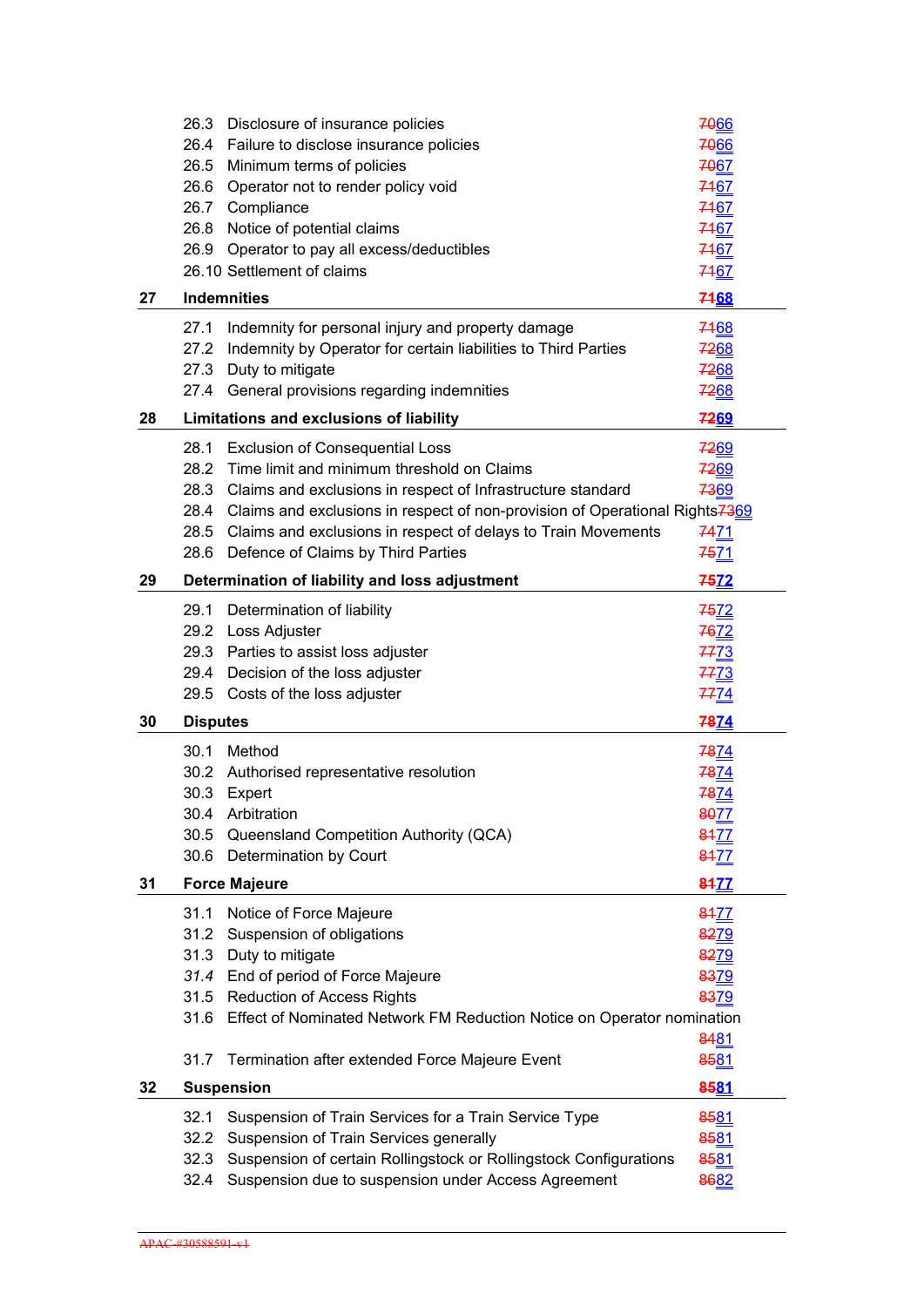|    | 32.5           | Details of suspension                                                     | 8682         |
|----|----------------|---------------------------------------------------------------------------|--------------|
|    | 32.6           | <b>Effect of suspension</b>                                               | 8682         |
|    | 32.7           | Duration of suspension                                                    | 8783         |
| 33 |                | <b>Termination</b>                                                        | 8783         |
|    | 33.1           | Termination of Train Services for a Train Service Type by Aurizon Network |              |
|    |                |                                                                           | 8783         |
|    | 33.2           | <b>Termination of Agreement</b>                                           | 8783         |
|    | 33.3           | Termination by the Operator                                               | 8784         |
|    | 33.4           | Grounds for termination to be specified                                   | 8884         |
|    | 33.5           | Obligations and other rights upon termination or expiry                   | 8884         |
|    | 33.6           | Removal of Rollingstock following termination                             | 8884         |
| 34 |                | <b>Assignment</b>                                                         | 8985         |
|    | 34.1           | Assignment by Aurizon Network                                             | 8985         |
|    | 34.2           | Assignment by the Operator                                                | 8985         |
|    | 34.3           | Charging                                                                  | 9086         |
| 35 | <b>GST</b>     |                                                                           | <b>9087</b>  |
|    | 35.1           | Construction                                                              | 9087         |
|    |                | 35.2 Consideration GST exclusive                                          | 9187         |
|    | 35.3           | Payment of GST                                                            | 9187         |
|    | 35.4           | Timing of GST payment                                                     | 9187         |
|    | 35.5           | Tax invoice                                                               | 9187         |
|    | 35.6           | Adjustment event                                                          | 9187         |
|    | 35.7           | Reimbursements                                                            | 9187         |
|    |                |                                                                           |              |
| 36 |                | Confidentiality                                                           | 9188         |
|    | 36.1           | Confidentiality                                                           | 9188         |
|    | 36.2           | Permitted disclosures                                                     | 9288         |
|    | 36.3           | Discloser may give certain directions                                     | 9389         |
|    | 36.4           | PPS Act                                                                   | 9389         |
|    | 36.5           | Survival                                                                  | 9390         |
|    | 36.6           | Injunctive relief                                                         | 9390         |
| 37 |                | <b>Relationship with Access Agreements</b>                                | 94 <u>90</u> |
| 38 | <b>Notices</b> |                                                                           | 9591         |
|    | 38.1           | Form of Notice                                                            | 9591         |
|    | 38.2           | Method of service                                                         | 9591         |
|    | 38.3           | <b>Deemed Notice</b>                                                      | 9591         |
|    |                | 38.4 Addresses for notices                                                | 9592         |
|    | 38.5           | Train Control Direction or Incident Commander's direction                 | 9592         |
| 39 | General        |                                                                           | 9692         |
|    | 39.1           | Survival                                                                  | 9692         |
|    | 39.2           | Amendment                                                                 | 9692         |
|    | 39.3           | Entire agreement                                                          | 9692         |
|    | 39.4           | Counterparts                                                              | 9692         |
|    | 39.5           | Non-merger                                                                | 9693         |
|    | 39.6           | Authority to enter into agreement                                         | 9693         |
|    | 39.7<br>39.8   | Consents and approvals<br>Relationship                                    | 9793<br>9793 |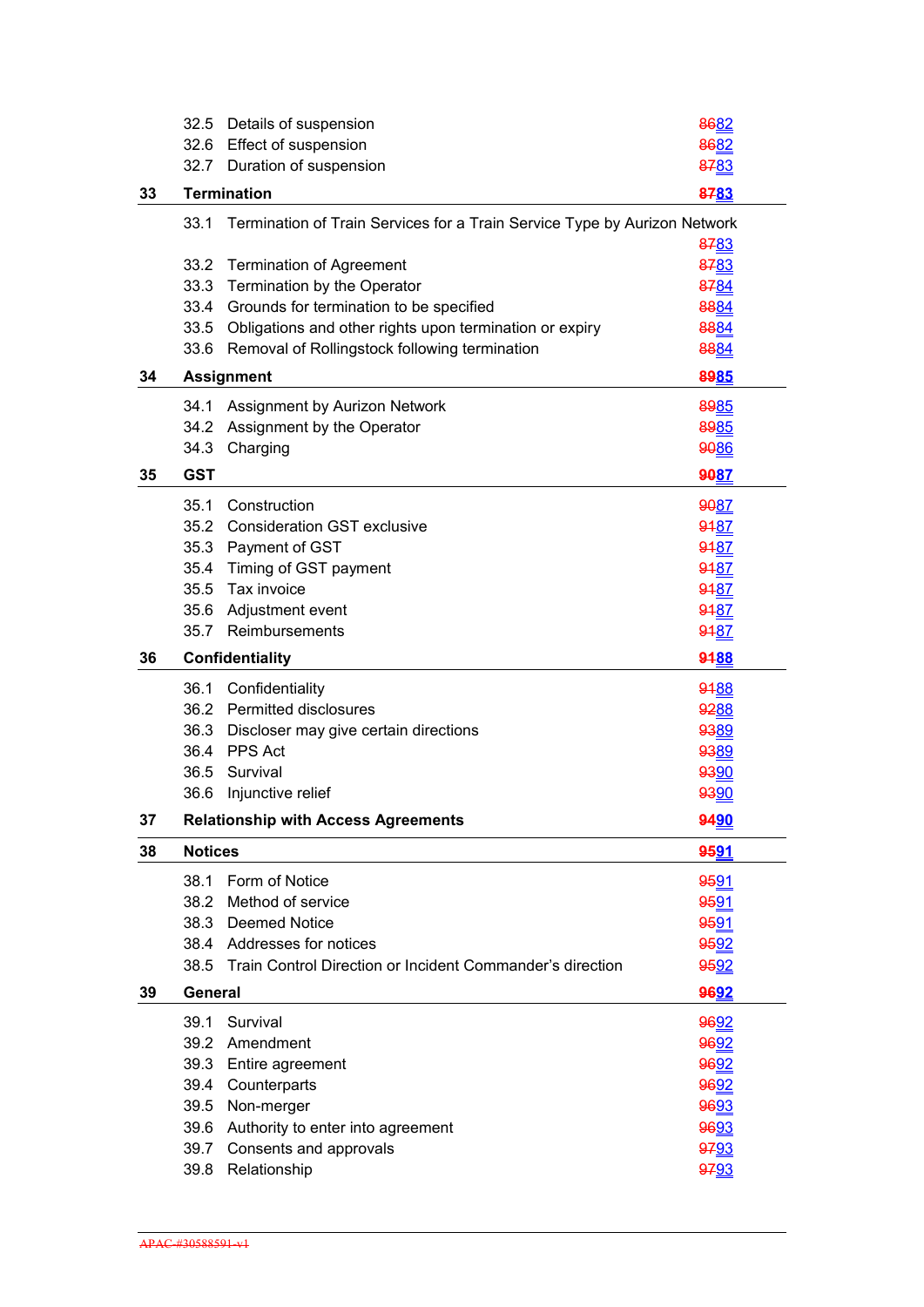| 39.9 Certificate                                                | 9793          |  |
|-----------------------------------------------------------------|---------------|--|
| 39.10 Costs                                                     | 9793          |  |
| 39.11 Duty                                                      | 9793          |  |
| 39.12 Waiver and exercise of rights                             | 9793          |  |
| 39.13 Computation of time                                       | 9794          |  |
| 39.14 Severance of invalid or illegal terms                     | 9894          |  |
| 39.15 Rights cumulative                                         | 9894          |  |
| 39.16 Approvals and consents                                    | 9894          |  |
| 39.17 Third Party Land                                          | 9894          |  |
| 39.18 Implementation of agreement                               | 9995          |  |
| 39.19 Governing law and jurisdiction                            | 9995          |  |
| 39.20 PPS Act                                                   | 9995          |  |
| Schedule 1 - Reference schedule                                 | <b>40298</b>  |  |
| <b>Schedule 2 - Train Descriptions</b>                          | <b>10399</b>  |  |
| Appendix A to Schedule 2 - Sectional Running Times              | 107103        |  |
| Appendix B to Schedule 2 - Nominated Monthly Operational Rights | 108104        |  |
| <b>Schedule 3 - Nominated Network</b>                           | 109105        |  |
| Schedule 4 - Rollingstock and Rollingstock Configurations       | <b>444107</b> |  |
| <b>Schedule 5 - Performance Levels</b>                          | 112108        |  |
| Appendix to Schedule 5 - Calculation of Below Rail Transit Time | 112108        |  |
| Schedule 6 - High visibility clothing and Emergency Procedures  | <b>445111</b> |  |
| Schedule 7 - Insurance                                          | 116112        |  |
| Schedule 8 - Suspension Events and Termination Events           | 118114        |  |
| <b>Schedule 9 - Interface Coordination Arrangements</b>         | 124120        |  |
| Schedule 10 - Ancillary Services and Ancillary Services Charges | 135131        |  |
| Schedule 11 - Interface Risk Management Plan                    | 136132        |  |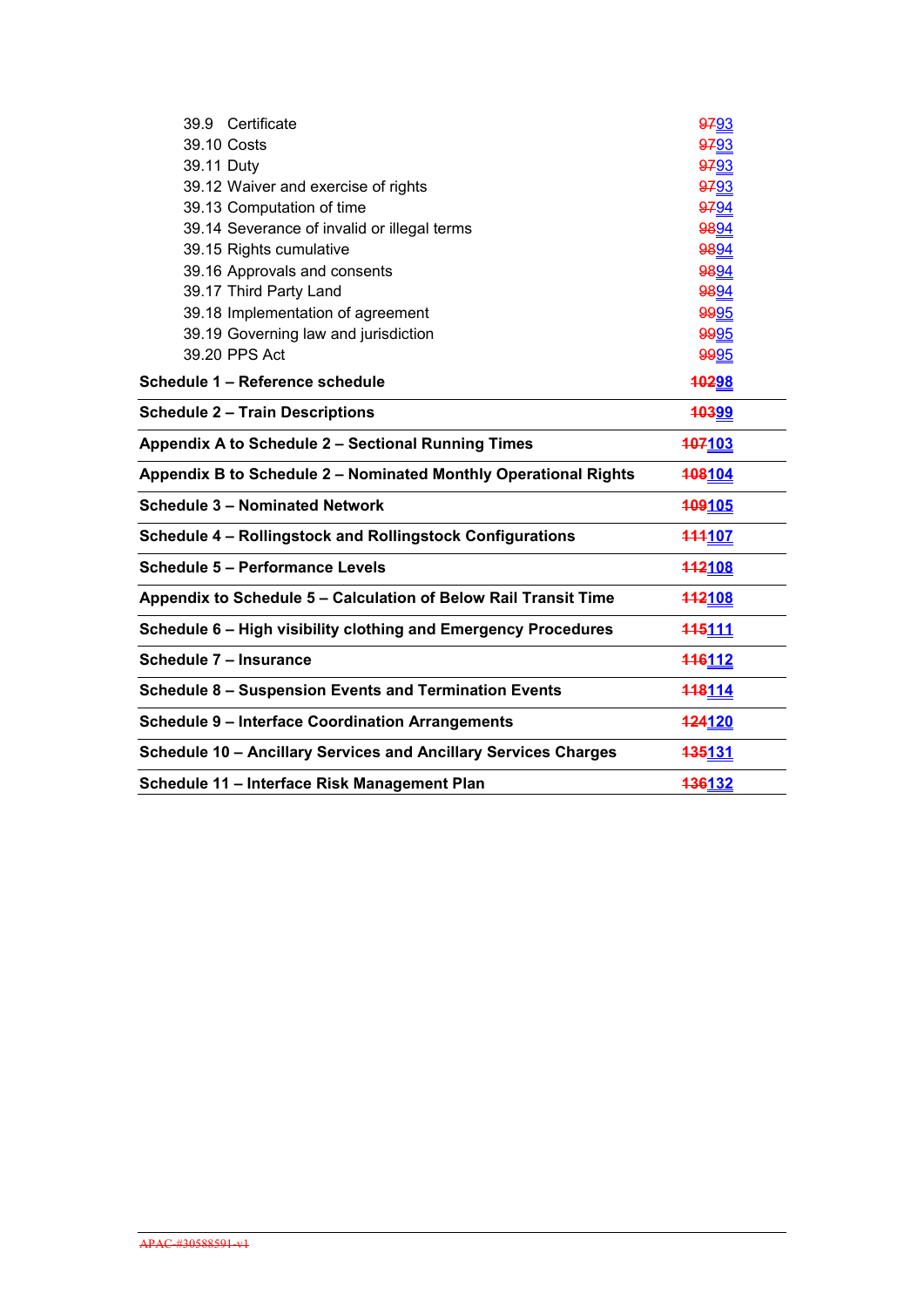#### **Date**

# **Parties**

**Aurizon Network Pty Ltd** ABN 78 132 181 116 of Level 17, 175 Eagle Street, Brisbane, Queensland (**Aurizon Network**)

The person specified in **item 1** of **schedule 1** (**Operator**)

# **Background**

- A Aurizon Network must provide access to the Nominated Network in accordance with the Access Undertaking.
- B Aurizon Network is a party to one or more access agreements under which Aurizon Network has granted Access Rights to Network Customers (as defined in the Access Agreement) for the operation of Train Services over the Nominated Network.
- C The Access Holder has nominated the Operator in respect of all or part of the Access Holder's Access Rights as reflected in the Train Description.
- D Aurizon Network has agreed that the Operator may operate Train Services over the Nominated Network and to provide Train Control for those Train Services on the terms and conditions of this Deed.
- E The Parties may enter into separate agreements for the provision of services by Aurizon Network to the Operator other than the grant of the Operational Rights.

# 1 Definitions and interpretation

## **1.1 Definitions**

In this Deed:

**Access** has the meaning given in the Access Undertaking.

**Access Agreement** means the agreement between Aurizon Network and the Access Holder identified in **schedule 1**.

**Access Charges** has the meaning given in the Access Agreement.

**Access Holder** means the access holder identified in **item 3** of **schedule 1**.

**Access Holder's Staff** means the employees, contractors, volunteers and agents of the Access Holder and any other person under the control or supervision of the Access Holder involved in any Activity.

#### **Access Rights** means:

- (a) the rights of access to the Infrastructure granted to the Access Holder under the Access Agreement; and
- (b) for a Train Service Type, the "Access Rights" (as defined in paragraph **(a)** of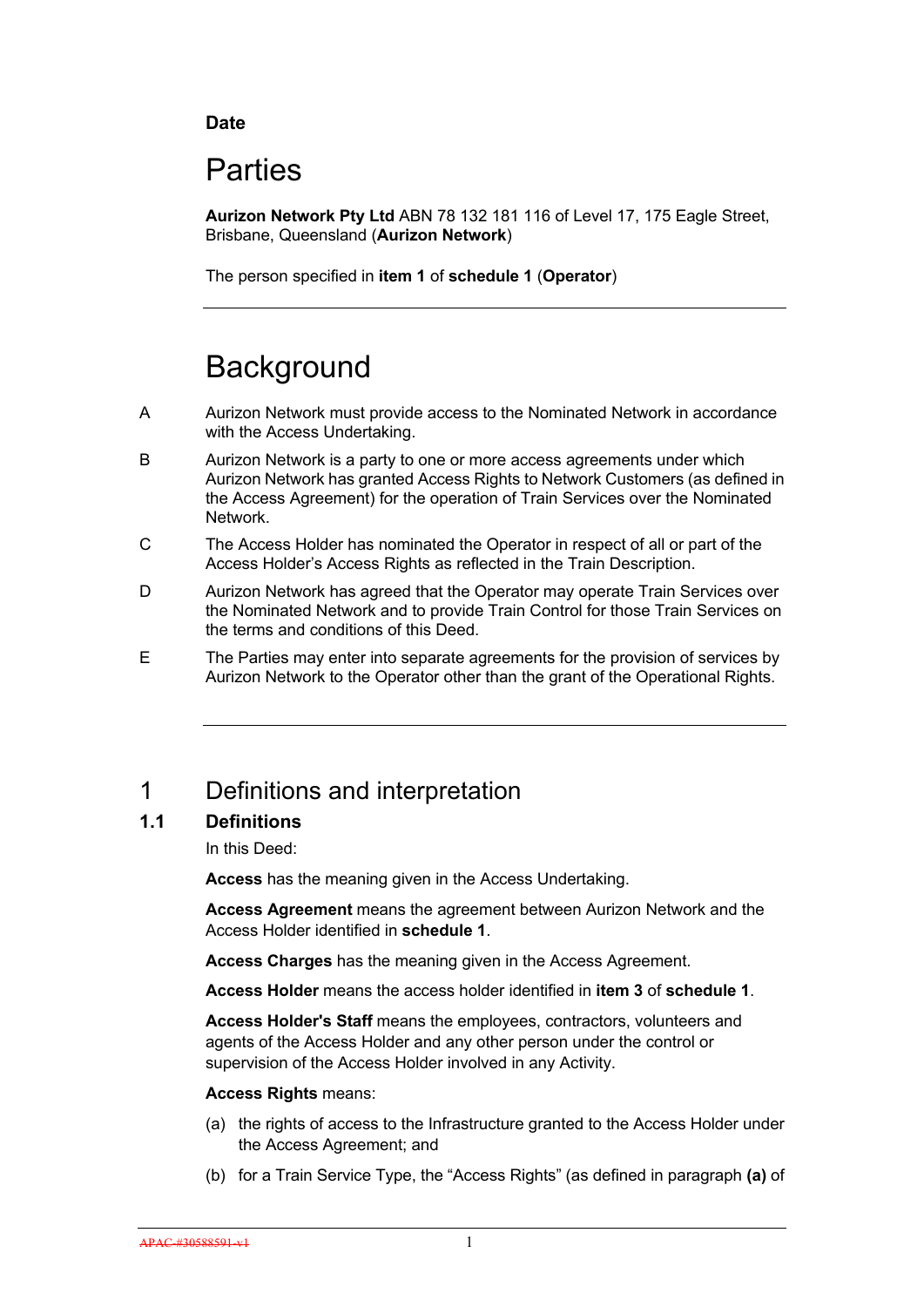this definition) granted to the Access Holder in respect of the operation of Train Services for that Train Service Type.

**Access Undertaking** means the access undertaking submitted by Aurizon Network to the QCA and approved by the QCA under the *Queensland Competition Authority Act 1997* (Qld) from time to time.

**Accreditation** means the ability to lawfully carry out railway operations under the Rail Safety Act (whether by being accredited under the Rail Safety Act or by being exempt from the requirement to be accredited under the Rail Safety Act), and **Accredited** means to have Accreditation.

**Activities** means any activity associated with the Train Services, including "railway operations" as defined under the Rail Safety Act.

**Ad Hoc Train Service** for a Train Service Type means:

- (a) a Network Train Service which is additional to the Nominated Monthly Train Services for that Train Services Type but which is otherwise in accordance with the Train Description for that Train Service Type; or
- (b) a Network Train Service which is not a Train Service for a Train Service Type but which Aurizon Network permits the Operator to operate under this Deed as if it was a Train Service for the Train Service Type (subject to any derogations to the Train Description for the Train Service Type permitted by Aurizon Network, which includes a change in the Origin and Destination for that Train Service Type provided that the changed Origin and Destination forms part of the Nominated Network).

**Adjoining Network** means a rail network which is not part of the Infrastructure but which connects to the Infrastructure.

**Amendment Notice** has the meaning given in **clause 18.1(a)**.

**Ancillary Services** means those services set out in **schedule 10** (if any) which Aurizon Network has agreed to provide to the Operator in addition to the grant of the Operational Rights.

**Ancillary Services Charges** means the ancillary services charges (if any) determined in accordance with **schedule 10** and any interest payable in relation to such charges under this Deed.

**Applicable Safety Standards** means:

- (a) in respect of the Operator, any Safety Standards identified in the IRMP as being applicable to the Operator; and
- (b) in respect of Aurizon Network, any Safety Standards identified in the IRMP as being applicable to Aurizon Network.

#### **Applicable Safeworking Procedures** means:

- (a) in respect of the Operator, any Safeworking Procedures identified in the IRMP as being applicable to the Operator; and
- (b) in respect of Aurizon Network, any Safeworking Procedures identified in the IRMP as being applicable to Aurizon Network.

**Approval** means any consent, licence, permit, authorisation, lodgement, filing, agreement, certificate, permission, direction, declaration, authority, accreditation, approval or exemption issued by an Authority.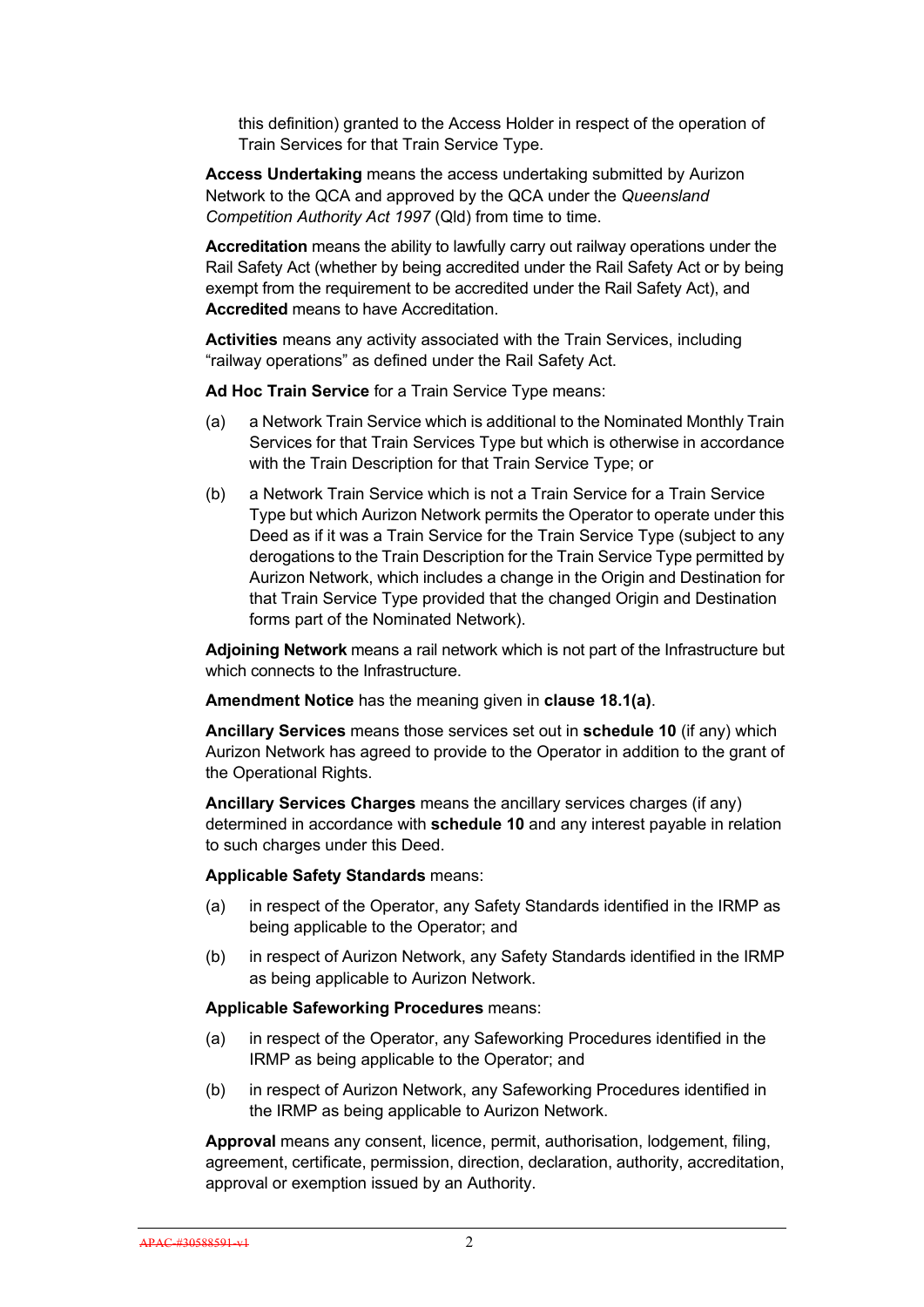**Approved Derogation** means, in respect of any Rollingstock or Rollingstock Configuration which does not comply with the Rollingstock Interface Standards, a departure from the Rollingstock Interface Standards which the IRMP identifies can be effectively managed by complying with measures specified in the IRMP in respect of such Rollingstock or Rollingstock Configuration.

**Assign** means to assign, novate, transfer, part possession with, license, charge, mortgage, become trustee of, grant an option or other right over or otherwise deal with or encumber.

**Aurizon Network Land** means each parcel of land on, under or above which the Nominated Network is situated and which is:

- (a) land that is owned, leased or controlled by Aurizon Network; or
- (b) land in respect of which entry is required to be given by Aurizon Network as part of the definition of Access.

**Aurizon Network Representative** means the Aurizon Network officer for the time being appointed pursuant to **item 2.2(b)** of **schedule 9**.

**Aurizon Network's Staff** means the employees, contractors and agents of Aurizon Network and any other person under the control or supervision of Aurizon Network involved in the provision of Operational Rights.

**Authorisation Request Notice** has the meaning given in **clause 17.2(a)**.

**Authorised Parking** has the meaning given in **clause 13.5(a)**.

**Authorised Rollingstock** means Rollingstock which is taken to be authorised Rollingstock under **clause 17.5(c)(i)** from time to time.

**Authorised Rollingstock Configurations** for a Train Service Type means Rollingstock Configurations for a Train Service Type which are taken to be authorised Rollingstock Configurations for that Train Service Type under **clause 17.5(c)(ii)** from time to time.

**Authority** has the meaning given in the Access Undertaking.

**Average Annual Payload** for a Train Service Type means, at a point in time, the average of the Payloads (expressed in tonnes) for each Train Service for that Train Service Type operated from the Origin to the Destination (as recorded by a Weighbridge or Overload Detector) during the 12 month period ending at that point in time.

**Authority to Travel** means an authorisation issued by Aurizon Network which authorises the Operator to operate Train Services for a Train Service Type on the Nominated Network, for a specified period, using specified Authorised Rollingstock Configurations for that Train Service Type.

**Billing Period** means the period of a Month, except that:

- (a) the first Billing Period starts on the Commitment Date and ends on the last day of the Month in which the Commitment Date occurs; and
- (b) the last Billing Period commences on the first day of the Month during which this Deed terminates or expires and ends on the date of termination or expiry.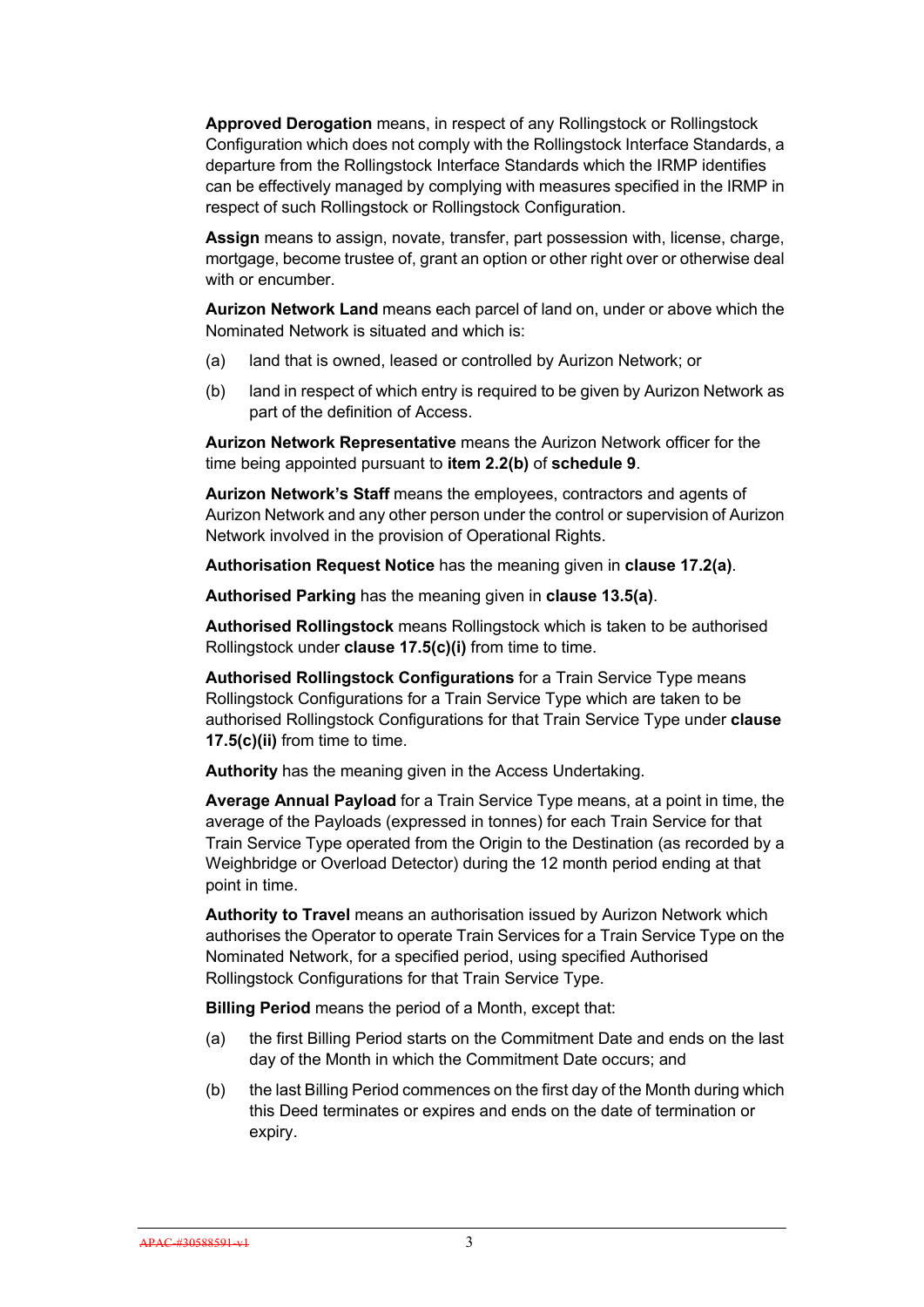**Business Day** means a day which is not a Saturday, Sunday or public holiday in Brisbane or, if and to the extent that this Deed expressly refers to another place, in that other place.

**Category 1 Reduced Operational Rights** has the meaning given in **clause 10.2(d)(i)(A)**.

**Category 2 Reduced Operational Rights** has the meaning given in **clause 10.2(d)(i)(B)**.

**Certificate of Compliance** means a certification issued by a Certifier under **clause 17.5(a)(vi)**.

**Certifier** means a person that Aurizon Network is reasonably satisfied is suitably qualified, experienced and competent to assess whether or not Rollingstock and Rollingstock Configurations comply with the Rollingstock Interface Standards subject to any Approved Derogations.

**Change in Access Undertaking** means:

- (a) any amendment to or replacement of the Access Undertaking or any successor undertaking to the Access Undertaking; or
- (b) any change in the interpretation or application, including by the exercise of delegated authority, of an Access Undertaking resulting from a decision of a court or other Authority.

**Change in Control** in relation to any entity (the first mentioned entity) means:

- (a) a change in the entity that Controls the first mentioned entity (other than if the Ultimate Holding Company of the first mentioned entity remains the same following the change);
- (b) an entity that Controls the first mentioned entity ceases to Control that entity (other than if the Ultimate Holding Company of the first mentioned entity remains the same following the change); or
- (c) if the first mentioned entity is not Controlled, another entity acquires Control of the first mentioned entity.

**Change in Law** has the meaning given in the Access Undertaking, except that the reference to "Commencing Date" is replaced with "Commencement Date" (as defined under this Deed).

**Change in Relevant Taxes** has the meaning given in the Access Undertaking.

**Charge** means:

- (a) any mortgage, charge, a general or special notarial bond, pledge, hypothec or lien; or
- (b) any other interest or arrangement of any kind that in substance secures the payment of money or the performance of an obligation, or that gives a creditor priority over unsecured creditors in relation to any property.

**Chargee** has the meaning given in **clause 34.3**.

**Chargor** has the meaning given in **clause 34.3**.

**Claim** means any action, proceeding, claim, demand, damage, loss, cost, liability or expense, including the costs and expenses of defending or settling any action, proceeding, claim or demand.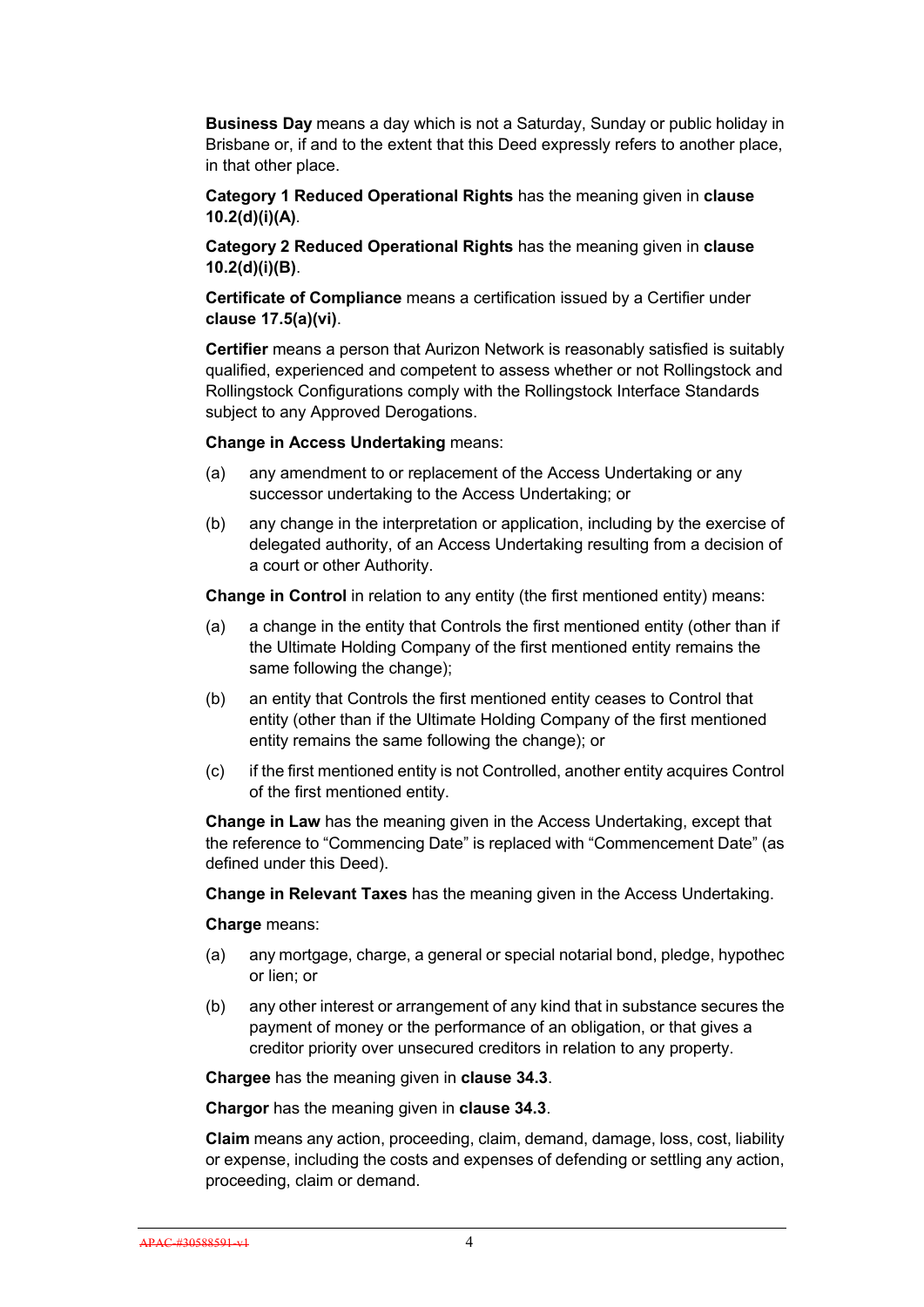**Coal System** has the meaning given in the Access Undertaking.

**Collateral** has the meaning given in the PPS Act.

**Commencement Date** means the date of this Deed.

**Commitment Date** means the earliest Train Service Commitment Date under this **Deed** 

**Compliance Date** means the earliest Train Service Compliance Date under this Deed.

**Compliance Statement** has the meaning given in **clause 17.3(b)**.

**Confidential Information** means the terms of this Deed and any information, data or other matter disclosed to a Recipient by or on behalf of the Discloser in relation to this Deed where:

- (a) the disclosure of the information, data or other matter by the Recipient might reasonably be expected to affect the commercial affairs of the Discloser; or
- (b) the information, data or matter is marked confidential by the Discloser when disclosed,

but excluding any such information, data or other matter which:

- (c) is already in the public domain or becomes available to the public through means other than a breach of the confidentiality undertaking by the Parties under this Deed;
- (d) was in the Recipient's lawful possession before the disclosure by the Discloser;
- (e) is received by the Recipient independently from a Third Party who is free to disclose such information, data or other matter to the Recipient; or
- (f) has ceased to retain its confidential nature, for example, where the disclosure of the information, data or other matter by the Recipient would no longer reasonably be expected to affect the commercial affairs of the Discloser.

#### **Consequential Loss** means:

- (a) any loss of revenue, loss of profits or loss of production;
- (b) any loss of whatever nature concerning the supply of product from a mine to any Third Party or to make product available to transport;
- (c) loss of business opportunities;
- (d) loss of or damage to reputation or goodwill;
- (e) any wasted overheads or demurrage;
- (f) loss of or damage to credit rating;
- (g) in respect of a breach of this Deed, loss or damage that does not naturally, according to the usual course of things, arise from the breach; and
- (h) loss or damage suffered or incurred by a Party arising out of a Claim against that Party by a Third Party, to the extent that the loss or damage would not be recoverable by the Third Party if the Party was not liable to the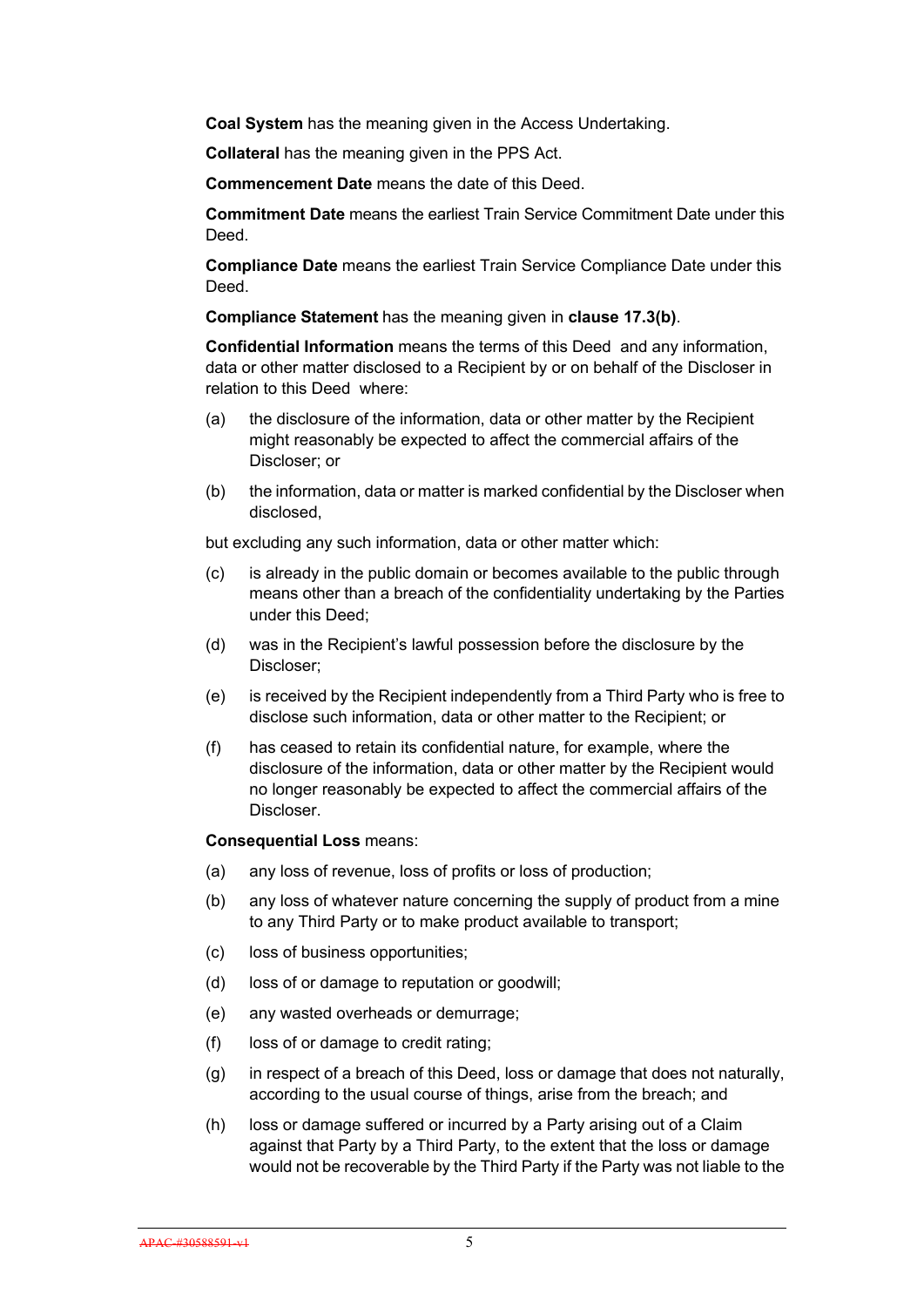Third Party for "Consequential Loss" (as defined in this definition) in respect of the Claim by the Third Party,

but does not include any of the following Claims to the extent that the applicable Party would in the absence of this definition be entitled to recover them at law:

- (i) any costs or expenses incurred by the Party in connection with mitigating the effects of any breach of this Deed by the other Party (including implementing a workaround solution in respect of or otherwise mitigating any failure of a Party to comply with the requirements (including warranties) of this Deed) provided that if a loss arising from the breach of this Deed is itself not recoverable because it is a Consequential Loss, the costs or expenses incurred in mitigating that loss must also be treated as (non-recoverable) Consequential Loss;
- (j) a loss (including a loss arising out of a Claim by a Third Party) in respect of:
	- (i) the cost of repairing, replacing or reinstating any real or personal property of any person (including a Party) that has been lost, damaged or destroyed;
	- (ii) personal injury to or death of any person; or
- (k) in respect of any personal injury Claim, special loss or economic loss as those terms are used in the context of personal injury claims; or
- (l) any fines or penalties imposed by an Authority for failure by the Party to comply with the Law as a result of the other Party's failure to comply with the requirements of this Deed, and any costs or expenses incurred by the first Party in dealing with any actions, investigations, inquiries or proceedings by an Authority in respect of such failures or breaches.

**Contaminating Materials** means any material, substance, gas, liquid, chemical, biological substance, mineral or other physical matter which is toxic, flammable, harmful to the Environment (including any life form) or may cause pollution, contamination, harm to the Environment or otherwise cause damage.

**Control** has the meaning given in the Corporations Act.

**Corporations Act** means the *Corporations Act 2001* (Cth).

**Corresponding Suspension Event** in respect of a Termination Event means the Suspension Event specified in the same row as that Termination Event in **schedule 8**.

**Daily Train Plan** means that document detailing the scheduled times for all Network Train Services operating on the Infrastructure and any Planned Possessions, Urgent Possessions and Emergency Possessions on a particular day on a specified part of the Infrastructure, in a form that indicates the time/distance (location) relationship of all activities on that specific part of the Infrastructure.

**Dangerous Goods** means any substance or article prescribed as "Dangerous Goods" under the Dangerous Goods Code.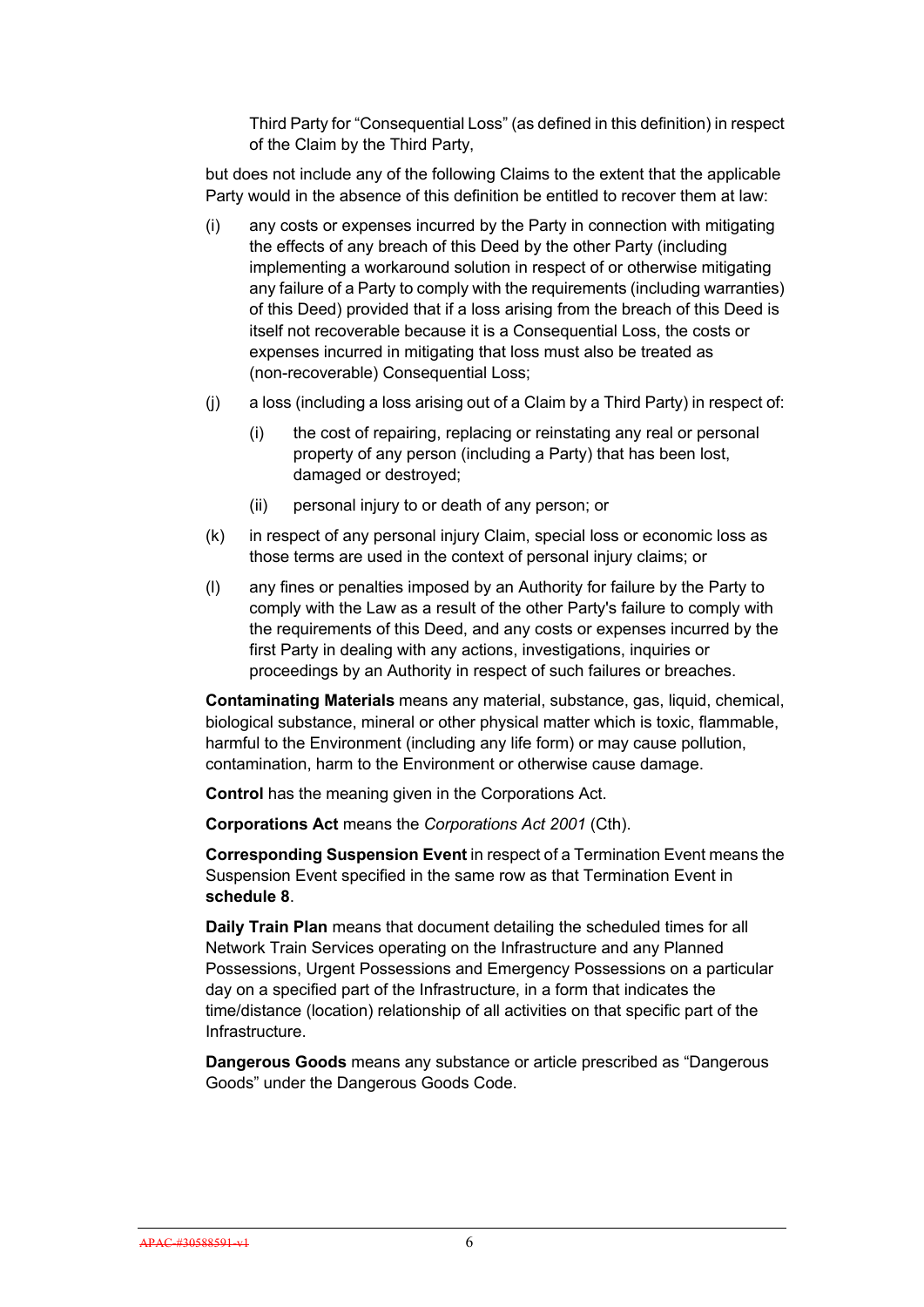**Dangerous Goods Code** means the following codes (as amended or replaced from time to time) or any other codes developed to replace or supplement them (from time to time):

- (a) the *Australian Code for the Transport of Dangerous Goods by Road and Rail* (7th Edition);
- (b) the *Australian Code for the Transport of Explosives by Road and Rail* (3rd Edition); and
- (c) the *Code of Practice for the Safe Transport of Radioactive Material* (2008 Edition).

**Deed** means this document, including the schedules and annexures to it.

**Default Rate** means, for any day in a Month, the annual interest rate that is the sum of:

- (c) 2%; and
- (d) the Commonwealth Bank of Australia's "Corporate Overdraft Reference Rate" (monthly charging cycle) quoted by the Commonwealth Bank of Australia on its public website for the last trading day of the previous Month (or in the event that such a rate is not so quoted at or in respect of any relevant date, such other similar rate as is quoted by a major commercial bank as agreed by the Parties or, failing agreement, as determined by an Expert under **clause 30.3**).

**Depot** for a Train Service Type means a depot, as specified in the Train Description for that Train Service Type.

**Destination** for a Train Service Type means the destination specified as such in the Train Description for that Train Service Type.

**Discloser** means a Party that discloses Confidential Information to the other Party.

**Discretionary System Amendment** has the meaning given in **clause 18.1(a)(iii)**.

**Dispute** has the meaning given in **clause 30.1**.

**Dispute Notice** has the meaning given in **clause 30.1**.

**Disputed Aspect** has the meaning given in **clause 15.1(d)(iii)**.

**Effective Date** has the meaning given in the Access Agreement.

**Emergency Possession** has the meaning given in the Access Undertaking.

**Emergency Response Plan** has the meaning given in **clause 15.1(a)(i)(B)**.

**Emergency Procedures** means the procedures developed and advised by Aurizon Network from time to time (as varied by Aurizon Network in accordance with this Deed) for dealing with a Network Incident including all actions to be taken to prevent, mitigate or remedy any risks to the safety of persons, to property or to the Environment.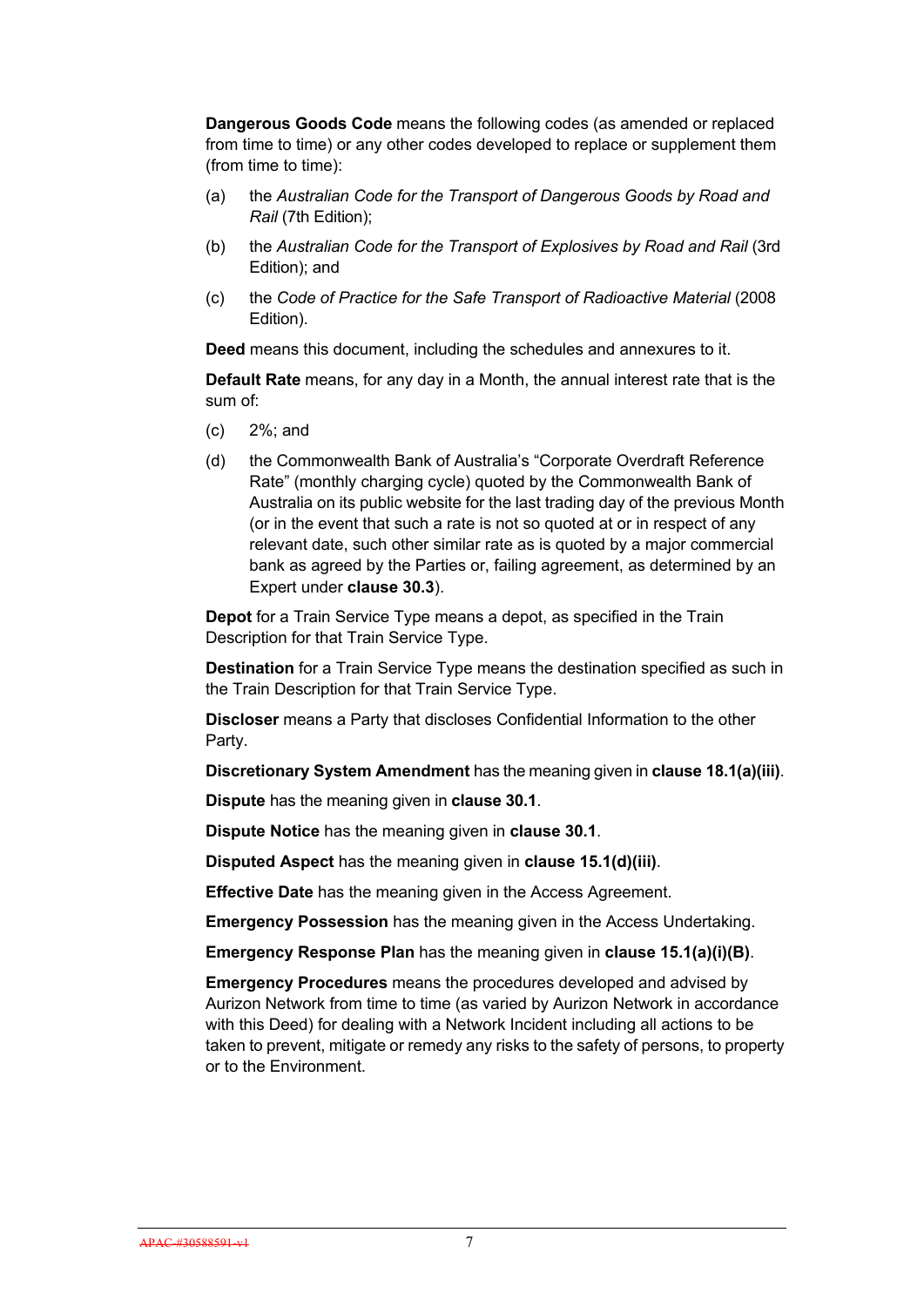**Environment** has the meaning given in the Environmental Protection Act.

#### **Environmental Authorities** means:

- (a) a "development approval" or "registration certificate" for a chapter 4 activity or an "environmental authority", as those terms are defined under the Environmental Protection Act; or
- (b) any approval (however described) which is deemed by the Environmental Protection Act to be a "development approval", "registration certificate" or "environmental authority" referred to in **paragraph (a)** of this definition.

**Environmental Harm** has the meaning given in the Access Undertaking.

**Environmental Incident** means any:

- (a) release, spillage or leakage of any Contaminating Materials; or
- (b) any incident which results in Environmental Harm.

**Environmental Law** has the meaning given in the Access Undertaking.

**Environmental Management Plan** has the meaning given in **clause 15.1(g)**.

**Environmental Protection Act** means the *Environmental Protection Act 1994*  (Qld)*.*

**Environmental Regulator** means, in respect of an Environmental Law, the Authority administering that Environmental Law.

**Environmental Risks** means all risks to the Environment arising or potentially arising from the Operator's Activities in connection with this Deed (including risks associated with the environmental management matters identified as part of an Interface Risk Assessment).

**Expert** has the meaning given in **clause 30.3**.

**Expiry Date** means the latest Train Service Expiry Date under this Deed.

**FM Access Rights** means the Access Rights for each Train Service Type which cannot be made available by Aurizon Network for the Operator to operate Train Services due to damage to, or the destruction of, a part of the Nominated Network referred to in **clause 31.6(a)** (assuming that part of the Nominated Network will not be repaired or replaced).

**Force Majeure Event** means any cause, event or circumstance, or combination of causes, events or circumstances which:

- (a) is beyond the reasonable control of the affected Party; and
- (b) by the exercise of due diligence the affected Party was not reasonably able to prevent or is not reasonably able to overcome,

and, provided that the requirements in paragraphs (a) and (b) of this definition are satisfied, includes:

- (c) compliance with a lawful requirement, order, demand or direction of an Authority or an order of any court having jurisdiction other than where that requirement, order, demand or direction results from any act or omission of the affected Party;
- (d) a strike, lockout, stoppage, go slow, labour disturbance or other such industrial action, whether or not the affected Party is a party to such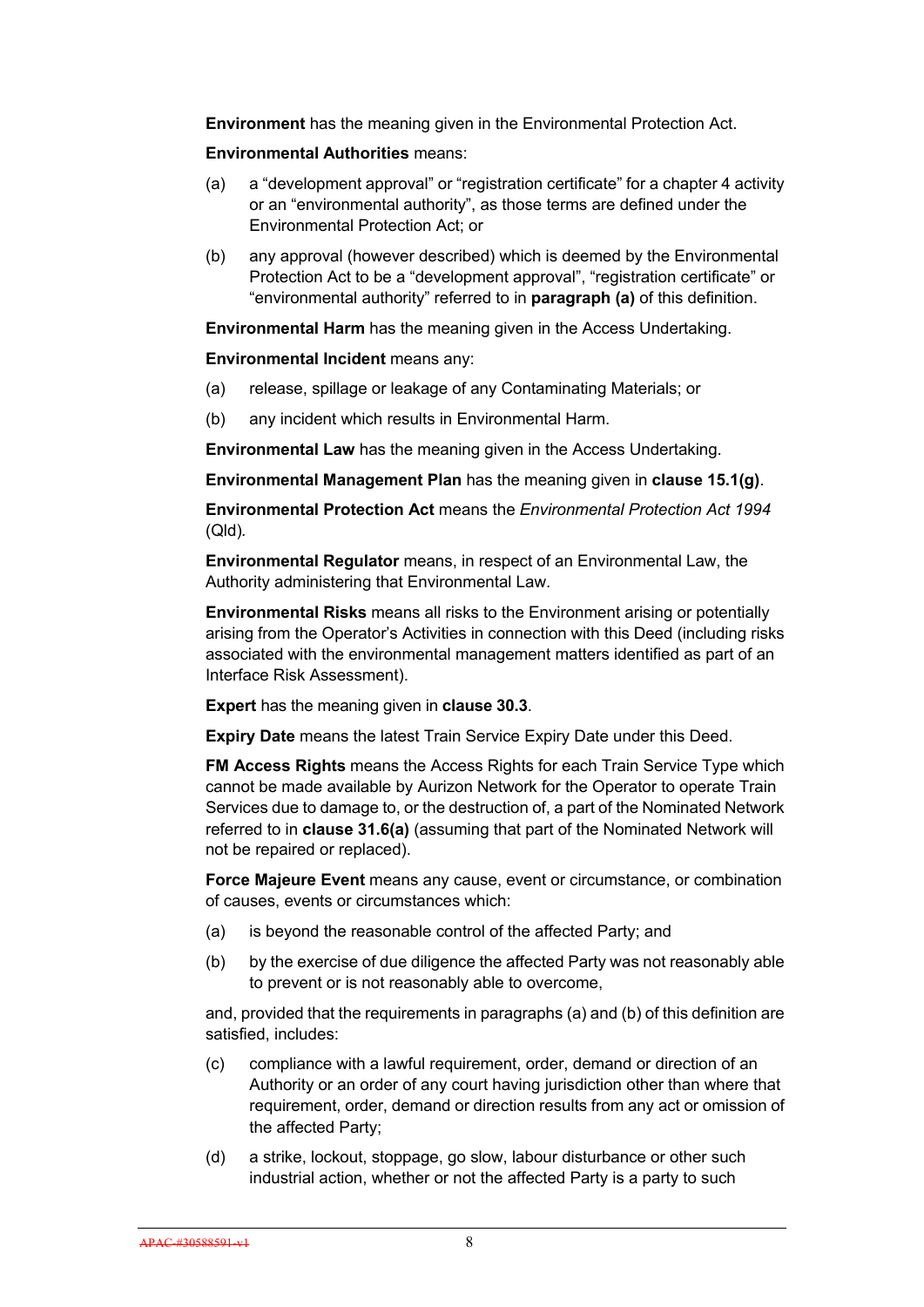industrial action or would be able to influence or procure the settlement of such industrial action;

- (e) act of God;
- (f) war, invasion, terrorist act, act of foreign enemies, hostilities (whether war is declared or not), civil war, rebellion, revolution, insurrection, military or usurped power, blockade or civil commotion;
- (g) equipment failure or breakdown where such failure or breakdown could not have been prevented by Good Engineering Practices;
- (h) malicious damage or sabotage;
- (i) ionising radiations or contamination by radioactivity from any nuclear fuel or from any nuclear waste from the combustion of nuclear fuel;
- (j) failure of electricity supply from the electricity grid;
- (k) delay, restraint, restriction, embargo or other material adverse effect arising from any act or omission of any Authority;
- (l) fire, flood, storm surge, cyclone, tornado, earthquake, washaway, landslide, explosion, severe weather conditions or other catastrophe or natural calamity;
- (m) epidemic or quarantine restriction; and
- (n) delay of a supplier due to any of the foregoing whether any such cause of delay exists before or after the Commencement Date.

**Foreseeable Costs and Detriments** has the meaning given in **clause 12.4(b)**.

**Former Interface Risk Provisions** has the meaning given in **clause 3.2(b)(i)**.

**Good Engineering Practices** means, in respect of any undertaking in any circumstances, the exercise of that degree of care, foresight, prudence and skill that would reasonably and ordinarily be expected from a competent, skilled and experienced person in the same type of undertaking in the same or similar circumstances.

**GST** has the meaning given to that expression in the *A New Tax System (Goods and Services Tax) Act 1999* (Cth).

**Incident** means any Network Incident involving the Activities of the Operator.

**Incident Commander** means a member of Aurizon Network's Staff who has been delegated responsibility for the direction and coordination of Aurizon Network's and the Operator's resources in the performance of their respective roles and tasks at the site of an Incident, recording events during the course of an Incident and liaison with Authorities.

**Indicative Tonnage** for a Train Service Type means the tonnage as specified as such in the Train Description for that Train Service Type.

**Infrastructure** has the meaning given to the term "Rail Infrastructure" in the Access Undertaking.

**Infrastructure Enhancement** has the meaning given in the Access Undertaking.

**Infrastructure Lease** means any lease or sublease to Aurizon Network of any Infrastructure which forms part of the Nominated Network.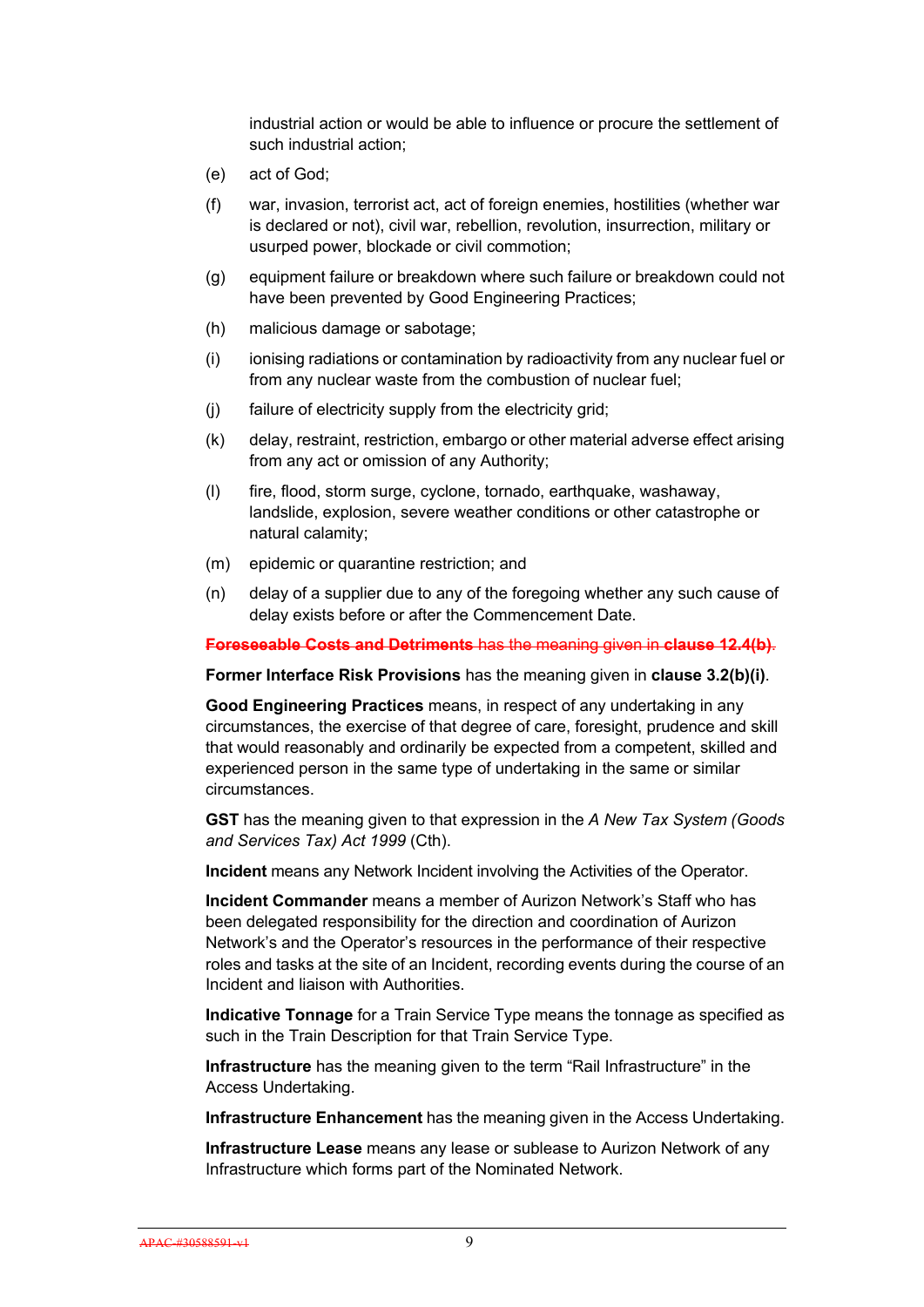**Infrastructure Lessor** means any lessor or sublessor under an Infrastructure Lease.

**Infrastructure Service Providers** has the meaning given in the Access Undertaking.

**Insolvency Event** means the happening of any of the following events in relation to a Party:

- (a) it is unable to pay all its debts as and when they become due and payable or it has failed to comply with a statutory demand as provided in section 459F(1) of the Corporations Act;
- (b) a meeting is convened to pass a resolution to place it in voluntary liquidation or to appoint an administrator unless the resolution is withdrawn within 10 Business Days or the resolution fails to pass;
- (c) an application is made to a court for it to be wound up and the application is not dismissed within 10 Business Days after it is made;
- (d) the appointment of a liquidator, provisional liquidator or controller (as defined in the Corporations Act) of any of its assets if that appointment is not revoked within 10 Business Days after it is made;
- (e) it resolves to enter into or enters into any form of arrangement (formal or informal) with its creditors or any of them, including a deed of company arrangement; or
- (f) any similar event occurs in respect of the Party under the laws of any jurisdiction other than Australia.

**Interface Coordination Arrangements** means the plan set out in **schedule 9** as updated from time to time which identifies the procedures to be followed and the responsible officers from each Party, in respect of all regular operational interfaces between the Parties that arise in the exercise by the Parties of their respective rights and the performance of their respective obligations under this Deed other than those specified in the Network Management Principles.

**Interface Representative** has the meaning given in **clause 24.3(a)**.

**Interface Risk Assessment** has the meaning given in the Access Undertaking.

**Interface Risk Management Plan** or **IRMP** has the meaning given in the Access Undertaking.

**Interface Risk Provisions** means:

- (a) the provisions of the Access Undertaking which include the details of:
	- (i) the Interface Risks, the Interface Risk Assessment and the IRMP (which, as at the Commencement Date, is Schedule C of the Access Undertaking); and
	- (ii) the Environmental Management Plan (which, as at the Commencement Date, is Schedule C of the Access Undertaking); and
- (b) any other provisions of the Access Undertaking which affect or relate to the Interface Risks, the Interface Risk Assessment, the IRMP and the Environmental Management Plan.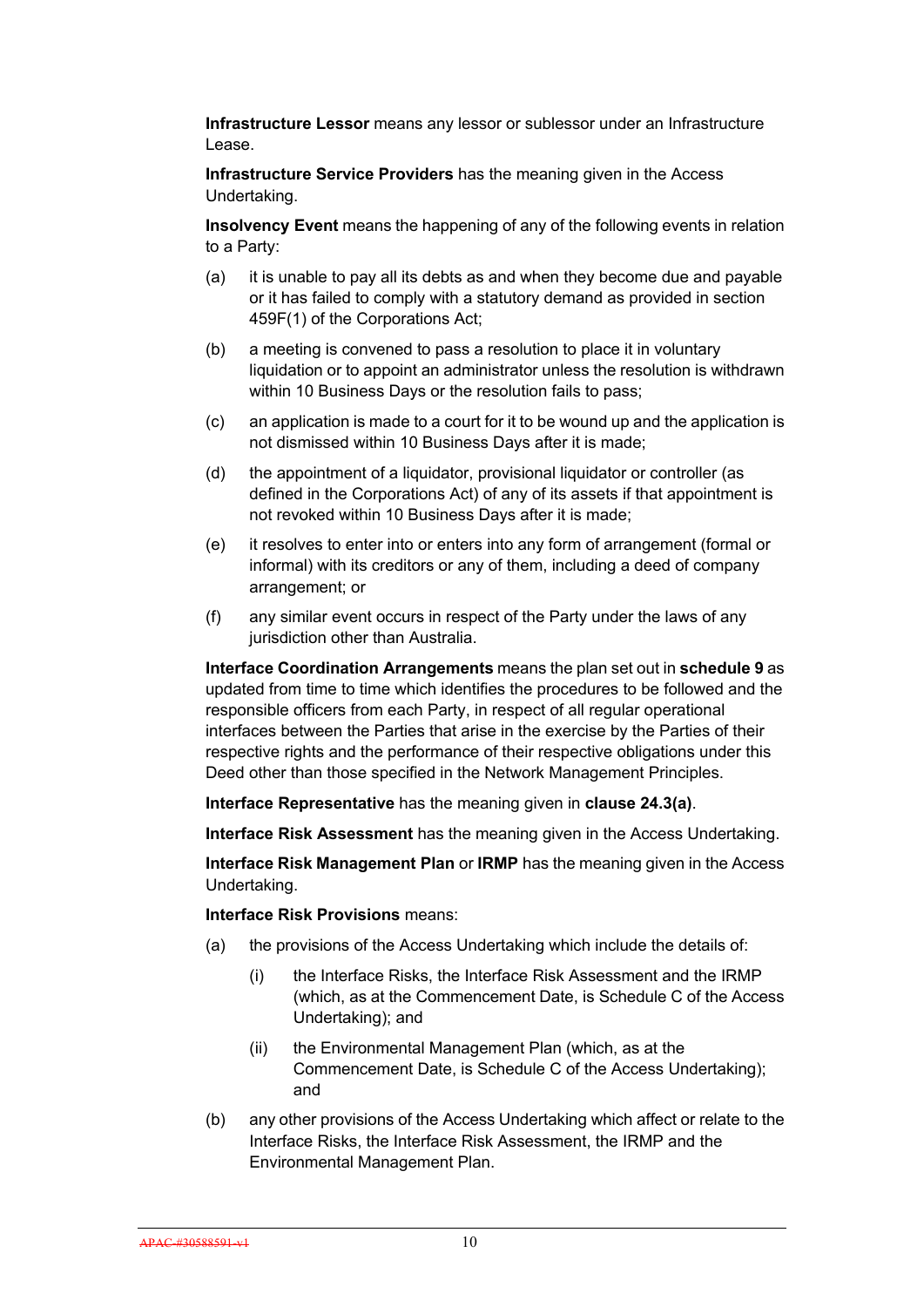**Interface Risks** means all risks to the safety of persons or property arising or potentially arising from the interaction between the Operator's Activities in connection with this Deed and:

- (a) the Infrastructure;
- (b) any Land;
- (c) Activities on the Infrastructure or any Land (including other Network Train Services); or
- (d) persons on, using or near the Infrastructure or any Land.

**Investigation** means an investigation conducted in accordance with the Investigation Procedures.

**Investigation Procedures** means the procedures in relation to investigations which are:

- (a) specified in Aurizon Network's document entitled *Incident Report and Investigations* which is published on the Website (as amended and replaced from time to time); and
- (b) as far as practicable, applied consistently for all Railway Operators operating Network Train Services in the same Coal System.

**Land** means any:

- (a) parcel of land on, under or above which the Infrastructure is situated;
- (b) Aurizon Network Land; and
- (c) Third Party Land.

**Law** has the meaning given in the Access Undertaking.

**Loading Facility** for a Train Service Type means the loading facility located at the ultimate origin for that Train Service Type (whether located on the Nominated Network, an Adjoining Network or otherwise), as specified in the Train Description for that Train Service Type.

**Maintenance Work** has the meaning given in the Access Undertaking.

**Major Periodic Maintenance** has the meaning given in the Access Undertaking.

**Material Change** means a:

- (a) Change in Law;
- (b) Change in Access Undertaking; or
- (c) matter deemed to be a Material Change under **clause 39.17(d)**.

**Maximum Allowable Gross Tonnage** means the maximum allowable gross tonnage for a Wagon, other Rollingstock or Train as specified in an Authority to Travel or a Train Route Acceptance.

**Maximum Desirable Gross Tonnage** means the maximum desirable gross tonnage for a Wagon, other Rollingstock or Train as specified in an Authority to Travel or a Train Route Acceptance.

**Maximum Gross Mass** means the maximum gross mass for the Wagon or other Rollingstock as specified in **schedule 5**.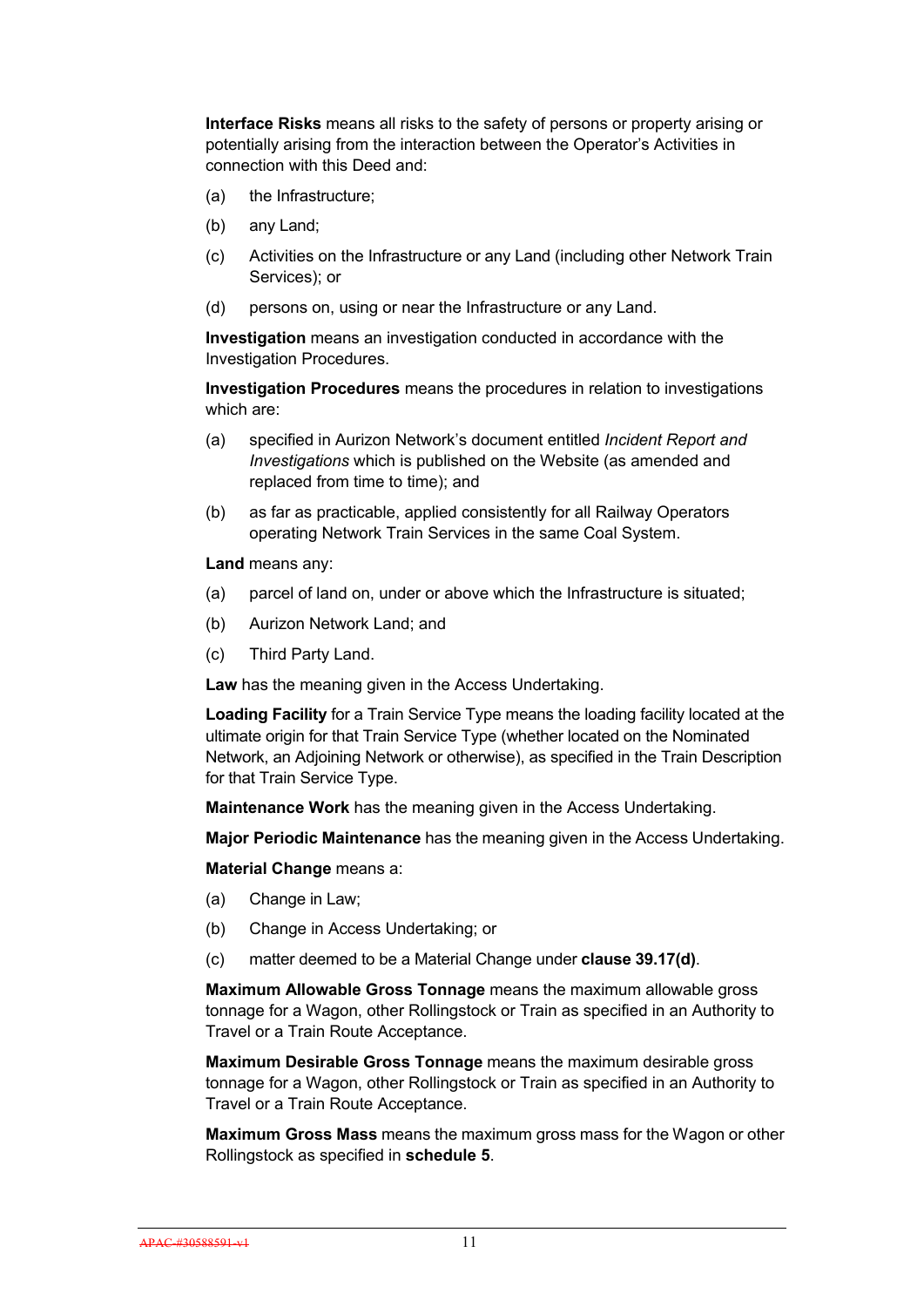**Maximum Other Dwell Times** for a Train Service Type means the maximum Other Dwell Times for Train Services for that Train Service Type as specified as such in the Train Description for that Train Service Type.

**Maximum Payload** for a Train Service Type means the maximum Payload for Train Services for that Train Service Type as specified as such in the Train Description for that Train Service Type.

**Maximum Sectional Running Time** for a Section for a Train Service Type means the maximum Sectional Running Times for Train Services for that Train Service Type operating on that Section as specified as such in the Train Description for that Train Service Type.

**Maximum SRT** means the sum of Maximum Sectional Running Time for all relevant Sections for the relevant Train Service Type except if it is the first or last movement of the relevant Train Service where the time to start and stop the Train Service is included (as specified in **appendix A** to **schedule 2** for the relevant Train Service Type).

**Maximum Time at Depot** for a Train Service Type means the maximum Time at Depot for Train Services for that Train Service Type as specified as such in the Train Description for that Train Service Type.

**Maximum Time at Loading Facility** for a Train Service Type means the maximum Time at Loading Facility for Train Services for that Train Service Type as specified as such in the Train Description for that Train Service Type.

**Maximum Time at Unloading Facility** for a Train Service Type means the maximum Time at Unloading Facility for Train Services for that Train Service Type as specified as such in the Train Description for that Train Service Type.

**Month** means calendar month.

**Net Financial Effect** on a Party of an event or circumstance means the net effect in financial terms of the occurrence of the event or circumstance on the Party in relation to performing its obligations and exercising its rights under this Deed including any increases in costs (whether capital or operating, fixed or variable) and other detriments incurred, or to be incurred, by the Party but deducting the amount of any savings or other benefits or advantages received, or to be received, by the Party, and on the basis that the Party uses reasonable endeavours to mitigate the net effect of the event or circumstance.

**Network Incident** has the meaning given in the Access Undertaking.

**Network Interface Point** means a location at which the Infrastructure meets an Adjoining Network.

**Network Management Principles** has the meaning given in the Access Undertaking.

**Network Train Service** means the running of a Train between specified origins and destinations by a Railway Operator (including any Stowage) on the Infrastructure.

**New Authorisation** has the meaning given in **clause 17.6**.

**New Interface Risk Provisions** has the meaning given in **clause 3.2(b)(i)**.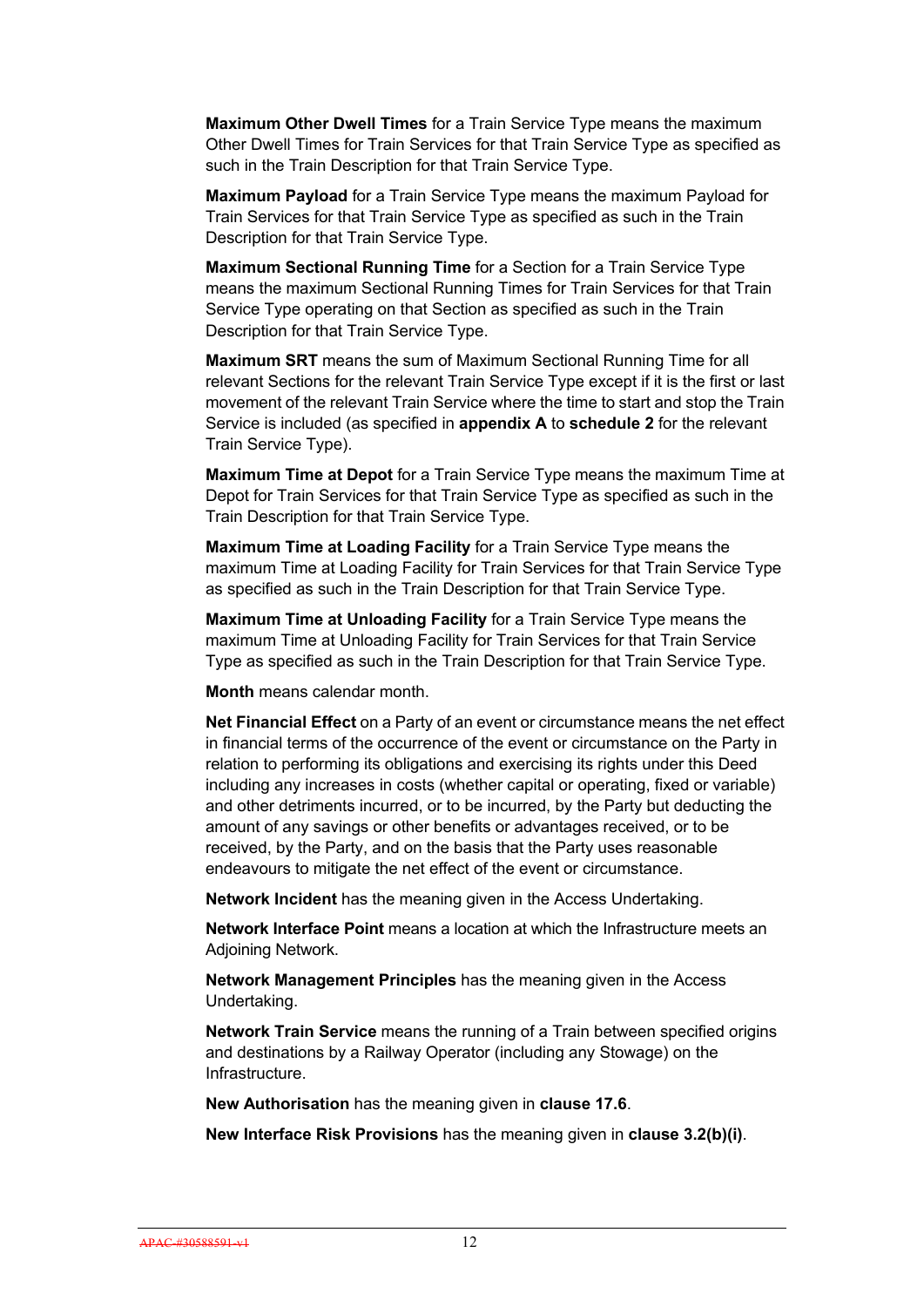#### **Noise Code** means:

(a) unless and until a code of practice, guideline or other standard in relation to the management of railway noise (however described and whether or not a Law) is published by an Authority, the *CQCN Noise Management Guideline*; or

[**AN Note**: the QR Code of Practice has been repealed. It is now the CQCN Noise Management Guideline]

(b) if a code of practice, guideline or other standard referred to in **paragraph (a)** of this definition is published by an Authority, that document.

**Noise Levels** means the levels for railway noise specified in the Noise Code.

**Nominal Payload** for a Train Service Type means the nominal Payload for that Train Service Type as specified as such in the Train Description for that Train Service Type.

**Nominated Monthly Operational Rights** for a Train Service Type means the number of Train Services for that Train Service Type that the Operator is entitled to operate during any Month:

- (a) in the case of a Month that is 30 days, as specified in the Train Description for that Train Service Type; and
- (b) in the case of a Month that is longer or shorter than 30 days, a pro rata portion of the number of Train Services referred to in **paragraph (a)** of this definition (rounded to the nearest even number of whole Train Services provided that where the pro rata portion of the number of Train Services is a whole odd number, the number of Train Services will be rounded up to the nearest even number) to reflect the longer or shorter period,

as varied in accordance with this Deed.

**Nominated Monthly Train Services** has the meaning given in the Access Agreement.

**Nominated Network** means that part of the Infrastructure described in **item 1** of **schedule 3**.

**Nominated Network FM Reduction Notice** has the meaning given in the Access Agreement.

**Non-Charging Party** has the meaning given in **clause 34.3**.

**Notice** has the meaning given in **clause 36.1(a)**.

#### **Notice of Intention to Increase Nominal Payload** has the meaning given in **clause 12.1(a)**.

**Obstruction** means any circumstance relating to the whole or any part of the Infrastructure, including Rollingstock, debris or other objects on the Infrastructure, which has the potential to cause a disruption to or cancellation of Train Services or Train Movements, and includes any Network Incident but does not include an Operational Constraint imposed by Aurizon Network.

**Operating Document** means each of the following as in force from time to time:

- (a) this Deed;
- (b) the System Wide Requirements: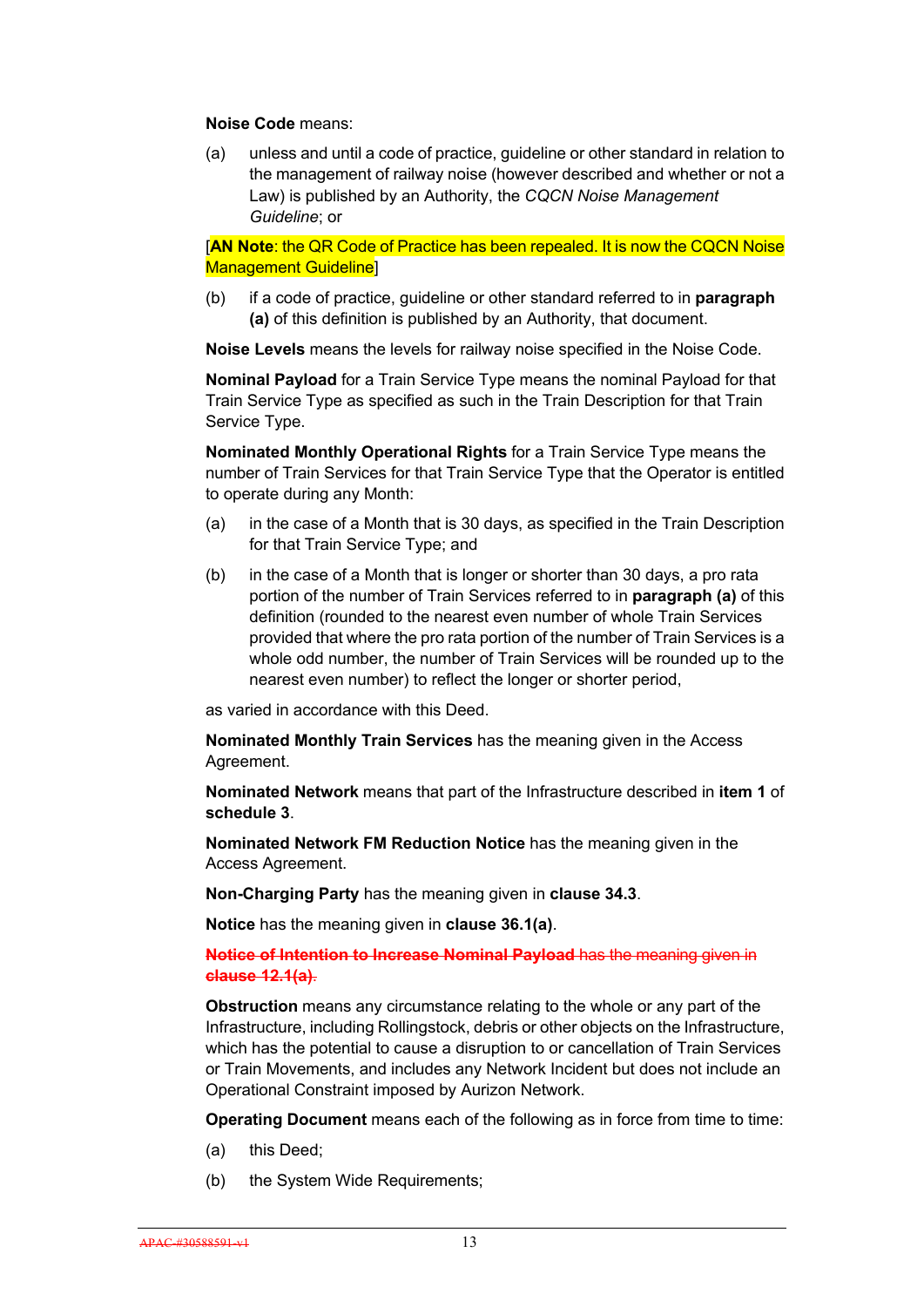- (c) the IRMP;
- (d) the Operating Plan; and
- (e) each Authority to Travel and Train Route Acceptance issued by Aurizon Network to the Operator in respect of the operation of Train Services for a Train Service Type.

**Operating Plan** has the meaning given in **clause 15.1(a)(i)(A)**.

**Operational Constraint** has the meaning given in the Access Undertaking.

**Operational Rights** means the rights to operate Train Services on the Nominated Network granted to the Operator pursuant to this Deed.

**Operator's Controller** means the person for the time being nominated in that position pursuant to **item 1.2(h)** of **schedule 9**.

**Operator's Incident Response Coordinator** means the person appointed pursuant to **item 3.1 o**f **schedule 9**.

**Operator's Recovery Team Leader** means the person appointed pursuant to **item 3.2** of **schedule 9**.

**Operator's Representative** means the person for the time being appointed pursuant to **item 2.2(a)** of **schedule 9**.

**Operator's Safety Management System** has the meaning given in **clause 24.4**.

**Operator's Staff** means the employees, contractors, volunteers and agents of the Operator and any other person under the control or supervision of the Operator involved in any Activity associated with the Train Services.

**Origin** for a Train Service Type means the origin specified as such in the Train Description for that Train Service Type.

**Other Dwell Times** means, for any other permitted Activity, the time period commencing when a Train Service arrives at the specified point for that Activity and ending when it is ready to depart from that point and the relevant Train Controller has been advised accordingly.

**Overload Detector** means a weighing mechanism other than a Weighbridge and specified in **item 5.2** of **schedule 3**.

**Party** means a party to this Deed, and **Parties** means the parties to this Deed. For the avoidance of doubt, the Access Holder is not a party to this Deed.

**Passenger Priority Obligations** has the meaning given in the Access Undertaking.

**Payload** of a Train Service means the weight of product loaded onto any Train used by the Operator in operating that Train Service.

**Performance Levels** means the performance levels which apply to the performance by the respective Parties of their obligations under this Deed are set out in **schedule 5**.

**Plan** means a plan developed and approved in accordance with the process outlined in **clause 13**.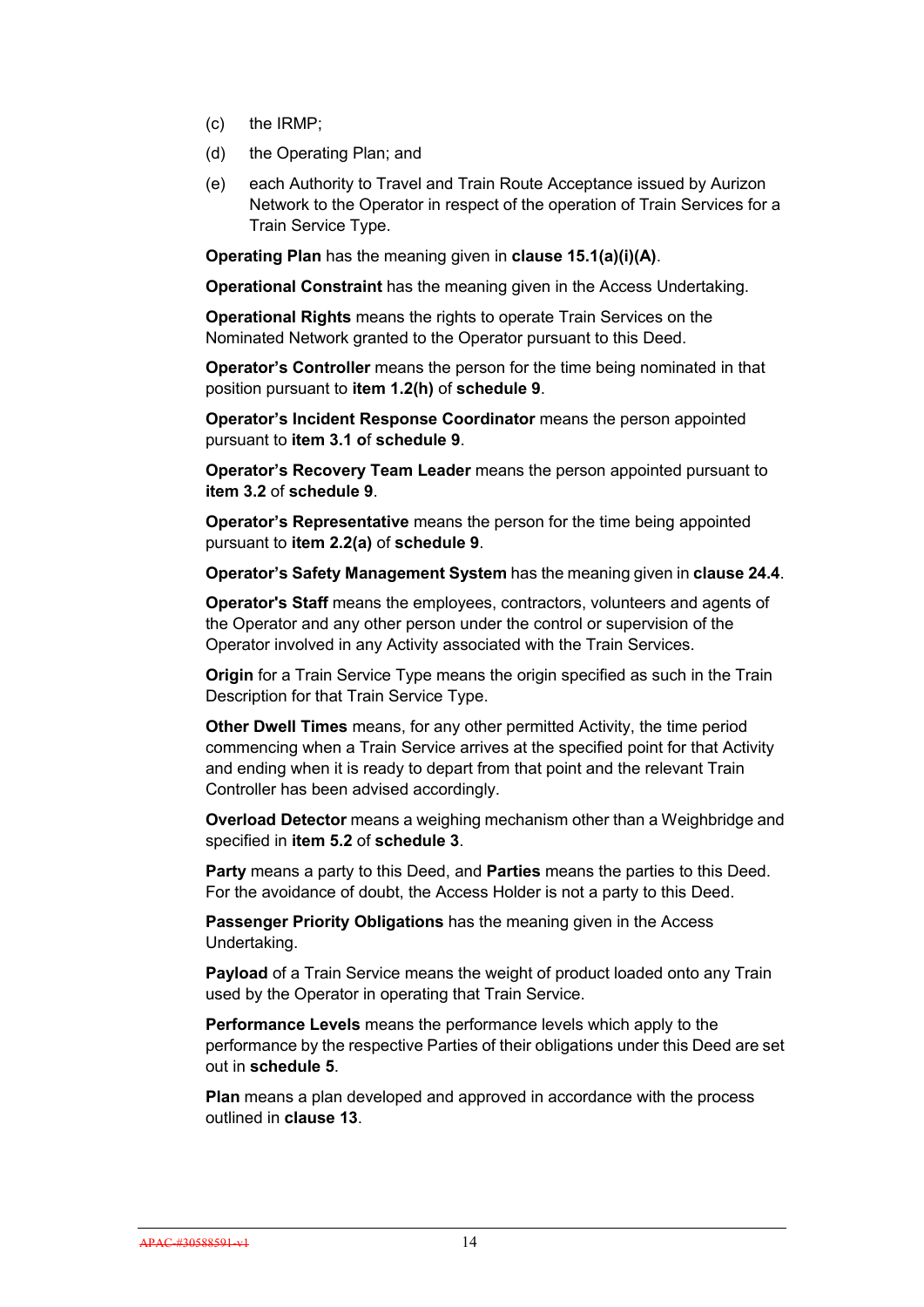**Planned Dwell Times** means each of Time at Loading Facility, Time at Unloading Facility, Time at Depot and Other Dwell Times specified in the Train Schedule.

**Planned Possession** has the meaning given in the Access Undertaking.

**Possession** has the meaning given in the Access Undertaking.

**Possession Protocols** means the protocols developed and advised by Aurizon Network from time to time (as varied in accordance with this Deed) for managing and scheduling Possessions.

**PPS Act** means the *Personal Property Securities Act 2009* (Cth).

**Queensland Competition Authority** or **QCA** means the Authority established under the *Queensland Competition Authority Act 1997* (Qld).

**Rail Safety Act** means the *Transport (Rail Safety) Act 2010* (Qld).

**Rail Safety Regulator** means the chief executive of the department administering the Rail Safety Act.

**Railway Operator** has the meaning given in the Access Undertaking.

**Recipient** means a Party that receives Confidential Information from the Discloser.

**Recovery** means action to be taken in respect of any derailed, malfunctioning or immobilised Rollingstock for which the Operator is responsible to enable prompt recommencement of Train Movements, but does not include the Retrieval of such Rollingstock.

**Reduced Operational Rights** has the meaning given in **clause 10.3(c)(iv)(A)(1)**.

**Reference Tariff** has the meaning given in the Access Undertaking.

**Reference Tariff Provisions** means:

- (a) the schedule of the Access Undertaking which includes the Reference Tariffs and the details of the application of the Reference Tariffs for a particular Reference Train Service (which, as at the Commencement Date, is Schedule F of the Access Undertaking); and
- (b) any other provisions of the Access Undertaking which affect or relate to the application or calculation of Reference Tariffs or access charges (including any TOP Charge).

**Reference Train Service** has the meaning given in the Access Undertaking.

**Regenerative Brake** means an energy recovery system installed on Rollingstock which slows the Rollingstock by converting its kinetic energy into electrical energy, which can then be returned to the overhead electric traction system.

**Related Body Corporate** has the meaning given in the Corporations Act.

**Relevant Collateral** means Collateral which is the subject of a Security Interest granted under this Deed.

**Relevant Rollingstock** means any Rollingstock of the Operator with a minimum value of \$1 million and which has been specified as Relevant Rollingstock in **schedule 4**.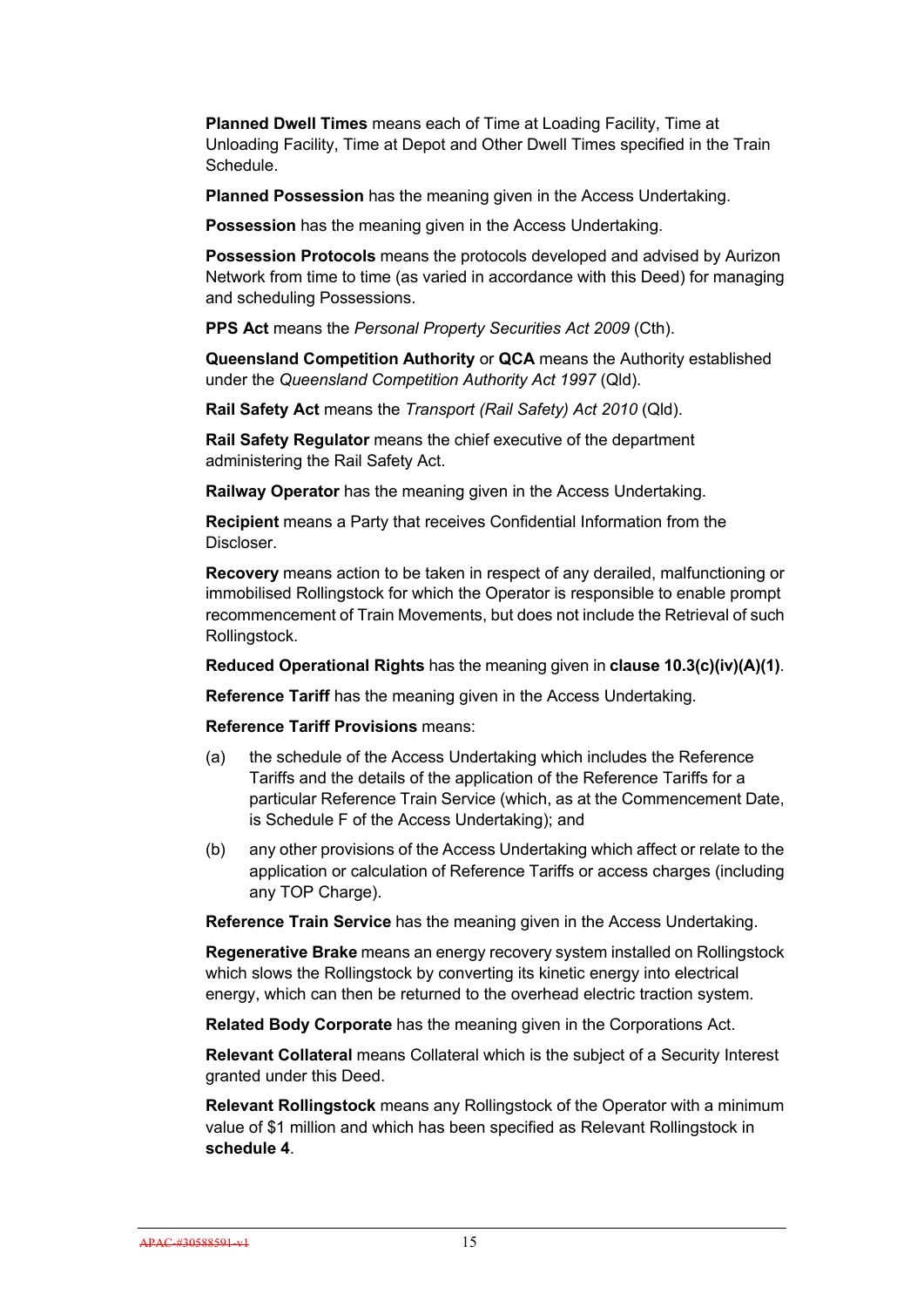**Required Information** means any information in relation to any Operator's Staff engaged in Safety Related Work on the Infrastructure that Aurizon Network considers is reasonably required to be known by Aurizon Network to comply with its Accreditation and a Law.

**Restoration** means the removal of any Obstruction on the Infrastructure, the rectification of any Incident and the prompt recommencement of Train Movements including all requisite repairs to the Infrastructure, but does not include Recovery or Retrieval.

**Retrieval** means the subsequent removal of Rollingstock, from the Infrastructure and Land, following the Recovery of such Rollingstock.

**Rollingstock** means locomotives, carriages, Wagons, rail cars, rail motors, light rail vehicles, light inspection vehicles, rail/road vehicles, trolleys and any other vehicles which operate on or use a Track, and where used in respect of the Operator's Rollingstock includes Rollingstock which is owned, hired or leased by the Operator, supplied by a contractor of the Operator or is otherwise in the possession or control of the Operator.

**Rollingstock Configuration** has the meaning given in the Access Undertaking.

**Rollingstock Interface Standards** has the meaning given in the Access Undertaking.

**Rollingstock Interface Standards Risk Assessment** means, in respect of any Rollingstock or Rollingstock Configurations for a Train Service Type used, or proposed to be used, by the Operator in the operation of Train Services on the Nominated Network, means an assessment to:

- (a) for each non-compliance with the Rollingstock Interface Standards specified in a Compliance Statement for the Rollingstock or Rollingstock Configurations, identify all reasonably foreseeable Interface Risks and Environmental Risks arising from each non-compliance;
- (b) assess:
	- (i) the likelihood of those Interface Risks and Environmental Risks occurring;
	- (ii) the consequences (including commercial consequences) of those Interface Risks and Environmental Risks occurring; and
	- (iii) whether those Interface Risks and Environmental Risks can be effectively managed and, if so, any factors relevant to the effective management of those Interface Risks and Environmental Risks; and
- (c) if those Interface Risks and Environmental Risks can be effectively managed by complying with appropriate measures, identify the measures to be complied with in respect of such Rollingstock or Rollingstock Configurations to effectively manage those Interface Risks and Environmental Risks within a risk management framework.

**Safety Law** means a Law relating to the safety of persons or property, including the Rail Safety Act and the *Work Health and Safety Act 2011* (Qld).

**Safety Regulator** means, in respect of a Safety Law, the Authority administering that Safety Law.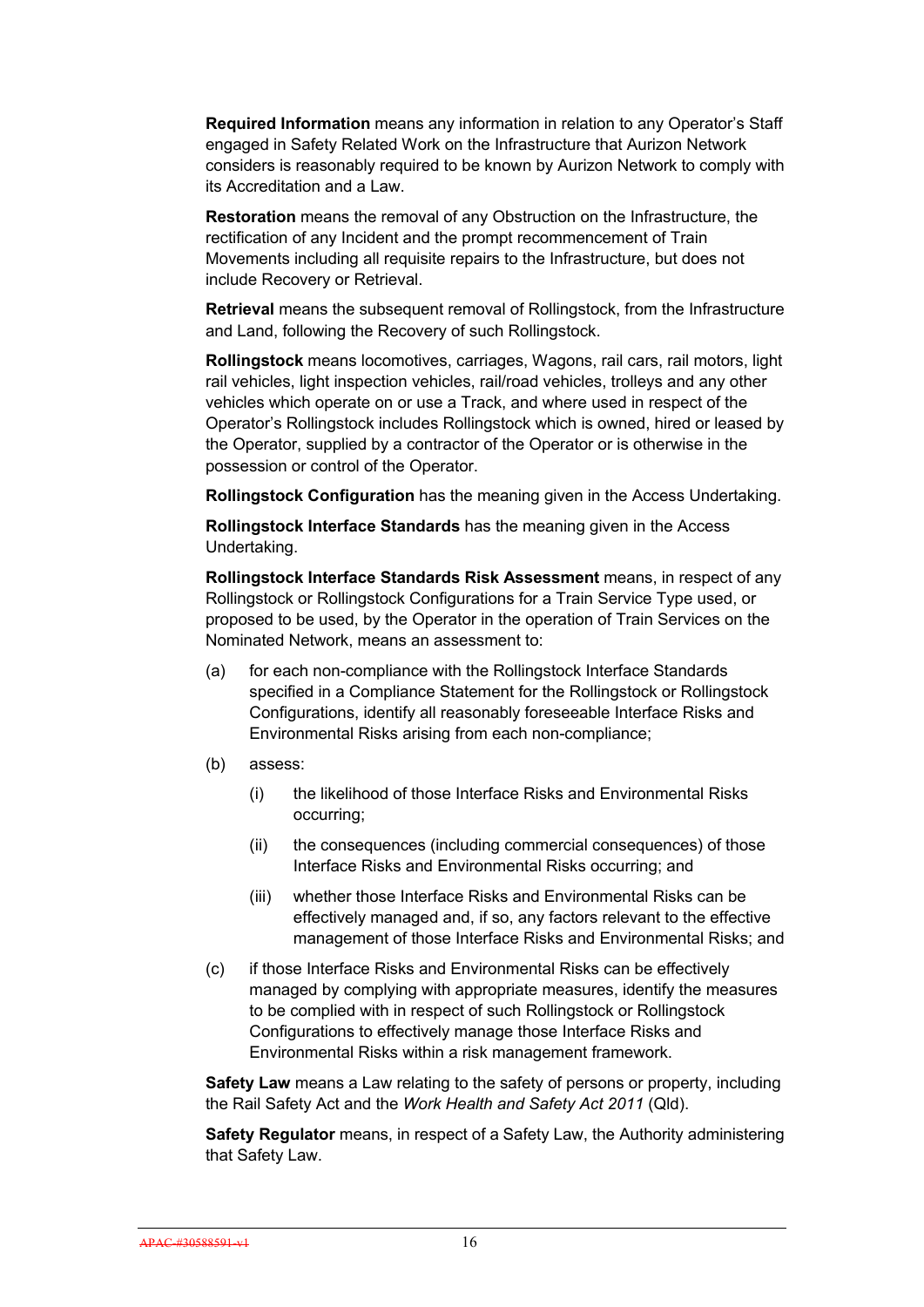#### **Safety Related Work** means:

- (a) "rail safety work" as defined under the Rail Safety Act; and
- (b) any other work notified by Aurizon Network to the Operator as safety related work.

#### **Safety Standards** means the:

- (a) standards relating to safety, including work health and safety, established in published guidelines, industry practice or Aurizon Network policies specified in Aurizon Network's document entitled *Safety Standards* notified by Aurizon Network to the Operator (as amended and replaced from time to time); and
- (b) standards relating to safety, including work health and safety, prescribed by any Law.

**Safeworking Procedures** means the procedures and systems, including supporting communications systems, for the safe operation of Trains and protection of worksites on the Infrastructure specified in Aurizon Network's document entitled *Safeworking Procedures* as:

- (a) notified by Aurizon Network to the Operator; or
- (b) published on the Website.

(as amended and replaced from time to time).

**Scheduled Time** means the time of arrival or departure for a Train Movement at specified locations on the Nominated Network as set out in the Train Schedule or as amended by Aurizon Network from time to time on the day of operation in accordance with the Network Management Principles.

**Schedules** means the schedules attached to this Deed.

**Section** means a section of Track between two locations on the Nominated Network as shown in the diagram(s) in **schedule 3**.

**Sectional Running Times** means the time period measured from the time a Train Service passes the signal controlling entry into a Section until the time the Train Service arrives at the signal controlling entry into the next adjoining Section or the Adjoining Network (as applicable), and does not include an allowance for Planned Dwell Times.

**Security Interest** has the meaning given in **clause 39.20(a)**.

**Signalling and Telecommunications Equipment** means all electronic, electrical and other equipment, including signalling systems, safety devices and communications facilities, installed on or as part of the Infrastructure or on Rollingstock, for the purpose of compliance with Safeworking Procedures and to facilitate Train Control.

**Staff** means Aurizon Network's Staff or the Operator's Staff (as applicable).

**State** means the State of Queensland.

**Stowage** has the meaning given in the Access Undertaking.

**Supplier** has the meaning given in **clause 35.3**.

**Supply Chain Rights** has the meaning given in the Access Agreement.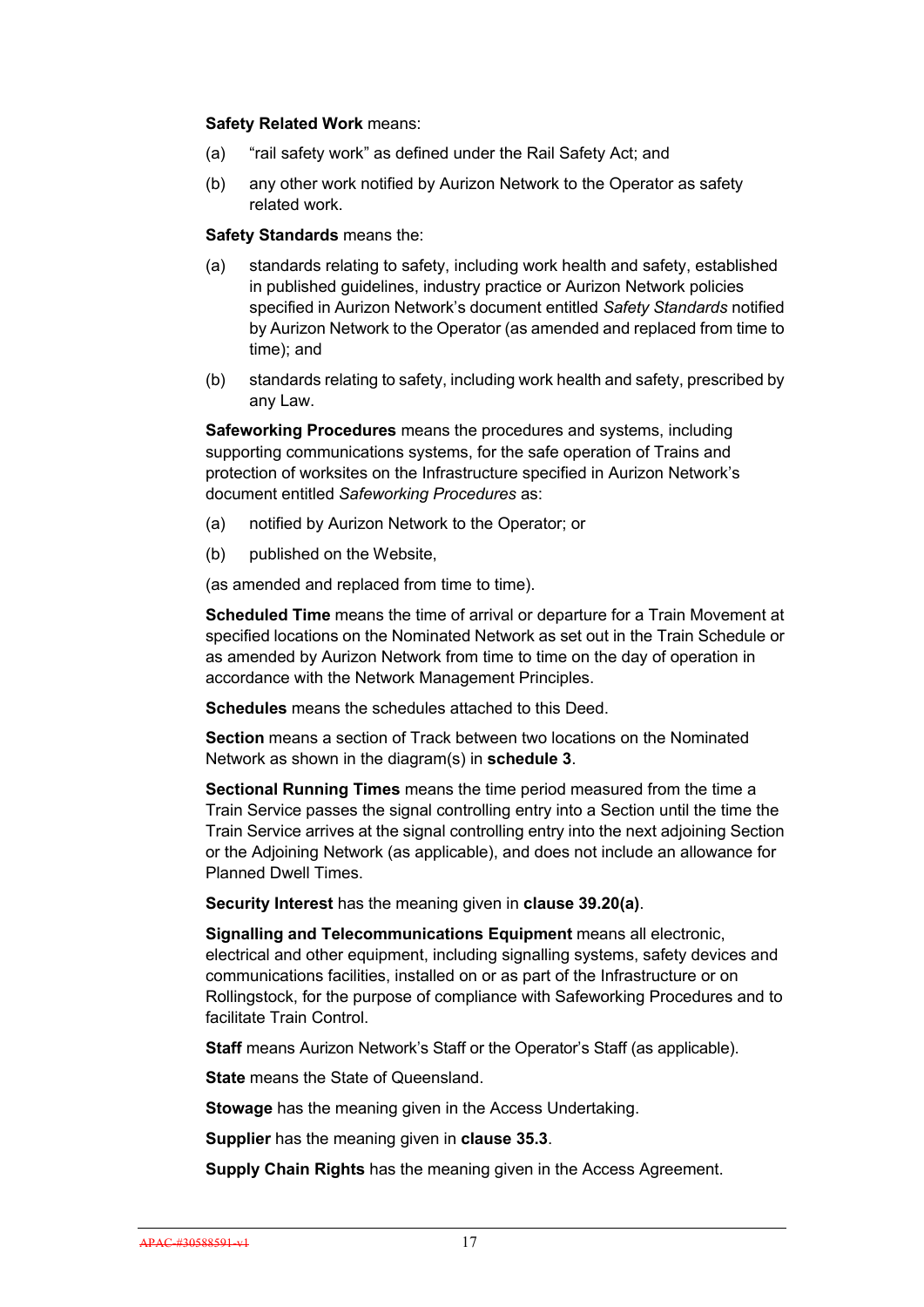**Suspension Event** means any event or circumstance specified as such in **schedule 8**.

**Suspension Notice** has the meaning given under **clause 32.1**, **32.2**, **32.3** or **32.4**.

**System Operating Parameters** has the meaning given in the Access Undertaking.

**System Rules** has the meaning given in the Access Undertaking.

**System Wide Requirements** means the Possession Protocols, the Interface Coordination Arrangements, the Rollingstock Interface Standards, the Safeworking Procedures, the Safety Standards, the Emergency Procedures and the Investigation Procedures.

**Tare Weight** means the tare weight for a Wagon or other Rollingstock as specified in **Schedule 4**.

**Term** means the term of this Deed in accordance with **clause 2.1**.

**Termination Event** means any event or circumstance specified as such in **schedule 8**.

**Third Party** means a person other than the Operator or Aurizon Network.

**Third Party Land** has the meaning given in **clause 39.17(a)**.

**Through-Running Train Service Type** means a Train Service Type that has a Destination and/or Origin that is a Network Interface Point that is specified as such in the Train Description for that Train Service Type.

**Time at Depot** means the time period commencing when a Train Service arrives at the entry signal for a Depot and ending when it is ready to depart the Depot and the relevant Train Controller has been advised accordingly.

**Time at Loading Facility** means the time period commencing when a Train Service arrives at the entry signal for a Loading Facility and ending when it presents at the exit signal for the Loading Facility, is ready to depart the Loading Facility and the relevant Train Controller has been advised accordingly.

**Time at Unloading Facility** means the time period commencing when a Train Service arrives at the entry signal for an Unloading Facility and ending when it presents at the exit signal for the Unloading Facility, is ready to depart the Unloading Facility and the relevant Train Controller has been advised accordingly.

**Track** has the meaning given in the Access Undertaking.

**Train** has the meaning given in the Access Undertaking.

**Train Control** means the management and monitoring of all Train Movements and of all other operation of Rollingstock on the Infrastructure and of any activities affecting or potentially affecting such Train Movements or Rollingstock operation including:

- (a) recording Train running times on Train diagrams and in Aurizon Network's information systems;
- (b) reporting of Incidents occurring on the Infrastructure;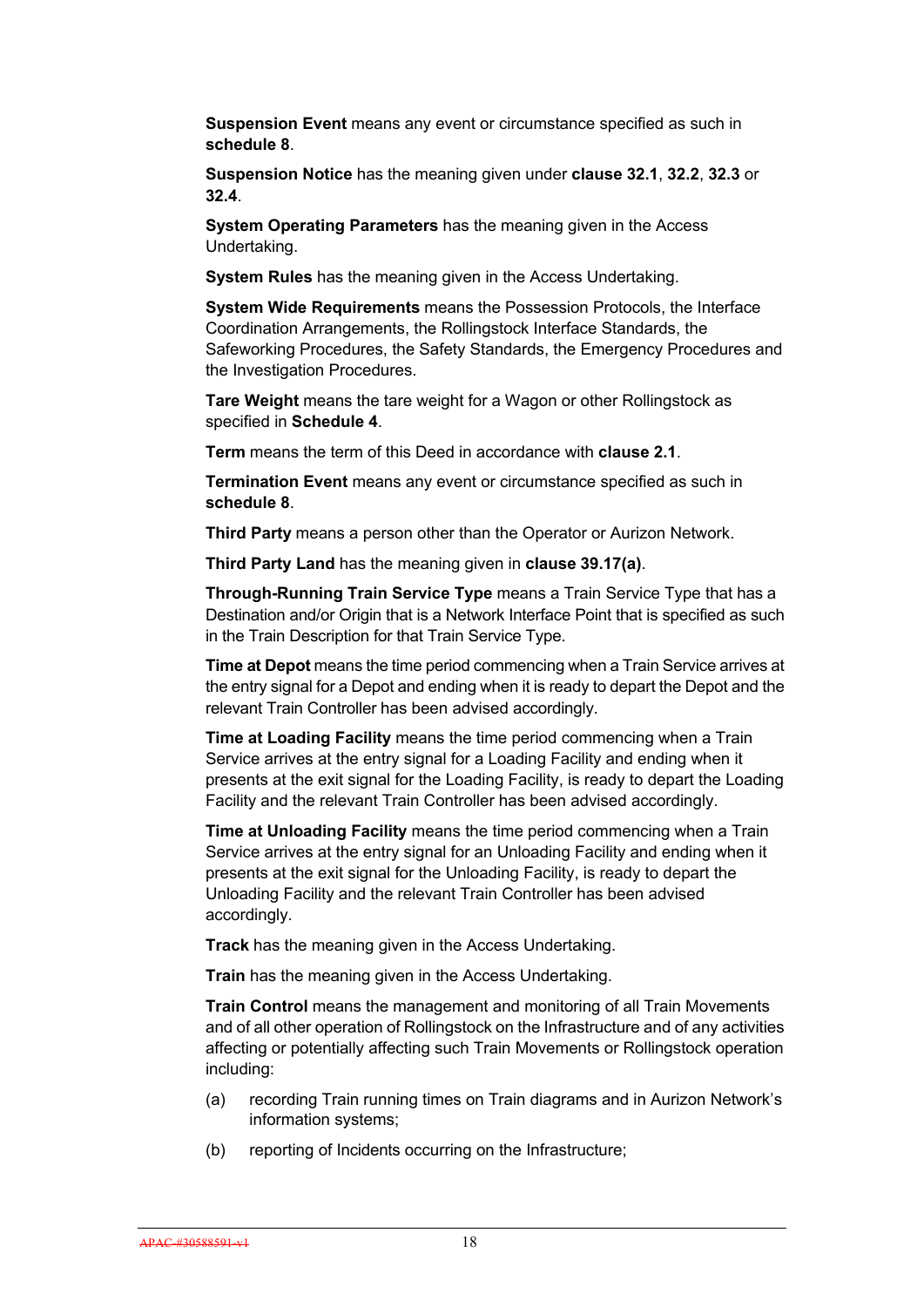- (c) managing Incidents occurring on the Infrastructure from within a Train Control centre;
- (d) field Incident management;
- (e) yard control services; and
- (f) exchanging information with Railway Operators.

**Train Control Direction** means any instruction or direction (whether given orally or in writing or by means of signal or other similar device) issued by or on behalf of Aurizon Network acting reasonably relating to Train Movements.

**Train Controller** means the person nominated by Aurizon Network from time to time as the supervisor of Train Movements on the relevant part of the Nominated Network, and whose details are initially specified in **item 1.1** of **schedule 9**.

**Train Description** for a Train Service Type means the description of, specifications for, and constraints on, the Access Rights for that Train Service Type specified in **schedule 2**.

**Train List** means the information required to be supplied by the Operator in accordance with **item 1.2(b)(vi)** of **schedule 9** in respect of each individual Train Service to be operated on the Nominated Network.

**Train Movement** has the meaning given in the Access Undertaking.

**Train Operator** has the meaning given in the Access Undertaking.

**Train Route Acceptance** means an authorisation issued by Aurizon Network which authorises the Operator to operate Train Services for a Train Service Type on the Nominated Network using specified Authorised Rollingstock Configurations for that Train Service Type.

**Train Schedule** means the train diagrams, yard schedules, terminal schedules and any other form of train timetable prepared by Aurizon Network before the day of operation in accordance with the Network Management Principles showing the programmed times of arrival or departure for Train Movements at specified locations on the Infrastructure.

**Train Service** for a Train Service Type means the running by the Operator, of a Train in one direction from the Origin to the Destination, or from the Destination to the Origin, for that Train Service Type (including any Stowage) in accordance with the Train Description for that Train Service Type.

**Train Service Commitment Date** for a Train Service Type means the date specified as such in the Train Description for that Train Service Type.

**Train Service Compliance Date** for a Train Service Type means the date specified as such in the Train Description for that Train Service Type.

**Train Service Expiry Date** for a Train Service Type means the date specified as such in the Train Description for that Train Service Type.

**Train Service Type** means each type of train service specified as such in **schedule 2**.

**Transport Infrastructure Act** means the *Transport Infrastructure Act 1994* (Qld).

**Ultimate Holding Company** has the meaning given in the Corporations Act.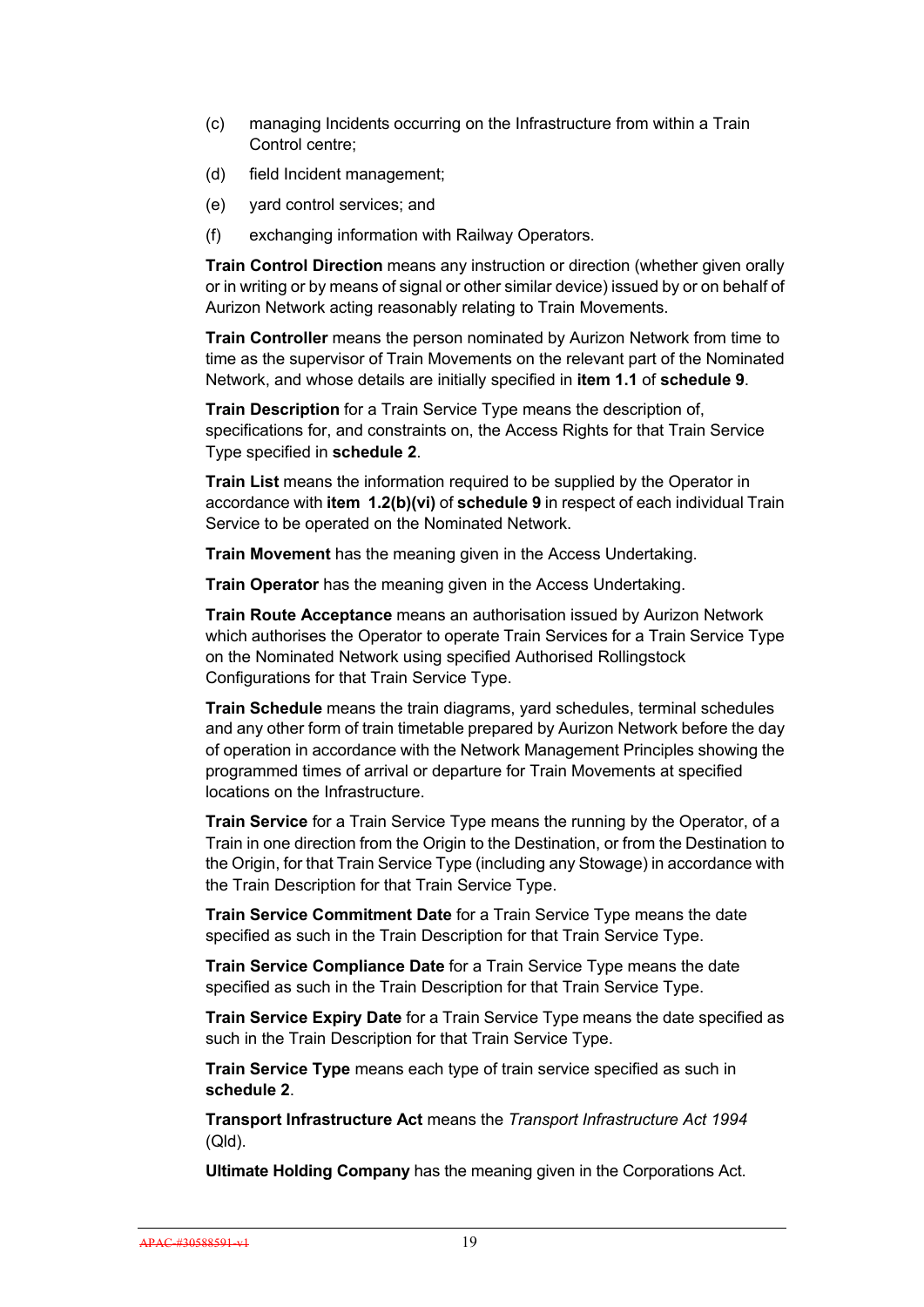**Unloading Facility** for a Train Service Type means the unloading facility located at the ultimate destination for that Train Service Type (whether located on the Nominated Network, an Adjoining Network or otherwise), as specified in the Train Description for that Train Service Type.

**Unreasonable** in respect of an IRMP, or any aspect of or amendment to an IRMP, determined by Aurizon Network under clause **13.1(c)(iii)** means no reasonable person in the position of Aurizon Network could have made that determination.

**Urgent Possession** has the meaning given in the Access Undertaking.

**Wagon** means any rollingstock (including a wagon bogie) designed to carry any load other than passengers.

**Website** has the meaning given in the Access Undertaking.

**Weighbridge** means a weighbridge or weightometer verified under the *National Measurement Act 1960* (Cth), as specified in **item 5.1** of **schedule 3**.

**Year** means each year commencing on 1 July and ending on 30 June during the Term and, if applicable, includes:

- (a) the shorter period commencing on the first day of the Month in which the Commitment Date occurs and ending on the next 30 June; and
- (b) the shorter period commencing on the 1 July occurring prior to the date of expiration or termination of this Deed and ending on the date of expiration or termination of this Deed.

#### **1.2 Interpretation**

In this Deed, unless expressed to the contrary:

- (a) the singular includes the plural and vice versa;
- (b) a gender includes all other genders;
- (c) where a word or phrase is defined, its other grammatical forms have a corresponding meaning;
- (d) no rule of construction will apply to a clause to the disadvantage of a Party merely because that Party put forward the clause or would otherwise benefit from it; and
- (e) a reference to:
	- (i) a person includes a partnership, unincorporated association, corporation or other entity, government or statutory body;
	- (ii) a person includes its legal personal representative, successors and assigns;
	- (iii) conduct includes any omission and any representation, statement or undertaking, whether or not in writing;
	- (iv) conduct includes a benefit, remedy, discretion, authority or power;
	- (v) an obligation includes a warranty or representation and a reference to a failure to observe or perform an obligation includes a breach of warranty or representation;
	- (vi) the words "include", "includes" or "including" must be read as if they are followed by the words "without limitation";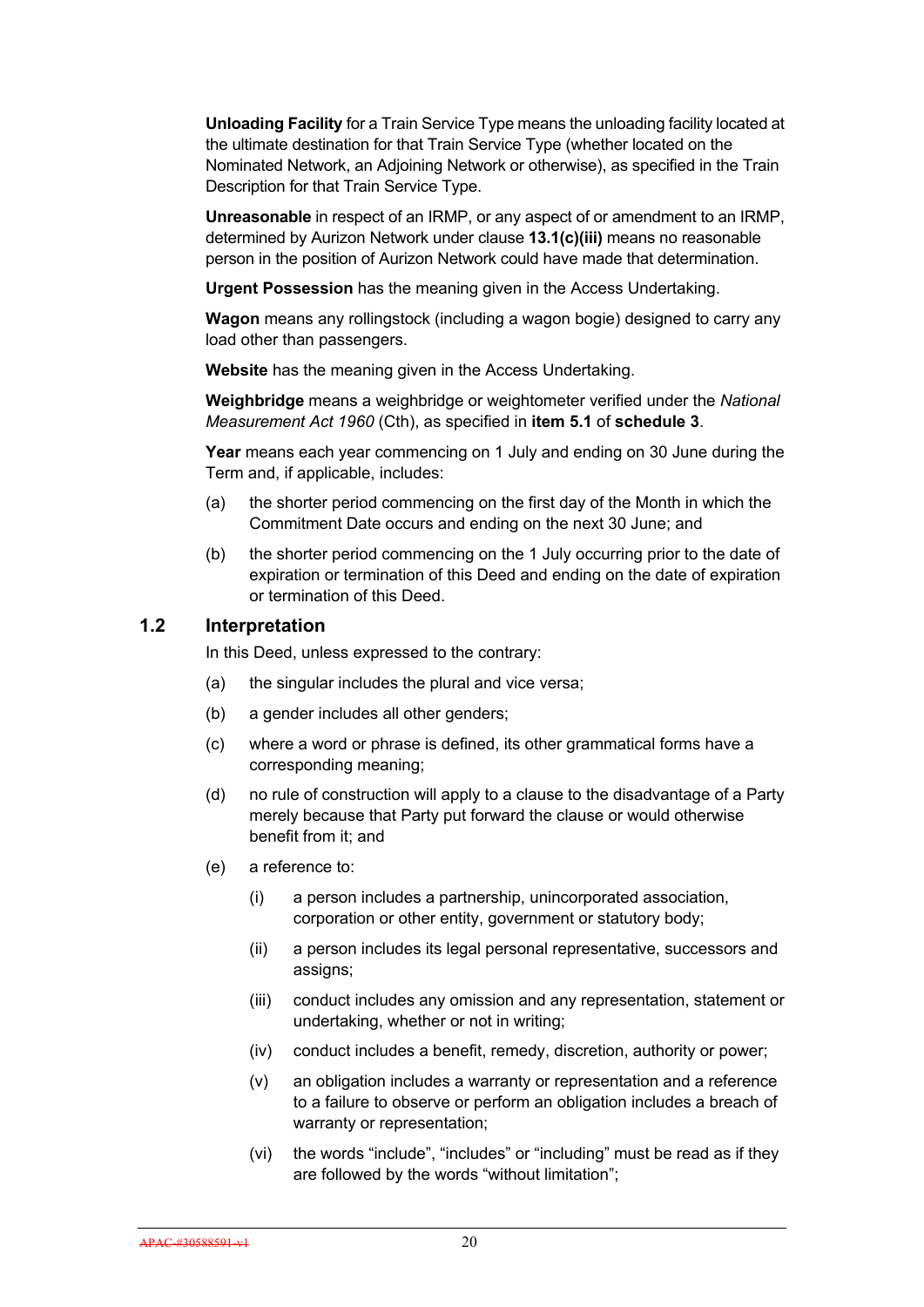- (vii) writing includes:
	- (A) any mode of representing or reproducing words in tangible and permanently visible form, including fax transmission; and
	- (B) words created or stored in any electronic medium and retrievable in perceivable form;
- (viii) time is to local time in Brisbane, Queensland;
- (ix) "A\$", "\$" or "dollars" is a reference to the lawful currency of Australia;
- (x) this or any other document or agreement includes the document or agreement as novated, amended or replaced from time to time and despite any changes in the identity of the parties;
- (xi) anything (including any amount) is a reference to the whole or part or any part of it and a reference to a group of things or persons is a reference to any one or more of them;
- (xii) under a clause includes in accordance with that clause;
- (xiii) a clause or schedule is a reference to a clause or schedule (as applicable) in this Deed;
- (xiv) any legislation or any provision of any legislation includes any modification or re-enactment of it, any legislative provision substituted for it and all regulations and statutory instruments issued under it;
- (xv) any code, guideline, recommendation or policy, or any provision of any code, guideline, recommendation or policy, includes any modification of it, or the substitution of it or any of its provisions for others, unless otherwise specified or directed by Aurizon Network;
- (xvi) any Authority, association or body whether statutory or otherwise (**first body**) is, if the first body ceases to exist or is re-constituted, re-named or replaced or the powers or functions of the first body is transferred to any other Authority, association or body (**replacement body**), deemed to refer to the replacement body established or constituted in lieu of the first body or as nearly as may be succeeding to the powers or functions of the first body; and
- (xvii) access or access rights does not include rights granted by Aurizon Network to a Railway Operator under a train operations deed.

#### **1.3 References to descriptors of Train Service Types**

In this Deed, references to any descriptor of a Train Service or a Train Service Type (for example, 'Destination', 'Loading Facility', 'Nominated Monthly Train Services', 'Origin' and 'Unloading Facility') is to that descriptor as applicable to that particular Train Service or Train Service Type.

#### **1.4 Material published on the Website**

For the avoidance of doubt, material published on the Website includes material which is available to the Operator via secured, password-protected online access to the Website.

#### **1.5 Headings**

Headings do not affect the interpretation of this Deed.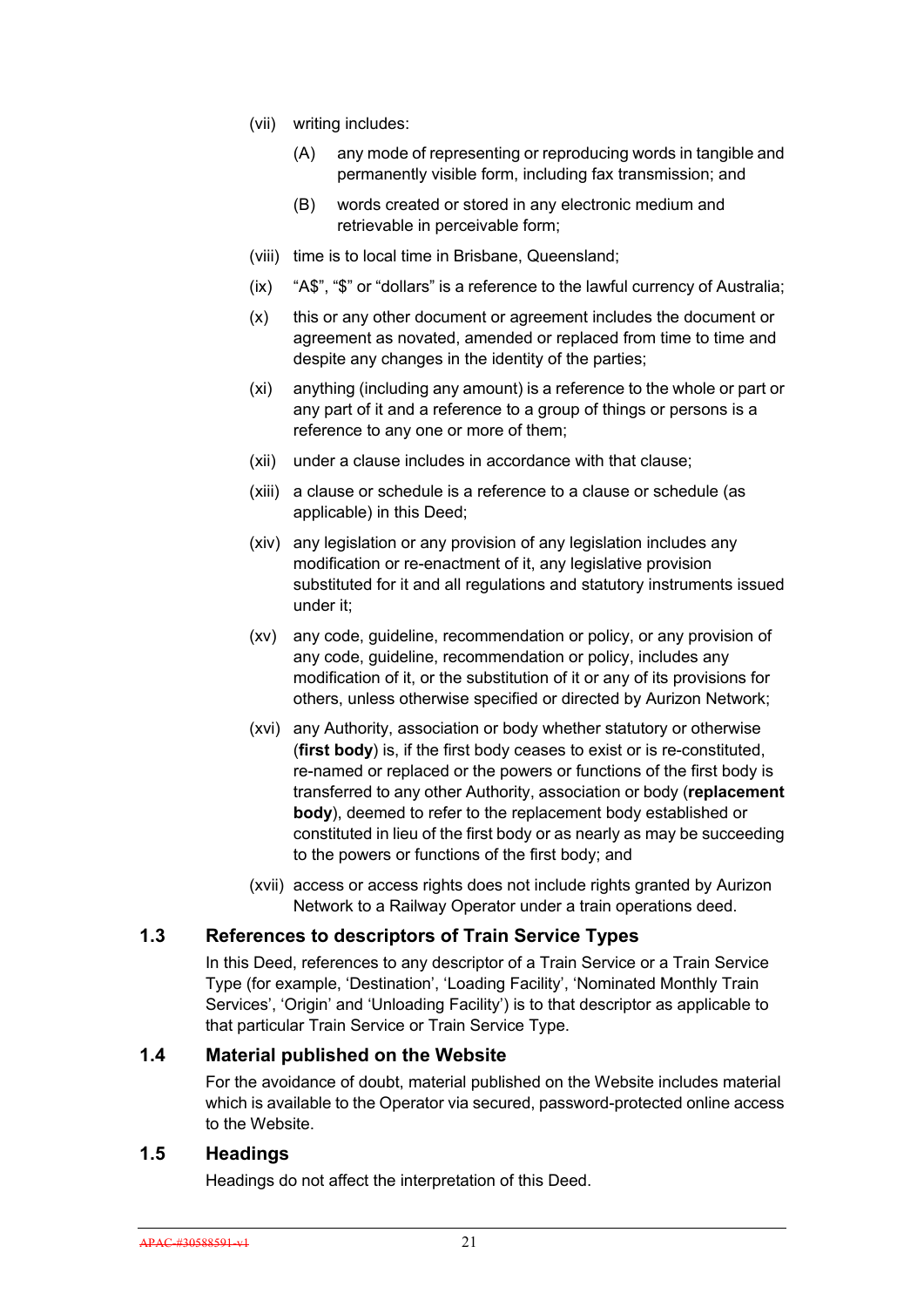## **1.6 Words and expressions defined in Access Undertaking**

- (a) Subject to **clause 1.6(b)**, if a word or expression is defined in this Deed to have the meaning given in the Access Undertaking, then it will have the meaning given in the Access Undertaking in force as at the date of this Deed.
- (b) If a word or expression used in the Interface Risk Provisions which form part of this Deed under **clause 3** is defined in the Access Undertaking, then, it will have the meaning given in the Access Undertaking in force on the date the relevant Interface Risk Provisions commenced to form part of this Deed under **clause 3.1** or **3.2** (as applicable).

## **1.7 Inconsistency**

- (a) If there is any inconsistency between the substantive terms of this Deed (comprising **clauses 1** to **37**) and the schedules of this Deed, the substantive terms of this Deed prevail to the extent of the inconsistency.
- (b) If there is any inconsistency between matters contained in the Access Undertaking (as amended by any Change in Access Undertaking) and this Deed, the provisions of this Deed prevail to the extent of the inconsistency unless expressly provided to the contrary.

# 2 Term

## **2.1 Term**

This Deed commences on the Commencement Date and, unless earlier terminated in accordance with its terms, continues until the Expiry Date.

# 3 Access Undertaking

## **3.1 Incorporation**

- (a) The Parties agree that, for the purposes of the Access Undertaking, the Operator is considered a Train Operator or a Railway Operator (as applicable).
- (b) Subject to **clause 3.2**, the Interface Risk Provisions (as in force as at the Commencement Date) form part of this Deed as if they were set out in full under this Deed.
- (c) For the avoidance of doubt, despite any other provision in the Access Undertaking:
	- (i) **clause 28** applies to any Claim in respect of a breach of the Interface Risk Provisions which form part of this Deed under this **clause 3**; and
	- (ii) **clause 30** applies in respect of any Dispute between the Parties in respect of any right or obligation (or in respect of the enforcement) of Interface Risk Provisions which form part of this Deed under this **clause 3**.

## **3.2 Changes in Access Undertaking**

(a) If there is a Change in Access Undertaking at any time which changes the Interface Risk Provisions, then this **clause 3.2** applies.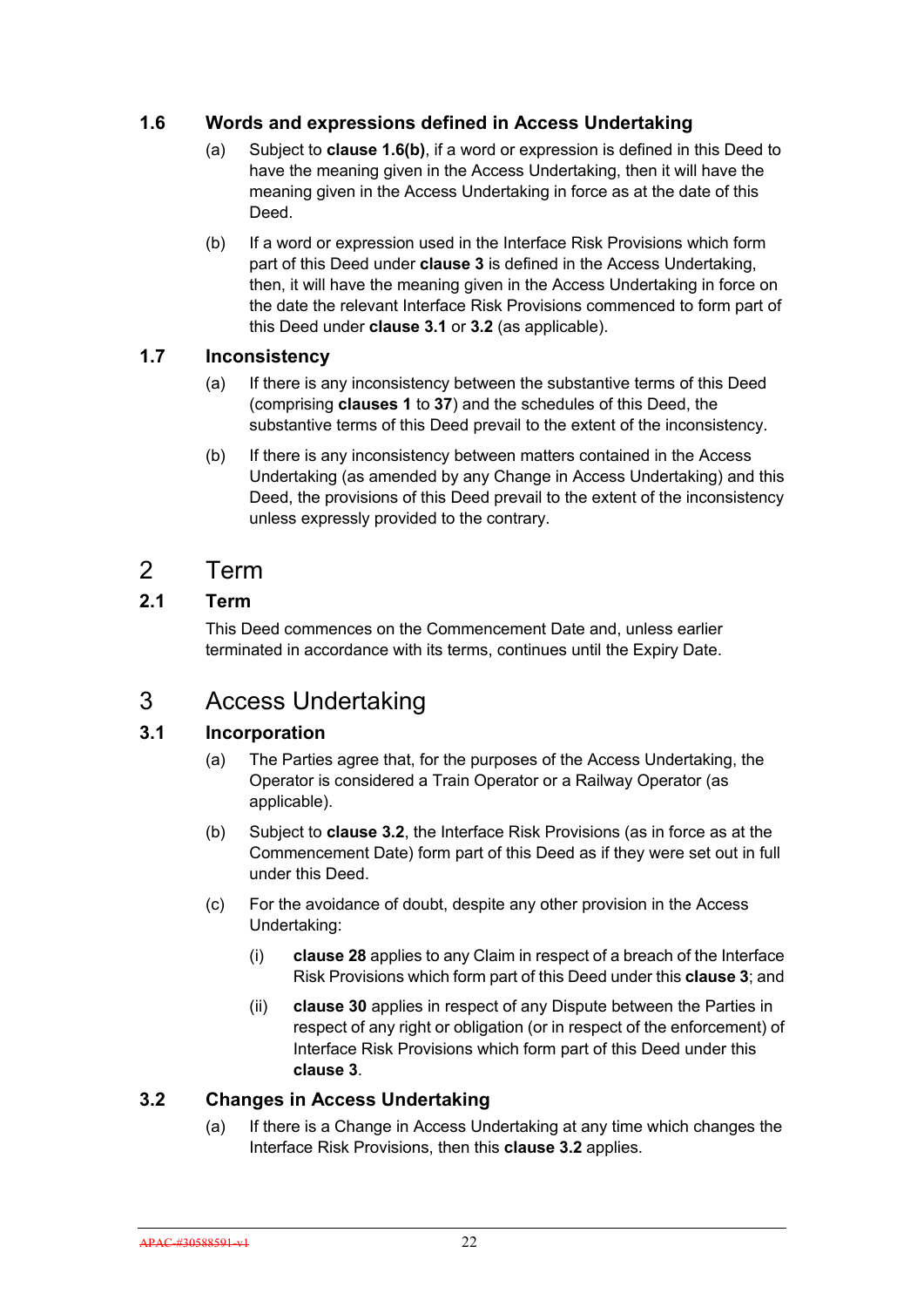- (b) A Party (**Notifying Party**) may, within 20 Business Days from the date of the Change in the Access Undertaking (or such longer period as the Parties may agree) notify (**Amendment Notice**) the other Party (**Receiving Party**):
	- (i) that it elects to amend this Deed to replace the Interface Risk Provisions which form part of this Deed under **clause 1.1(a)(i)** or this **clause 3.2** (**Former Interface Risk Provisions**) with the Interface Risk Provisions as changed by the Change in Access Undertaking (**New Interface Risk Provisions**);
	- (ii) of any other changes to the other terms of this Deed (if any) which the Notifying Party requires as a consequence of, or to give full effect to the replacement of the Former Interface Risk Provisions with the New Interface Risk Provisions under this **clause 3.2**; and
	- (iii) of the date from which the changes become effective (and if any changes become effective from different dates, the dates applicable to each change) which must be on or after the date on which the Change in Access Undertaking became effective (**Change Date(s)**).
- (c) An Amendment Notice must include an amended version of this Deed, with the changes referred to in **clause 3.2(b)(i)** clearly identified.
- (d) Promptly following receipt of an Amendment Notice, the Receiving Party must notify the Notifying Party the extent to which the Receiving Party accepts or does not accept the drafting of the amendments to the terms of this Deed proposed in the Amendment Notice in accordance with **clause 3.2(b)(ii)**.
- (e) If the Receiving Party does not accept the drafting of the amendments to the terms of this Deed, then the Parties must promptly meet to negotiate and attempt to agree the changes to the terms of this Deed (if any) which are necessary as a consequence of, or to give full effect to, the replacement of the Former Interface Risk Provisions with the New Interface Risk Provisions under this **clause 3.2**.
- (f) If the Parties do not agree the amendments in respect of the matters outstanding under **clause 3.2(f)** by the Change Date(s), the matter must be referred to the QCA for determination in accordance with the provisions of the Access Undertaking which provide for determination of disputes by the QCA.
- (g) On and from the Change Date(s) (or such other time as the QCA may determine):
	- (i) the New Interface Risk Provisions will form part of this Deed as if set out in full in this Deed;
	- (ii) the Former Interface Risk Provisions will cease to form part of this Deed; and
	- (iii) amendments to the terms of this Deed:
		- (A) accepted under **clause 3.2(d)**;
		- (B) agreed under **clause 3.2(e)**; or
		- (C) determined by the QCA under **clause 3.2(f)**,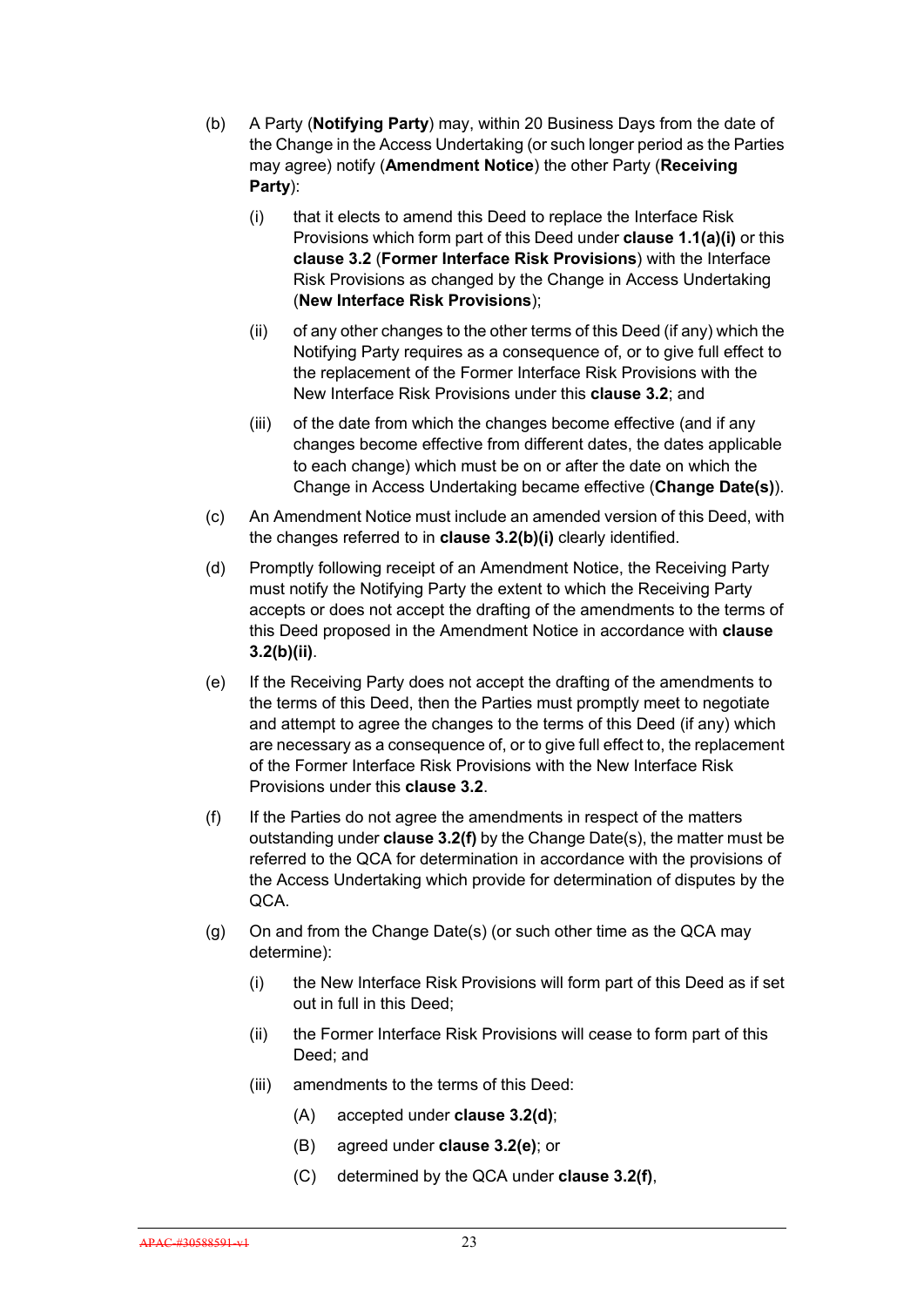become effective.

(h) Within 10 Business Days from the date that amendments to the terms of this Deed are accepted, agreed and/or determined (as applicable) under this **clause 3.2**, Aurizon Network must prepare and send to the Operator a copy of this Deed as modified.

## 4 Operational Rights

## **4.1 Grant of Operational Rights**

On and from the Train Service Commitment Date for each Train Service Type until the Train Service Expiry Date for that Train Service Type, Aurizon Network grants, and must provide, to the Operator the Operational Rights for that Train Service Type in accordance with the Train Description on the terms and conditions of this Deed.

#### **4.2 Nature and scope of Operational Rights**

- (a) The Operational Rights granted under **clause 4.1** are non-exclusive contractual rights and do not give the Operator any right, title or interest of any proprietary nature in the Nominated Network.
- (b) The Operator must not:
	- (i) operate on, or use any part of, the Infrastructure that is not specifically included in the Nominated Network; or
	- (ii) use the Nominated Network for:
		- (A) carrying out any provisioning, inspection, testing or maintenance of Rollingstock;
		- (B) any marshalling, shunting or other relocation of Rollingstock;
		- (C) storage of Rollingstock; or
		- (D) any purpose other than the operation of Train Services,

unless otherwise expressly:

- (iii) permitted or required to do so under this Deed;
- (iv) directed to do so by Aurizon Network in accordance with this Deed; or
- (v) expressly permitted under another agreement with Aurizon Network.

## **4.3 Operation of Ad Hoc Train Service**

- $(a)$  If:
	- (i) the Access Holder (or the Operator at the request of the Access Holder) notifies Aurizon Network under the Access Agreement that it wishes to have the Operator operate an Ad Hoc Train Service; and
	- (ii) the Operator notifies Aurizon Network that it is able and willing to operate an Ad Hoc Train Service for a Train Service Type at the request of the Access Holder,

then, to the extent permitted by the Network Management Principles, Aurizon Network: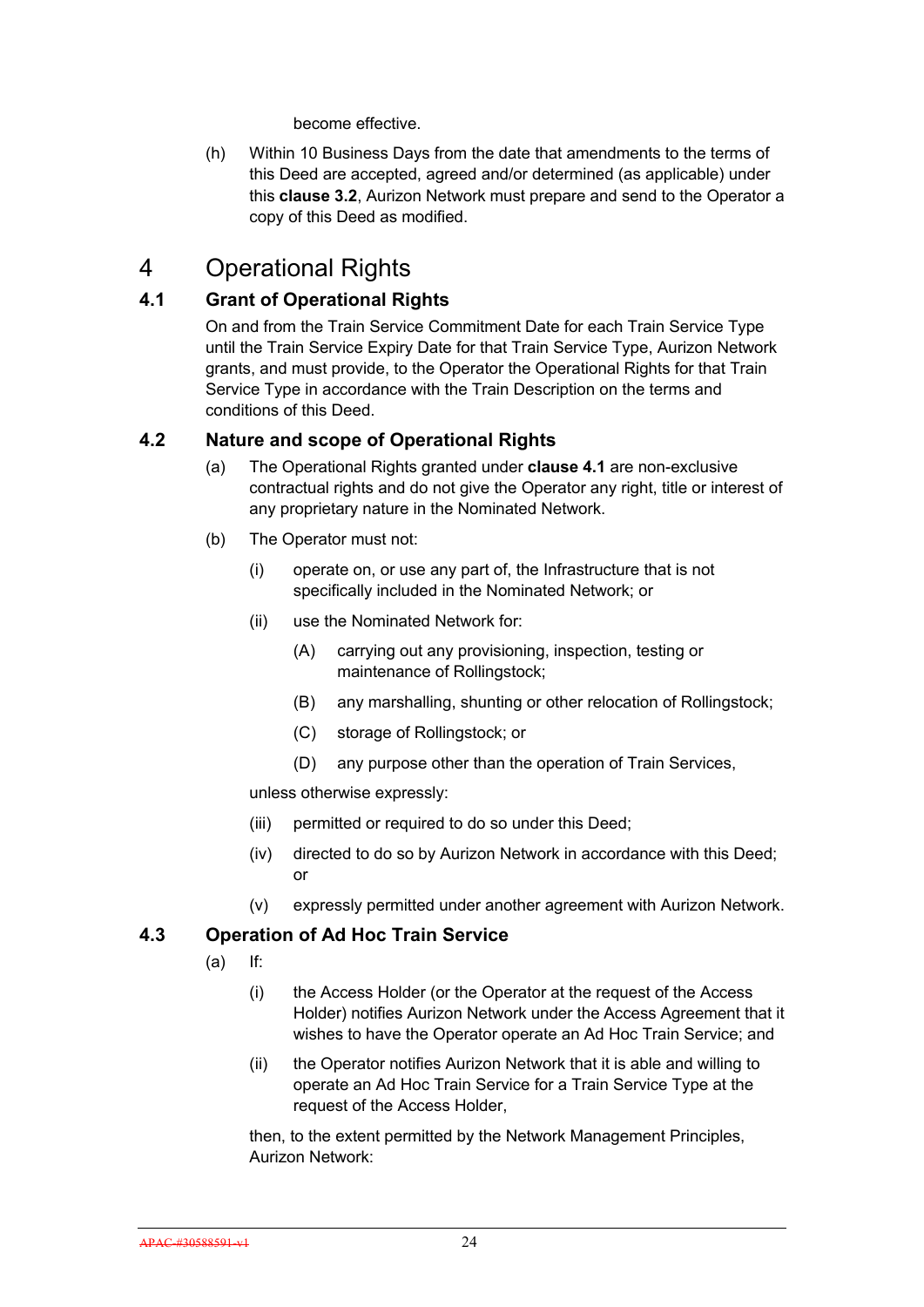- (iii) must if required in accordance with clause 5.4(c) of Schedule G of the Access Undertaking; or
- (iv) otherwise must use reasonable endeavours to,

schedule the Ad Hoc Train Service for the Train Service Type in the Daily Train Plan.

(b) On and from the time that the Ad Hoc Train Service is scheduled in the Daily Train Plan, the terms and conditions of this Deed apply to the Ad Hoc Train Service as if the Ad Hoc Train Service is a Train Service for the Train Service Type which the Operator is entitled to operate under this Deed.

## 5 Ancillary Services

In consideration of the Operator paying the Ancillary Services Charge, Aurizon Network must provide the Operator with the Ancillary Services (if any) in accordance with **schedule 10**.

# 6 Nomination of the Operator

#### **6.1 Nomination**

If at any time the Access Holder nominates the Operator in respect of all or part of the Access Holder's Access Rights, in accordance with the Access Agreement, then Aurizon Network must promptly provide to the Operator:

- (a) if not already provided by the Access Holder, a copy of the Access Agreement;
- (b) replacement Schedules (as relevant) amended to be consistent with the Access Holder's nomination of the Operator; and
- (c) details of the date on which those replacement Schedules take effect being the date Aurizon Network notifies the Access Holder under the Access Agreement that it accepts the Operator's nomination,

and this Deed is varied in accordance with those replacement Schedules with effect on and from the date referred to under **clause 6.1(c)**.

#### **6.2 Multiple Access Agreements**

The Operator may not be nominated under more than one Access Agreement for the purposes of this Deed.

#### **6.3 Variation of nomination of the Operator**

- (a) If at any time:
	- (i) the Access Holder notifies, or is deemed to have notified, Aurizon Network of a variation to the nomination of the Operator by the Access Holder in accordance with the Access Agreement; or
	- (ii) the Access Holder withdraws, or is deemed to have withdrawn, the Access Holder's nomination of the Operator under the Access Agreement (or this Deed),

then:

(iii) Aurizon Network must promptly provide to the Operator: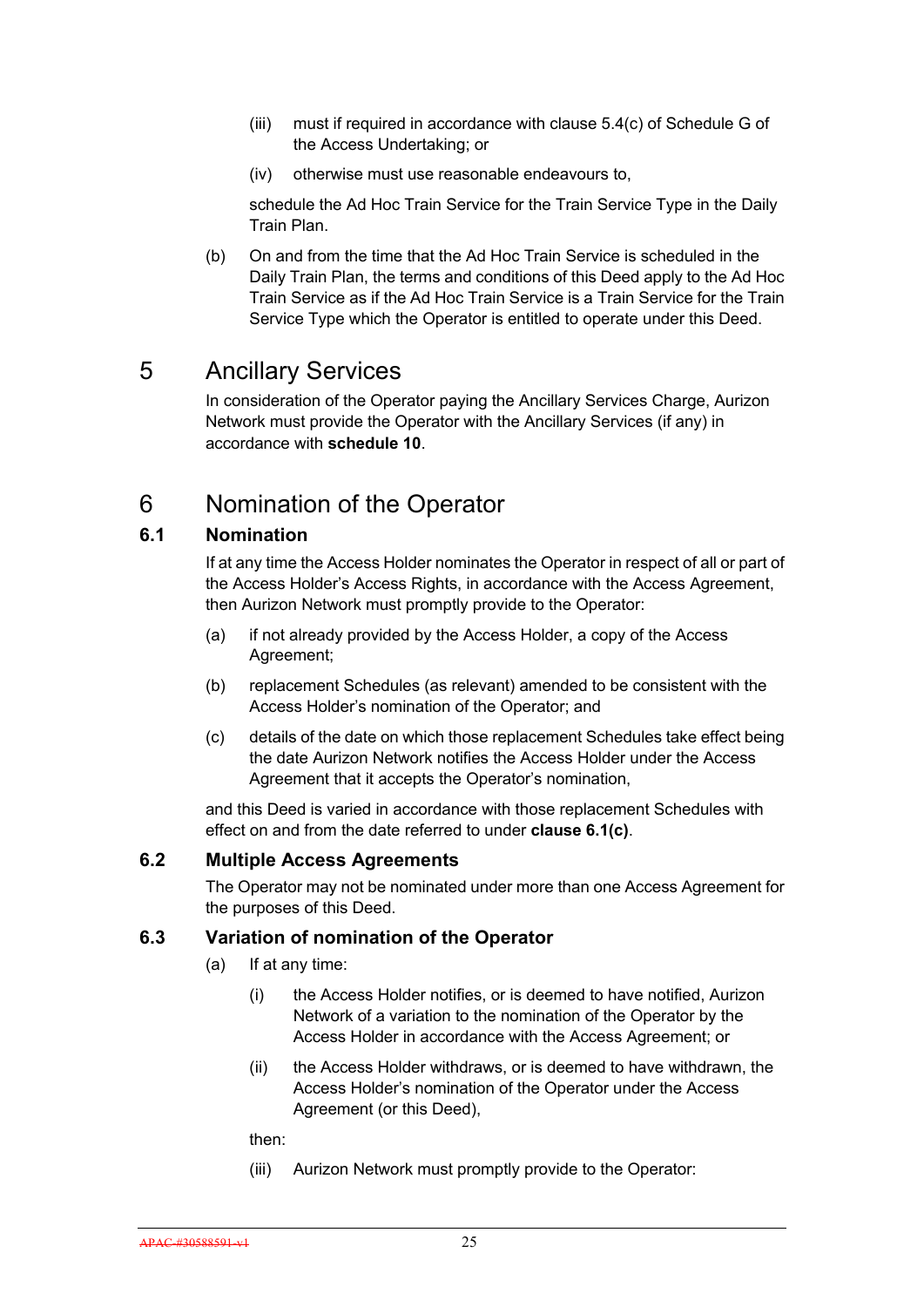- (A) a copy of the Access Holder's notice or withdrawal or, if no such notice or withdrawal has been given, details of the circumstances supporting the deeming of the notice or withdrawal;
- (B) replacement Schedules (as relevant) amended consistent with the Access Holder's notice or withdrawal or deemed notice or withdrawal; and
- (C) the date on which those replacement Schedules take effect; and
- (iv) this Deed is varied in accordance with those replacement Schedules with effect on and from the date referred to under **clause 6.3(a)(iii)(C)**.
- (b) The Access Holder is deemed to have withdrawn its nomination of the Operator if the Access Agreement is terminated or expires.

# 7 Interaction of rights

- (a) The Parties acknowledge and agree that:
	- (i) the Access Holder has contracted directly with Aurizon Network under the Access Agreement for the Access Rights:
		- (A) on the basis that the Access Rights will be used by one or more persons (such as the Operator) under agreements (such as this Deed) for the benefit of the Access Holder; and
		- (B) as such, the Access Holder has no direct above rail operational responsibilities in relation to Train Services for the Access Holder (unless it is also an "Operator" as defined in the Access Agreement); and
	- (ii) the Operator will have above rail operational obligations in respect of the Train Services that will be operated by it for the Access Holder.
- (b) The Operator has no right to renew, transfer (subject to **clauses 34.2** and **34.3**), vary or relinquish to Aurizon Network any part of the Operational Rights, whether under this Deed or the Access Undertaking. The right to seek a renewal, transfer, variation or relinquishment of Access Rights is solely a right of the Access Holder.

## 8 Billing and payments

## **8.1 Charges**

The Operator must pay to Aurizon Network the Ancillary Services Charges and any other charges (if any) as calculated in accordance with this Deed.

## **8.2 Invoicing**

- (a) As soon as reasonably practicable after the end of each Billing Period, Aurizon Network must give to the Operator an invoice for:
	- (i) the Ancillary Services Charges for that Billing Period; plus
	- (ii) any amounts payable but unpaid by the Operator to Aurizon Network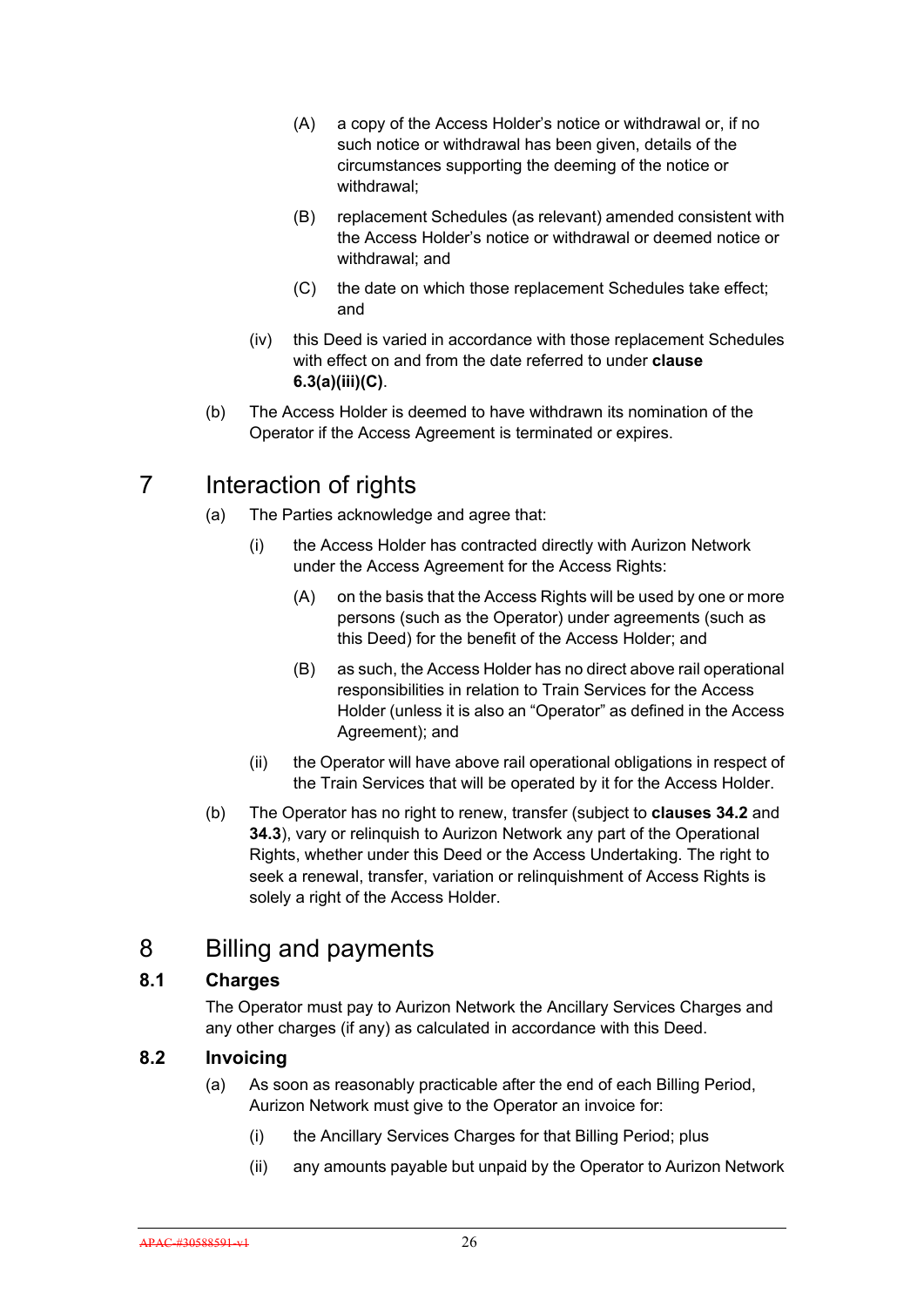under this Deed, and which have not previously been invoiced, as at the end of the Billing Period.

- (b) If **clause 8.6** applies, Aurizon Network must give the Operator an invoice under **clause 8.2(a)** after the end of a Billing Period even if no amount is required to be invoiced under **clause 8.2(a)** for that Billing Period.
- (c) Each invoice given under this **clause 8.2** must be accompanied by reasonable details of Aurizon Network's calculation of the amounts claimed in the invoice, including an itemised description of any other amounts (for the amounts deducted under **clause 8.6**, particulars must include the amounts against which the deduction is applied).

#### **8.3 Payment**

Subject to **clause 8.4**, the Operator must:

- (a) pay to Aurizon Network the amount claimed in an invoice given under **clause 8.2** within 10 Business Days after the invoice is given to the Operator; and
- (b) pay all amounts payable to Aurizon Network under this Deed:
	- (i) in Australian currency; and
	- (ii) by:
		- (A) direct deposit into the one or more bank account notified by Aurizon Network to the Operator in the invoice for this purpose (whether or not those bank accounts are in the name of Aurizon Network); or
		- (B) such other payment method as Aurizon Network specifies in the invoice (acting reasonably).
- (c) Any payment by the Operator of an amount payable under this Deed in accordance with this **clause 8.3** is taken to be a payment of such amount to Aurizon Network for the purpose of this Deed (whether or not such amount is paid into a bank account in the name of Aurizon Network).

#### **8.4 Disputes**

- (a) Any Disputes in connection with an amount claimed in an invoice:
	- (i) must be resolved in accordance with **clause 30**; and
	- (ii) which is not resolved in accordance with **clause 30.2**, may be referred by either Party to an Expert for determination in accordance with **clause 30.3**.
- (b) Despite **clause 8.4(a)**, if an amount claimed in an invoice given by Aurizon Network is Disputed, the Operator must pay to Aurizon Network:
	- (i) the portion of the amount claimed in the invoice that is not in Dispute; and
	- (ii) 50% of the portion of the amount claimed in the invoice that is in Dispute,

within the time specified in **clause 8.3(a)**.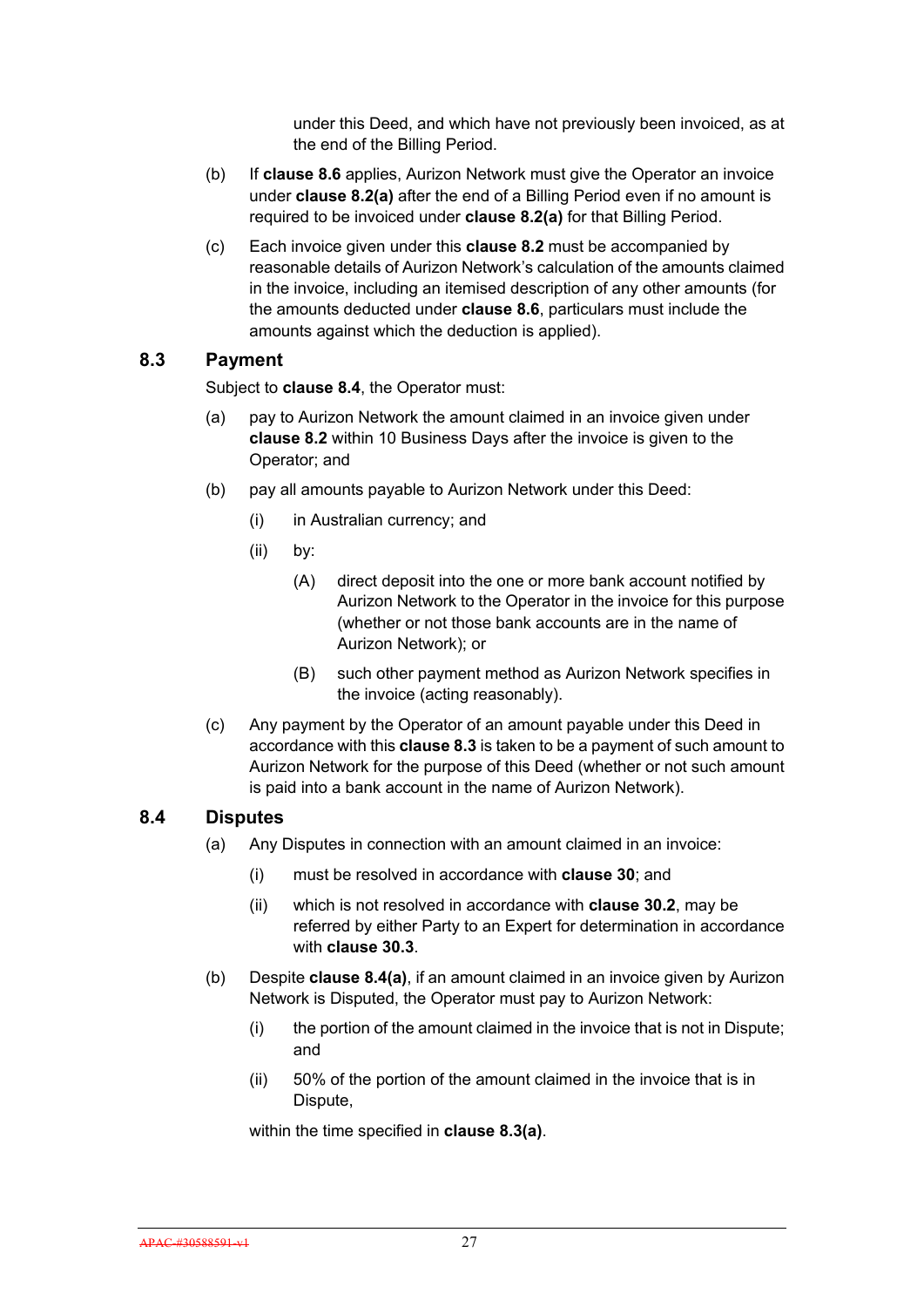- (c) Upon resolution of any Dispute about an amount claimed in an invoice given by Aurizon Network, if the total amount which Aurizon Network was entitled to claim in the invoice (as resolved) is:
	- (i) more than the amount paid by the Operator, then the amount of the difference, together with interest on that amount calculated in accordance with **clause 8.5** (from the date when the amount in Dispute would have been due and payable under **clause 8.3(a)** but for **clause 8.4(b)**, until the date on which the difference, together with any interest, has been paid in full), must be paid by the Operator to Aurizon Network within 20 Business Days after the resolution of the Dispute; or
	- (ii) less than the amount paid by the Operator, then the amount of the difference, together with interest on that amount calculated in accordance with **clause 8.5** (from the date when the amount in Dispute was paid by the Operator until the date on which the credit is applied or the amount is paid (as applicable) under this **clause 8.4(c)(ii)**), must be:
		- (A) applied by Aurizon Network as credit in favour of the Operator against the amount claimed in the next invoice to be issued by Aurizon Network to the Operator after the resolution of the Dispute (and, if necessary, to subsequent invoices issued by Aurizon Network until the amount of the difference (including any interest) has been fully credited in favour of the Operator against amounts payable under invoices issued by Aurizon Network to the Operator under **clause 8.2**); or
		- (B) if there will be no further invoices issued by Aurizon Network to the Operator after the resolution of the Dispute or the last credit referred to in **clause 8.4(c)(ii)(A)**, paid by Aurizon Network to the Operator within 20 Business Days after resolution of the Dispute or the last credit referred to in **clause 8.4(c)(ii)(A)** (as applicable).

#### **8.5 Interest on overdue payments and Disputed amounts**

- (a) Without prejudice to the rights, powers and remedies of a Party under this Deed or otherwise at Law, if for any reason a Party does not pay an amount payable under or in connection with this Deed on or before the due date for payment, then that Party must pay interest on the outstanding amount calculated in accordance with this **clause 8.5**.
- (b) Interest accrues on outstanding amounts from the due date for payment until that amount, together with the interest on that amount, has been paid in full.
- (c) Interest under **clauses 8.4(c)(i)**, **8.4(c)(ii)** and **8.5(b)** is calculated at the Default Rate. Any interest accrued but unpaid at the end of each Month is capitalised and, once capitalised, will itself bear interest.

#### **8.6 Right of set-off**

A Party may deduct from any amounts which are due and payable by the Party to the other Party under this Deed any amounts which are due and payable by the other Party to the Party under this Deed.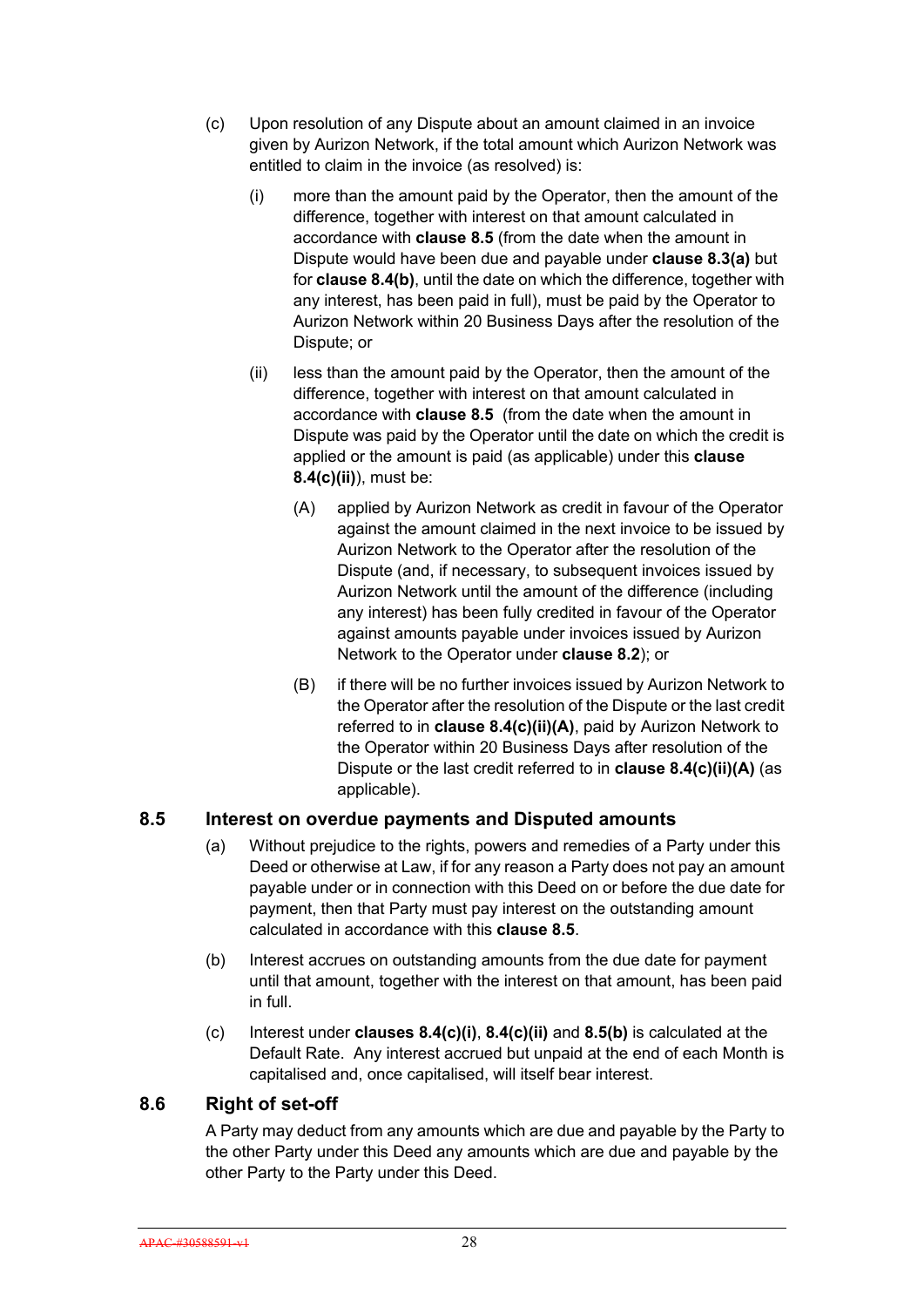## 9 Accreditation

- (a) The Operator must, before the commencement of the first Train Services under this Deed, provide to Aurizon Network evidence of the Operator's Accreditation (including all conditions and/or variations).
- (b) Each Party must have and maintain Accreditation to the extent required to perform its obligations and exercise its rights under this Deed and, if requested to do so in writing by the other Party, provide to the other Party copies of documentation evidencing currency, renewal or amendment of its Accreditation within five Business Days after such request.
- (c) Each Party must notify the other as soon as possible of any notice from an Authority affecting, or likely to affect, its Accreditation, and must provide a copy of that notice to the other Party on request.
- (d) If:
	- (i) schedule 2 is varied to include an additional Train Service Type; or
	- (ii) the Train Description for an existing Train Service Type is varied,

then before the Operator commences or continues (as applicable) to operate any Train Services for such Train Service Type, the Operator must:

- (iii) if the Operator's Accreditation is required to be varied to address the operation of Train Services for such additional Train Service Type or the operation of Train Services in accordance with such varied Train Description (as applicable), provide Aurizon Network evidence of the Operator's Accreditation as varied; or
- (iv) if the Operator reasonably determines that no variations to the Operator's Accreditation are required to address the operation of such Train Services, notify Aurizon Network of that determination and the reasons for that determination.

## 10 Operation of Train Services

## **10.1 Operation of Train Services**

The Operator must not operate Train Services:

- (a) which do not comply with the applicable Train Description and this Deed, unless:
	- (i) acting under a Train Control Direction; or
	- (ii) with the prior written approval of Aurizon Network (which approval may specify terms in addition to or varying the terms of this Deed in respect of the Train Services or Ad Hoc Train Services to which the approval relates);
- (b) if clause 4.4 of the Access Agreement applies to those Train Services, unless an Access Interface Deed (as defined under the Access Agreement) has been executed by the relevant Customer and Aurizon Network; and
- (c) if the Access Holder does not hold, or does not have the benefit of, Supply Chain Rights for those Train Services.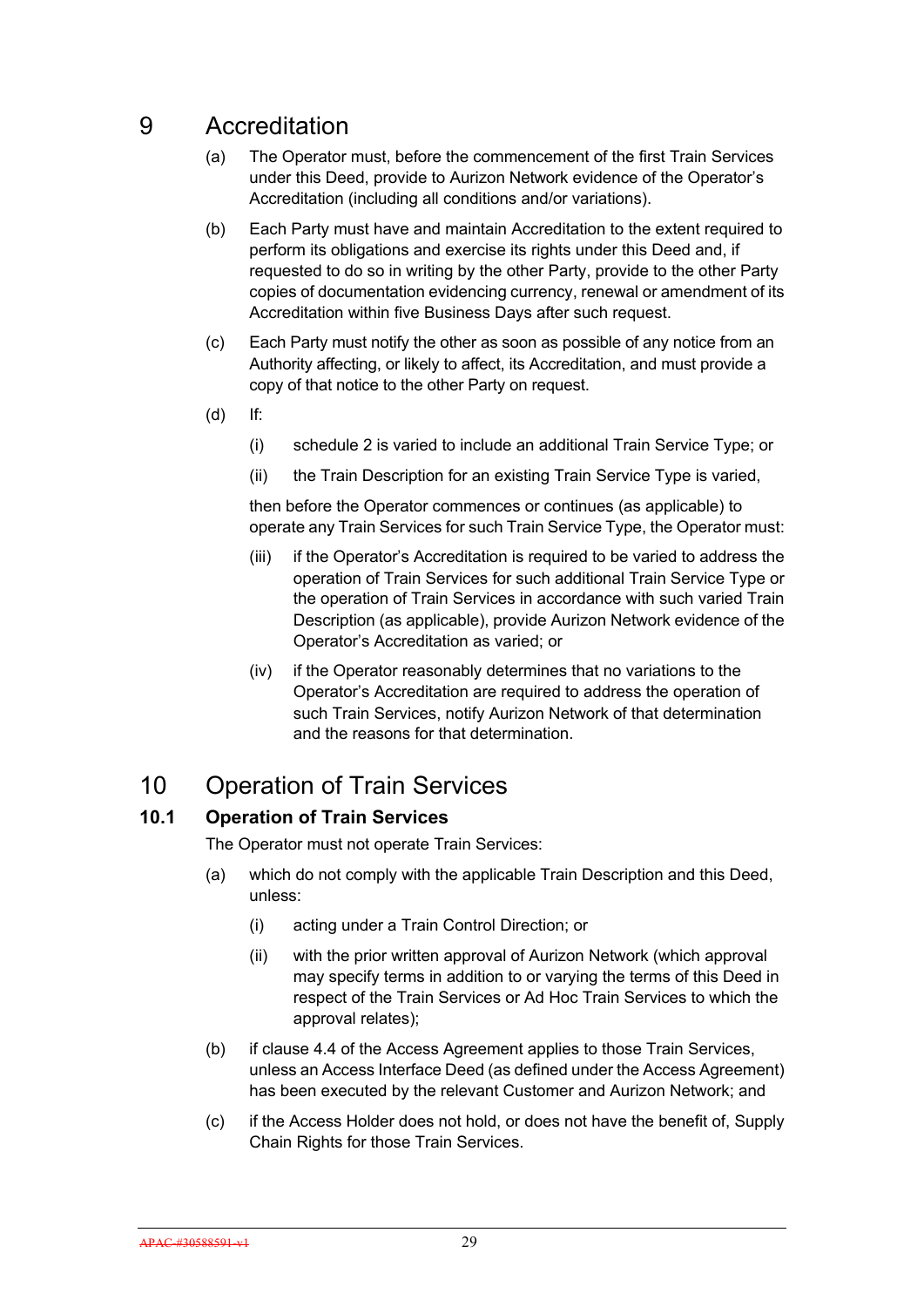# **10.2 Commencement of Train Services**

(a) Without limiting any other provision of this Deed, the Operator must only operate any Train Service if:

#### **Category 1- Requirements for Train Services generally**

- (i) an Operating Plan has been approved by Aurizon Network under **clause 15.1**;
- (ii) the Operator has submitted an Emergency Response Plan to Aurizon Network which complies with, or is taken to comply with, the requirements of **clause 15.1(a)(i)(B)**;
- (iii) the Operator has provided evidence to Aurizon Network of the Operator's Accreditation as required by **clause 9(a)**;
- (iv) an IRMP has been agreed or determined under the Interface Risk Provisions which form part of this Deed under **clause 3**;
- (v) the Operator has developed:
	- (A) the Operator's Safety Management System under **clause 24.4**;
	- (B) the Environmental Management Plan under **clause 15.1(g)**;
- (vi) the Operator has taken out the insurances, and provided evidence of those insurances to Aurizon Network, as required under **clause 24.3**;
- (vii) the Operator has complied with, or implemented any aspects of, the Operating Plan, Emergency Response Plan, the Operator's Accreditation, the IRMP, the Operator's Safety Management System and the Environmental Management Plan that are required to be complied with or implemented before the commencement of Train Services;

## **Category 2 – Requirement for specific Train Service Types**

- (viii) the Operator has provided a Certificate of Compliance to Aurizon Network for all of the Rollingstock and/or Rollingstock Configurations which the Operator proposes to use in the operation of Train Services, and such Rollingstock and/or Rollingstock Configurations is Authorised Rollingstock and/or Authorised Rollingstock Configurations for each Train Service Type; and
- (ix) Aurizon Network has given the Operator an Authority to Travel or a Train Route Acceptance.
- (b) Aurizon Network must use reasonable endeavours to cooperate with the Operator and act promptly to facilitate the Operator's compliance with **clause 10.2(a)**.
- (c) If the Operator has not complied with each of the requirements of **clause 10.2(a)** by:
	- (i) the Compliance Date and Aurizon Network has a reasonable expectation that the Operator cannot commence the operation of Train Services by the Commitment Date; or
	- (ii) the Commitment Date,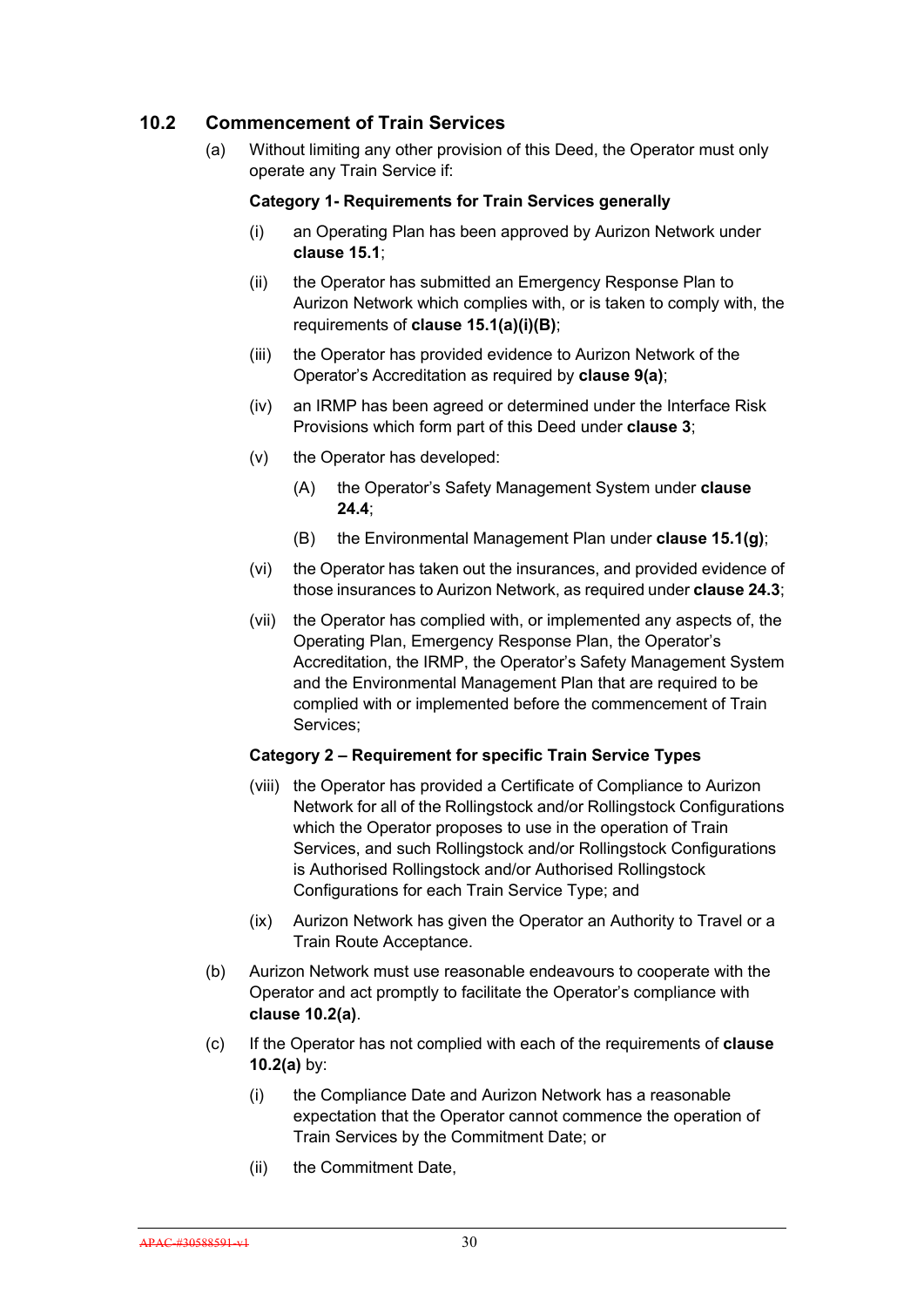then, provided that the Operator's failure to comply with **clause 10.2(a)** was not due to Aurizon Network's breach of **clause 10.2(b)** Aurizon Network may give a notice to the Operator and the Access Holder requiring the Operator to comply with **clause 10.2(a)** within 20 Business Days after the date the notice is given to the Operator and specifying that it is a notice given under this **clause 10.2(c)**. For clarity, the Operator is not obliged to, and Aurizon Network may not require the Operator to, comply with **clause 10.2(a)** prior to the Commitment Date.

- (d) If Aurizon Network notifies the Operator and the Access Holder under **clause 10.2(c)** and the Operator fails to comply with the requirements set out in the notice then, subject to **clause 10.2(e)**, Aurizon Network may:
	- (i) by notice to the Operator and the Access Holder reduce (as applicable):
		- (A) all of the Operational Rights (**Category 1 Reduced Operational Rights**); and
		- (B) the Operational Rights in respect of the affected Train Service Types only (**Category 2 Reduced Operational Rights**); or
	- (ii) if, as a result of such reduction, there will be no remaining Operational Rights, terminate this Deed.
- (e) Aurizon Network must allow the Access Holder to nominate an alternative "Operator" (as defined in the Access Agreement) to utilise the Category 1 Reduced Operational Rights and/or the Category 2 Reduced Operational Rights (as applicable).

## **10.3 Commencement of Train Services for Train Service Type**

- (a) Without limiting any other provision of this Deed, if:
	- (i) **schedule 2** is varied or deemed to be varied to include an additional Train Service Type; or
	- (ii) the Train Description for an existing Train Service Type is varied or deemed to be varied (including under **clause 14.2**),

then the Operator must only operate or continue to operate (as applicable) any such additional or varied Train Services for that Train Service Type if:

- (iii) the Operator:
	- (A) if required under **clause 17.5**, has provided a Certificate of Compliance to Aurizon Network for all of the Rollingstock or Rollingstock Configurations which the Operator proposes to use in the operation of Train Services for that Train Service Type, and such Rollingstock is Authorised Rollingstock or such Rollingstock Configurations are Authorised Rollingstock Configurations for that Train Service Type;
	- (B) has amended the Emergency Response Plan to address the operation of those Train Services, or notified Aurizon Network of its determination that no such amendments are required, under **clause 15.2(a)**;
	- (C) has provided evidence to Aurizon Network of the Operator's Accreditation as varied to address the operation of those Train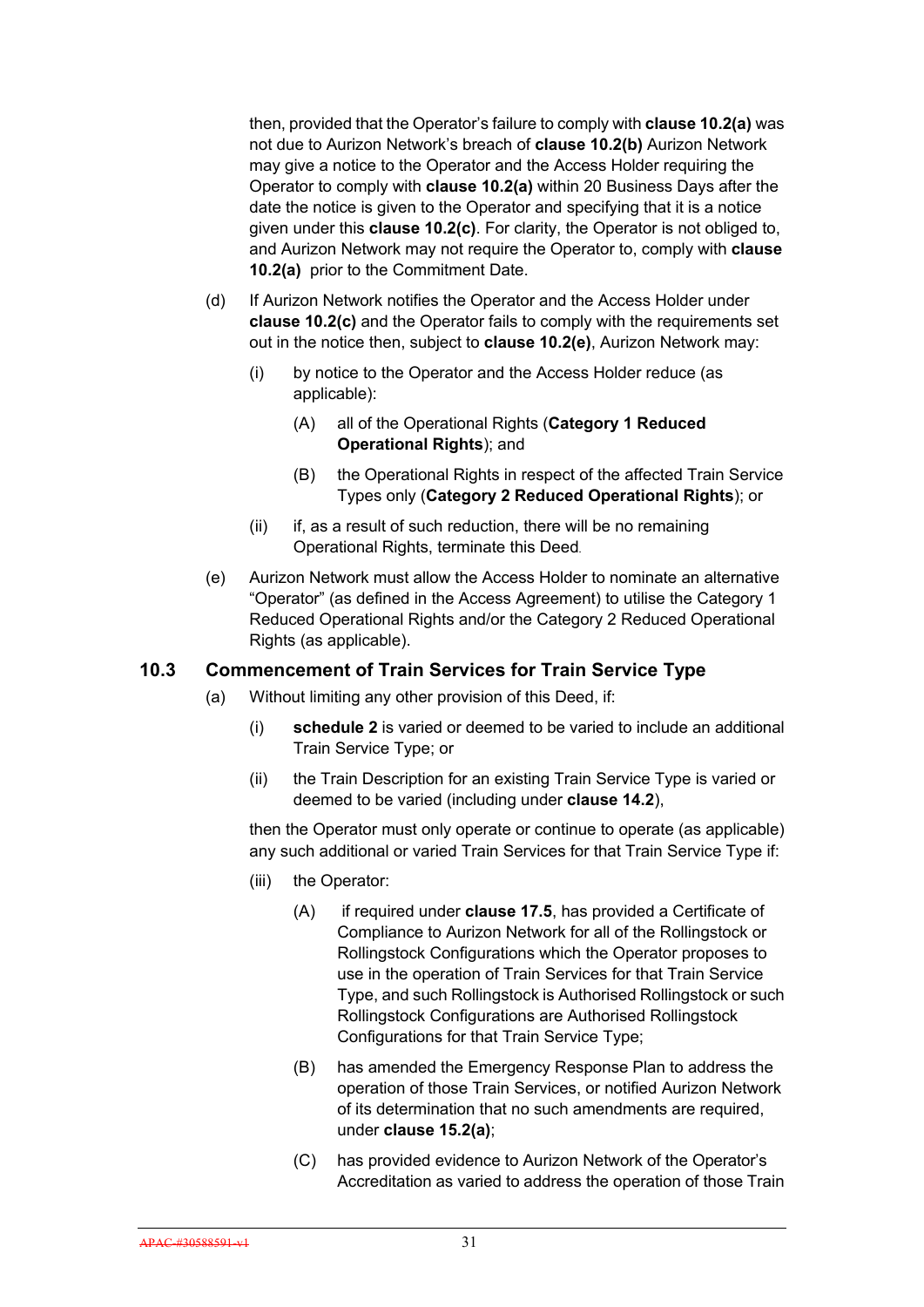Services, or notified Aurizon Network of its determination that no such variations are required, under **clause 9(d)**;

- (D) and Aurizon Network have jointly conducted a further Interface Risk Assessment, and amendments to the IRMP, to the extent required, have been agreed or determined, under **clause 15.2(e)**;
- (E) if required under **clause 24.4**, has amended the Operator's Safety Management System to address any amendments to the IRMP and the operation of those Train Services; and
- (F) if required under **clause 15.2**, has amended the Environmental Management Plan to address any amendments to the IRMP and the operation of those Train Services; and
- (G) has complied with or implemented any aspects of the Operating Plan, Emergency Response Plan, the Operator's Accreditation, the IRMP, the Operator's Safety Management System and the Environmental Management Plan that are required to be complied with or implemented before the commencement of those Train Services;
- (iv) amendments to the Operating Plan to address the operation of those Train Services have been approved by Aurizon Network, or the Operator notified Aurizon Network of its determination that no such amendments are required, under **clause 15.2(a)**; and
- (v) Aurizon Network has given the Operator an Authority to Travel or a Train Route Acceptance authorising the Operator to operate Train Services for that Train Service Type using the Authorised Rollingstock Configurations for that Train Service Type.
- (b) Aurizon Network must use reasonable endeavours to cooperate with the Operator and act promptly to facilitate the Operator's compliance with **clause 10.3(a)**.
- (c) If **clause 10.3(a)** applies and the Operator has not complied with **clause 10.3(a)** in respect of the Train Services for a Train Service Type by:
	- (i) if **clause 10.3(a)(i)** applies:
		- (A) the Train Service Compliance Date for that Train Service Type and Aurizon Network has a reasonable expectation that the Operator cannot commence the operation of those Train Services by the Train Service Commitment Date for that Train Service Type; or
		- (B) the Train Service Commitment Date for that Train Service Type; or
	- (ii) if **clause 10.3(a)(ii)** applies, the date the variation to the Train Description for the Train Service Type takes effect,

then, provided that the Operator's failure to comply with **clause 10.3(a)** was not due to Aurizon Network's breach of **clause 10.3(b)** and subject to **clause 10.3(d)**:

(iii) Aurizon Network may give a notice to the Operator and the Access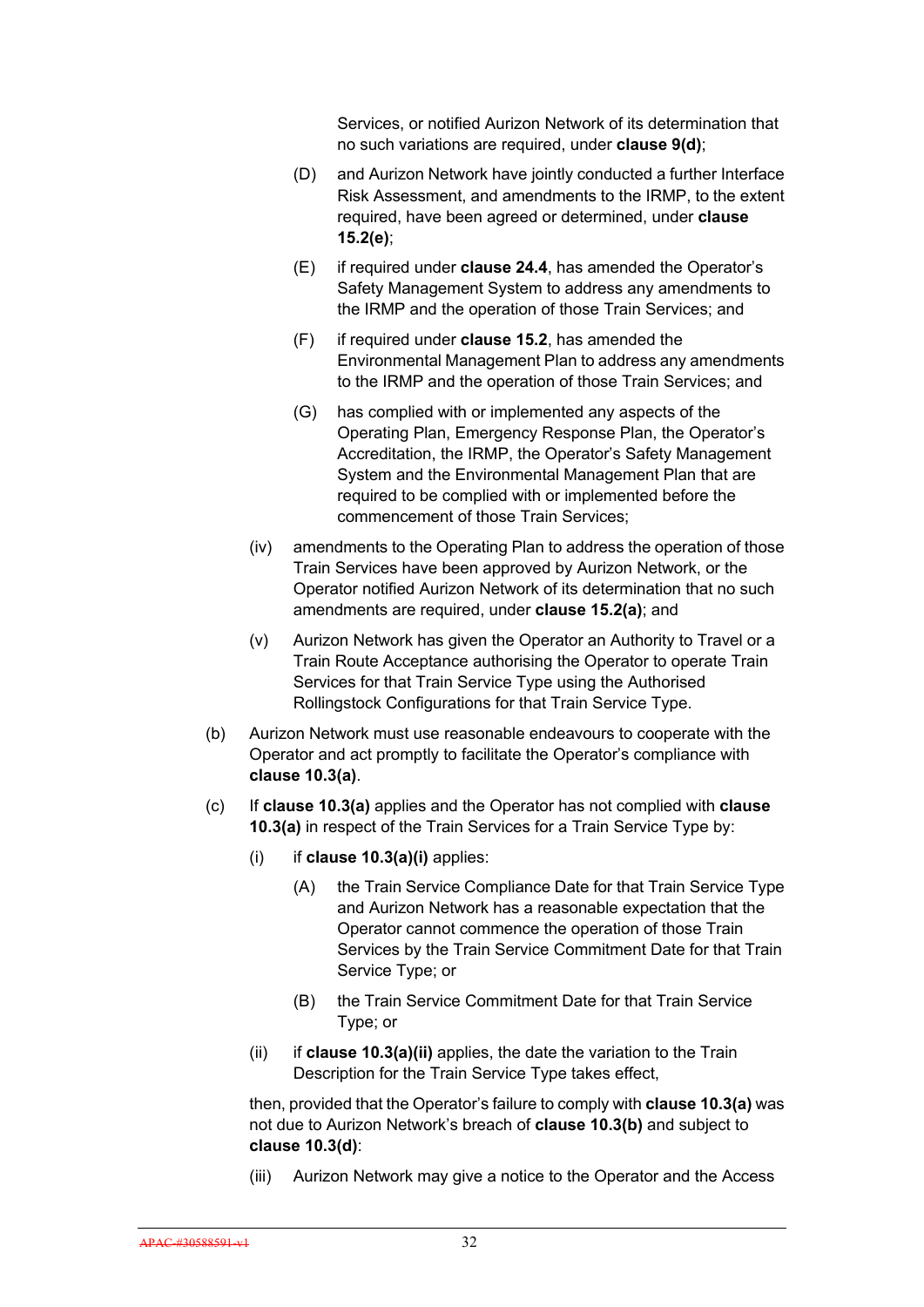Holder requiring the Operator to comply with **clause 10.3(a)** within 20 Business Days after the date the notice is given to the Operator and the Access Holder; and

- (iv) if Aurizon Network gives a notice to the Operator and the Access Holder under **clause 10.3(c)(iii)** and the Operator fails to comply with **clause 10.3(a)** within 20 Business Days after the date that the notice is given to the Operator and the Access Holder, then:
	- (A) if **clause 10.3(a)(i)** applies:
		- (1) Aurizon Network may, by notice to the Operator and the Access Holder, reduce the Operational Rights by the Train Services for that Train Service Type by removing the variation (**Reduced Operational Rights**);
		- (2) if the Operational Rights of the Operator are reduced in accordance with **clause 10.3(c)(iv)(A)(1)**, Aurizon Network may allow the Access Holder to nominate an alternative "Operator" (as defined in the Access Agreement) to utilise the Reduced Operational Rights in accordance with the terms of the Access Agreement;
		- (3) Aurizon Network must provide to the Operator replacement Schedules amended consistent with any notice under **clause 10.3(c)(iv)(A)(1)** and this Deed is varied in accordance with those replacement Schedules with effect on and from the date that the notice referred to in **clause 10.3(c)(iv)(A)(1)** is given to the Operator and the Access Holder; and
		- (4) if there are no Operational Rights remaining following the issuance of a notice under **clause 10.3(c)(iv)(A)(1)**, Aurizon Network may terminate this Deed (without prejudice to those provisions which are stated to survive this Deed); or
	- (B) if **clause 10.3(a)(ii)** applies:
		- (1) Aurizon Network may give the Operator and the Access Holder a notice specifying that the variation to the Train Description for the Train Service Type will cease to be of any effect; and
		- (2) if Aurizon Network gives the Operator and the Access Holder a notice referred to in **clause 10.3(c)(iv)(B)(1)**, the Train Description for the Train Service Type will be taken not to have been varied (even if the relevant variation has taken effect) and the Train Description for the Train Service Type will be taken to be the Train Description for the Train Service Type in force immediately before the variation took effect.
- (d) For clarity, the Operator is not obliged to, and Aurizon Network may not require the Operator to, comply with **clause 10.3(a)** prior to the Commitment Date.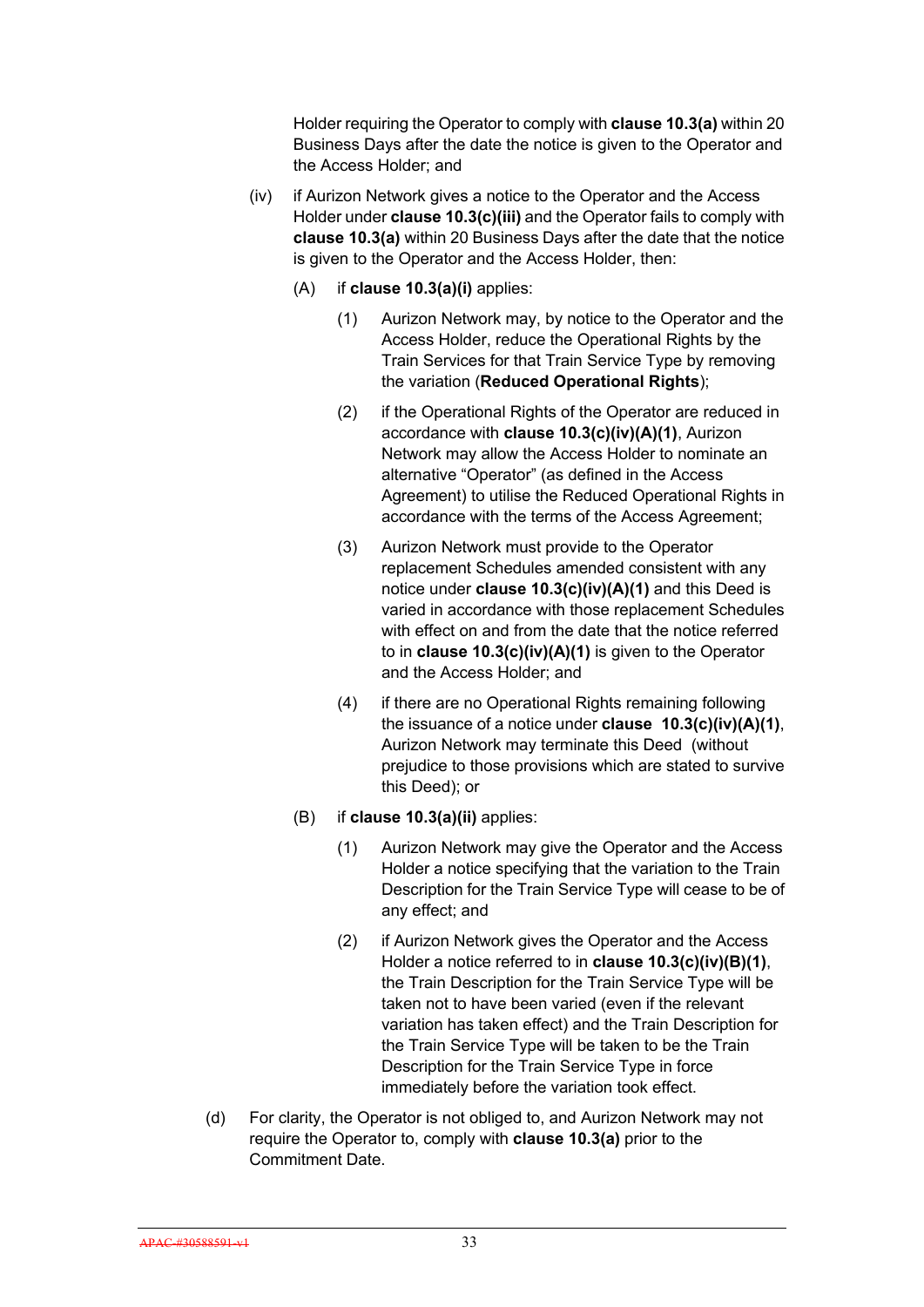# **10.4 Power**

- (a) If the operation of a Train Service consumes electricity supplied by Aurizon Network, in operating Train Services the Operator must not cause Aurizon Network to breach any reasonable and lawful requirements imposed on Aurizon Network by any supplier of electricity to Aurizon Network and which are notified by Aurizon Network to the Operator.
- (b) Aurizon Network must apply the same terms in respect of the consumption of electricity to all Train Operators.

## **10.5 Use of Regenerative Brakes**

- (a) The Operator must obtain Aurizon Network's prior written consent to use Regenerative Brakes on any Rollingstock operated on the Nominated Network.
- (b) Aurizon Network must not unreasonably withhold its consent under this clause, but such consent may be given subject to conditions provided:
	- (i) Aurizon Network acts reasonably in imposing the conditions;
	- (ii) the conditions are required for Aurizon Network to comply with Aurizon Network's obligations under its electricity connection agreements; and
	- (iii) to the extent practicable, Aurizon Network imposes the same conditions on all Railway Operators utilising Regenerative Brakes.

# 11 Reduction of Nominated Monthly Train Services **ifIncrease in Maximum Payload exceeded**

# **11.1 Reduction of Nominated Monthly Train Services under Access Agreement Increase in Maximum Payload for a Train Service Type**

- (a) The Operator acknowledges that under the Access Agreement:
	- (i) Aurizon Network has the right under clause 10 to reduce the Nominated Monthly Train Services of the Access Holder for a Train Service Type if, at a point in time, the Average Annual Payload for that Train Service Type operated by the Operator exceeds the Maximum Payload for that Train Service Type; and
	- (ii) upon the reduction of the Nominated Monthly Train Services in accordance with the Access Agreement as a result of Average Annual Payload for a Train Service Type operated by the Operator exceeding the Maximum Payload for that Train Service Type, the Access Holder will be deemed to have given notice to Aurizon Network to reduce the number of Nominated Monthly Operational Rights the Operator has the right to operate for that Train Service Type utilising the Access Rights in accordance with that notice.
- (b) Aurizon Network will notify the Operator if the Nominated Monthly Train Services are reduced under clause 10 of the Access Agreement and this Deed will be varied in accordance with the notice which the Access Holder is deemed to have given to Aurizon Network as contemplated under **clause 11.1(a)(ii)**.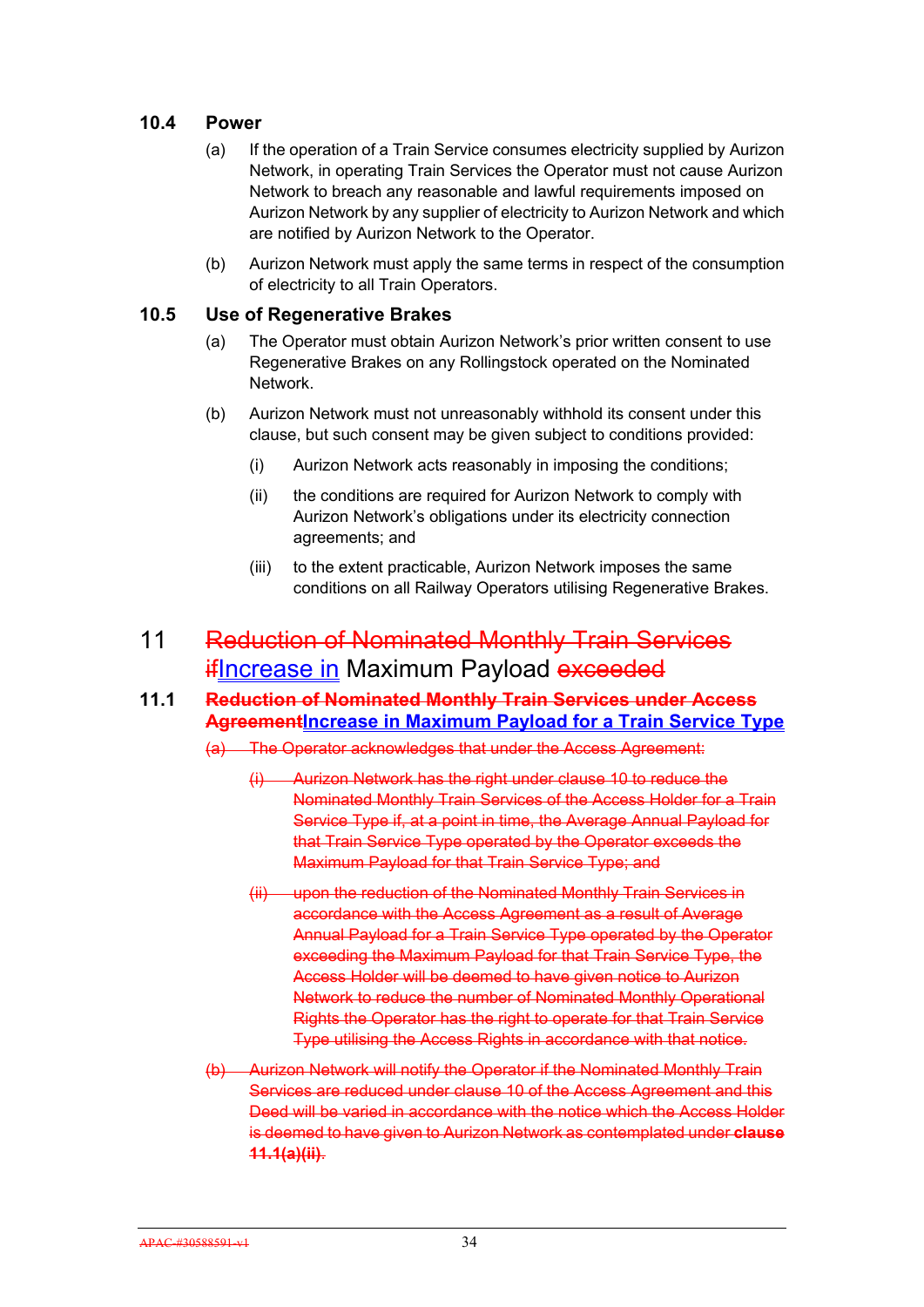#### **11.2 Request for increased Maximum Payload**

- (a) The Operator acknowledges that the Access Holder may, :
	- (i) under clause 1110 of the Access Agreement, request that Aurizon Network consider increasing the Maximum Payload for a Train Service Type; or
	- (ii) be deemed to increase the Maximum Payload for a Train Service Type under clause 11 of the Access Agreement.
- (b) If the Maximum Payload for a Train Service Type is increased under clause 10 or clause 11 of the Access Agreement, Aurizon Network will notify the Operator of any changes to:
	- (i) the Nominated Monthly Operational Rights;
	- (ii) the Maximum Payload for the relevant Train Service Type; and
	- (iii) the Nominal Payload for the relevant Train Service Type; and

(iv) the Indicative Tonnage for the relevant Train Service Type,

as a result of the increase under clause 10 or clause 11 of the Access Agreement (as applicable) and this Deed will be varied in accordance with that notice.

## **11.2 11.3 No prejudice to other rights**

This **clause 11** does not prejudice Aurizon Network's other rights and remedies in respect of any non-compliance by the Operator with the Train Description for a Train Service Type.

12 Reduction of Nominated Monthly Train Services if Nominal Payload increased[NOT USED]

#### **12.1 Notice of Intention to Increase Nominal Payload**

- (a) The Operator acknowledges that Aurizon Network may give the Access Holder a notice of Aurizon Network's intention to increase the Nominal Payload for a Train Service Type under the Access Agreement (**Notice of Intention to Increase Nominal Payload**).
- (b) Aurizon Network will provide to the Operator a copy of any Notice of Intention to Increase Nominal Payload it gives to the Access Holder.

## **12.2 Estimate of Net Financial Effect**

- (a) Within:
	- (i) 20 Business Days after Aurizon Network gives the Operator a copy of the Notice of Intention to Increase Nominal Payload; or
	- (ii) if the Access Holder gives Aurizon Network a Dispute Notice under clause 12.4(a) of the Access Agreement, 20 Business Days after Aurizon Network has notified the Operator of the resolution of the dispute under the Access Agreement,

the Operator must give Aurizon Network a notice specifying the Operator's reasonable estimate of the Net Financial Effect (if any) on the Operator of the intended variations to the Nominal Payload, Maximum Payload and Nominated Monthly Operational Rights for the relevant Train Service Type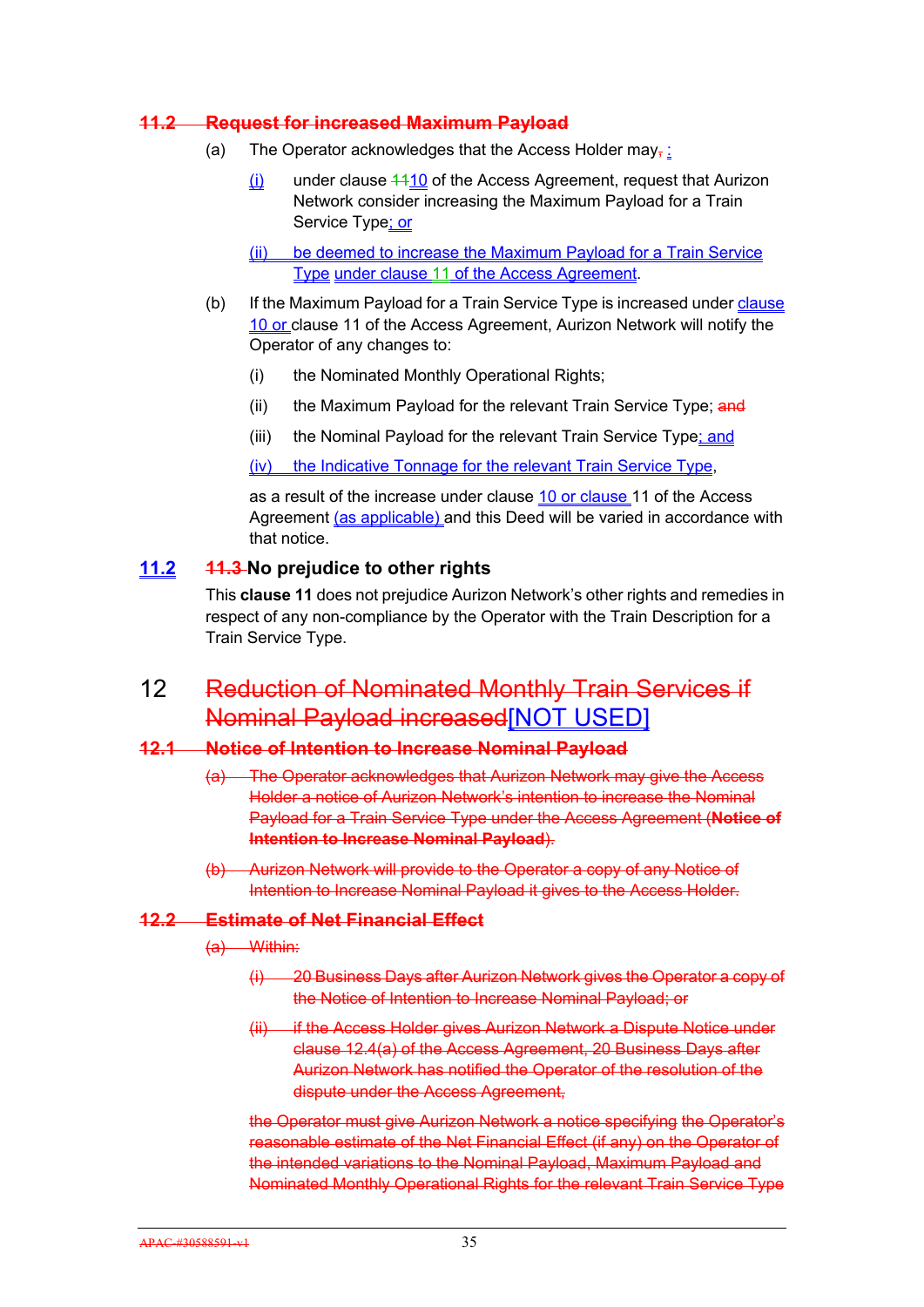under this **clause 12** (including reasonable details of all matters taken into account in determining such estimate).

- (b) The Operator warrants in favour of Aurizon Network that any estimate given by the Operator in a notice under **clause 12.2(a)** is accurate on the basis of the information reasonably available to it and sufficiently detailed to enable Aurizon Network to reasonably assess the estimate.
- (c) Within 10 Business Days after the Operator gives Aurizon Network a notice under **clause 12.2(a)**, Aurizon Network may give the Operator a notice requesting the Operator to provide to Aurizon Network any further information and documentation Aurizon Network reasonably requires for the purposes of assessing an estimate given by the Operator in a notice under **clause 12.2(a)**.
- (d) Within 10 Business Days after Aurizon Network gives the Operator a notice under **clause 12.2(c)**, the Operator must:
	- (i) provide to Aurizon Network the information and documentation requested in the notice; and
	- (ii) if required by Aurizon Network, meet with Aurizon Network to discuss the estimate given by the Operator in a notice under **clause 12.2(a)**.

#### **12.3 Withdrawal of Notice of Intention to Increase Nominal Payload**

- (a) The Operator acknowledges that, under the Access Agreement, Aurizon Network may, in its absolute discretion, withdraw a Notice of Intention to Increase Nominal Payload at any time before the date which is 10 months before the Effective Date.
- (b) If Aurizon Network withdraws a Notice of Intention to Increase Nominal Payload:
	- (i) Aurizon Network will notify the Operator of any such withdrawal; and
	- (ii) the variations to the Nominal Payload, Maximum Payload and Monthly Nominal Train Services for the Train Service Type set out in the Notice of Intention to Increase Nominal Payload will not take effect.
- (c) If Aurizon Network gives the Access Holder a Notice of Intention to Increase Nominal Payload in respect of a Train Service Type, then, unless the Notice of Intention to Increase Nominal Payload is withdrawn as contemplated in **clause 12.3(b)**, Aurizon Network will notify the Operator of any changes to:
	- (i) the Nominal Payload for the Train Service Type;
	- (ii) the Maximum Payload for the Train Service Type;
	- (iii) the Nominated Monthly Train Services for the Train Service Type,

in each case, as a result of the Notice of Intention to Increase Nominal Payload in respect of that Train Service Type.

#### **12.4 Further estimate of Net Financial Effect**

(a) No less than six months, but not more than seven months, after the Effective Date, the Operator must give Aurizon Network a notice specifying reasonable details of the Operator's reasonable estimate of the Net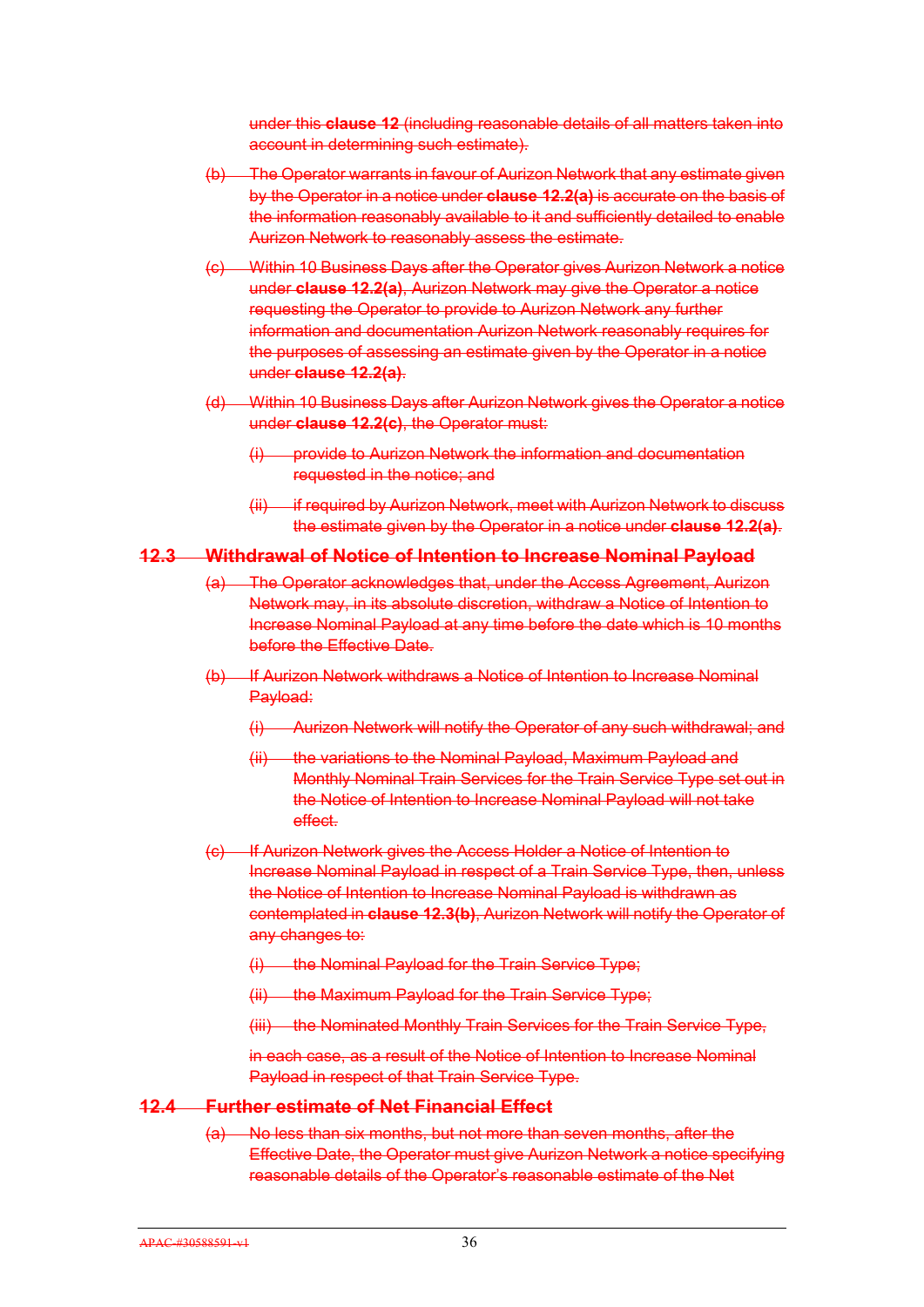Financial Effect (excluding any Foreseeable Costs and Detriments) on the Operator of the variations to the Nominal Payload, Maximum Payload and Nominated Monthly Operational Rights for the relevant Train Service Type under the Access Agreement as contemplated in this **clause 12**, including:

(i) reasonable details of:

- (A) any increased costs and other detriments actually incurred by the Operator; and
- (B) any savings and other benefits and advantages actually received by the Operator;
- (ii) reasonable details of the Operator's reasonable estimate of:
	- (A) any increased costs and other detriments to be incurred by the Operator; and
	- (B) any savings and other benefits and advantages to be received by the Operator; and
- (iii) any Foreseeable Costs and Detriments.
- (b) A notice given by the Operator under **clause 12.4(a)** must not include any increased costs and other detriments actually, or estimated to be, incurred by the Operator which were not included in the notice given under **clause 12.2(a)** to the extent that, at the time of giving the notice under **clause 12.2(a)**, the Operator ought to have reasonably anticipated that those costs and other detriments would, or would likely, be incurred (**Foreseeable Costs and Detriments**).
- (c) The Operator warrants in favour of Aurizon Network that any estimate given by the Operator in a notice under **clause 12.4(a)** is accurate on the basis of the information reasonably available to it and sufficiently detailed to enable Aurizon Network to reasonably assess the estimate.
- (d) Within 10 Business Days after the Operator gives Aurizon Network a notice under **clause 12.4(a)**, Aurizon Network may give the Operator a notice requesting the Operator to provide to Aurizon Network any further information and documentation Aurizon Network reasonably requires for the purposes of assessing an estimate given by the Operator in a notice under **clause 12.4(a)**.
- (e) Within 10 Business Days after Aurizon Network gives the Operator a notice under **clause 12.4(d)**, the Operator must:
	- (i) provide to Aurizon Network the information and documentation requested in the notice; and
	- (ii) if required by Aurizon Network, meet with Aurizon Network to discuss the estimate given by the Operator in a notice under **clause 12.4(a)**.

#### **12.5 Dispute**

- (a) Within 10 Business Days after the later of the date that:
	- (i) the Operator gives Aurizon Network a notice under **clause 12.4(a)**;
	- (ii) if Aurizon Network requests the Operator to provide any information and documentation under **clause 12.4(d)**, the Operator provides Aurizon Network the requested information and documentation; and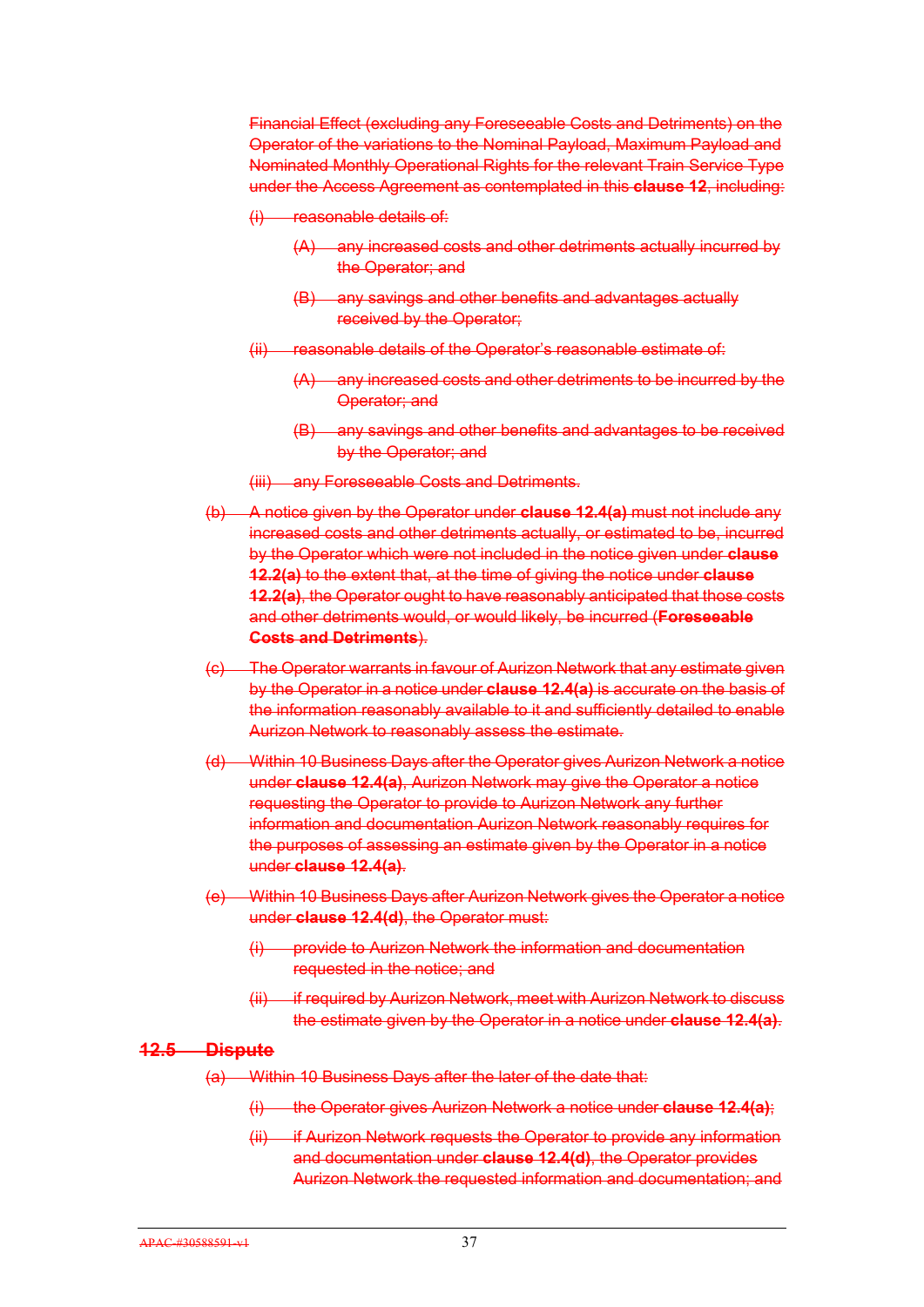(iii) if Aurizon Network requires the Operator to meet with it under **clause 12.4(e)(ii)**, the Operator meets Aurizon Network,

Aurizon Network must, if Aurizon Network Disputes the amount of the estimate of the Net Financial Effect (excluding any Foreseeable Costs and Detriments) on the Operator specified in the notice given by the Operator under **clause 12.4(a)**, give the Operator a Dispute Notice which disputes that estimate in accordance with **clause 30**.

(b) If a Dispute referred to in **clause 12.5(a)** is not resolved in accordance with **clause 30.2**, then the Parties must refer the Dispute to an Expert to determine the Net Financial Effect (excluding any Foreseeable Costs and Detriments) on the Operator of the variations to the Nominal Payload, Maximum Payload and Nominated Monthly Operational Rights for the relevant Train Service Type under this **clause 12**.

#### **12.6 Payment of compensation**

- (a) Within 20 Business Days after the later of:
	- (i) the dates referred to in **clauses 12.5(a)(i)**, **12.5(a)(ii)** and **12.5(a)(iii)**; and
	- (ii) if Aurizon Network gives the Operator a Dispute Notice referred to in **clause 12.5(a)**, the date that the Dispute is resolved under **clause 30**,

Aurizon Network must pay to the Operator:

- (iii) if **clause 12.6(a)(ii)** applies, the amount which is agreed or determined under the Dispute resolution process to be the Net Financial Effect (excluding any Foreseeable Costs and Detriments) on the Operator of the variations to the Nominal Payload, Maximum Payload and Nominated Monthly Operational Rights for the relevant Train Service Type under this **clause 12**; or
- (iv) otherwise, the amount which is the Operator's estimate of the Net Financial Effect (excluding any Foreseeable Costs and Detriments) on the Operator of the variations to the Nominal Payload, Maximum Payload and Nominated Monthly Operational Rights for the relevant Train Service Type under this **clause 12** specified in the notice given by the Operator under **clause 12.4(a)**.
- (b) The Parties agree that the amount payable by Aurizon Network to the Operator under **clause 12.6(a)** fully compensates the Operator for the Net Financial Effect on the Operator of the variations to the Train Description for the relevant Train Service Type under this **clause 12**, and, except for the payment of that amount, the Operator must not make any Claim against Aurizon Network in respect of the variations to the Nominal Payload, Maximum Payload and Nominated Monthly Operational Rights for the relevant Train Service Type under this **clause 12**.

# 13 Day to day Train Movements

# **13.1 Exclusive responsibility for Train Control**

Aurizon Network must provide, and has exclusive responsibility for, Train Control in respect of the Nominated Network.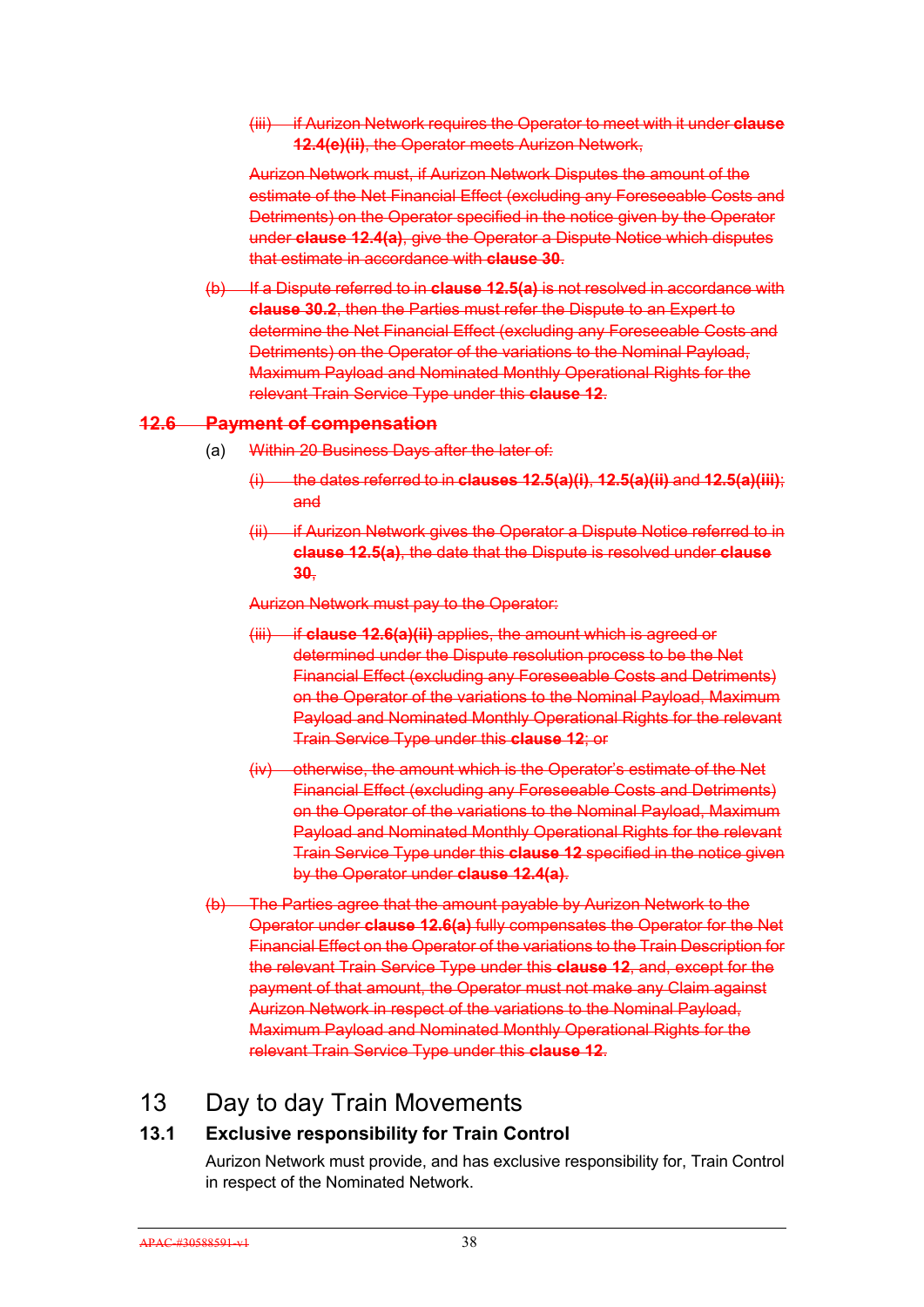# **13.2 Train Control rights and obligations - Aurizon Network**

- (a) Aurizon Network must exercise Train Control by the issue of Train Control Directions to the Operator and the Operator's Staff consistent with the Network Management Principles.
- (b) In exercising Train Control, Aurizon Network must act reasonably and have regard to the safe conduct of rail operations on the Infrastructure and may, acting reasonably:
	- (i) delay, alter or add a Train Service or other Network Train Services;
	- (ii) cancel, re-route or re-schedule a Train Service or other Network Train Services;
	- (iii) alter the Scheduled Times for Train Services or other Network Train Services in the Train Schedule; and
	- (iv) impose any Operational Constraint on the Nominated Network consistent with **clause 21.2**.

# **13.3 Train Control rights and obligations - Operator**

Without limiting the rights of the Operator, the Operator must:

- (a) comply with Train Control Directions;
- (b) ensure the Operator's Staff comply with Train Control Directions;
- (c) ensure that its Train drivers are contactable by the Train Controller to receive Train Control Directions;
- (d) notify the Train Controller as soon as reasonably possible after the Operator becomes aware that:
	- (i) it is not possible for the Operator or the Operator's Staff to comply with a Train Control Direction; or
	- (ii) the Operator or the Operator's Staff have not complied with a Train Control Direction; and
- (e) notify the Train Controller as soon as reasonably possible after the Operator becomes aware of:
	- (i) any changes or delays in Train Services; or
	- (ii) any circumstances which have affected or may affect Train Control including the ability of any Train Service to conform to its Scheduled Times.

## **13.4 Train Control communications**

The Operator must ensure all Trains are equipped with or have available means of communication to permit the Operator's Staff to comply with this Deed (including the Rollingstock Interface Standards and the Applicable Safeworking Procedures).

# **13.5 Removal at the end of Authorised Parking**

- (a) To the extent that Aurizon Network has allowed any Train to be Stowed or directed or otherwise allowed any items of Rollingstock to be temporarily parked on the Nominated Network (in either case, **Authorised Parking**):
	- (i) the Operator must ensure that it ceases the Stowage or the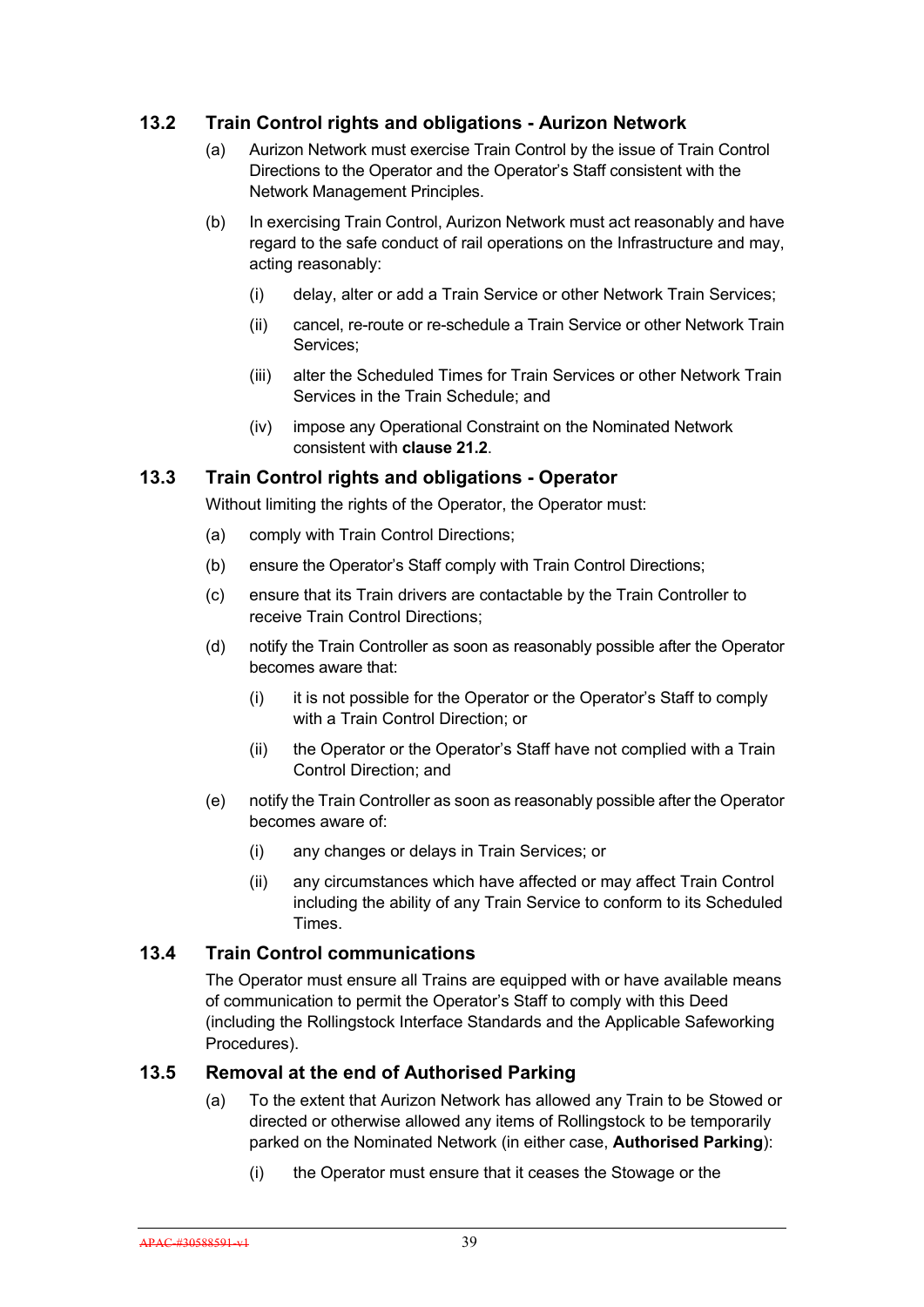temporary parking of the relevant Rollingstock on the Nominated Network on:

- (A) the expiry of any permitted period specified by Aurizon Network in respect of such Authorised Parking; or
- (B) if no such permitted period has been specified by Aurizon Network in respect of any such Authorised Parking, within 12 hours (or such longer period as may be specified by Aurizon Network) of notice from Aurizon Network requiring the cessation of Stowage or end to temporary parking of the relevant Rollingstock; and
- (ii) without limiting any other rights which Aurizon Network may have, Aurizon Network may, subject to Aurizon Network using reasonable efforts to first consult with the Operator:
	- (A) take such action as Aurizon Network (acting reasonably) considers necessary in relation to the cessation of Stowage or end to temporary parking of the relevant Rollingstock (including removing the Train or the relevant Rollingstock) following the expiry of the relevant period referred to in **clause 13.5(a)(i)**; and
	- (B) recover such reasonable costs incurred by Aurizon Network in doing so and, subject to **clause 8.4**, the Operator must, within 10 Business Days after receiving such demand, pay to Aurizon Network such reasonable costs incurred by Aurizon Network.
- (iii) Aurizon Network will not be liable for any damage to or loss of freight, Train or Rollingstock caused by any action referred to in **clause 13.5(a)(ii)** and the Operator is solely liable for, and releases, indemnifies and will keep indemnified Aurizon Network and its directors and Aurizon Network's Staff against all Claims of any nature suffered or incurred by, or made or brought against, Aurizon Network, its directors or Aurizon Network's Staff in respect of any exercise of Aurizon Network's rights under **clause 13.5(a)(ii)**.

# 14 Compliance

# **14.1 General requirements**

- (a) To the extent relevant to the performance of its obligations under this Deed:
	- (i) each Party must observe and comply with:
		- (A) all applicable Laws;
		- (B) the conditions of its own Accreditation;
		- (C) the lawful requirements of relevant Authorities;
		- (D) Train Control Directions;
		- (E) the Applicable Safeworking Procedures and Applicable Safety Standards;
		- (F) the Network Management Principles;
		- (G) the Interface Coordination Arrangements;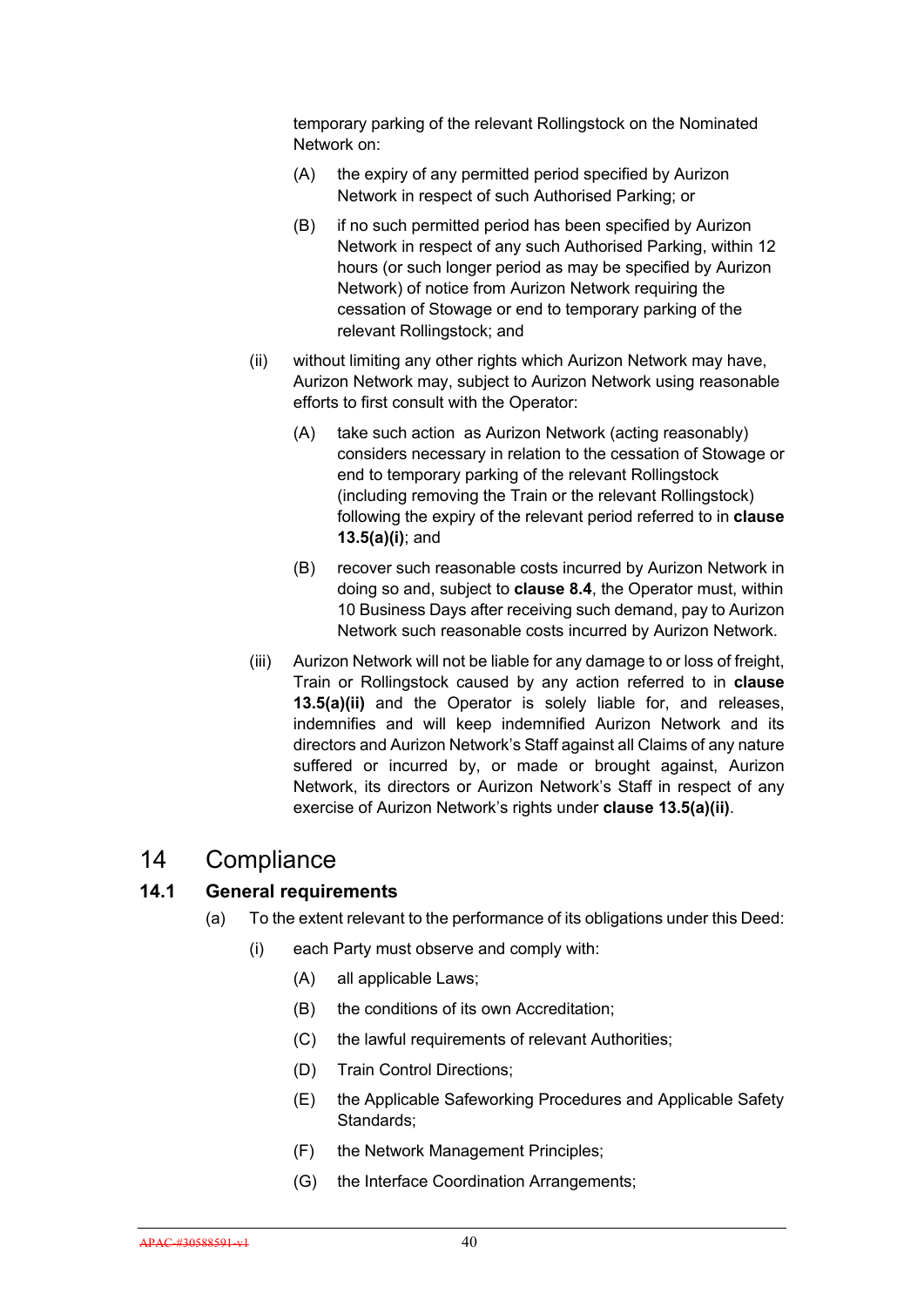- (H) to the extent applicable, the Emergency Procedures;
- (I) the IRMP; and
- (J) the Access Undertaking (including, in Aurizon Network's case, its obligations in Part 3 of the Access Undertaking);
- (ii) the Operator must observe and comply with:
	- (A) the Train Description for each Train Service Type (subject to the Network Management Principles);
	- (B) the description of the relevant Reference Train Service except as otherwise permitted by this Deed;
	- (C) the Operating Plan;
	- (D) the Emergency Response Plan;
	- (E) the Environmental Management Plan;
	- (F) subject to the provision of reasonable notice from Aurizon Network specifying:
		- (1) the relevant requirements of the Environmental Authorities held by Aurizon Network from time to time and the permits, approvals and licences in respect of facilities to which access is provided by Aurizon Network to the Operator, those relevant requirements;
		- (2) relevant Approvals affecting the operations of Aurizon Network and their applicability to the Operator, those Approvals;
	- (G) the applicable requirements under the Noise Code; and
- (iii) Aurizon Network must observe and comply with:
	- (A) the conditions of its Accreditation;
	- (B) all licences and permits affecting its operations, including any licences, permits and approvals in respect of facilities relevant to this Deed; and
	- (C) any Environmental Authorities it holds from time to time.

## **14.2 Non-compliance by Operator with Train Description**

- (a) If:
	- (i) Train Services operated by the Operator do not comply, in any material respect, with the Train Description for the Train Service Type, except where such non-compliance is attributable to another Railway Operator or Aurizon Network; and
	- (ii) the Operator fails to demonstrate to the reasonable satisfaction of Aurizon Network, within 20 Business Days of being requested to do so, that those Train Services will consistently comply with the applicable Train Description for the remainder of the Term,

then, if following satisfaction by Aurizon Network of the requirements of clauses 15.3(a) and 15.3(b) of the Access Agreement, Aurizon Network continues to not be reasonably satisfied that the Operator will consistently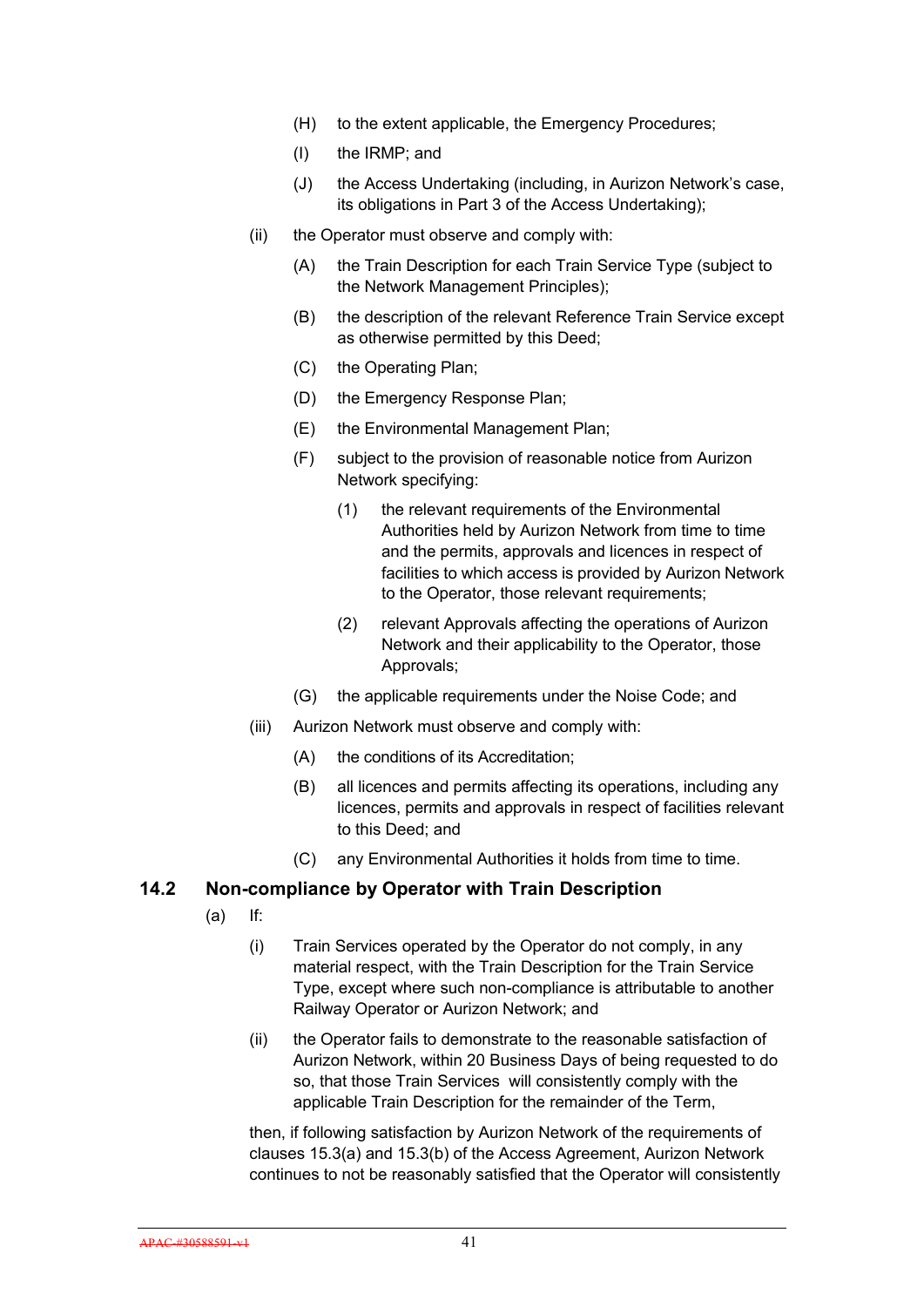comply with the Train Description for the remainder of the Term, Aurizon Network may, by giving the Operator and the Access Holder 20 Business Days' notice:

- (iii) vary the applicable Train Description to a level it reasonably expects to be achievable by the Operator for the remainder of the Term, having regard to the extent of previous compliance with the applicable Train Description (ignoring, for the purpose of assessing previous compliance, any non-compliance to the extent that the non-compliance was attributable to another Railway Operator or to Aurizon Network); and
- (iv) reasonably vary any other provisions of this Deed to reflect the impact of the change in the applicable Train Description.
- (b) The Operator is entitled to dispute any variation by Aurizon Network under **clause 14.2(a)** and such dispute must be referred to an Expert for resolution in accordance with **clause 30.3**.
- (c) This **clause 14.2** does not prejudice Aurizon Network's other rights and remedies in respect of any non-compliance by the Operator with the Train Description for a Train Service Type.
- (d) If any variations under this **clause 14.2** affect the Train Description, then the commencement of those variations is subject to and conditional upon the Operator being notified by Aurizon Network that all necessary amendments (if any) to the Access Agreements have been made in respect of such matters and any relevant nomination of the Operator by the Access Holder in accordance with the Access Agreement has, if necessary, been varied.

## **14.3 Certain matters to apply consistently to all Railway Operators**

Aurizon Network must ensure that as far as reasonably practicable:

- (a) the Network Management Principles;
- (b) the System Operating Parameters;
- (c) the System Rules;
- (d) the Safeworking Procedures and Safety Standards;
- (e) the Emergency Procedures; and
- (f) the Investigation Procedures,

will be applied consistently for all Railway Operators operating Network Train Services to destinations located in the same Coal System.

#### **14.4 Provision of information**

- (a) Aurizon Network must provide the Operator with:
	- (i) information relevant to the Operator's operation of Train Services if and when required to do so under the Network Management Principles; and
	- (ii) a copy of each Operating Document (which may be via publication on the Website).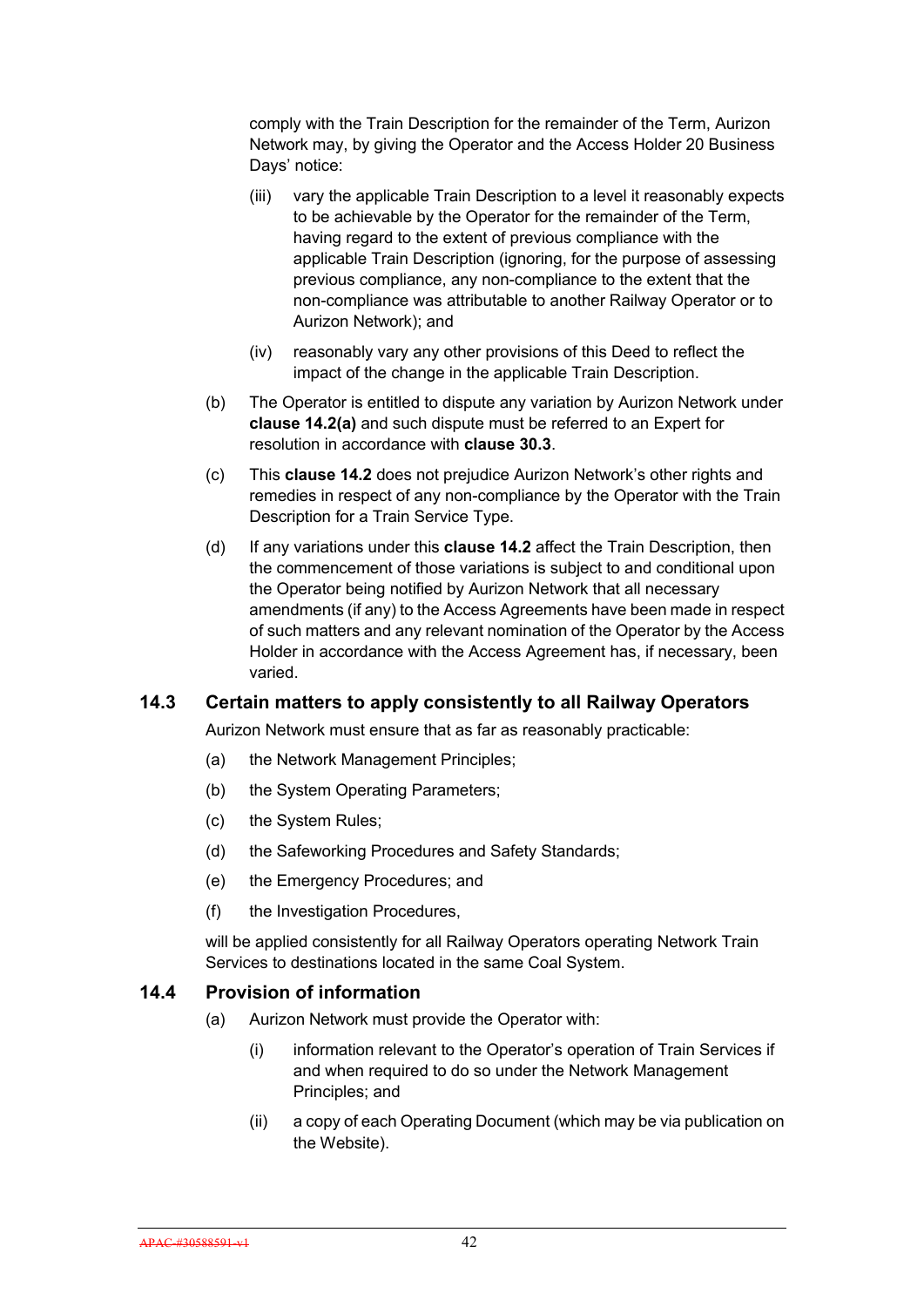# 15 Plans

# **15.1 Approval of Plans**

- (a) Before the commencement of any Train Services:
	- (i) the Operator must develop and submit to Aurizon Network for approval the following documents which must be, at all times during the Term, consistent with the terms of this Deed:
		- (A) a plan (**Operating Plan**) which:
			- (1) specifies reasonable details of the Operator's planned operations of Train Services; and
			- (2) without limiting **clause 15.1(a)(i)(A)**, addresses the matters required under Schedule C of the Access Undertaking;
		- (B) a plan (**Emergency Response Plan**) which:
			- (1) contains the set procedures adequate for dealing with an Incident, including all actions to be taken to minimise or alleviate any threat or danger to any person or property or the environment;
			- (2) is compatible with the Emergency Procedures; and
	- (ii) the Parties must in accordance with the Interface Risk Provisions which form part of this Deed under **clause 3**:
		- (A) jointly with the Access Holder conduct an Interface Risk Assessment; and
		- (B) as soon as reasonably practicable after the completion of the Interface Risk Assessment (and in any event by not later than 20 Business Days after the completion), negotiate diligently and in good faith an IRMP, including any amendment to it.
- (b) As soon as possible and in any event by no later than 20 Business Days from the date of receipt of the Operating Plan or the Emergency Response Plan (as applicable), Aurizon Network must:
	- (i) notify the Operator whether or not it approves the Plan; and
	- (ii) if not, provide reasonable details of its reasons for withholding its approval.
- (c) Aurizon Network:
	- (i) may withhold its approval of the Operating Plan if it is not reasonably satisfied that the Operating Plan complies with **clause 15.1(a)(i)(A)**;
	- (ii) must notify the Operator if it is not reasonably satisfied that the Emergency Response Plan complies with **clause 15.1(a)(i)(B)** and the parties must meet to agree on a mutually acceptable course of action to address Aurizon Network's concerns within 10 Business Days after the notice is given;
	- (iii) must promptly determine, acting reasonably, the IRMP (including any amendment to it) and notify the Operator of its determination if the Parties are unable to agree an IRMP or any amendments to it under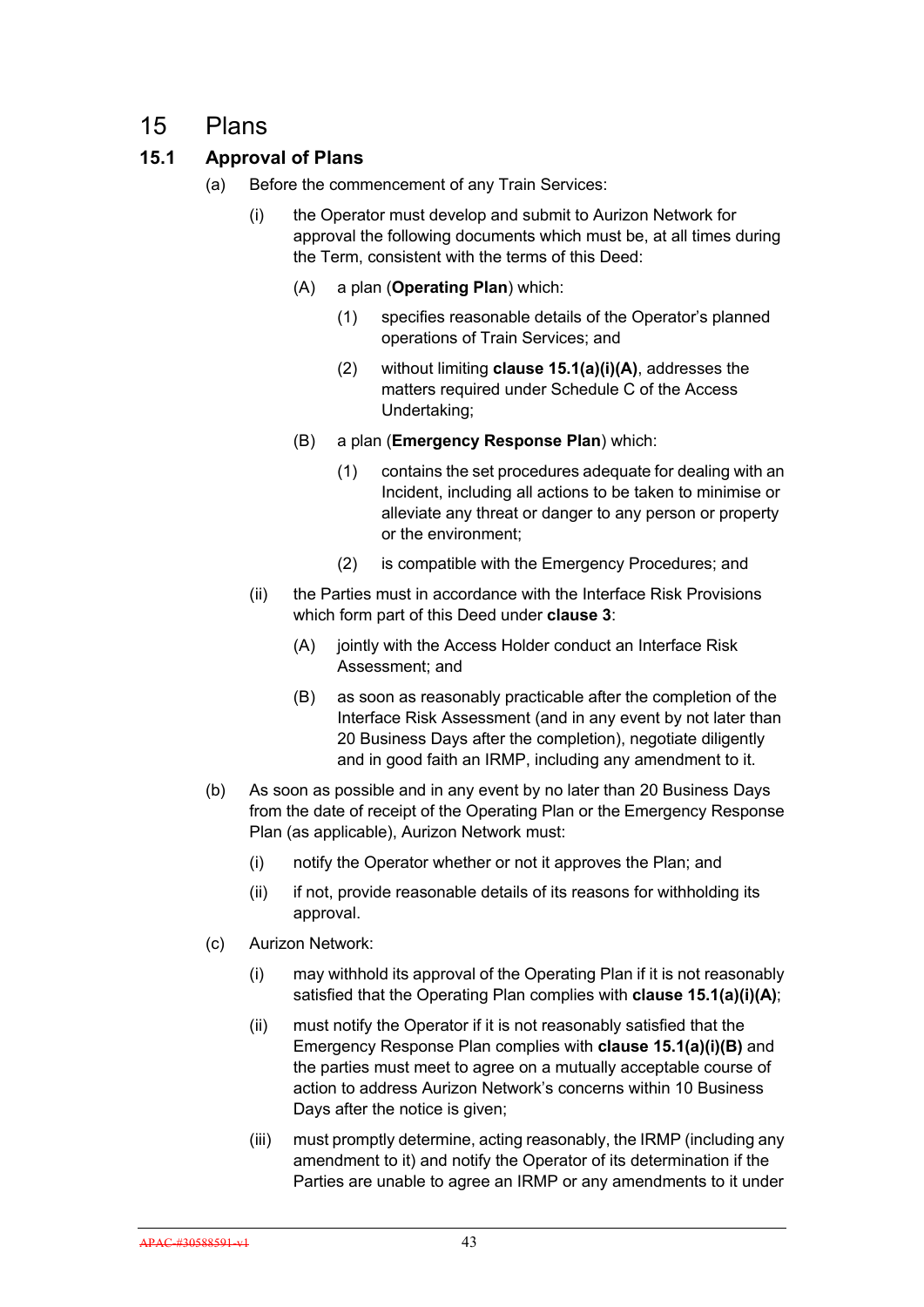#### **clause 15.1(a)(ii)**.

- (d) If a dispute arises as a result of:
	- (i) Aurizon Network withholding its approval of the Operating Plan under **clause 15.1(c)(i)**;
	- (ii) the Parties failing to comply with the timeframe in **clause 15.1(c)(ii)**; or
	- (iii) the IRMP, or any aspect of or amendment to the IRMP, determined by Aurizon Network under **clause 15.1(c)(iii)** (**Disputed Aspect**) being Unreasonable,

it must be resolved under **clause 30.2**, failing which **clause 30.3** applies.

- (e) If a dispute is referred to an Expert, then:
	- (i) the Expert is required to determine whether or not the Operating Plan or the Emergency Response Plan (as applicable) complies with the **clause 15.1(a)(i)**; and
	- $(ii)$  if the Expert determines (as applicable):
		- (A) the Operating Plan does not comply with **clause 15.1(a)(i)(A)**;
		- (B) the Emergency Response Plan is not compatible with the Emergency Procedures and otherwise complies with **clause 15.1(a)(i)(B);** or
		- (C) that the Disputed Aspect of the IRMP is Unreasonable,

then the Expert must determine (and specify in the report of its determination of the Dispute):

- (D) if **clause 15.1(e)(ii)(A)** or **15.1(e)(ii)(B)** applies, how the non-compliance should be rectified and the Operator must rectify the Operating Plan or the Emergency Response Plan (as applicable) accordingly; or
- (E) if **clause 15.1(e)(ii)(C)** applies, the amendments to the IRMP which the Expert reasonably considers, if made, would result in the Disputed Aspect ceasing to be Unreasonable.
- (f) A Plan is effective only from the date:
	- (i) in respect of an Operating Plan or Emergency Response Plan, Aurizon Network notifies the Operator that it approves the Operating Plan or the Emergency Response Plan (as applicable);
	- $(ii)$  in respect of an IRMP (including any amendments to it):
		- (A) the Parties agree in writing on the terms of the IRMP or the amendments to it; or
		- (B) if the Parties cannot agree, Aurizon Network determines the IRMP or the amendment to it and notifies the Operator;
	- (iii) if **clause 15.1(d)** applies in respect of any Plan, it is agreed or determined that the Plan complies with the relevant requirements under **clause 15.1(a)(i)** (as applicable).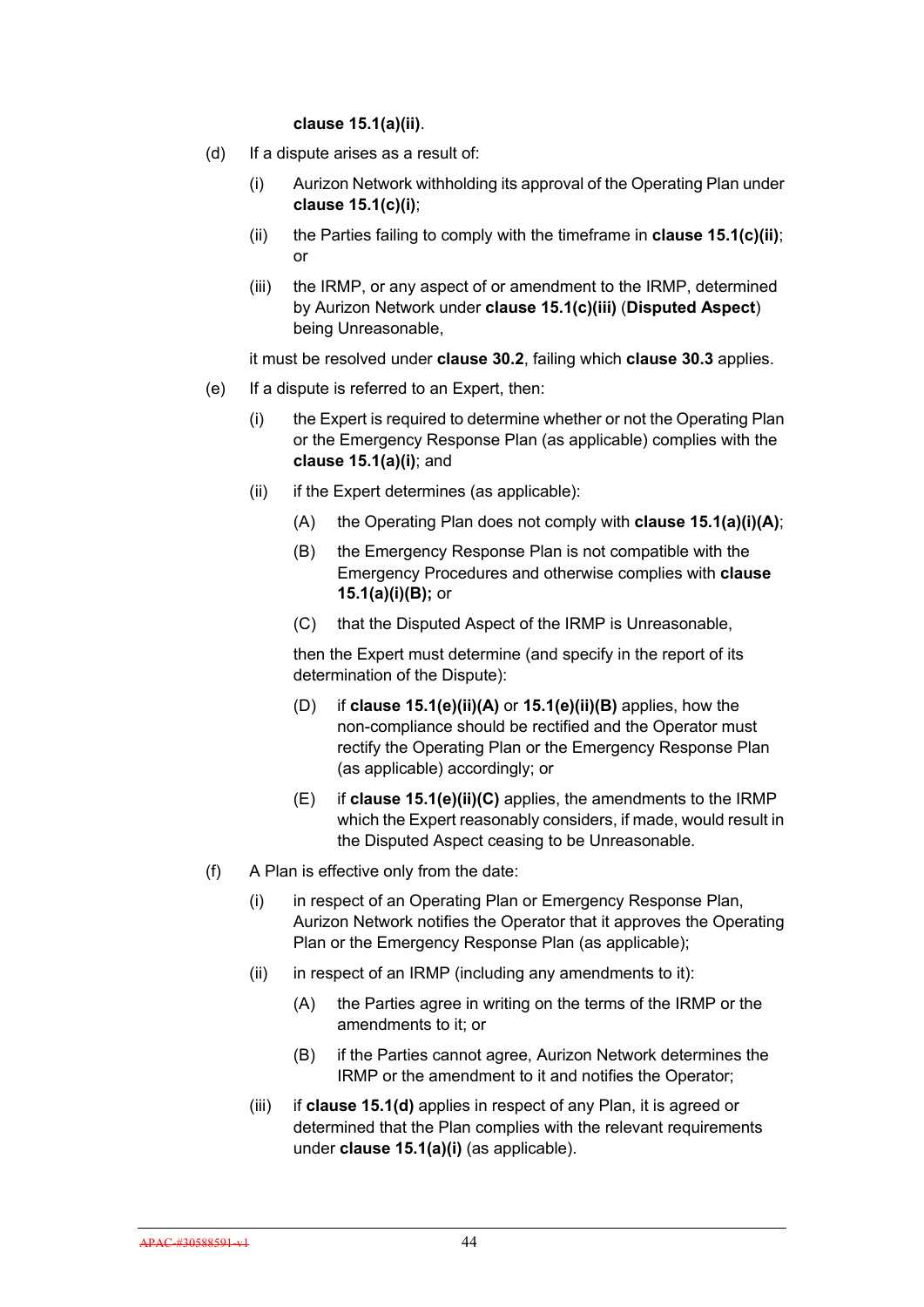- (g) If it is agreed or determined through the Dispute resolution process that the Disputed Aspect of the IRMP is Unreasonable, then (unless otherwise agreed between the Parties through the Dispute resolution process):
	- (i) despite the Dispute, the IRMP, or the aspect of it or amendment to it, determined by Aurizon Network under **clause 15.1(c)(iii)** or **15.1(g)(ii)** (as applicable) is taken to be valid and binding; but
	- (ii) as soon as reasonably practicable (and in any event within 20 Business Days) after such agreement or determination, Aurizon Network must:
		- (A) determine, acting reasonably, the amendments to the IRMP (in the case of an Expert determination, having regard to the reasons for the Expert's determination and the amendments to the IRMP specified in the Expert's report of the determination of the Dispute) which result in the Disputed Aspect ceasing to be Unreasonable; and
		- (B) notify the Operator of the amendments to the IRMP determined by Aurizon Network;
		- (C) the amendments to the IRMP, as determined by Aurizon Network, will take effect on the date notified to the Operator under **clause 15.1(g)(ii)(B)**; and
		- (D) if Aurizon Network does not notify the Operator of amendments to the IRMP by the time referred to in **clause 15.1(g)(ii)**, then the IRMP will be taken to be amended as specified in the Expert's report of the determination of the Dispute with effect immediately after the end of the time referred to in **clause 15.1(g)(ii)**.
- (h) The Operator must develop, implement and maintain a plan to address Environmental Risks (**Environmental Management Plan**) in accordance with the Interface Risk Provisions which form part of this Deed under **clause 3**.

# **15.2 Amendments to Plans**

- (a) The Operator:
	- (i) may amend the Operating Plan or the Emergency Response Plan (as applicable) from time to time provided it complies with this **clause 15.2**;
	- (ii) must, to the extent reasonably required, amend:
		- (A) the Operating Plan and/or the Emergency Response Plan if:
			- (1) **Schedule 2** is varied to include an additional Train Service Type or the Train Description for an existing Train Service Type is varied, to address the operation of the Train Services before the Operator commences or continues (as applicable) to operate the Train Services for that Train Service Type; or
			- (2) they cease to be consistent with the terms of this Deed or any document that the Operator is required under this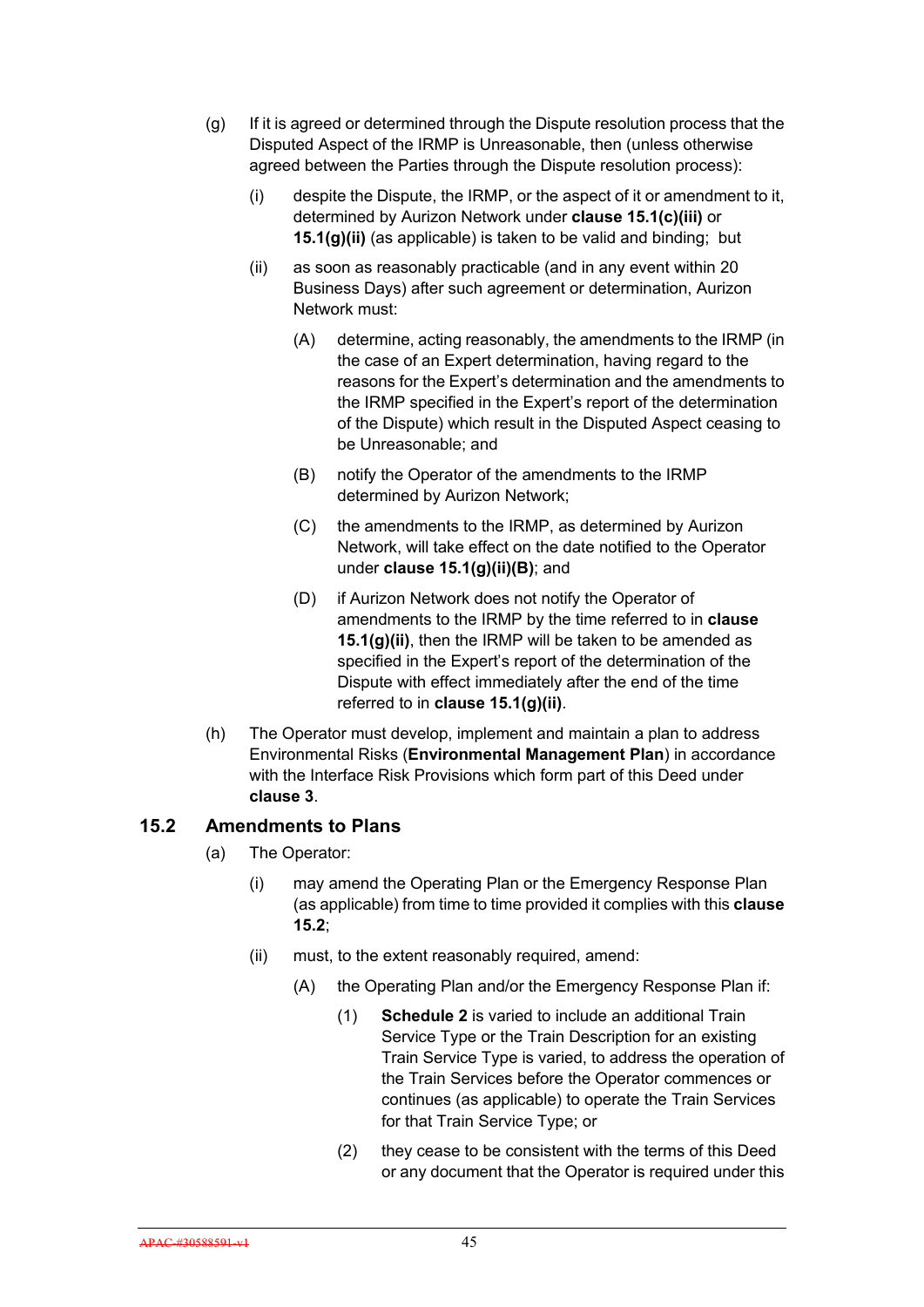Deed to comply with, to address the inconsistency;

- (B) the Operating Plan if at any time **clause 17.2(a)(ii)** applies, to address the proposal under the Authorisation Request Notice (assuming that the Rollingstock Configurations become Authorised Rollingstock Configurations for the Train Service Type); and
- (iii) must notify Aurizon Network if it reasonably determines that no amendments to the Operating Plan and the Emergency Response Plan are required as a result of a variation to **Schedule 2**, including the reasons for that determination.
- (b) If Aurizon Network becomes aware of an inconsistency between the Operating Plan or the Emergency Response Plan and this Deed or any document that the Operator is required under this Deed to comply with, Aurizon Network must notify the Operator.
- (c) If the Operator intends or is required to amend the Operating Plan or the Emergency Response Plan (as applicable), it must submit to Aurizon Network for approval full details of each proposed amendment, including its reasons for the amendment.
- (d) **Clauses 15.1(b)** to **15.1(e)** apply to any amendments to a Plan the Operator submits to Aurizon Network for approval.
- (e) If, at any time during the Term:
	- (i) a Party notifies the other Party that it believes that:
		- (A) the IRMP is no longer effective in managing an Interface Risk or Environmental Risk addressed in the IRMP; or
		- (B) an additional or varied Interface Risk or Environmental Risk exists, or is likely to exist, that is not addressed in the IRMP;
	- (ii) **Schedule 2** is varied to include an additional Train Service Type or the Train Description for a Train Service Type is varied; or
	- (iii) Aurizon Network notifies the Operator that the Rollingstock Interface Standards are varied and Aurizon Network considers that a further Interface Risk Assessment is required; or
	- (iv) a Certifier gives Aurizon Network a Compliance Statement,

then:

- (v) as soon as reasonably practicable after:
	- (A) a Party notifies the other Party under **clause 15.2(e)(i)(A)** or **15.2(e)(i)(B)**; or
	- (B) Aurizon Network notifies the Operator under **clause 15.2(e)(iii)**; or
	- (C) the Certifier gives Aurizon Network the Compliance Statement; or
- (vi) before the Operator commences or continues (as applicable) to operate any Train Services for a Train Service Type referred to in **clause 15.2(e)(ii)**;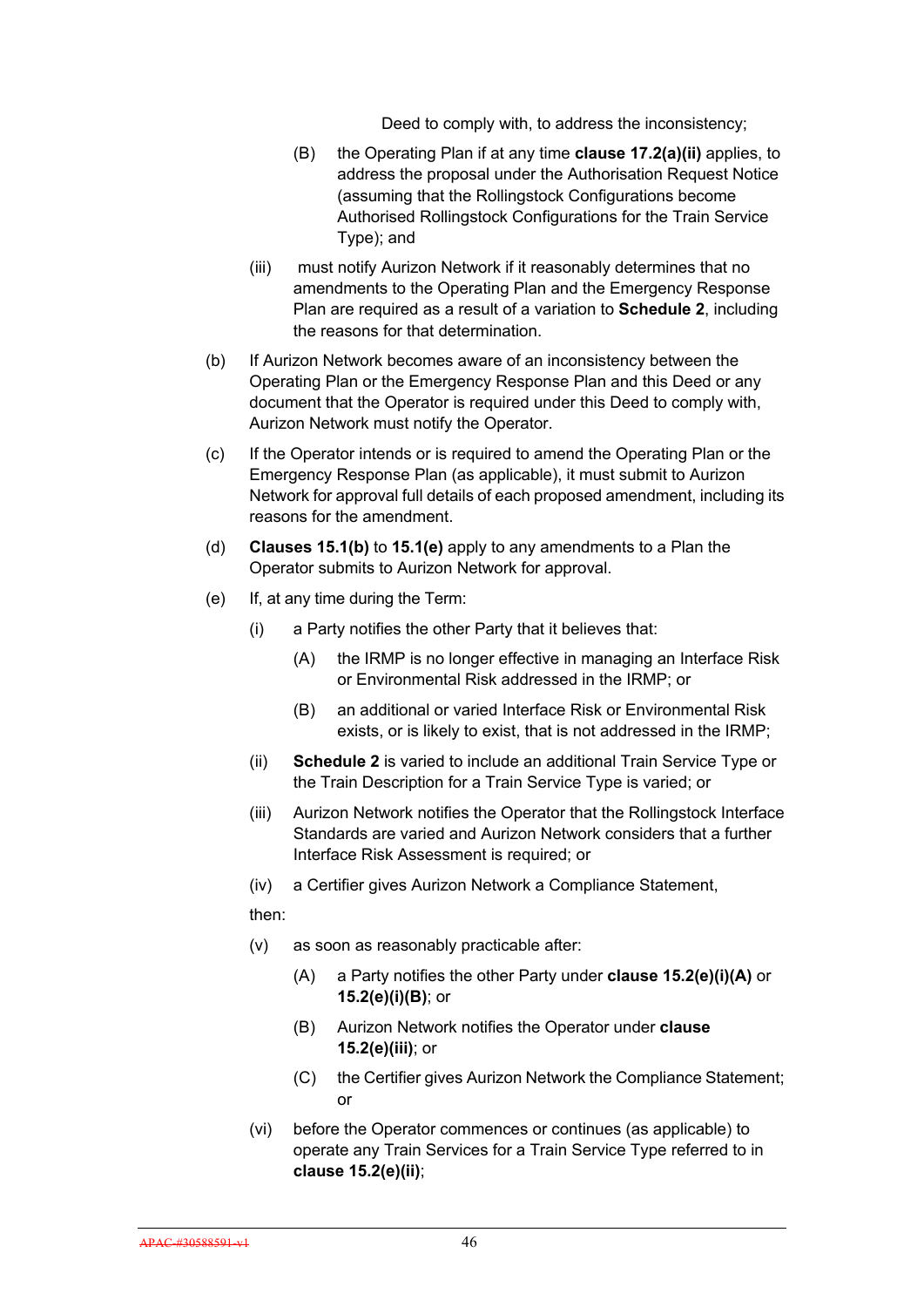the Parties must undertake a further Interface Risk Assessment and agree on amendments to the IRMP in accordance with **clauses 15.1(a)(ii)** and **15.1(c)(iii)**.

# 16 Train operations

# **16.1 Compliance with Scheduled Time**

- (a) The Operator must use reasonable endeavours to:
	- (i) operate Train Services in accordance with the relevant Daily Train Plan unless:
		- (A) otherwise permitted by the Network Management Principles;
		- (B) varied in the circumstances specified in this Deed;
		- (C) otherwise directed in a Train Control Direction; or
		- (D) otherwise agreed between the Parties (such agreement not to be unreasonably withheld); and
	- (ii) otherwise comply with all other Scheduled Times.
- (b) A Train Service is deemed to operate in accordance with its Scheduled Time if it is operated within three minutes before or after the Scheduled Time.

#### **16.2 Alterations to Train Services**

- (a) Without limiting the rights of the Operator, Aurizon Network must give the Operator a Train Control Direction as soon as reasonably practicable after it becomes aware that it is unable to make the Infrastructure available for the operation of a Train Service which is scheduled in the Daily Train Plan.
- (b) Unless Aurizon Network has already given the Operator a Train Control Direction under **clause 16.2(a)**, the Operator must notify Aurizon Network as soon as reasonably practicable after it decides not to, or becomes aware that it will be unable to, operate a Train Service which is scheduled in the Daily Train Plan and specify the Access Holder for that Train Service.
- (c) If clause **16.2(a)** or **16.2(b)** applies, Aurizon Nework must reschedule the relevant Train Service in accordance with the Network Management Principles.

## **16.3 Authorisation of other Train Movements**

- If:
- (a) the Operator gives Aurizon Network a notice in accordance with **clause 14.2(b)**;
- (b) Aurizon Network gives the Operator a Train Control Direction in accordance with **clause 16.2(a)**; or
- (c) for any reason, the Operator does not operate a Train Service at its Scheduled Time in the Train Schedule (including a revised Scheduled Time for that Train Service),

then Aurizon Network may authorise the operation of another Train Movement at that Scheduled Time.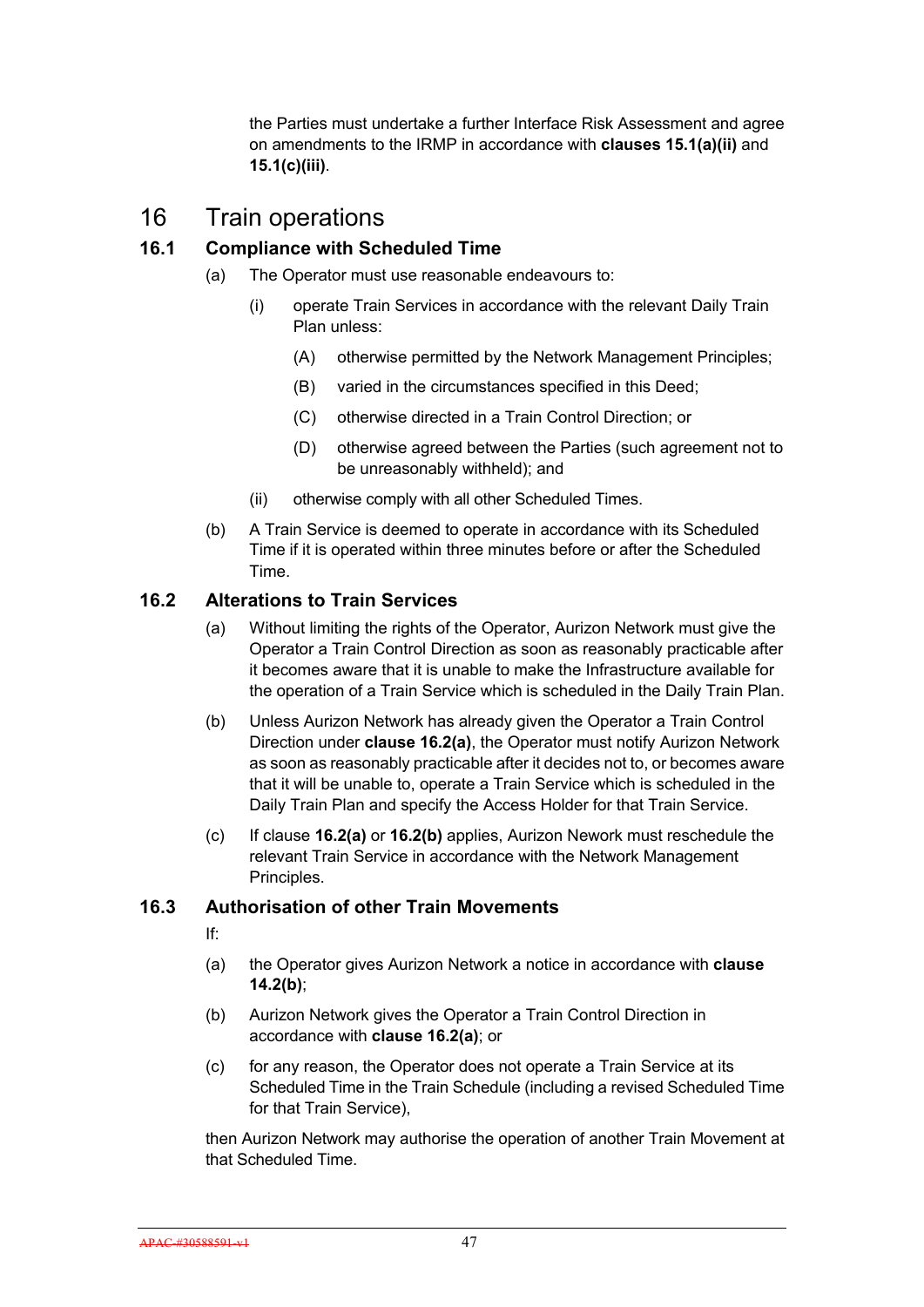# **16.4 Notification**

- (a) Without limiting its obligations under **clause 1.3** of **Schedule 9**, Aurizon Network must notify the Operator's Controller (such notification to include, where relevant, the anticipated effect on the relevant Train Service) as soon as reasonably practicable after Aurizon Network becomes aware of any circumstances (including Obstructions) which:
	- (i) have materially affected, or could potentially materially affect, the ability of the Operator to operate any Train Service in accordance with its Scheduled Time; or
	- (ii) have affected, or could potentially affect, the security or safety of a Train Service or the Operator's Staff.
- (b) Aurizon Network must, as soon as reasonably practicable after becoming aware of the relevant changes, advise the Operator's Controller from time to time of changes to notices previously provided under **clause 16.4(a)**.
- (c) A Party must inform the other Party if it becomes aware of any failure by the Operator to comply with:
	- (i) any requirement specified in **clause 14.1**; or
	- (ii) the Authorised Rollingstock and Authorised Rollingstock Configurations for each Train Service Type.

## **16.5 Operator to supply information**

- (a) The Operator must provide to Aurizon Network:
	- (i) and at all times maintain operable software, hardware and associated communication links to establish (to Aurizon Network's reasonable satisfaction) an interface with Aurizon Network's information systems; and
	- (ii) information in relation to each Train Service in accordance with **item 1.2** of **Schedule 9** before the operation of that Train Service.
- (b) The Operator's interface with Aurizon Network's information systems are subject to any reasonable controls specified by Aurizon Network to protect the integrity and confidentiality of Aurizon Network's information systems and the information contained in them.
- (c) Aurizon Network must cooperate with the Operator to establish the Operator's interface with Aurizon Network's information systems.

# **16.6 Operation of Trains and Rollingstock**

The Operator is responsible for the safe operation of its Rollingstock and must ensure that at all times the operation of such Rollingstock (including all loading and unloading of such Rollingstock) is undertaken in a manner that:

- (a) is consistent with the Rollingstock Interface Standards (subject to any Approved Derogations);
- (b) does not affect the safe operation of the Rollingstock or any other Train Movements; and
- (c) ensures that all items on or in the Operator's Rollingstock remain secured in position during transit.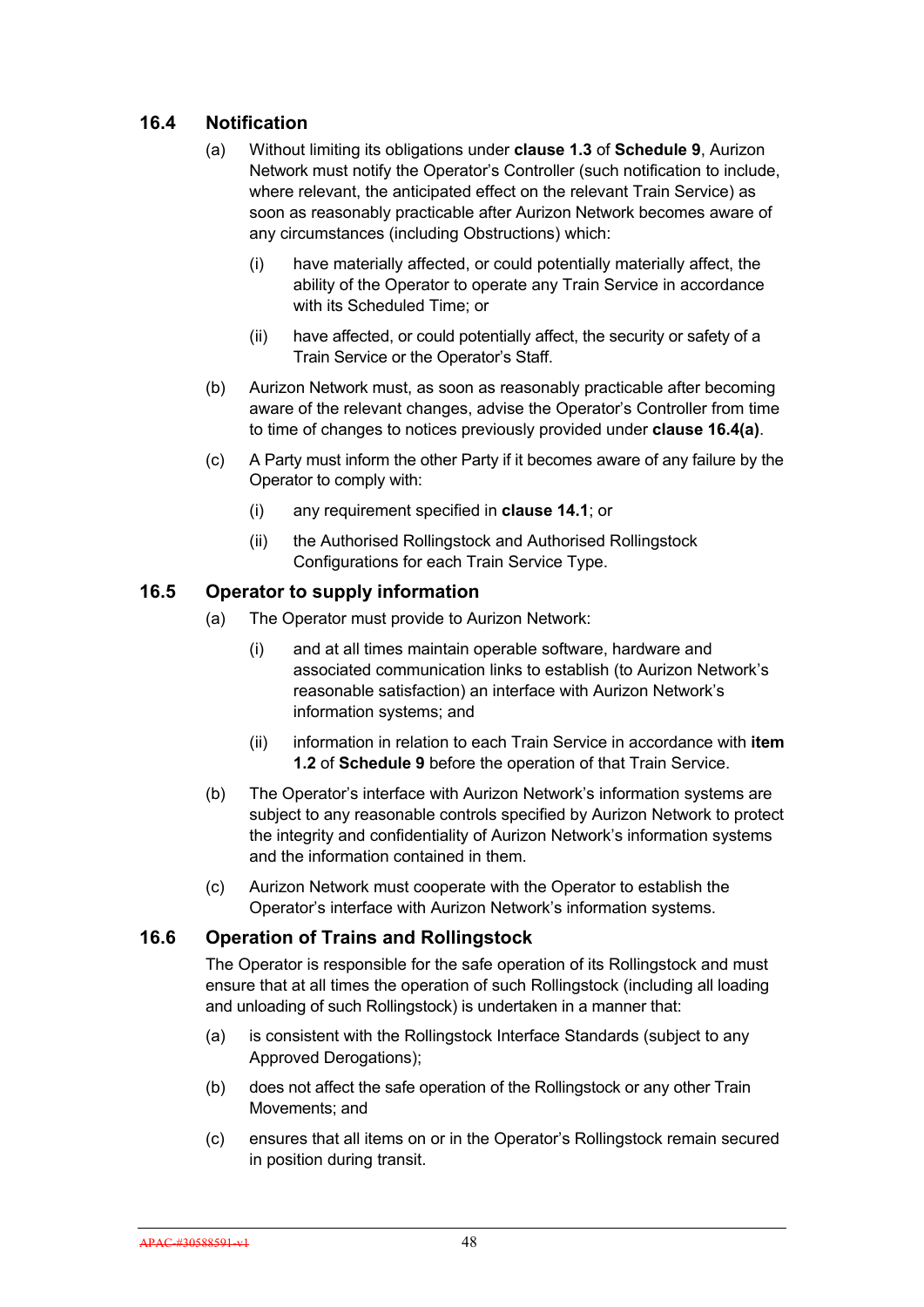# 17 Authorisation of Rollingstock and Rollingstock **Configurations**

# **17.1 Use of Rollingstock and Rollingstock Configuration**

- (a) The Operator must only operate Train Services using Rollingstock or Rollingstock Configurations which:
	- (i) comply with the Rollingstock Interface Standards (subject to any Approved Derogations);
	- (ii) are Authorised Rollingstock;
	- (iii) are Authorised Rollingstock Configuration for that Train Service Type; and
	- (iv) comply with all applicable Laws.

# **17.2 Authorisation Request Notice**

- (a) Subject to **clause 17.2(b)**, if, at any time during the Term, the Operator proposes to operate:
	- (i) Train Services using Rollingstock which are not Authorised Rollingstock; or
	- (ii) Train Services for a Train Service Type using Rollingstock Configurations which are not Authorised Rollingstock Configurations for that Train Service Type,

then the Operator may give Aurizon Network a notice (**Authorisation Request Notice**) of its proposal, specifying reasonable details of the proposed Rollingstock or Rollingstock Configurations (as applicable).

(b) The Operator must not give Aurizon Network an Authorisation Request Notice in respect of a proposal to operate Train Services using Rollingstock Configurations which are not Authorised Rollingstock Configurations for the Train Service Type unless the proposed Rollingstock Configurations are only comprised of Rollingstock which, at the time of the notice, are Authorised Rollingstock.

# **17.3 Compliance Statement**

If the Operator gives Aurizon Network an Authorisation Request Notice, then the Operator must procure a Certifier to:

- (a) assess whether or not the proposed Rollingstock or Rollingstock Configurations for the Train Service Type (as applicable) specified in the Authorisation Request Notice comply with the Rollingstock Interface Standards; and
- (b) provide a statement (**Compliance Statement**) to Aurizon Network which specifies whether or not the proposed Rollingstock or Rollingstock Configurations for the Train Service Type (as applicable) comply with the Rollingstock Interface Standards and, if not, reasonable details of each non-compliance.

## **17.4 Rollingstock Interface Standards Risk Assessment**

If the Operator gives Aurizon Network an Authorisation Request Notice, the Interface Risk Assessment required to be conducted under **clause 15.2(e)** will,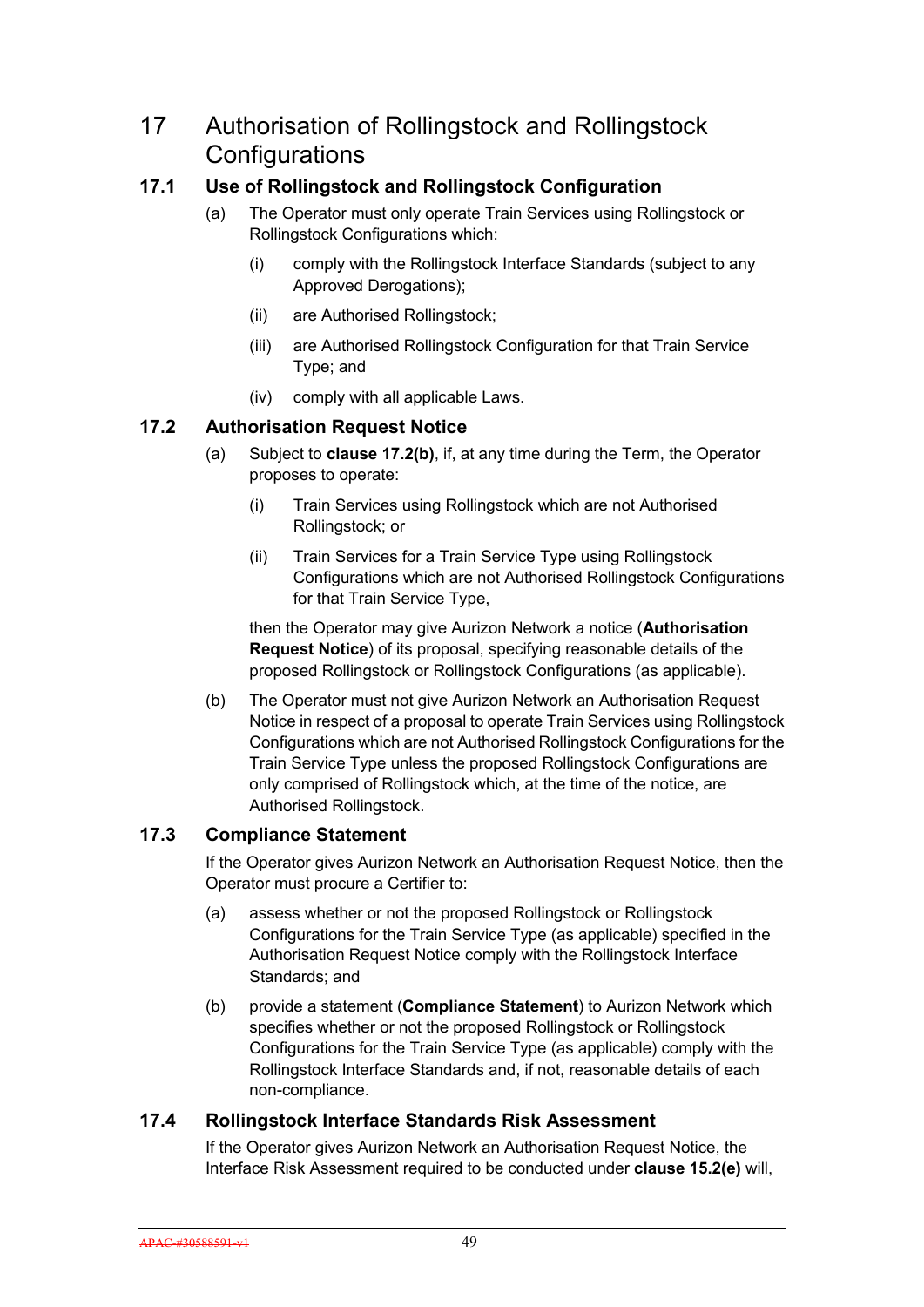unless otherwise required by Aurizon Network, be limited to a Rollingstock Interface Standards Risk Assessment in respect of the proposed Rollingstock or Rollingstock Configurations for the Train Service Type (as applicable) specified in the Authorisation Request Notice.

# **17.5 Certificate of Compliance**

- (a) If:
	- (i) the Operator gives Aurizon Network an Authorisation Request Notice; and
	- (ii) a Certifier provides Aurizon Network with a Compliance Statement in respect of the proposed Rollingstock or Rollingstock Configurations for the Train Service Type (as applicable) specified in the Authorisation Request Notice,

then promptly after:

- (iii) the Parties have conducted an Interface Risk Assessment under **clause 17.4** in respect of such Rollingstock or Rollingstock Configurations for the Train Service Type (as applicable); and
- (iv) any amendments to the IRMP have been agreed or determined in accordance with **clause 24** following such Interface Risk Assessment,

the Operator must procure a Certifier to:

- (v) assess whether or not the proposed Rollingstock or Rollingstock Configurations for the Train Service Type (as applicable) comply with the Rollingstock Interface Standards (subject to any Approved Derogations); and
- (vi) if the assessment is positive, certify that such Rollingstock or Rollingstock Configurations for the Train Service Type (as applicable) comply with the Rollingstock Interface Standards (subject to any Approved Derogations).
- (b) If a Certifier provides a Certificate of Compliance under **clause 17.5**, the Operator must promptly (and in any event, within 10 Business Days) after being requested to do so by Aurizon Network provide (or procure the Certifier to provide) to Aurizon Network:
	- (i) the Certificate of Compliance; and
	- (ii) any information or documentation (including reports on trials and/or commissioning tests) in relation to the Rollingstock or Rollingstock Configurations for a Train Service Type (as applicable) specified in that Certificate of Compliance;
- (c) If the Operator complies with **clause 17.5(b)**, then 20 Business Days after the date the Operator complies with **clause 17.5(b)**:
	- (i) the Rollingstock specified in the Certificate of Compliance is taken to be Authorised Rollingstock; and/or
	- (ii) the Rollingstock Configurations for the Train Service Type specified in the Certificate of Compliance is taken to be Authorised Rollingstock Configurations for that Train Service Type,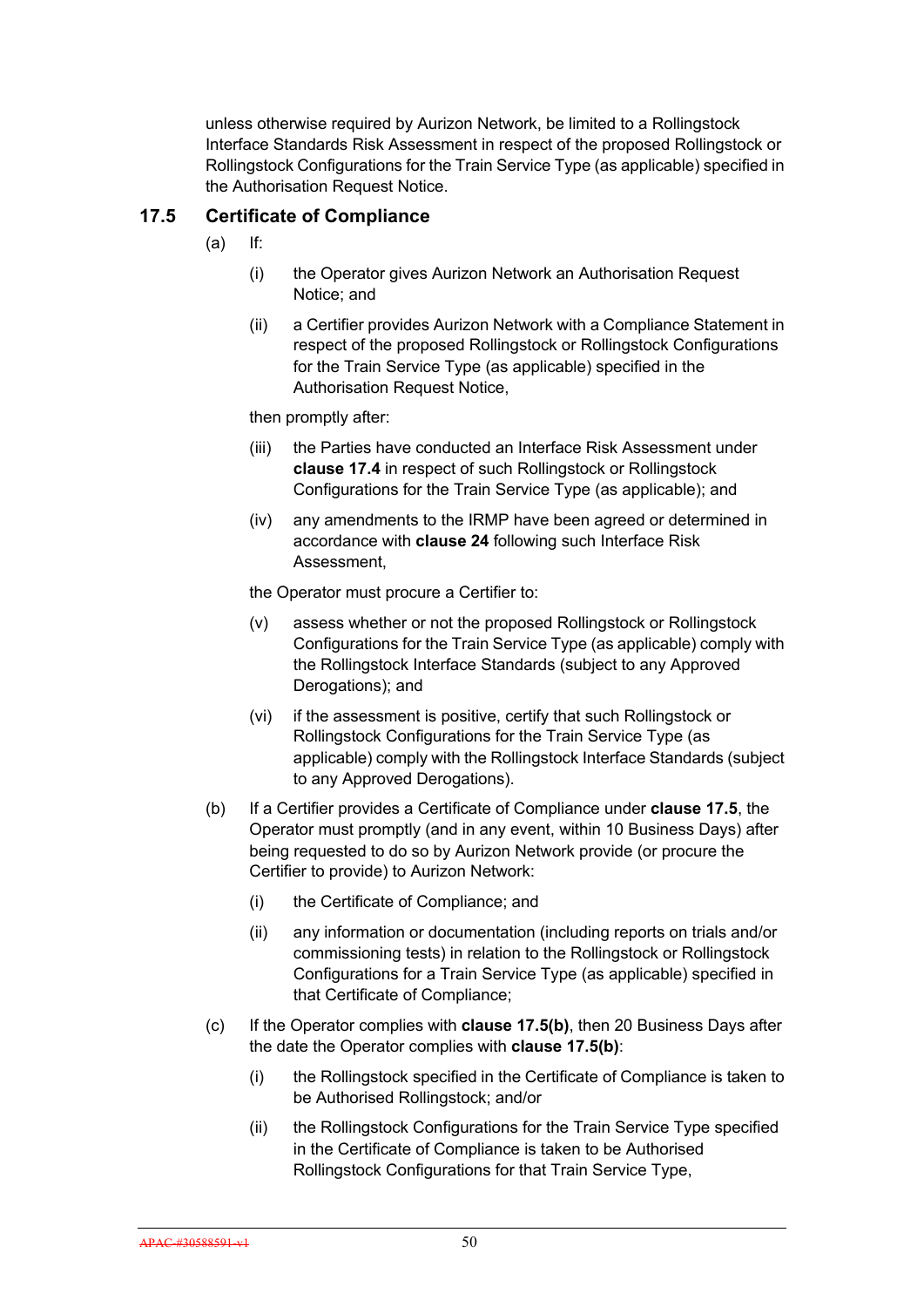unless within 20 Business Days of the date the Operator complied with **clause 17.5(b)**, Aurizon Network notifies the Operator that it is not satisfied that the Rollingstock or Rollingstock Configurations for the Train Service Type (as applicable) specified in the Certificate of Compliance complies with the Rollingstock Interface Standards (subject to any Approved Derogations), and provide reasonable details of any non-compliance.

## **17.6 Disputes**

- (a) If Aurizon Network gives the Operator a notice under **clause 17.5(c)** and the Operator disputes that notice, then the Operator may give a Dispute Notice to Aurizon Network under **clause 30.1**.
- (b) If a Dispute referred to in **clause 17.6(a)** is not resolved in accordance with **clause 30.2**, then the Operator may refer the Dispute to an Expert under **clause 30.3** to determine whether or not the Rollingstock or Rollingstock Configurations for the Train Service Type (as applicable) specified in the Certificate of Compliance comply with the Rollingstock Interface Standards (subject to any Approved Derogations).

#### **17.7 Update of schedule 4**Error! Reference source not found. **as a consequence of New Authorisations**

If, at any time during the Term, any Rollingstock is taken to be Authorised Rollingstock (**New Authorisation**), then **item 1** of **Schedule 4** is deemed to be amended to include:

- (a) the maximum gross mass for any Wagon or other Rollingstock for that New Authorisation; and
- (b) the tare weight for any Wagon or other Rollingstock for that New Authorisation,

at the time the Rollingstock is taken to be Authorised Rollingstock.

## **17.8 Issue of Train Route Acceptance or Authority to Travel**

Within five Business Days after Rollingstock Configurations for a Train Service Type become Authorised Rollingstock Configuration for the Train Service Type, Aurizon Network must give the Operator a Train Route Acceptance or Authority to Travel (as applicable) for the Train Service Type.

# 18 Amendments to System Wide Requirements

# **18.1 Amendment Notice**

- (a) Aurizon Network may, acting reasonably, amend a System Wide Requirement by the issue of a notice (**Amendment Notice**) to the Operator:
	- (i) at any time to ensure the ongoing safe operation of the Nominated Network, provided it consults with the Operator before its implementation;
	- (ii) if required pursuant to a Material Change; or
	- (iii) in any other circumstance (**Discretionary System Amendment**), subject to:
		- (A) the Operator's agreement to such proposed amendment (such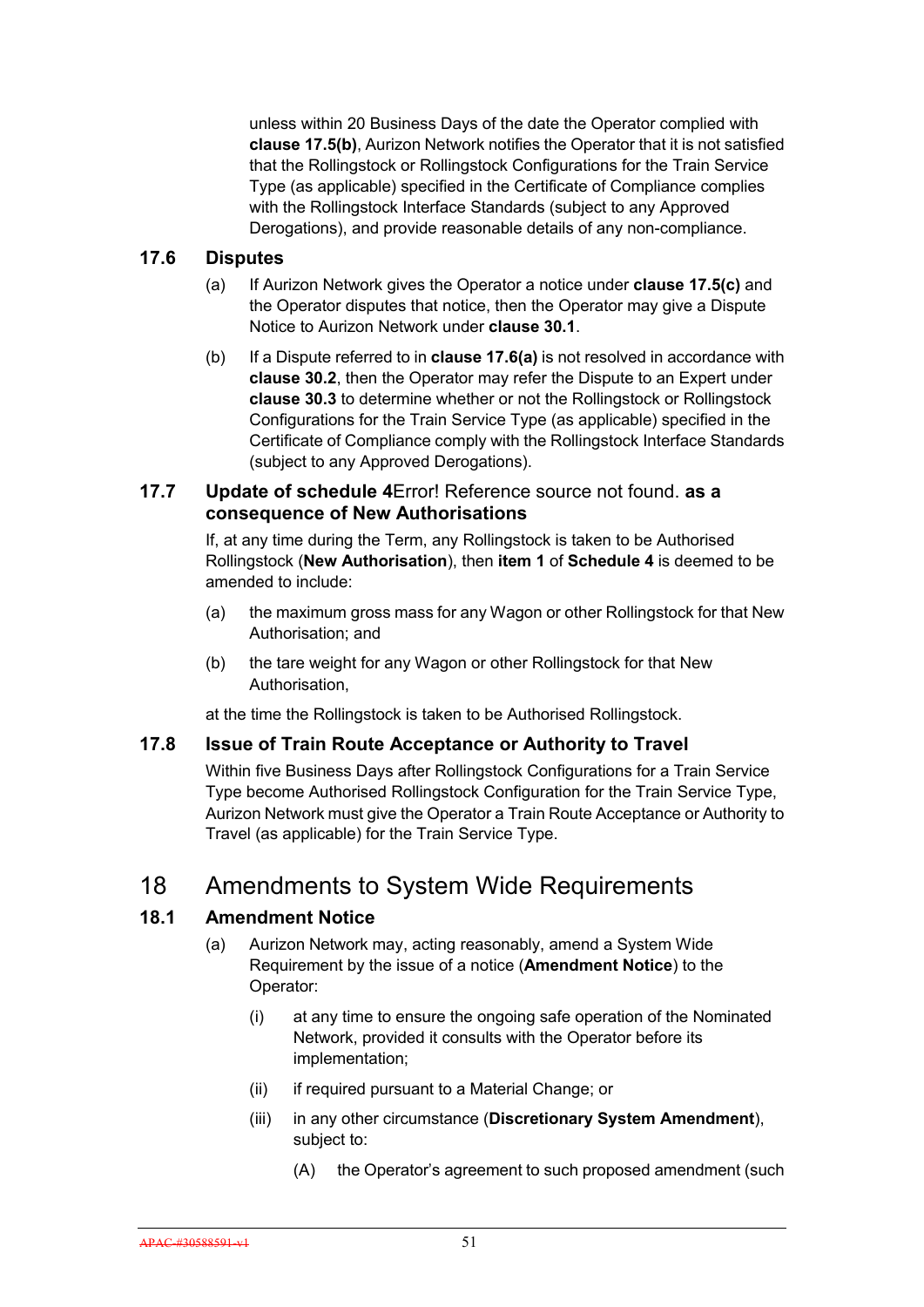agreement not to be unreasonably withheld or delayed); or

- (B) the other provisions of this **clause 18**.
- (b) An Amendment Notice must be reasonably in advance of the proposed implementation date for the proposed amendments and specify:
	- (i) such details of the proposed amendments as reasonably necessary to:
		- (A) properly inform the Operator of the terms of the proposed amendments; and
		- (B) enable the Operator to assess the consequences for the Operator of the proposed amendments;
	- (ii) whether the Amendment Notice is issued on the ground referred to in **clause 18.1(a)(i)**, **18.1(a)(ii)** or **18.1(a)(iii)**; and
	- (iii) details of the proposed implementation date for the proposed amendments.

#### **18.2 Response to a Discretionary System Amendment**

- (a) Within 20 Business Days (or such longer period as may be agreed between the Parties, such agreement not to be unreasonably withheld or delayed) after receiving an Amendment Notice in accordance with **clause 18.1(b)**  which proposes a Discretionary System Amendment, the Operator must notify Aurizon Network whether:
	- (i) irrespective of any financial arrangements agreed or determined under **clause 18.4(c)**, the proposed amendments will materially impact the Operator's operations to such an extent as to fundamentally frustrate the Operator's operation of Train Services under this Deed over a sustained period of time; and/or
	- (ii) the Net Financial Effect on the Operator of the Discretionary System Amendment is equivalent to one percent or greater of the annual Access Charges payable by the Access Holder under the Access Agreement.

## **18.3 Discretionary System Amendment which frustrate operations**

- (a) If the Operator notifies Aurizon Network under **clause 18.2(a)(i)**, Aurizon Network must, acting reasonably, assess the Operator's response and notify the Operator if it agrees or disagrees with the Operator's notice within 20 Business Days after receipt of that notice (or such longer period as may be agreed between the Parties).
- (b) If Aurizon Network agrees with the Operator's notice under **clause 18.2(a)(i)**, then Aurizon Network must:
	- (i) amend the proposed amendments to ensure that such amendments will not materially impact the Operator's operations to such an extent as to fundamentally frustrate the Operator's operation of Train Services under this Deed over a sustained period of time; and
	- (ii) within 5 Business Days of making the amendments under **clause 18.3(b)(i)** give the Operator a copy of its amendments to the proposed amendments.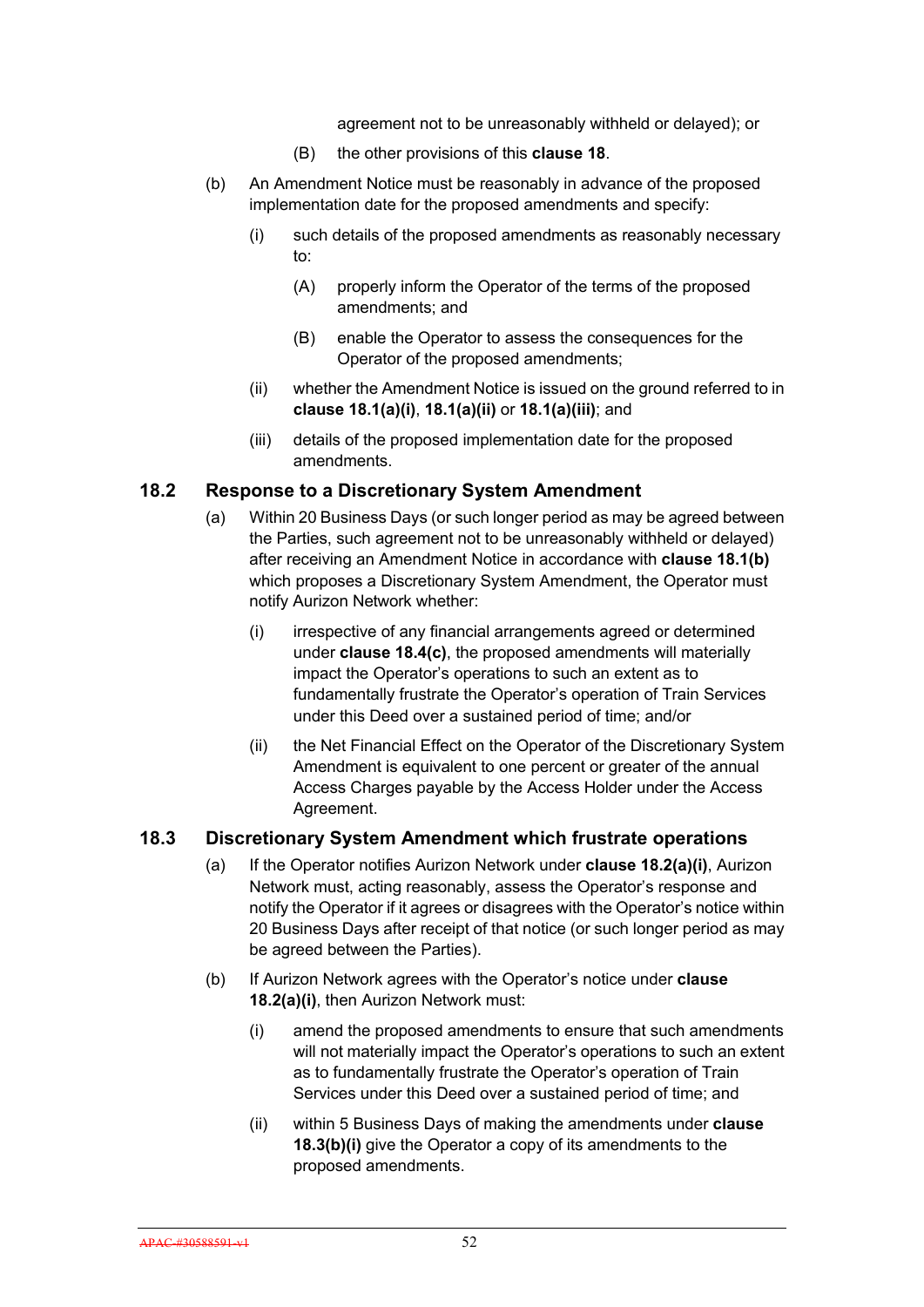- (c) If Aurizon Network disagrees with the Operator's notice under **18.2(a)(i)**, Aurizon Network may implement the proposed amendments from the later of:
	- (i) the date Aurizon Network notifies the Operator of its determination; and:
	- (ii) if the Operator has notified Aurizon Network within the required timeframe under **clause 18.2(a)(ii)**, the date that the Parties comply with **clause 18.4.**
- (d) If the Operator disputes Aurizon Network's determination under **clause 18.3(b)**, then either Party may refer the dispute for determination by an Expert in accordance with **clause 30.3** and Aurizon Network must not implement the proposed amendments pending the Expert's determination.

# **18.4 Discretionary System Amendment with negative financial impact**

- (a) If the Operator notifies Aurizon Network under **clause 16.2(a)(ii)**, the Operator must, within 20 Business Days after providing such notice (or such longer period as may be agreed between the Parties), provide to Aurizon Network details of such Net Financial Effect reasonably required by Aurizon Network to assess such Net Financial Effect, including estimates of any additional costs, savings, benefits or detriments to be obtained or suffered, or reasonably expected to be obtained or suffered, by the Operator as a direct result of Aurizon Network implementing the proposed amendments.
- (b) The Operator warrants that any estimates given by it under **clause 18.4(a)** are to its knowledge accurate on the basis of the information reasonably available to it.
- (c) Promptly after the Operator complies with **clause 18.4(a)**, the Parties must negotiate in good faith to seek to agree appropriate financial arrangements between them with respect to such Net Financial Effect and, failing agreement within a further 20 Business Days after the Operator provides the relevant details under **clause 18.4(a)**, either Party may refer the matter to an Expert in accordance with **clause 30.3** to determine an appropriate financial arrangement to compensate the Operator for the Net Financial Effect on the Operator of the Discretionary System Amendment. Aurizon Network must not implement the proposed amendments pending the Expert's determination.

## **18.5 Expert must have regard to certain matters**

In making a determination referred to in **clause 18.3(d)** or **18.4(c)**, the Expert must have regard to, except in circumstances where consequences are otherwise provided under this Deed, the reasonable costs and benefits accruing to the Operator.

## **18.6 Costs of implementing amendments to a System Wide Requirement**

(a) The Operator must use all reasonable endeavours to minimise the Net Financial Effect on the Operator of any proposed amendments to a System Wide Requirement.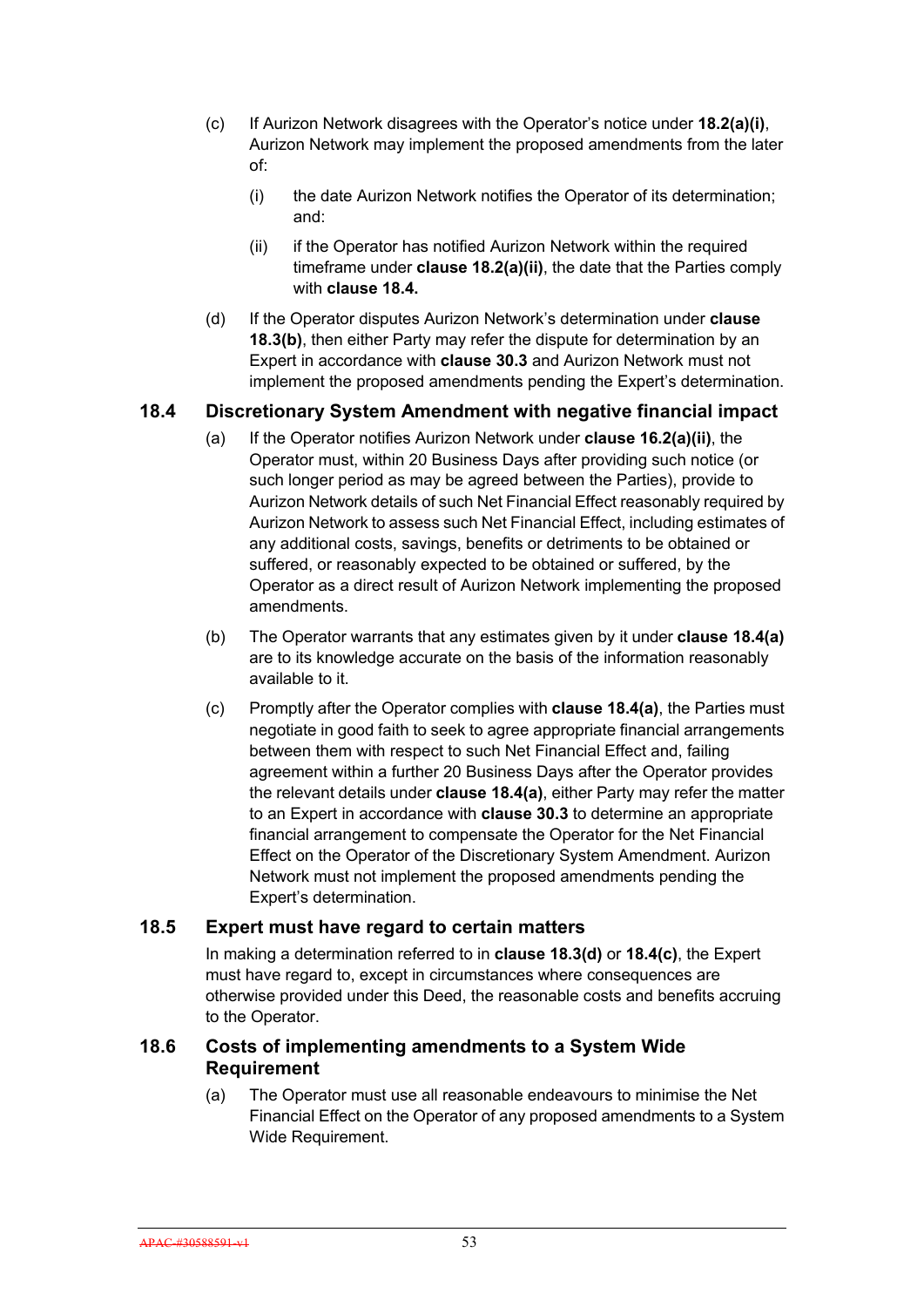- (b) Despite **clause 18.4**, where any System Wide Requirement is varied to ensure the ongoing safe operation of the Network, each Party must fund its own costs of implementing the proposed amendments including the equipping of Rollingstock with new or additional equipment such as Signalling and Telecommunications Equipment or making any other modification to Rollingstock.
- (c) At any time before Aurizon Network implements any proposed amendments, Aurizon Network may elect not to proceed with the proposed amendments provided it notifies the Operator within 1 Business Day of making such election.
- (d) The Parties must account to each other in respect of the contributions agreed or determined under **clause 18.4(c)** after completion of the implementation of the proposed amendments and subsequent modifications to the Operator's systems, equipment or Rollingstock as required by the amendments.

## **18.7 Implementation of amendments to System Wide Requirements**

- (a) Where Aurizon Network implements the proposed amendments in accordance with this **clause 18**, the relevant System Wide Requirement will be altered as contemplated in the Amendment Notice following completion of the implementation of the proposed amendments.
- (b) The Parties must take all necessary action and make all necessary amendments to the IRMP, Environmental Management Plan, the Operating Plan and/or the Emergency Response Plan in response to the relevant amendments to the System Wide Requirements (including providing Aurizon Network with a further Certificate of Compliance where the Authorised Rollingstock or Rollingstock Configurations require modification as a result of a change to a System Wide Requirement).
- (c) Aurizon Network must allow a reasonable period for the Operator to amend its procedures and plans to comply with any such amended System Wide Requirement, except in the case of emergency circumstances for safety reasons where Aurizon Network may require immediate compliance.

# 19 Weighbridges and Overload Detectors

## **19.1 General**

- (a) Where a Weighbridge or Overload Detector is located en route between an Origin and Destination for a Train Service Type:
	- (i) the Party responsible for that Weighbridge or Overload Detector (as specified in **item 5** of **Schedule 3**) must use reasonable endeavours to ensure that such Weighbridge or Overload Detector is operational, calibrated and available to weigh Trains operated over such Weighbridge or Overload Detector; and
	- (ii) the Operator must use reasonable endeavours to operate its Trains over such Weighbridge or Overload Detector in a manner so that the Weighbridge or Overload Detector weighs the Operator's Trains.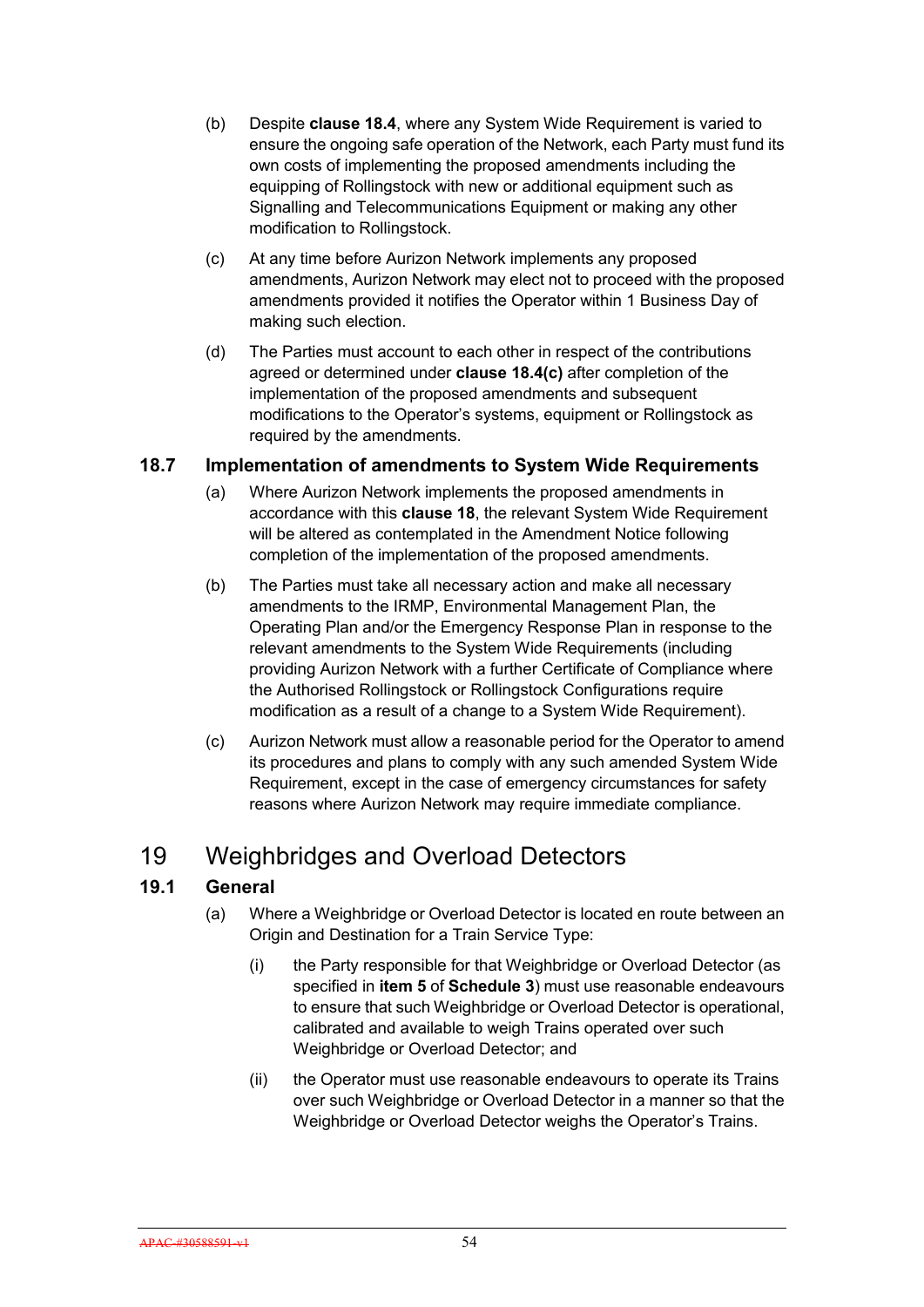(b) Aurizon Network may vary at any time the numbers and locations of Weighbridges and Overload Detectors, subject to providing reasonable notice to the Operator.

## **19.2 Exceeding Maximum Allowable Gross Tonnage**

- (a) The Operator must use reasonable endeavours to ensure that the gross mass of any Wagon or Train operated by it under this Deed does not exceed the relevant Maximum Allowable Gross Tonnage.
- (b) If any Wagon or Train operated by the Operator is determined by a Weighbridge or Overload Detector to be in excess of the relevant Maximum Allowable Gross Tonnage, then the Operator must reduce the gross mass to a level below the relevant Maximum Allowable Gross Tonnage:
	- (i) unless otherwise directed by Aurizon Network, if the Train has not entered the mainline, before the Train enters the mainline; and
	- (ii) if directed by Aurizon Network, at a specific siding or location directed by Aurizon Network.

## **19.3 Exceeding Maximum Desirable Gross Tonnage**

If any Wagon or Train operated by the Operator is determined by a Weighbridge or Overload Detector to be in excess of the relevant Maximum Desirable Gross Tonnage, then Aurizon Network may impose any Operational Constraints which Aurizon Network considers to be reasonable in the circumstances.

## **19.4 Record keeping**

Where the Operator's Trains or Wagons are weighed by a Weighbridge or Overload Detector, the Party responsible for the Weighbridge or Overload Detector as specified in **item 5** of **Schedule 3** must use reasonable endeavours to ensure that:

- (a) if it is not the owner or operator of the Weighbridge or Overload Detector, it obtains all relevant records from the Weighbridge or Overload Detector including records of the gross mass of each loaded Wagon and Train;
- (b) whether or not it is the owner or operator of the Weighbridge or Overload Detector, it keeps a record of the gross mass of each loaded Wagon and Train;
- (c) the records referred to in **clauses 19.4(a)** and **19.4(b)** (as applicable) are provided to:
	- (i) the Party or other person loading the Trains; and
	- (ii) the other Party within 10 Business Days after the end of each Month.

## **19.5 Verification**

- (a) If the Party that is not responsible for the Weighbridge or Overload Detector reasonably believes that any Weighbridge or Overload Detector may be inaccurate, that Party may by notice to the other Party require the other Party to procure the testing of the accuracy of such Weighbridge or Overload Detector.
- (b) As soon as reasonably practicable after being given a notice under **clause 19.5(a)**, the Party responsible for the Weighbridge or Overload Detector must use reasonable endeavours to procure a suitably qualified person to: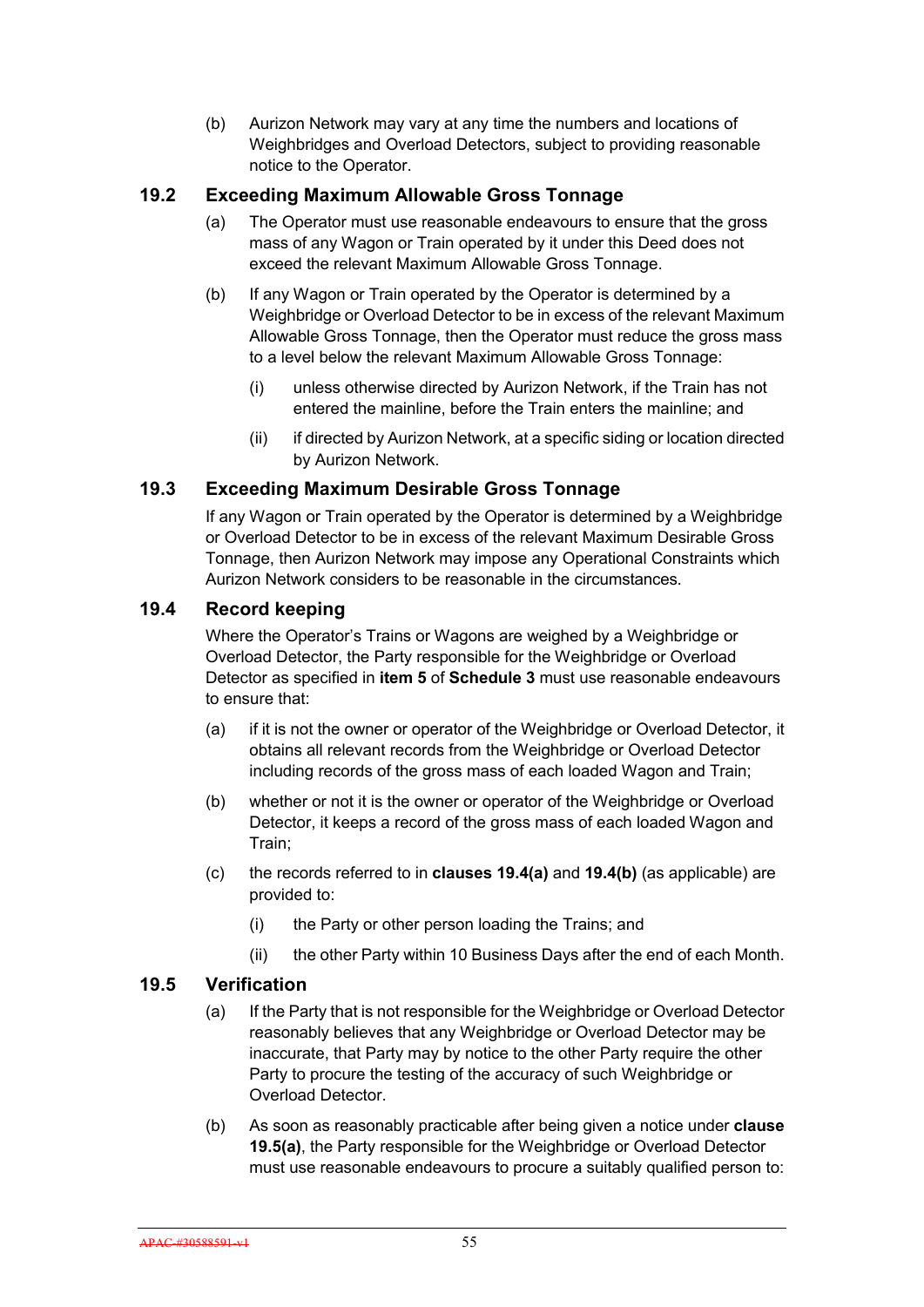- (i) test the calibration of the relevant Weighbridge or Overload Detector (as applicable); and
- (ii) make any adjustments required to correct the calibration of the Weighbridge or Overload Detector (as applicable).
- (c) Subject to **clause 19.5(e)**, the relevant Weighbridge or Overload Detector (as applicable) is deemed to have malfunctioned from the date the notice is given under **clause 19.5(a)** until the testing referred to in **clause 19.5(b)**  has been carried out and, if required, the Weighbridge or Overload Detector has been recalibrated. Until such testing has been carried out and the Weighbridge or Overload Detector has been recalibrated, the mass of the relevant Train or Wagon which would otherwise have been measured by that Weighbridge or Overload Detector is the Maximum Desirable Gross Tonnage for the Train or Wagon, as applicable.
- (d) Except in the case of manifest error or fraud, the determination of the person conducting the test in accordance with **clause 19.5(b)** is final and binding on the Parties.
- (e) Where the person conducting the test in accordance with **clause 19.5(b)**  determines that the Weighbridge or the Overload Detector is measuring within the tolerances specified in **item 5** of **Schedule 3**, the Weighbridge or the Overload Detector (as applicable) will be treated as having been measuring accurately from the date on which the relevant notice was given under **clause 19.5(a)**.
- (f) The cost of conducting the test and making adjustments in accordance with **clause 19.5(b)** must be borne by:
	- (i) the Party responsible for the Weighbridge or Overload Detector as specified in **item 5** of **Schedule 3** if the Weighbridge or Overload Detector is determined to be not measuring within the tolerances specified in **item 5** of **Schedule 3**; or
	- (ii) the Party giving notice under **clause 17.5(a)** if the Weighbridge or Overload Detector is determined to be measuring within the tolerances specified in **item 5** of **Schedule 3** (and, to the extent that the Party responsible for the Weighbridge or Overload Detector has paid any costs of conducting the test, subject to **clause 8.4**, the Party giving the notice must reimburse the Party responsible for the Weighbridge or Overload Detector such reasonable costs of conducting the test).

## **19.6 No Claim**

- (a) Despite any other provision in this Deed, neither Party (**first Party**) is liable to the other Party for any damage, loss, cost or expense that the other Party may suffer or incur as a result of the first Party, in good faith, acting on the basis of any mass determined in accordance with this Deed.
- (b) Despite any other provision in this Deed, neither Party has any Claim against the other Party as a result of, or arising from, any delay to or cancellation of Train Services as a result of the operation of this **clause 19**.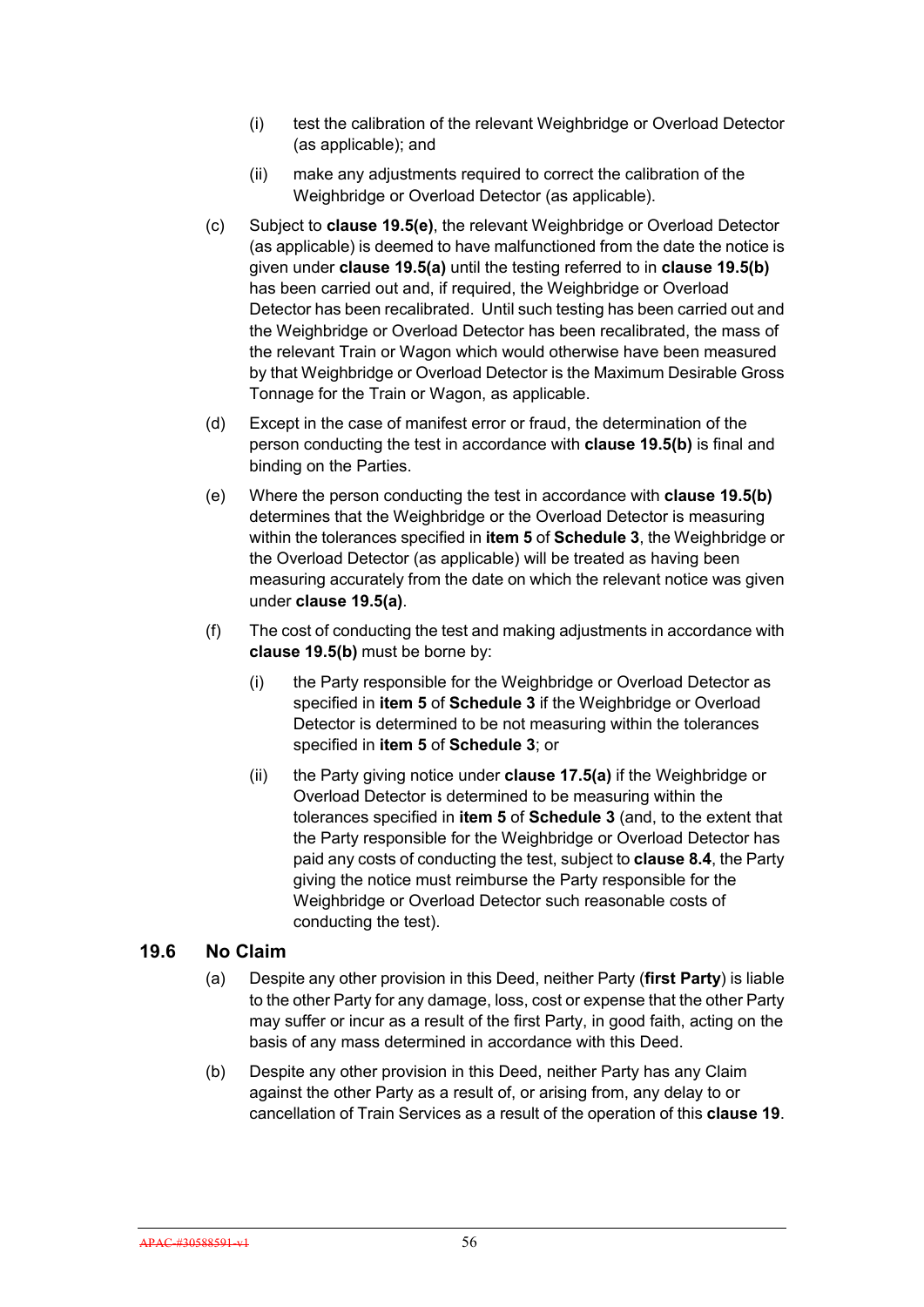# 20 Performance Levels

# **20.1 Consequences of failure to comply with Performance Levels**

(a) A failure by either Party to achieve the relevant Performance Level does not constitute a breach of this Deed and the only consequences of such failure as between the Parties are the consequences set out in this **clause 20**.

# **20.2 Review of Performance Levels**

- (a) The Parties must, if requested by either Party, meet to review the Performance Levels subject to such review not occurring within six Months after the Commitment Date or any previous review of the Performance Levels.
- (b) If either Party notifies the other that it considers that the Performance Levels are no longer appropriate, the Parties must use reasonable endeavours to agree, but only with the written consent of the Access Holder, on varied Performance Levels and any associated variations to this Deed (including the applicable Train Descriptions).
- (c) If the Parties and the Access Holder are unable to agree to such variations then the existing Performance Levels will continue to apply unless varied by Aurizon Network in accordance with **clause 14.2(a)(iv)**.

# 21 Infrastructure management

# **21.1 Management and control of the Nominated Network**

Aurizon Network is responsible for the management of the Nominated Network and retains control over all activities on the Nominated Network.

## **21.2 Maintenance of the Nominated Network**

- (a) Aurizon Network must carry out Maintenance Work on the Nominated Network such that, subject to any criteria or derogations for the Nominated Network specified in the IRMP and the Network Management Principles:
	- (i) the Infrastructure is consistent with the Rollingstock Interface Standards; and
	- (ii) the Operator can operate Train Services in accordance with their Scheduled Times.
- (b) Aurizon Network may impose (either temporarily or permanently) such Operational Constraints as it considers necessary, acting reasonably, for the protection of any person or any property (including the Infrastructure) or to facilitate the carrying out of Maintenance Work or Infrastructure Enhancements provided that, in exercising its rights under this **clause 21.2(b)**, Aurizon Network must:
	- (i) use its reasonable endeavours to minimise disruption to Train Services (including giving as much notice as possible and, where possible, providing alternative Scheduled Times having regard to the reasonable requirements of the Operator); and
	- (ii) comply with the relevant procedures specified in the Interface Coordination Arrangements.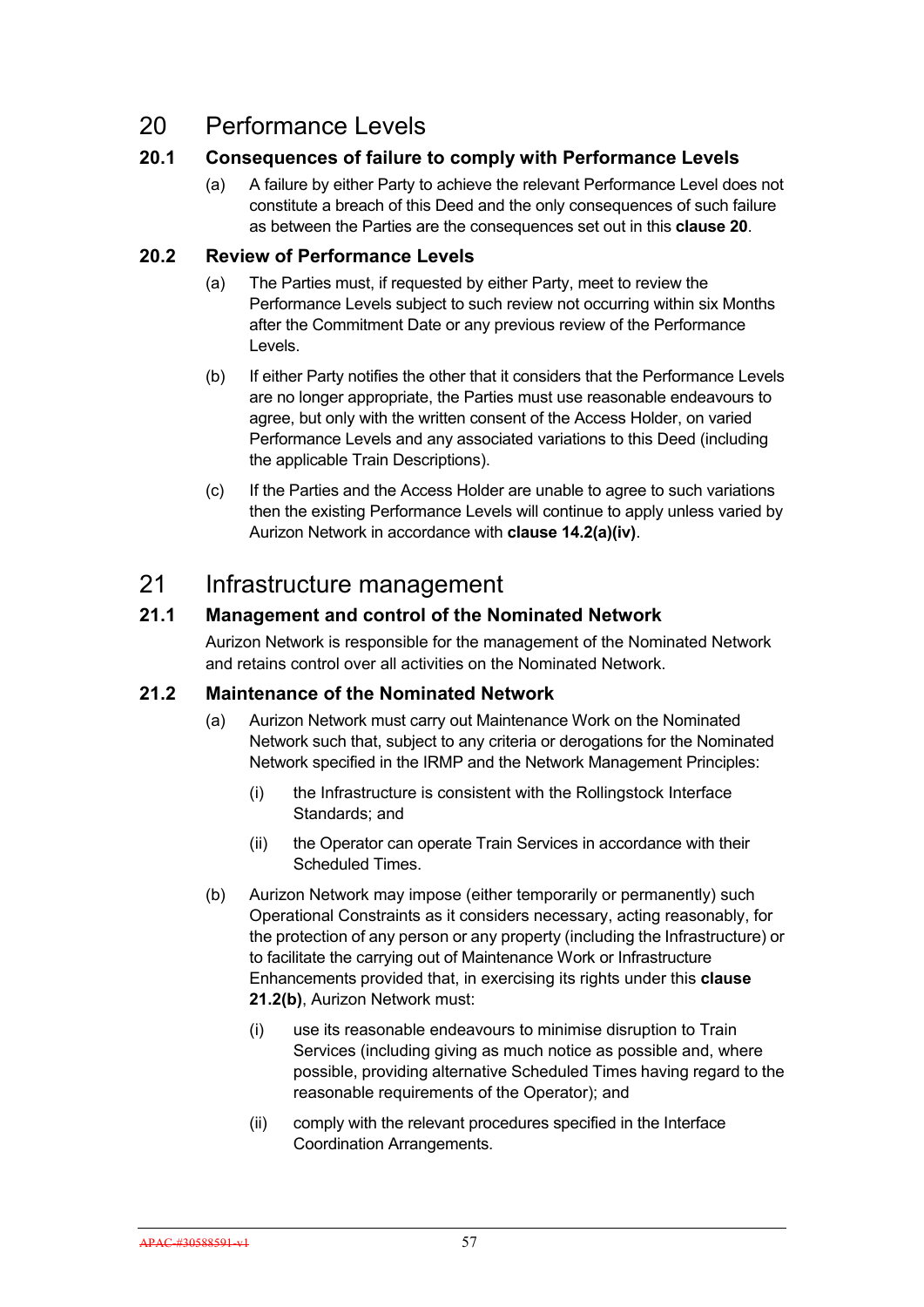- (c) The Operator must notify Aurizon Network as soon as is reasonably practicable of any damage to, or disrepair or failure in operation or function of, any part of the Infrastructure of which the Operator becomes aware.
- (d) The Operator must provide reasonable cooperation to Aurizon Network in relation to the timetabling of Planned Possessions provided that any such Planned Possessions are consistent with the Network Management Principles and implemented in accordance with the Possession Protocols.
- (e) Subject to the Possession Protocols, Aurizon Network must use its reasonable endeavours to carry out:
	- (i) Emergency Possessions within seven days after the detection of the fault giving rise to the need for the Emergency Possession; and
	- (ii) Urgent Possessions within between seven days and three Months after the detection of the fault giving rise to the need for the Urgent Possession.

# 22 Incident management

# **22.1 Compliance**

- (a) If requested by Aurizon Network from time to time, the Operator must demonstrate to Aurizon Network's reasonable satisfaction that:
	- (i) procedures are in place which ensure compliance by the Operator with any reporting requirements in the Emergency Response Plan and, to the extent relevant, the Emergency Procedures; and
	- (ii) the Operator is complying with such procedures and reporting requirements.
- (b) The Operator must ensure that, at all times:
	- (i) sufficient members of the Operator's Staff are appropriately qualified to participate in Investigations; and
	- (ii) the names and positions of those members of the Operator's Staff are maintained in the Emergency Response Plan.

# **22.2 Obstructions**

(a) Unless permitted under this Deed or authorised by Aurizon Network, the Operator must not cause any Obstruction or permit any Obstruction caused by the Operator to continue.

# **22.3 Notification**

- (a) The Operator must notify the Train Controller as soon as reasonably practicable after the Operator or the Operator's Staff discover or become aware of:
	- (i) any Obstruction (including all Incidents) or any breach or suspected breach of Safeworking Procedures;
	- (ii) anything which the Operator or the Operator's Staff observe which may reasonably be considered to cause or contribute to the occurrence of an Incident or Obstruction; or
	- (iii) any harm to the Environment caused or contributed to by the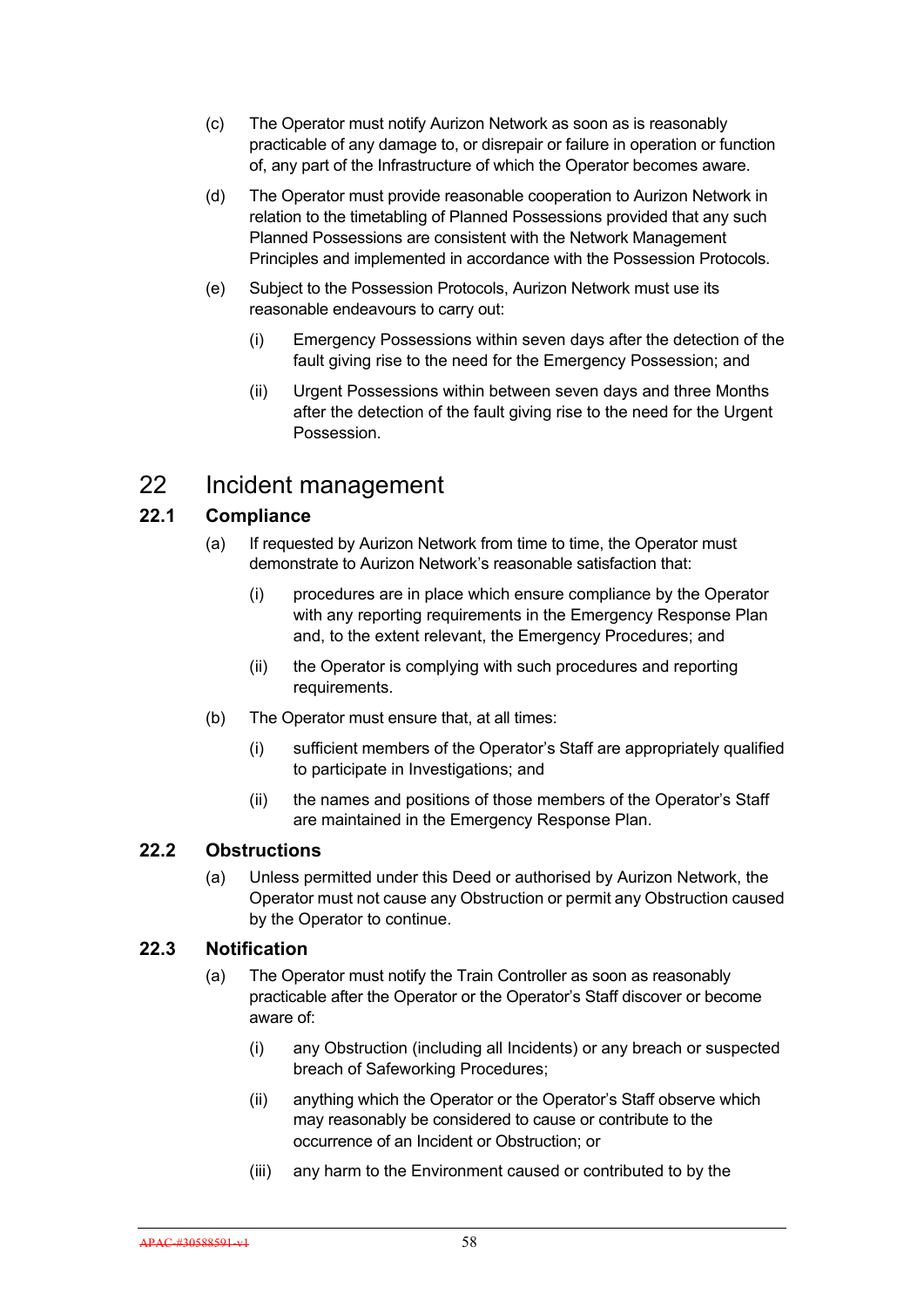Operator's operation of Train Services on the Nominated Network, which the Operator knows would result in a breach by Aurizon Network of the terms of any environmental authority it holds in connection with the Nominated Network.

(b) Aurizon Network must notify the Operator of all Incidents involving the Operator's Rollingstock.

#### **22.4 Management of Incident response**

- (a) Aurizon Network is responsible for the overall coordination and management of the response to an Incident (including notifying all relevant emergency services) so that Restoration and Recovery are effected as soon as practicable.
- (b) If an Incident occurs
	- (i) the Operator:
		- (A) is, subject to **clause 22.4(c)**, responsible for effecting Recovery and Retrieval;
		- (B) must:
			- (1) make arrangements to effect Recovery and Retrieval within three hours after the Incident occurred;
			- (2) cooperate with and assist Aurizon Network in Restoration;
			- (3) effect timely Recovery and Retrieval within 12 hours after the Incident occurred (or within such other period as the Parties may agree) in accordance with the Emergency Response Plan;
			- (4) as soon as reasonably practicable, notify Aurizon Network;
			- (5) take action as soon as reasonably practicable in respect of an Incident to prevent or minimise injury to any person or damage to any property (including harm to the Environment) where there is an imminent risk of such injury or damage, but otherwise take no action without the prior approval of Aurizon Network (not to be unreasonably withheld); and
			- (6) comply with the directions of Aurizon Network in respect of the coordination and management of Recovery, Retrieval and Restoration.
- (c) If an Incident occurs and Aurizon Network reasonably believes that it will be able to effect Recovery more quickly than the Operator, then Aurizon Network may, subject to using reasonable efforts to consult with the Operator:
	- (i) take such action as is reasonably necessary (including the use of a Railway Operator's Rollingstock to clear the Operator's Rollingstock) to effect Recovery; and
	- (ii) recover such reasonable costs incurred by Aurizon Network in doing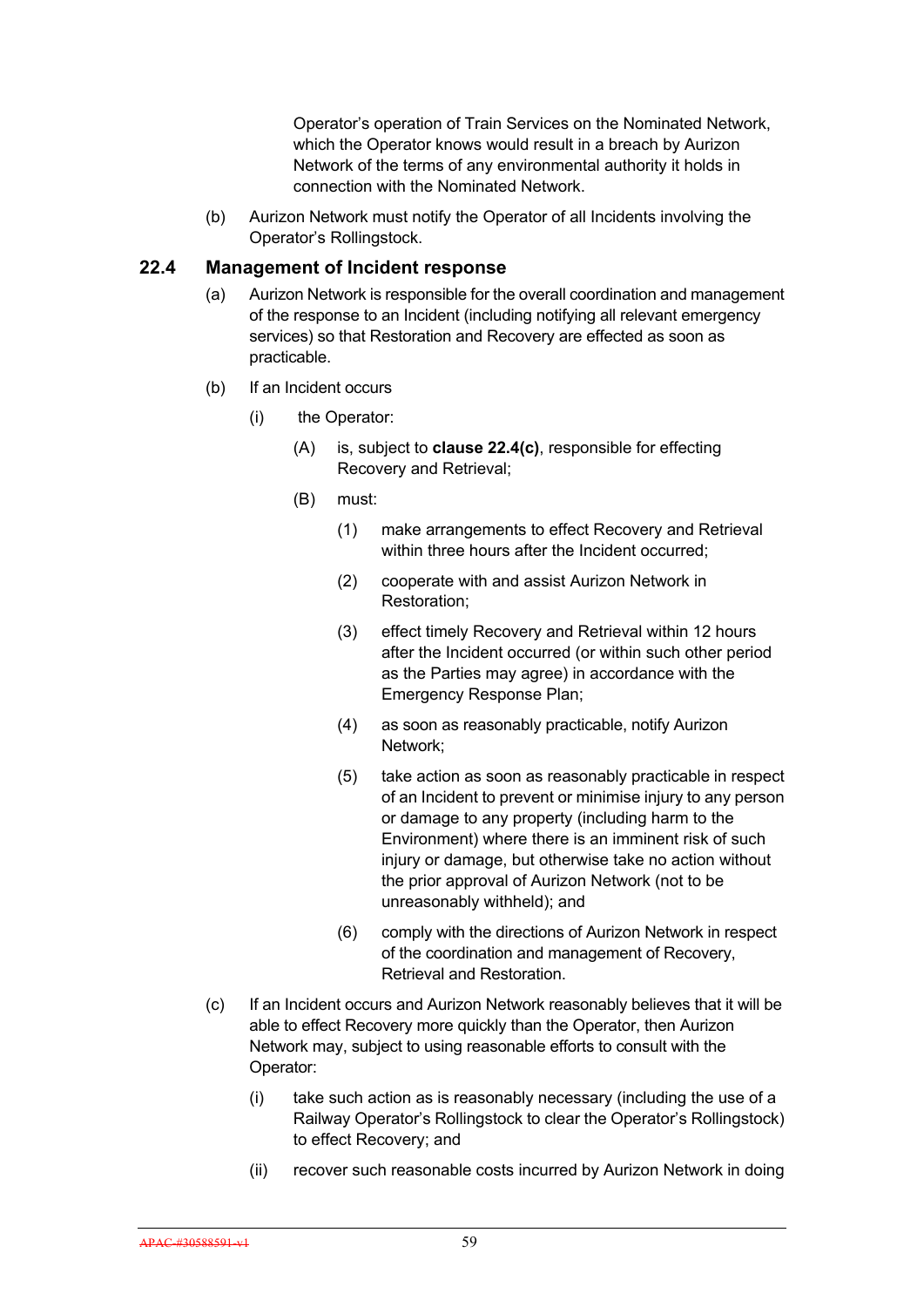so. Subject to **clause 8.4**, the Operator must, within 10 Business Days after receiving such demand, pay to Aurizon Network such reasonable costs incurred by Aurizon Network.

- (d) Subject to **clause 22.4(e)**, each Party must use all reasonable endeavours to ensure that any property damage, actual or potential harm to the Environment or delays to the recommencement of Train Movements arising from Restoration or Recovery are minimised.
- (e) Aurizon Network may, subject to Aurizon Network using its best efforts to first consult with the Operator about such action, take such action (including to give directions to the Operator and the Operator's Staff and to remove or require the Operator to remove any of its Rollingstock from the Nominated Network) as Aurizon Network considers reasonably necessary to recommence Train Movements as soon as practicable and, subject to **clause 22.4(k)(i)**, Aurizon Network will not be liable for any damage to or loss of freight or Rollingstock caused by such action.
- (f) Where:
	- (i) Aurizon Network seeks to remove, or require the Operator to remove, any Relevant Rollingstock from the Nominated Network under **clause 22.4(e)**; and
	- (ii) such removal would reasonably be expected to cause material damage to or materially increase the damage to the Relevant Rollingstock,

then Aurizon Network and the Operator must:

- (iii) use reasonable endeavours to consult and agree on the removal of the Relevant Rollingstock as soon as reasonably practicable and, in any event, within six hours after the occurrence of the Incident or such longer period as the Parties may agree; and
- (iv) if the Parties do not consult or reach agreement within the period referred to in **clause 22.4(f)(iii)**, then the Parties must refer the decision to their representatives with authority to make the necessary decisions who must in good faith seek to agree a course of action within two hours of the referral to them or such longer period as the Parties may agree.
- (g) If Aurizon Network's and the Operator's representatives with authority to make the necessary decisions do not consult or do not agree within the specified period in **clause 22.4(f)(iv)**, then Aurizon Network must refer its proposed course of action with respect to the removal of the Relevant Rollingstock to an Expert who must determine in accordance with **clause 30.3** whether or not, having regard to:
	- (i) the potential to further damage the Relevant Rollingstock or cause damage to any property (including harm to the Environment);
	- (ii) the impact on Aurizon Network's ability to effect Restoration; and
	- (iii) the time critical nature of the decision,

the course of action proposed by Aurizon Network is reasonable.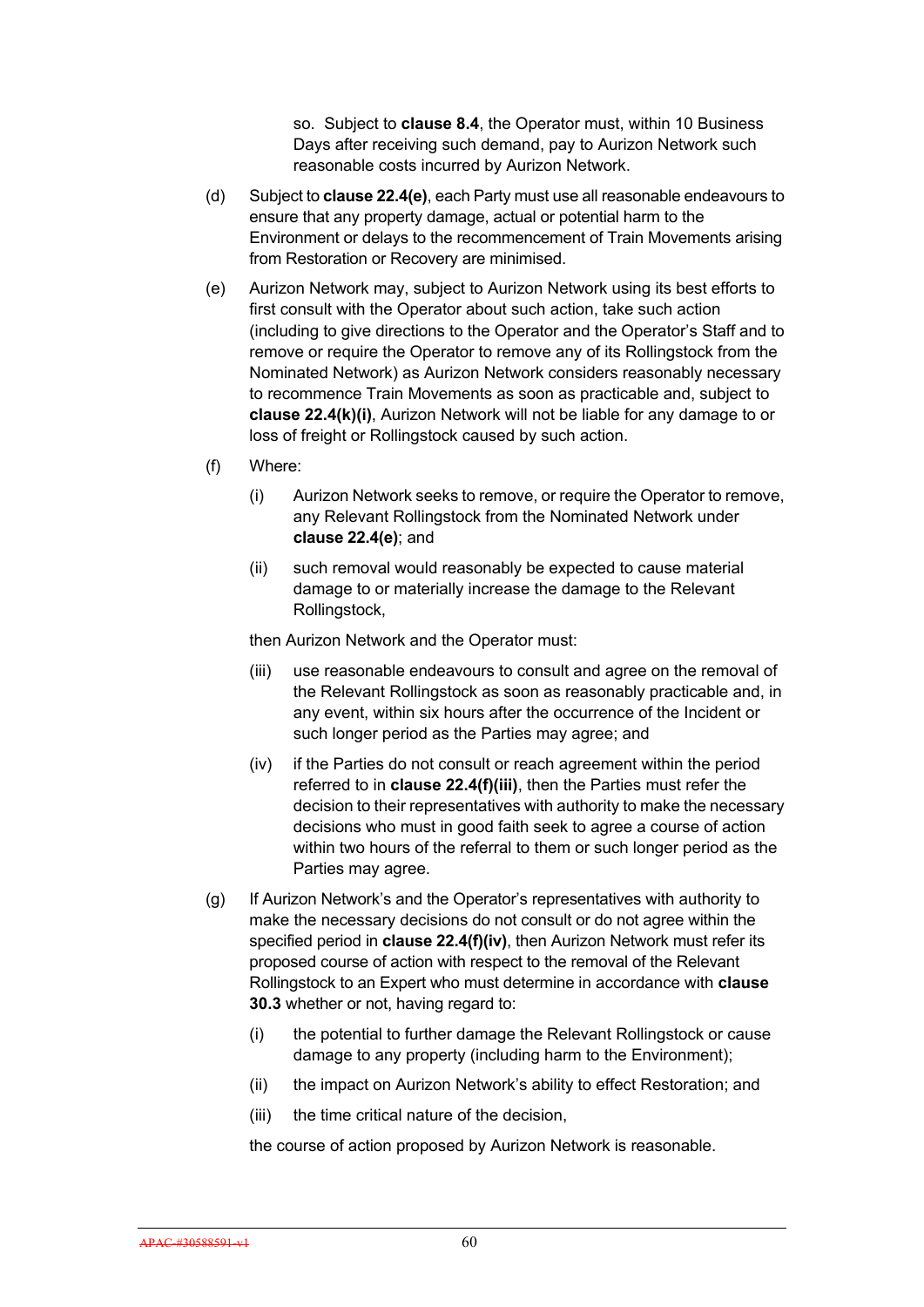- (h) Following completion of the process set out in **clauses 22.4(f)** and **22.4(g)**  (as applicable), Aurizon Network may progress with the proposed course of action unless the Expert determines that Aurizon Network's proposed course of action is not reasonable.
- (i) Aurizon Network may, where it is reasonable and practicable in the circumstances to do so, issue a Train Control Direction to the Operator to provide assistance with clearing any Network Incident including providing Rollingstock, where appropriate, for use by or under the direction of Aurizon Network and undertaking any variation in the operation of a Train Service (including coupling its Rollingstock with Rollingstock of Aurizon Network or another Railway Operator). The Operator must comply with any such Train Control Direction. The Operator may recover from Aurizon Network such reasonable costs incurred in complying with this **clause 22.4(i)** as agreed or, failing agreement within 20 Business Days after notice by the Operator to Aurizon Network, as determined by an Expert in accordance with **clause 28.3**.
- (j) The assessment of the costs to be recovered under **clause 22.4(c)** or **clause 22.4(i)** for the use of Rollingstock must have regard to any industry or other agreement covering such costs and any payments facilitated by such agreement.
- (k) Except as otherwise provided in this Deed, Aurizon Network is not liable to the Operator and the Operator must not make any Claim against Aurizon Network, Aurizon Network's director and/or Aurizon Network's Staff for:
	- (i) any damage to or loss of freight or Rollingstock caused by a course of action permitted in accordance with **clause 22.4(e)**, except to the extent:
		- (A) such damage or loss is caused by the negligent act or omission or wilful default or misconduct of Aurizon Network or Aurizon Network's Staff; or
		- (B) the Expert determines that Aurizon Network's course of action is not reasonable; and
	- (ii) any delays, cancellation of Train Services or Claims suffered or incurred by, or made or brought by or against, the Operator as a result of complying with a request by Aurizon Network pursuant to **clause 22.4(i)**.
- (l) The Operator is solely liable for, and releases, indemnifies and will keep indemnified Aurizon Network and its directors and Aurizon Network's Staff against all Claims of any nature suffered or incurred by, or made or brought against, Aurizon Network, its directors or Aurizon Network's Staff in respect of any course of action permitted in accordance with clause **22.4(h)**.

# **22.5 Investigations**

- (a) If an Incident occurs, an Investigation into the Incident must be:
	- (i) commenced as soon as practicable unless otherwise agreed between the Parties; and
	- (ii) conducted in accordance with the Investigation Procedures.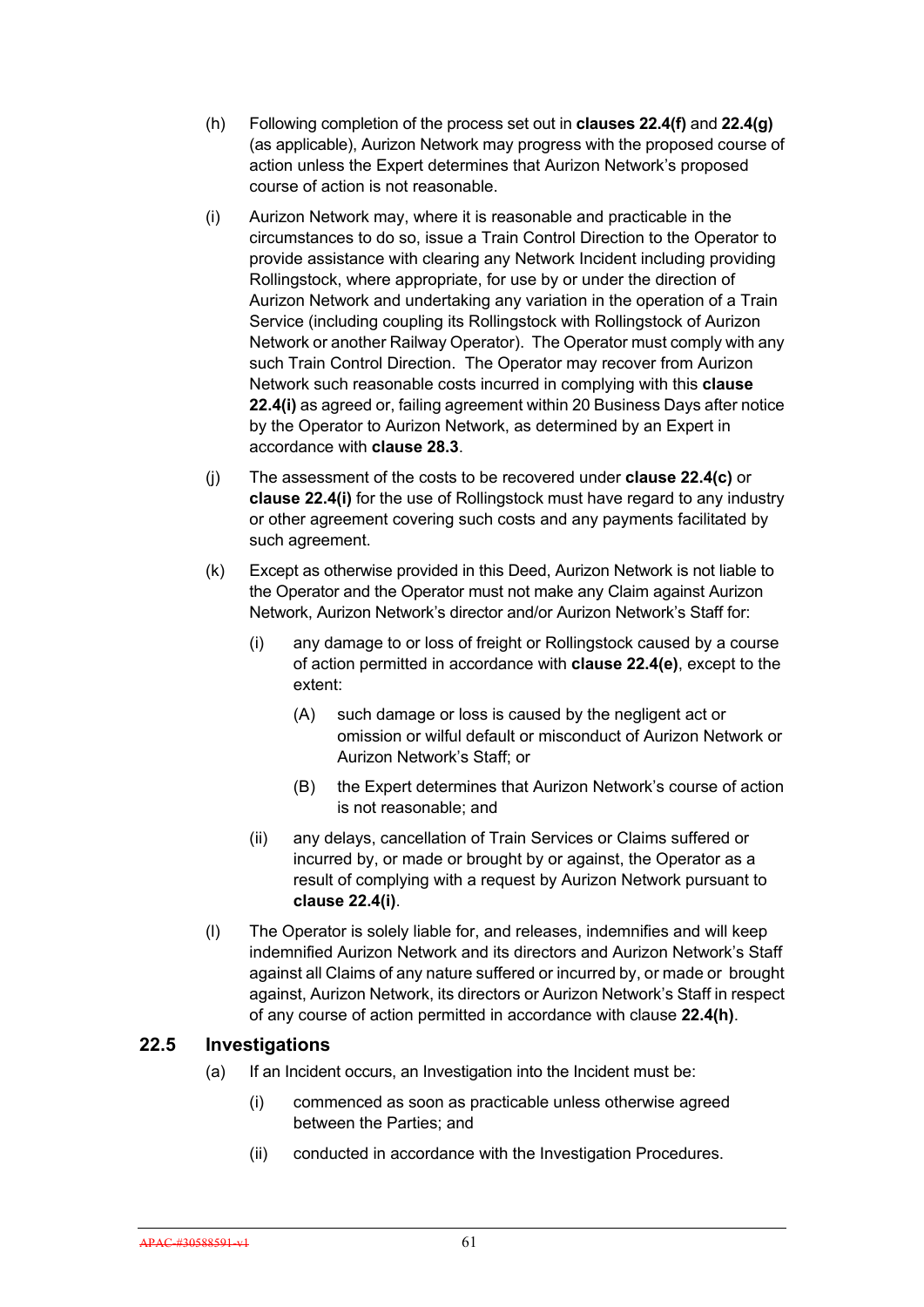- (b) Each Party must cooperate, and ensure that Aurizon Network's Staff or the Operator's Staff (as applicable) cooperate, fully with any Investigation.
- (c) The Parties must consult in good faith in relation to the implementation of any recommendations arising from an Investigation in accordance with the Investigation Procedures.

#### **22.6 Management of Environmental Incidents**

- (a) If:
	- (i) the Operator's Activities in connection with this Deed have caused or contributed to an actual or potential Environmental Incident and Aurizon Network reasonably considers that action is required to prevent, mitigate or remedy that Environmental Incident; or
	- (ii) Aurizon Network is given a direction, notice or order by an Environmental Regulator that some action is required to prevent, mitigate or remedy any actual or potential Environmental Incident caused or contributed to, or likely to be caused or contributed to, by the Operator's Activities in connection with this Deed,

then:

- (iii) Aurizon Network may notify the Operator of the actions which are required; and
- (iv) the Operator must, at its cost and as soon as reasonably practicable after receiving such notice from Aurizon Network, ensure such actions are implemented.
- (b) If **clause 22.6(a)(ii)** applies, a notice given under **clause 22.6(a)(iii)** must be accompanied by a copy of the direction, notice or order given by the Environmental Regulator (if given in writing) provided that Aurizon Network can redact from the copy of the document any information which relates to the Activities of a person other than the Operator or Aurizon Network.
- (c) If any actions which Aurizon Network could require the Operator to implement under **clause 22.6(a)** ought best be undertaken by Aurizon Network, then Aurizon Network may elect to undertake such actions and the Operator must pay to Aurizon Network the reasonable costs and expenses incurred by Aurizon Network in doing so.
- (d) If the Operator disputes any actions taken by Aurizon Network under this **clause 22.6**, either Party may refer the dispute to an Expert in accordance with **clause 30.3** and if the Expert determines the dispute in favour of the Operator, then Aurizon Network must reimburse the Operator for the costs incurred by the Operator as a result of the actions implemented by the Operator at Aurizon Network's request (or, if applicable, Aurizon Network must bear the costs and expenses incurred by Aurizon Network in accordance with **clause 22.6(b)** and is not entitled to recover those costs from the Operator) to the extent determined by the Expert.

## **22.7 Environmental Incident reporting**

- (a) The Operator must notify:
	- (i) Aurizon Network as soon as reasonably practicable after becoming aware of the occurrence of an Environmental Incident occurring on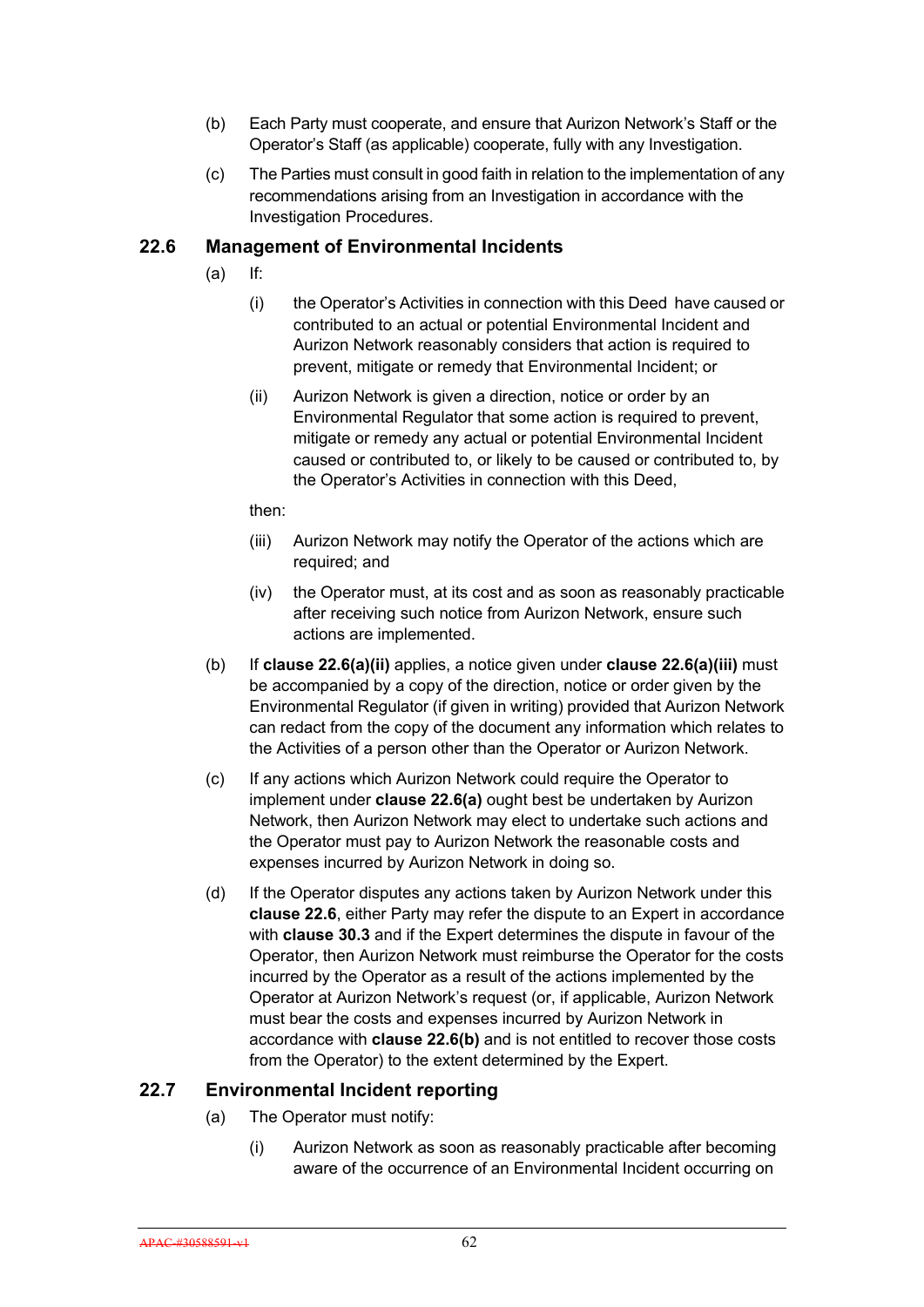the Nominated Network caused, or contributed to, by the Operator.

- (ii) all relevant Environmental Regulators of the occurrence of any Environmental Incident which is caused, or contributed to, by the Operator in accordance with the Operator's obligations under Environmental Laws.
- (b) Aurizon Network may report the occurrence of the Environmental Incident to any relevant Environmental Regulator provided it first consults with the Operator about the proposed content of any such report.
- (c) In the event that an Environment Regulator requires information, or undertakes an investigation, in relation to an Environmental Incident, the Operator and Aurizon Network must cooperate with the Environmental Regulator and provide appropriate resources to comply with any lawful requirements of the Environmental Regulator in relation to the Environmental Incident.

# 23 Operator's staff

# **23.1 Safety of Operator's Staff**

The Operator is fully responsible and liable for the health and safety of the Operator's Staff and the personal property of the Operator's Staff, and, subject to **clause 27**, indemnifies and releases Aurizon Network to the extent permitted by Law from any liability in relation to the Operator's Staff except to the extent that such liability is caused or contributed to by the breach of this Deed by Aurizon Network or any negligent act or omission of Aurizon Network or Aurizon Network's Staff.

# **23.2 Qualifications of Operator's Staff**

The Operator must:

- (a) ensure that:
	- (i) all risks associated with Safety Related Work (including the competence of all Operator's Staff to safely and properly discharge their duties related to the exercise of the Operator's rights or performance of its obligations under this Deed) are addressed in the Interface Risk Assessment;
	- (ii) all Operator's Staff:
		- (A) hold and keep current all qualifications and accreditations required under any Law and as specified in the IRMP; and
		- (B) undertake any additional training from time to time in order to keep current such qualifications and accreditations;
- (b) meet all costs of any training and/or testing required to meet the requirements of this **clause 23.2**; and
- (c) keep Aurizon Network advised of any Required Information in relation to all of the Operator's Staff engaged in Safety Related Work on the Nominated Network and ensure that all Safety Related Work is performed only by those Operator's Staff whose details have been provided to Aurizon Network in accordance with this **clause 23.2** and who satisfy the requirements of this **clause 23.2**.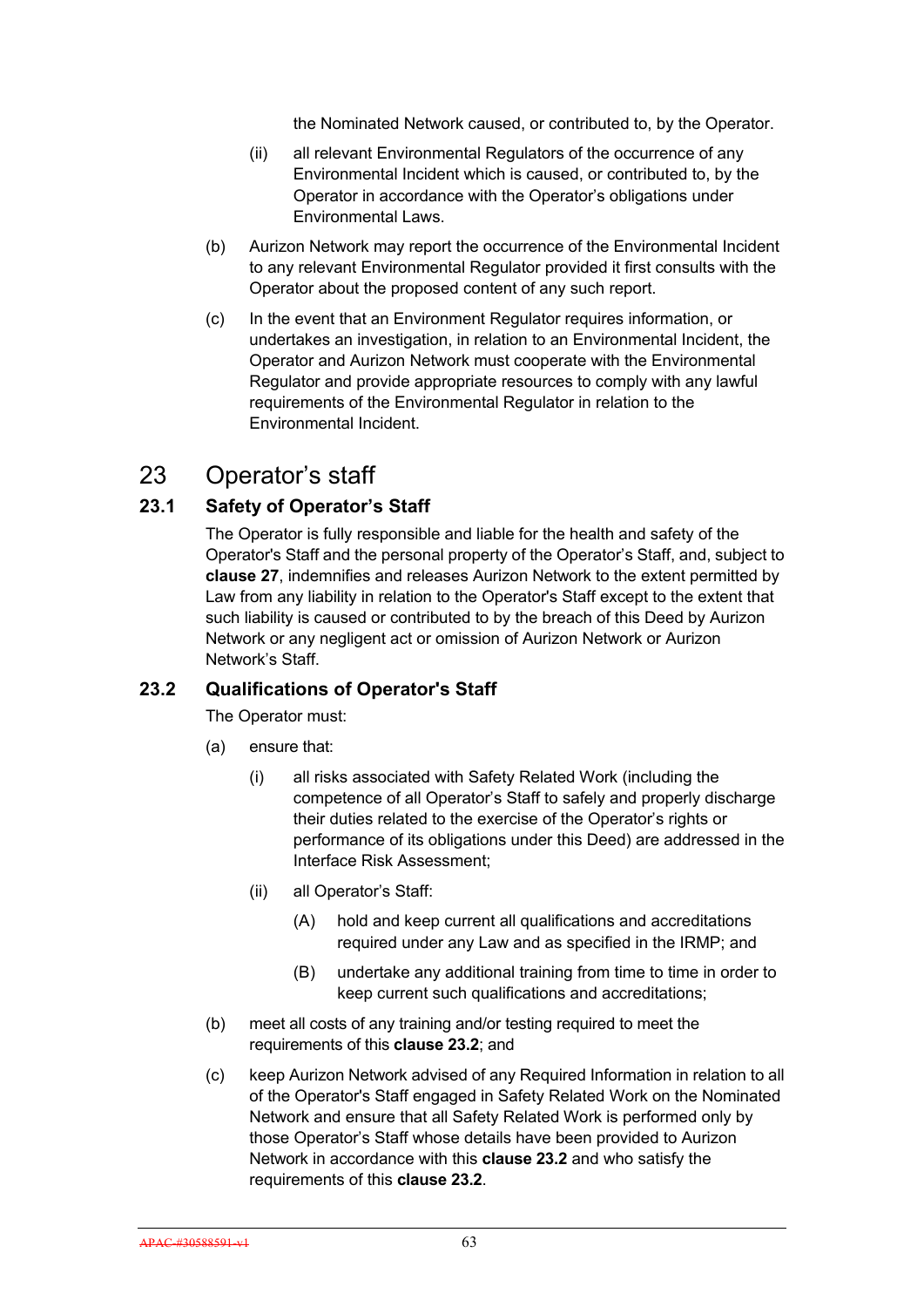# **23.3 Entry onto Aurizon Network Land**

The Operator must ensure that the Operator's Staff do not enter upon the Aurizon Network Land in a manner inconsistent with the Interface Coordination Arrangements, the IRMP or the Emergency Response Plan without the prior written approval of Aurizon Network and that, in the event such approval is given, the relevant Operator's Staff comply with all conditions of the approval and hold the necessary qualifications and accreditations.

# 24 Interface and environmental risk management

# **24.1 Compliance with Interface Risk Management Plan**

Each Party must advise the other Party of any failure to comply with the IRMP as soon as reasonably practicable after the Party becomes aware of such non-compliance, including details of the nature of the non-compliance and how the Party has rectified or intends to rectify the non-compliance.

## **24.2 Environmental consultant**

The Parties must, at the Operator's cost (unless otherwise agreed between the Parties), engage suitably qualified persons (reasonably acceptable to both Parties) to undertake any specialist assessments required for the purpose of identifying and assessing Environmental Risks as part of an Interface Risk Assessment.

## **24.3 Interface representative**

- (a) Prior to the commencement of any Train Services, each Party must nominate one or more appropriately qualified representatives (by identifying the name, title, experience (including length of experience) and qualifications of each representative) (**Interface Representative**) who is or are (as applicable) to be responsible for:
	- (i) making decisions in relation to interface and environmental issues that arise in connection with this Deed;
	- (ii) liaising and cooperating with representatives of the other Party on those interface and environmental issues; and
	- (iii) meeting with representatives of the other Party at locations, times and by means (including in person) specified by Aurizon Network from time to time.
- (b) Each Party must ensure that any representative it nominates under this **clause 24.3** is available to efficiently and effectively perform the responsibilities of the Interface Representative specified in **clause 24.3(a)**  and that it has nominated an Interface Representative under this **clause 24.3** at all times during the Term.

## **24.4 Operator's Safety Management System**

The Operator must develop, implement and maintain a safety management system (**Operator's Safety Management System**) which must specify (as a minimum):

(a) the Interface Risks identified in the IRMP from time to time and the measures for managing those Interface Risks specified in the IRMP from time to time which the Operator is responsible for implementing, complying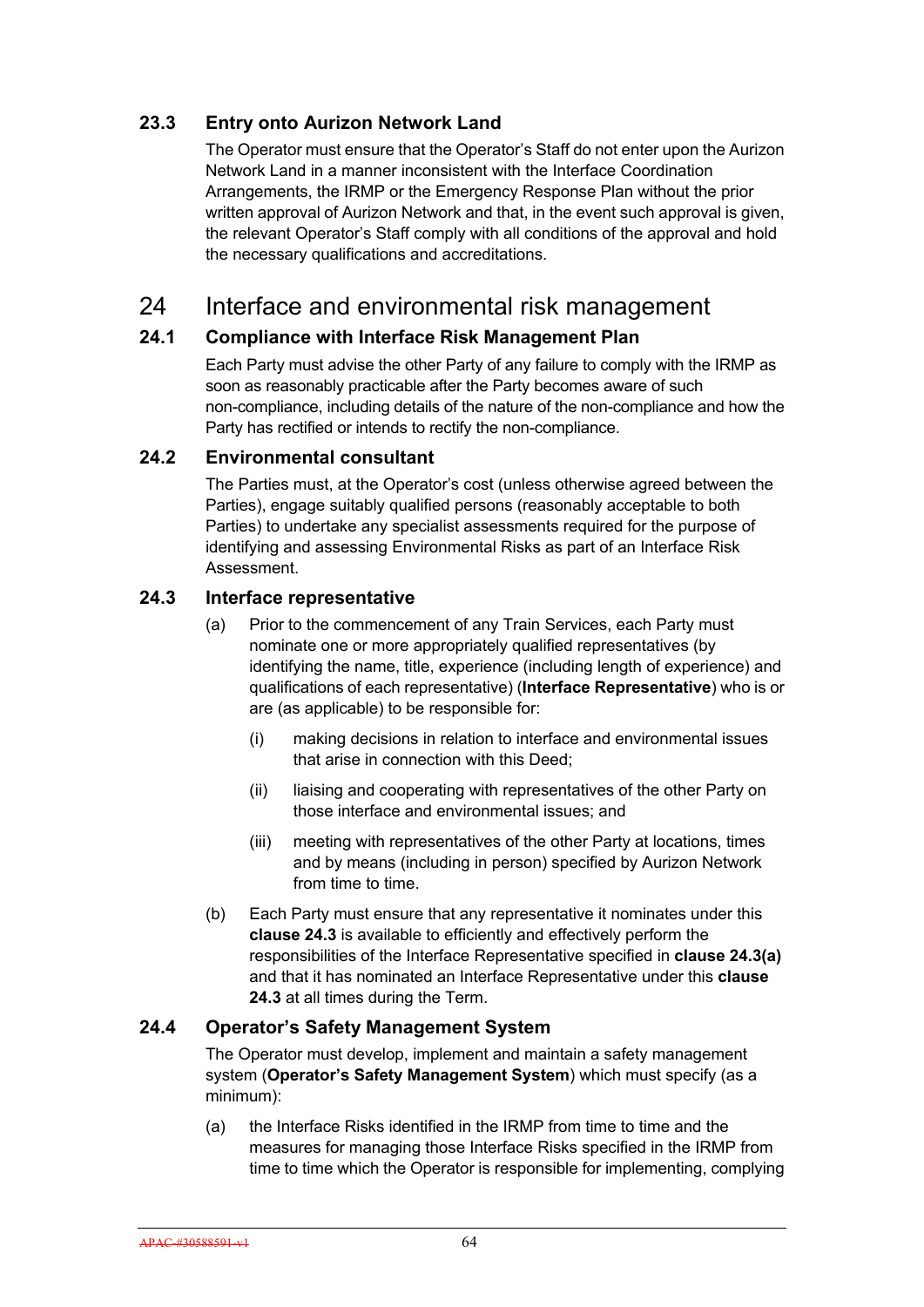with, ensuring compliance with and/or ensuring the ongoing effectiveness of; and

(b) processes for ensuring that the Operator, its Rollingstock, Rollingstock Configurations and Train Services at all times comply with the requirements of this Deed, including the IRMP from time to time.

## **24.5 Aurizon Network's Safety Management System**

Before the commencement of any Train Services, Aurizon Network must incorporate into its safety management system any measures for managing Interface Risks specified in the IRMP from time to time which Aurizon Network is responsible for implementing, complying with, ensuring compliance with and/or ensuring the ongoing effectiveness of.

## **24.6 Aurizon Network's environmental management system**

Before the commencement of any Train Services, Aurizon Network must incorporate into its environmental management system any measures for managing Environmental Risks specified in the IRMP from time to time which Aurizon Network is responsible for implementing, complying with, ensuring compliance with and/or ensuring the ongoing effectiveness of.

# **24.7 Carriage of Dangerous Goods on Train Services**

- (a) If Dangerous Goods are to be carried on a Train Service, the Operator must ensure that:
	- (i) all requirements of the Dangerous Goods Code in relation to the Train Service are fully complied with (including placement of relevant, accurate and current documentation on Trains);
	- (ii) Aurizon Network is advised of the details of the Dangerous Goods (including a description of them and the applicable Dangerous Goods United Nations (UN) Number) as part of the Train List before the operation of the Train Service; and
	- (iii) any authorisation or prior approvals required under the Dangerous Goods Code in relation to the Train Service have been obtained and are available for inspection by Aurizon Network (if requested).
- (b) Before any Dangerous Goods can be carried on a Train Service, the Operator must ensure that the Emergency Response Plan prepared in accordance with **clause 15.1(a)(i)(B)** includes procedures for responding to an Incident involving Dangerous Goods of the type to be carried on the Train Service.

## **24.8 Noise management during Train Services**

- (a) In addition to any noise attenuation or noise management measures which may form part of or be identified in the IRMP or the Environmental Management Plan, the Operator must contribute to the reasonable costs, as reasonably determined by Aurizon Network, incurred by Aurizon Network in undertaking reasonable noise abatement measures on or adjacent to the Nominated Network where the Noise Levels are (or, but for the taking of these measures by Aurizon Network, would be) exceeded during the Term.
- (b) If, during the Term, the Noise Levels are varied (reduced) such that noise from the Nominated Network exceeds the reduced Noise Levels, then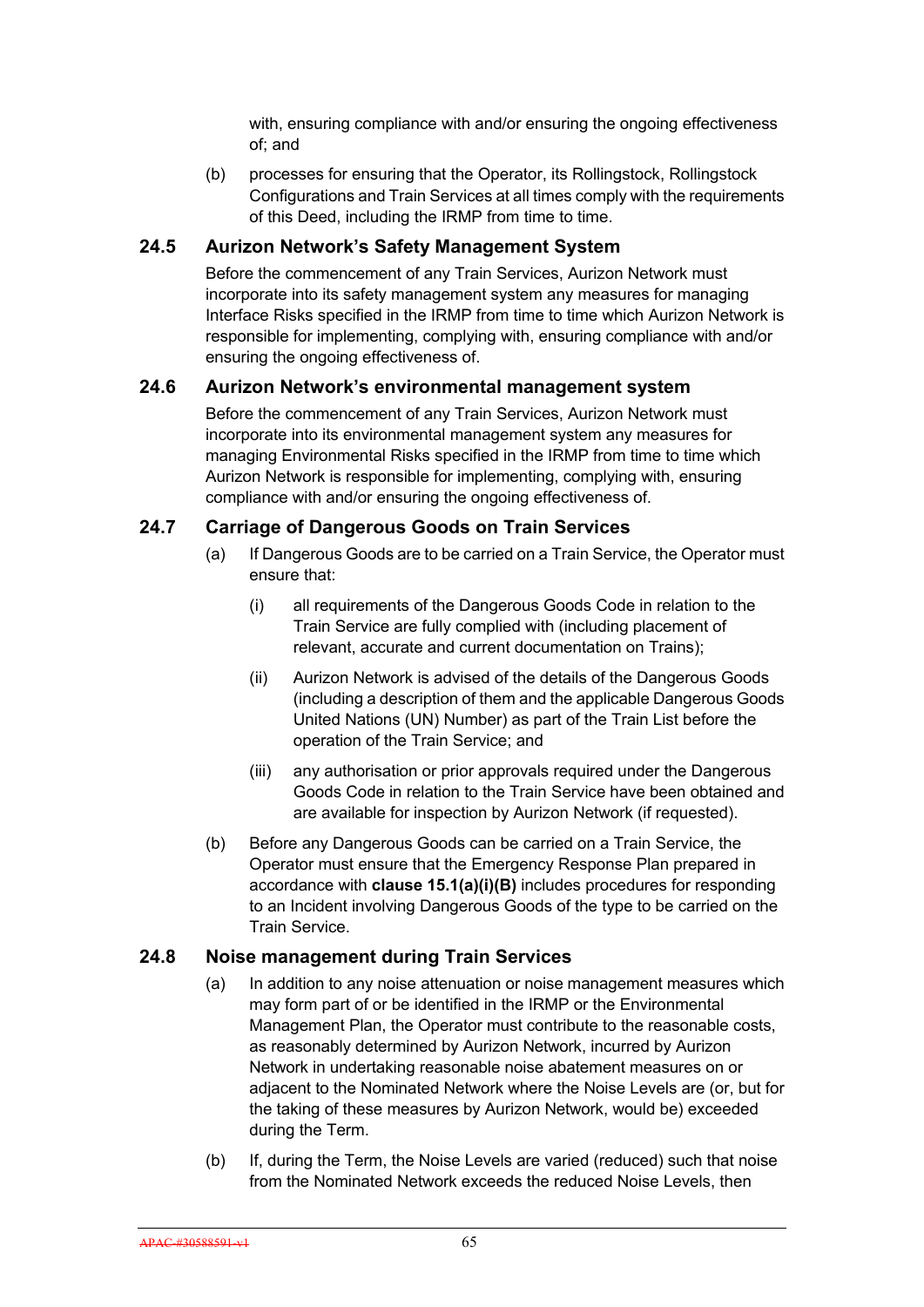Aurizon Network may elect, acting reasonably, to implement reasonable noise abatement measures on the Nominated Network to ensure compliance with the reduced Noise Levels. The Operator must contribute to Aurizon Network's reasonable costs of those noise abatement measures as reasonably determined by Aurizon Network.

(c) If the Operator disputes any determination made by Aurizon Network under this **clause 24.8** regarding the contribution of costs, then the Operator may refer that dispute to an Expert for determination in accordance with **clause 30.3**.

#### **24.9 Community liaison and environmental complaint procedures**

- (a) Before the commencement of any Train Services the Operator must take all steps necessary to comply with all relevant community liaison requirements required by Law, any Authority or reasonably required by Aurizon Network.
- (b) The Operator must invite Aurizon Network to be represented at any community meetings related to the operation of the Train Services under this Deed organised by the Operator.
- (c) If Aurizon Network or the Operator receives noise complaints or other complaints dealing with Environmental issues in relation to the Nominated Network, then both Aurizon Network and the Operator must:
	- (i) inform each other of those complaints as soon as reasonably practicable; and
	- (ii) cooperate in investigating and responding to those complaints.

# **24.10 Audit and review**

- (a) The Operator must, if requested by Aurizon Network, promptly provide to Aurizon Network copies of those parts of any environmental audits undertaken by or on behalf of the Operator in respect of its Train Services operated on the Nominated Network.
- (b) Aurizon Network must provide the Operator with copies of those parts of Aurizon Network's environmental audits that are relevant to the operation of the Operator's Train Services operated on the Nominated Network.
- (c) Without limiting **clause 15.2**, if Aurizon Network becomes aware of any inadequacy of the IRMP or the Operator's Environmental Management Plan due to:
	- (i) any change in Environmental Laws of relevance to the operation of Train Services on the Nominated Network; or
	- (ii) any Activities of the Operator in connection with this Deed which cause or contribute to, or are to likely cause or contribute to, an Environmental Incident,

then Aurizon Network can give the Operator a notice under **clause 15.2**  notifying the Operator that it requests that the IRMP be reviewed.

#### **24.11 Notification**

(a) The Operator must notify Aurizon Network of any failure by the Operator to comply with the Environmental Management Plan or its obligations under any Safety Law or Environmental Law which are directly relevant to the Operator's Activities under this Deed as soon as reasonably practicable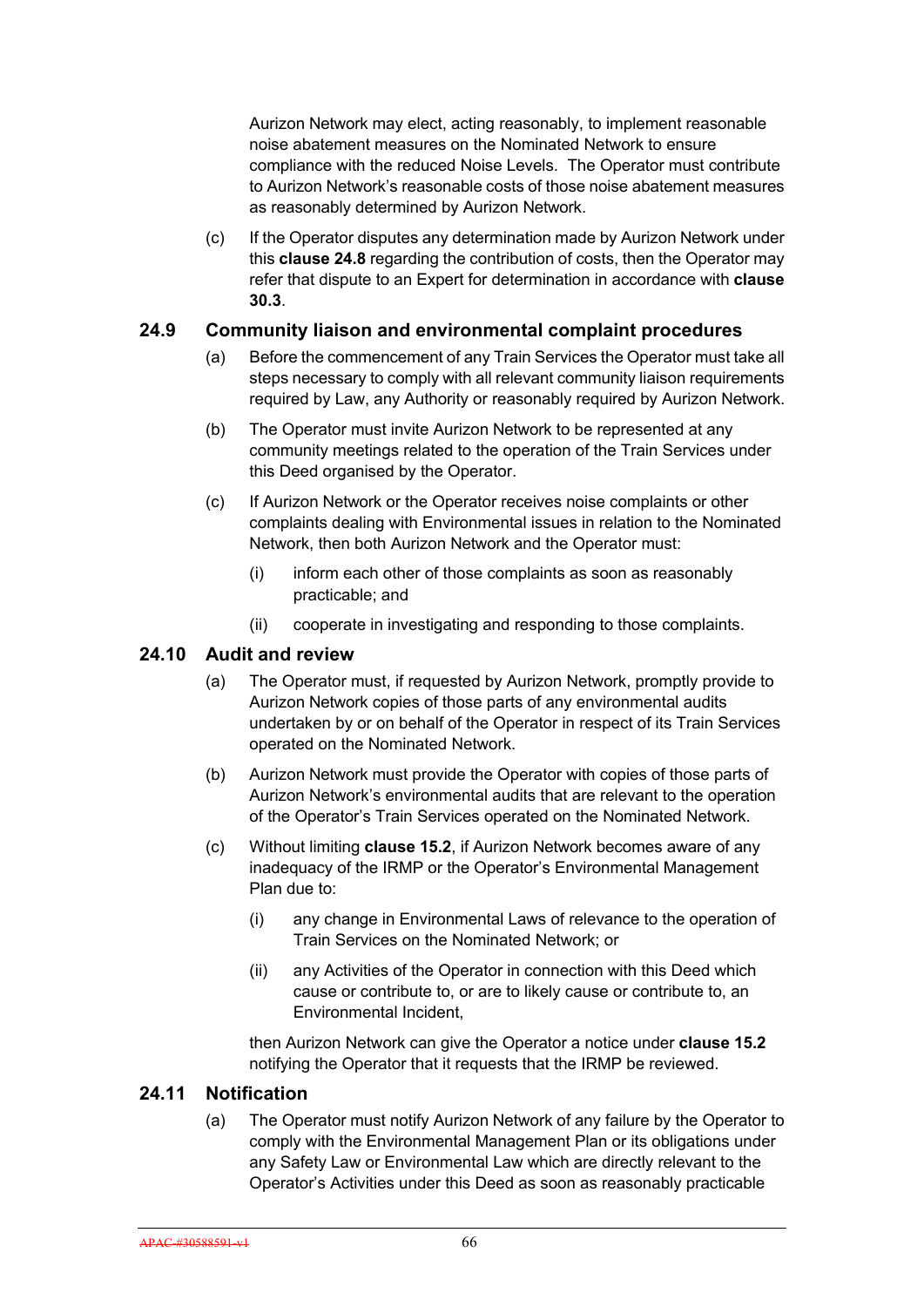after the Operator becomes aware of such failure and provide details of how it intends to address the non-compliance.

- (b) Without limiting any other provisions of this Deed, the Operator must remedy such non-compliance as soon as reasonably practicable having regard to, without limitation, the nature of the non-compliance and any action required by any Safety Regulator or any Environmental Regulator.
- (c) The Operator must comply with all notices given by Aurizon Network requiring the Operator to cease conduct which is causing or threatening to cause:
	- (i) a risk to the safety of persons or property; or
	- (ii) harm to the Environment.
- (d) A Party must promptly provide to the other Party any notices, directions or orders relating to the operation of Train Services under this Deed that it receives from any Safety Regulator or Environmental Regulator.
- (e) Aurizon Network must notify the Operator of any changes to any Environmental Authorities held by Aurizon Network or variations to any other environmental information provided by Aurizon Network to the Operator relevant to the operation of Train Services.

# 25 Inspection and audit rights

# **25.1 Right of inspection by Operator**

- (a) Subject to **clause 23.1(b)**, the Operator may, before the initial commencement of Train Services for any Train Service Type, at its cost and risk, inspect the Infrastructure comprising the Nominated Network, including fencing and level crossing protection, in order to satisfy itself as to the standard of the Infrastructure and assess the operational, environmental and safety risks associated with the operation of Train Services on the Nominated Network.
- (b) Any inspection by the Operator under **clause 25.1(a)**:
	- (i) is subject to:
		- (A) the Operator providing reasonable notice to Aurizon Network of its requirement to inspect the Infrastructure and conducting that inspection at reasonable times;
		- (B) any such inspection being conducted in the presence of a representative of Aurizon Network; and
		- (C) such other reasonable conditions as may be imposed by Aurizon Network on such inspection, including compliance with any Safeworking Procedures and Safety Standards; and
	- (ii) must be conducted by the Operator in a manner which does not cause any disruption to any Train Movements or to the carrying out of Maintenance Work or Infrastructure Enhancements.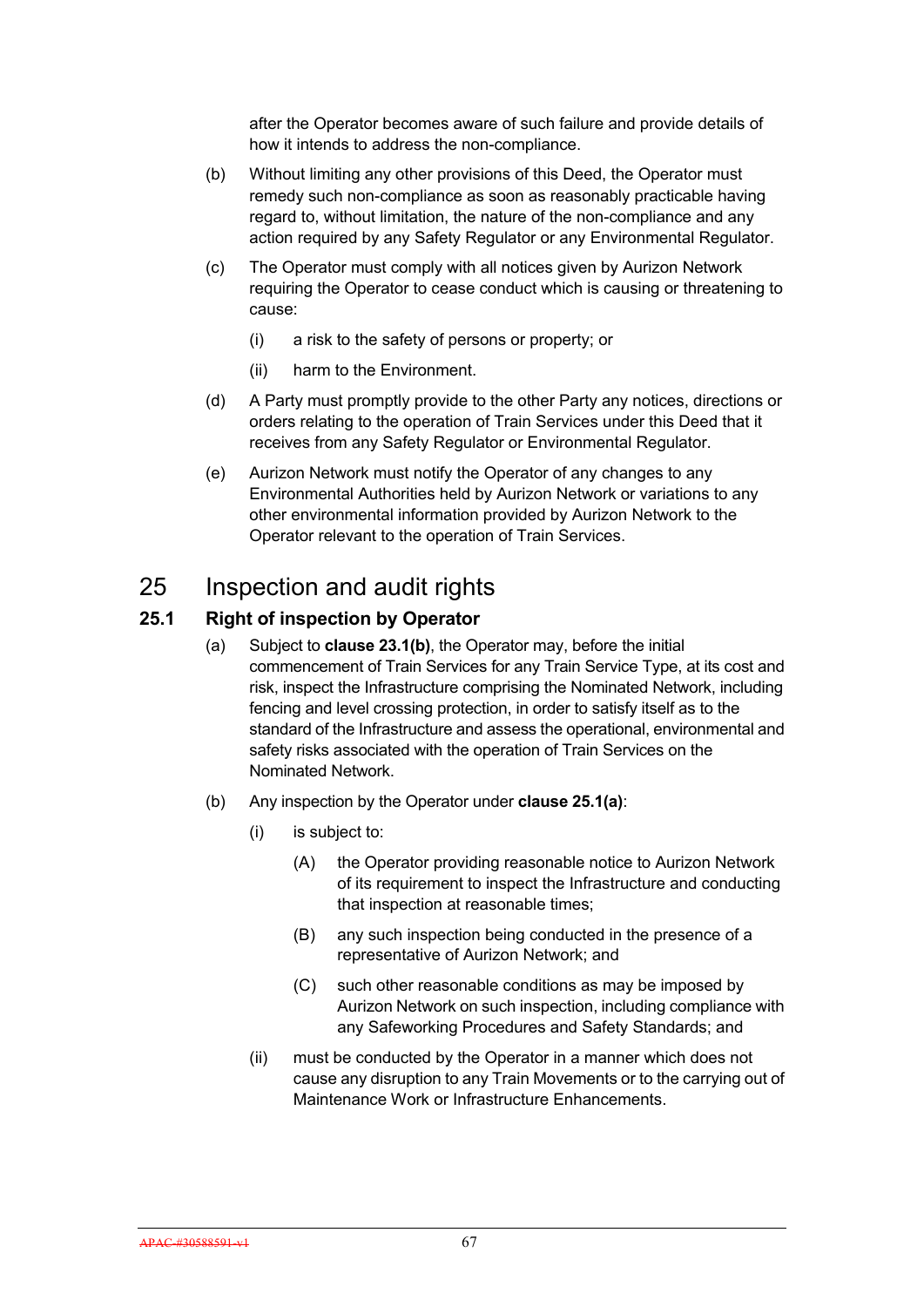# **25.2 Right of inspection of Trains and Rollingstock by Aurizon Network**

- (a) If Aurizon Network reasonably believes that Rollingstock or Rollingstock Configurations for a Train Service Type used in the operation of Train Services do not comply with:
	- (i) the Authorised Rollingstock or the Authorised Rollingstock Configurations for the Train Service Type;
	- (ii) the Rollingstock Interface Standards (subject to any Approved Derogations);
	- (iii) the IRMP; or
	- (iv) any applicable Laws relevant to the Operator's Train Services,

and Aurizon Network cannot otherwise reasonably determine whether this is the case, then Aurizon Network may inspect any Trains or Rollingstock which is utilised, or intended to be utilised, in the operation of Train Services, or require the Operator to have an inspection conducted, and for this purpose Aurizon Network or Aurizon Network's Staff will be entitled at any time to enter and ride on the Operator's Trains or Rollingstock.

- (b) Subject to Aurizon Network notifying the Operator, if required, under **clause 25.2(a)**, Aurizon Network may require any of the Operator's Rollingstock (either loaded or empty) to be available at such location as Aurizon Network may reasonably require, including locations on the Infrastructure but not on the Nominated Network, for weighing, measurement or other inspection at any reasonable time specified by Aurizon Network. The Operator must comply with any of Aurizon Network's requirements under this **clause 25.2(b)**.
- (c) Any inspection by Aurizon Network under **clause 25.2(b)** is subject to:
	- (i) Aurizon Network providing reasonable notice to the Operator of its requirement to inspect the Rollingstock and conducting that inspection at reasonable times; and
	- (ii) any such inspection being conducted in the presence of a representative of the Operator.
- (d) Despite **clause 19**, if any of the Operator's Rollingstock is loaded in excess of the limits specified in an Authority to Travel or a Train Route Acceptance or reasonably considered by Aurizon Network to be loaded in an unsafe or insecure manner, then Aurizon Network may at any time:
	- (i) require the Operator to discontinue the Train Service until such time that the Rollingstock is loaded in accordance with this Deed and Aurizon Network gives the Operator a Train Control Direction authorising it to recommence the operation of the Train Service; and/or
	- (ii) after notifying the Operator, require the Operator to remove the excess or adjust the load at the Operator's expense.
- (e) If the Operator fails to remove the excess or adjust the load as soon as reasonably practicable after Aurizon Network notifies the Operator under **clause 25.2(d)(ii)**, then Aurizon Network may arrange for its removal or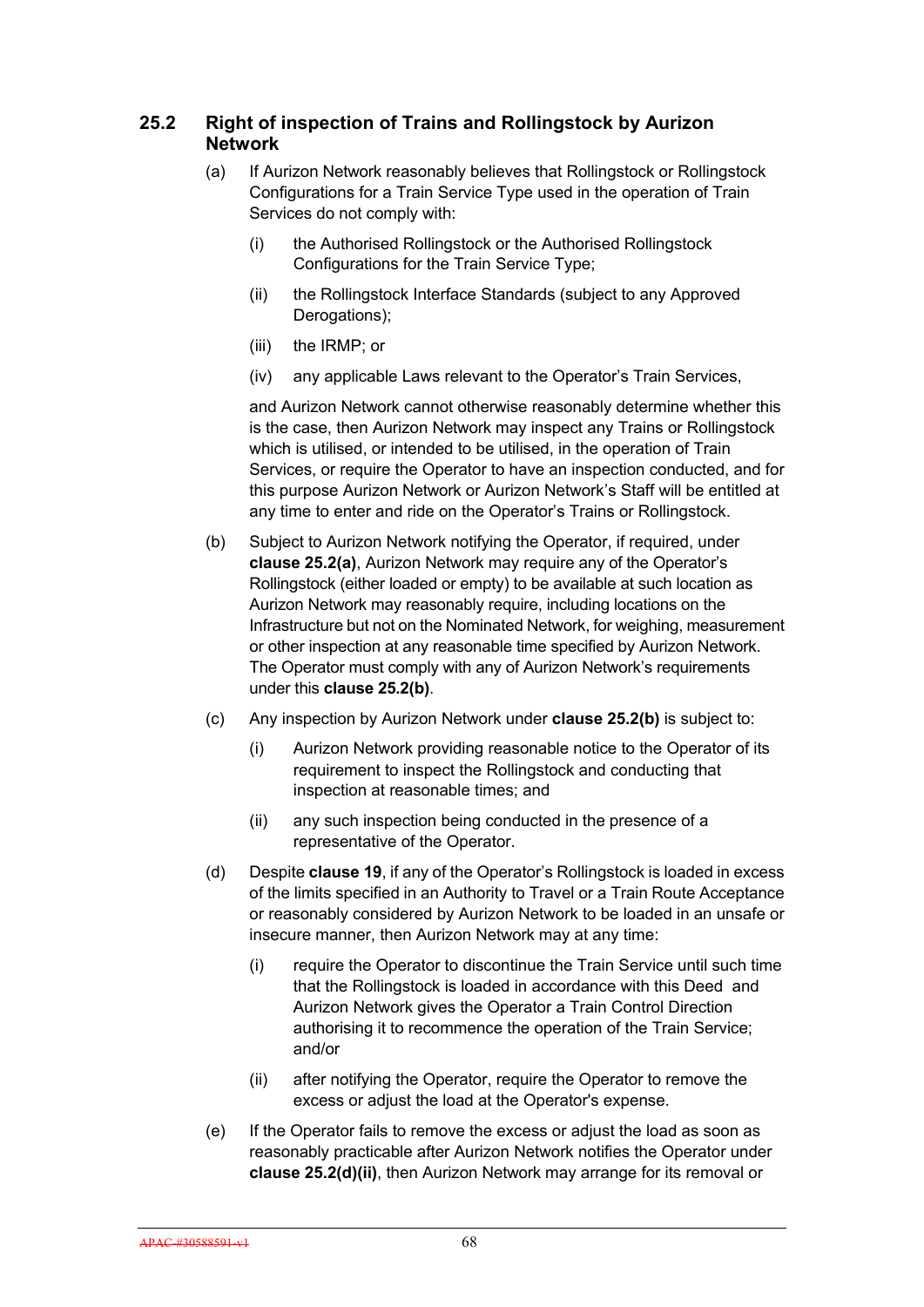adjustment and the Operator must, within 10 Business Days after receiving such demand, reimburse to Aurizon Network all reasonable costs incurred by Aurizon Network. The Operator must comply with any of Aurizon Network's requirements under this **clause 25.2(e)**.

# **25.3 Parties' obligations**

An inspection or audit by a Party under this Deed does not relieve the other Party of its obligations under this Deed or at Law.

# 26 Insurance by Operator

# **26.1 Maintain insurance policies**

Before the commencement of Train Services under this Deed, the Operator must, at its expense, take out and subsequently maintain current at all times during the Term insurance with a corporation (as defined in the Corporations Act) licensed to conduct insurance business in Australia (or otherwise reasonably acceptable to Aurizon Network) those policies of insurance required by this Deed.

#### **26.2 Required insurance policies**

The Operator must effect and maintain insurance for the risks and on the terms specified in **schedule 7**.

# **26.3 Disclosure of insurance policies**

The Operator must provide to Aurizon Network evidence of the insurance policies effected and maintained pursuant to this **clause 26** (including evidence that the cover provided under those insurance policies complies with this **clause 26** and of the currency of those insurance policies) to Aurizon Network's reasonable satisfaction:

- (a) at least 10 Business Days before the commencement of Train Services under this Deed;
- (b) within 10 Business Days after renewal of each insurance policy during the Term; and
- (c) within 10 Business Days after being requested to do so in writing by Aurizon Network.

# **26.4 Failure to disclose insurance policies**

Without prejudice to Aurizon Network's other rights and remedies in respect of such default, if the Operator, whenever required to do so under this Deed, fails to produce to Aurizon Network evidence to the reasonable satisfaction of Aurizon Network of insurances that have been effected or maintained by it and does not remedy that default within 10 Business Days after Aurizon Network gives notice to the Operator requiring that default to be remedied, Aurizon Network may effect and maintain the insurance and pay the premiums and any amount so paid will be a debt due from the Operator to Aurizon Network.

#### **26.5 Minimum terms of policies**

Each of the policies of insurance effected in accordance with this Deed must, to the extent permitted by Law:

(a) note the interests of the Operator, any contractor of the Operator engaged by the Operator in relation to the performance of the Operator's obligations under this Deed and Aurizon Network;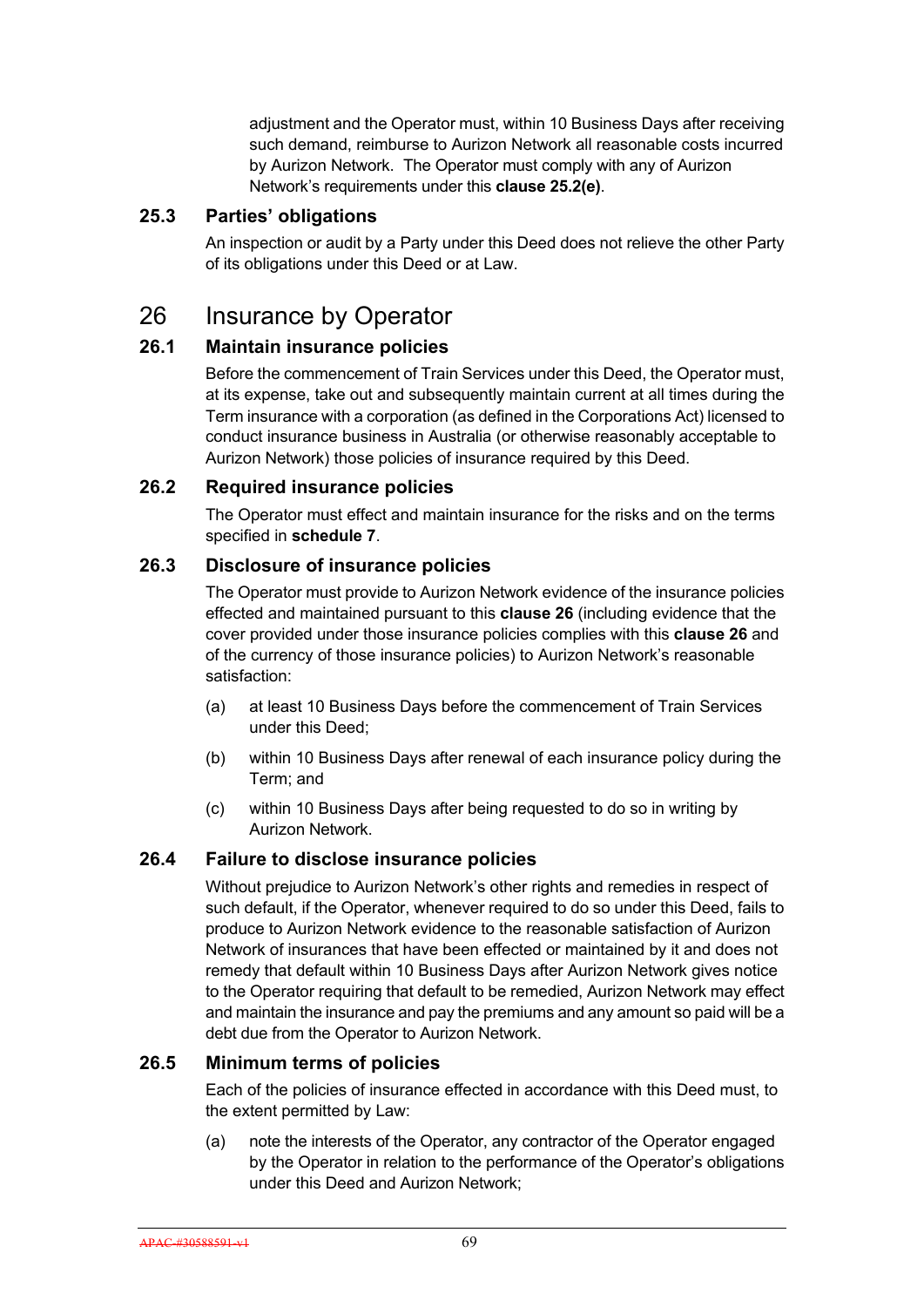- (b) not contain any exclusions, endorsements or alterations to the accepted policy wording that adversely amends the cover provided without the written consent of Aurizon Network (not to be unreasonably withheld or delayed); and
- (c) include the terms and be for the amounts referred to in **schedule 7**.

# **26.6 Operator not to render policy void**

The Operator must not render any of the insurances effected in accordance with this **clause 24** void or voidable or liable to refusal of any claim.

#### **26.7 Compliance**

The Operator must at all times comply with the terms and conditions of all insurance policies effected pursuant to this **clause 26**.

# **26.8 Notice of potential claims**

In addition to any other obligation on the Operator under this Deed, the Operator must:

- (a) notify Aurizon Network as soon as practicable after the making of any Claim under any insurance policy required by this Deed;
- (b) notify Aurizon Network of the Claim in reasonable detail; and
- (c) keep Aurizon Network informed of subsequent developments concerning any Claim,

to the extent that such Claim is in connection with this Deed.

#### **26.9 Operator to pay all excess/deductibles**

- (a) The Operator must in respect of any Claims by it or any other insured for which it is responsible, pay and bear all excesses/deductibles provided for in any insurances effected in accordance with this **clause 26**.
- (b) If the Operator fails to pay any excesses/deductibles provided for in any insurances effected in accordance with this **clause 26**, Aurizon Network may pay the relevant excesses/deductibles and any amount so paid will be a debt due from the Operator to Aurizon Network.

#### **26.10 Settlement of claims**

If:

- (a) Aurizon Network makes a Claim against the Operator for damage to the Infrastructure;
- (b) the Claim is in respect of the same matter as the Operator claims under a policy required by this Deed for damage to Infrastructure; and
- (c) the Operator has not disputed Aurizon Network's Claim,

then upon settlement of the Operator's claim, under such policy, the portion of monies owed by the Operator to Aurizon Network must be paid to Aurizon Network from the monies received by the Operator under the policy against which the Operator made a claim.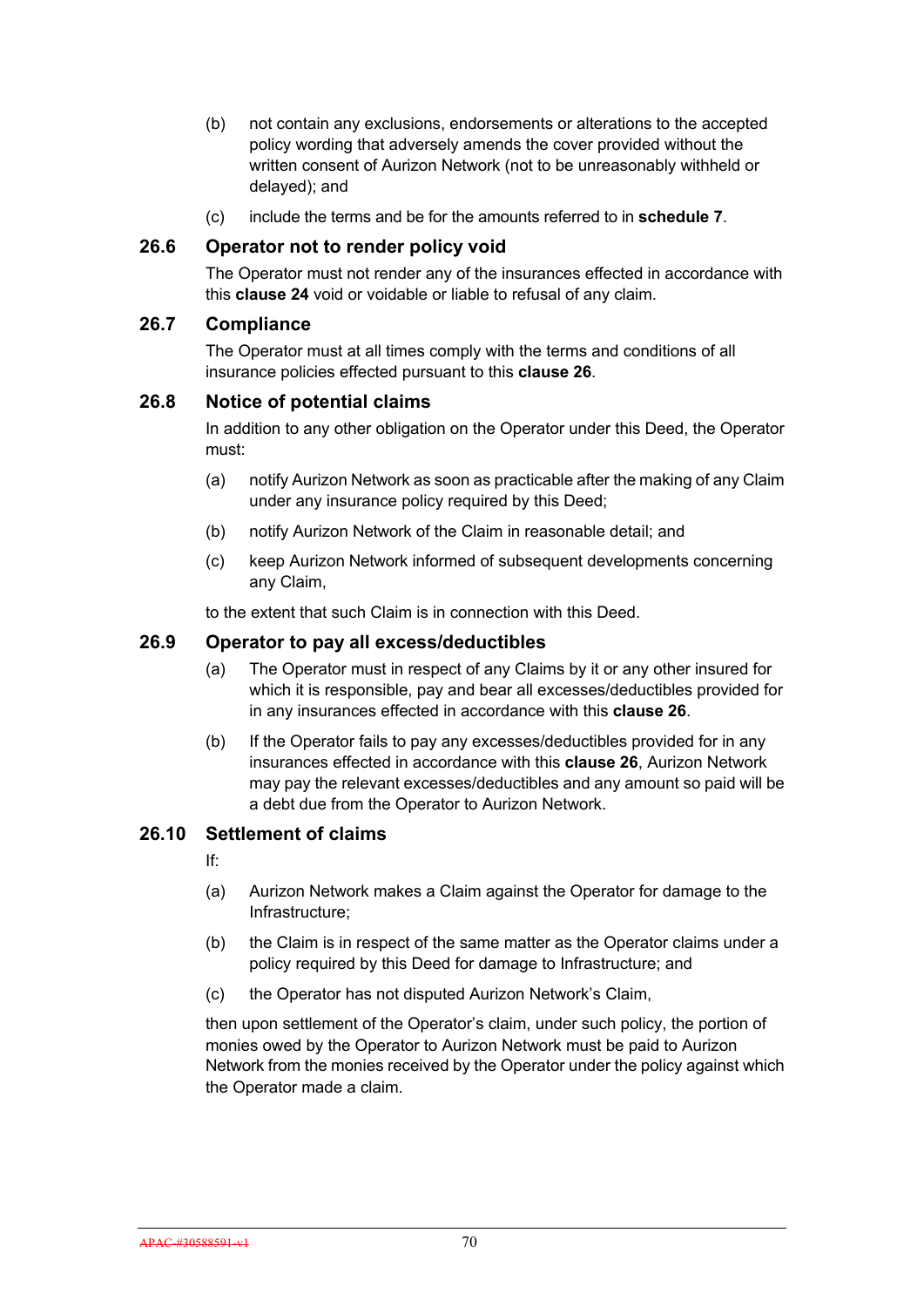# 27 Indemnities

# **27.1 Indemnity for personal injury and property damage**

Subject to **clause 26**, each Party is solely liable for, and releases, indemnifies and will keep indemnified the other Party, its directors and Staff against, all Claims of any nature suffered or incurred by, or made or brought against, the other Party, its directors or Staff in respect of:

- (a) any loss of, damage to or destruction of property (including property of the other Party); or
- (b) personal injury to or death of any person,

in each case caused by or contributed to (to the extent of the contribution) by:

- (c) any breach of this Deed by the Party; or
- (d) any negligent act or omission of, the Party or the Party's Staff in connection with this Deed.

# **27.2 Indemnity by Operator for certain liabilities to Third Parties**

Subject to **clause 26**, the Operator is solely liable for, and releases, indemnifies and must keep indemnified Aurizon Network, Aurizon Network's directors and Aurizon Network's Staff against, all Claims of any nature made or brought against, Aurizon Network, Aurizon Network's directors or Aurizon Network's Staff by a Third Party in respect of:

- (a) any loss of, damage to or destruction of real or personal property; or
- (b) personal injury to or death of any person,

where such person or property is being transported on a Train Service except to the extent that such damage, loss, injury or death is caused by or contributed to (to the extent of the contribution) by:

- (c) any breach of this Deed by Aurizon Network; or
- (d) any negligent act or omission of Aurizon Network or Aurizon Network's **Staff**

# **27.3 Duty to mitigate**

Each Party must use all reasonable endeavours to mitigate the damage, loss, cost, liability or expense in respect of which an indemnity in this Deed applies.

# **27.4 General provisions regarding indemnities**

- (a) Each indemnity in this Deed is a continuing obligation, separate and independent from the other obligations of the Parties and survives the expiry or termination of this Deed.
- (b) It is not necessary for a Party to incur expense or make a payment before enforcing any indemnity in this Deed.

# 28 Limitations and exclusions of liability

# **28.1 Exclusion of Consequential Loss**

Except as expressly provided otherwise in **clause 32.6(c)** or the Interface Risk Provisions which form part of this Deed under **clause 3**, neither Party is liable to the other under or in connection with this Deed (including under an indemnity) for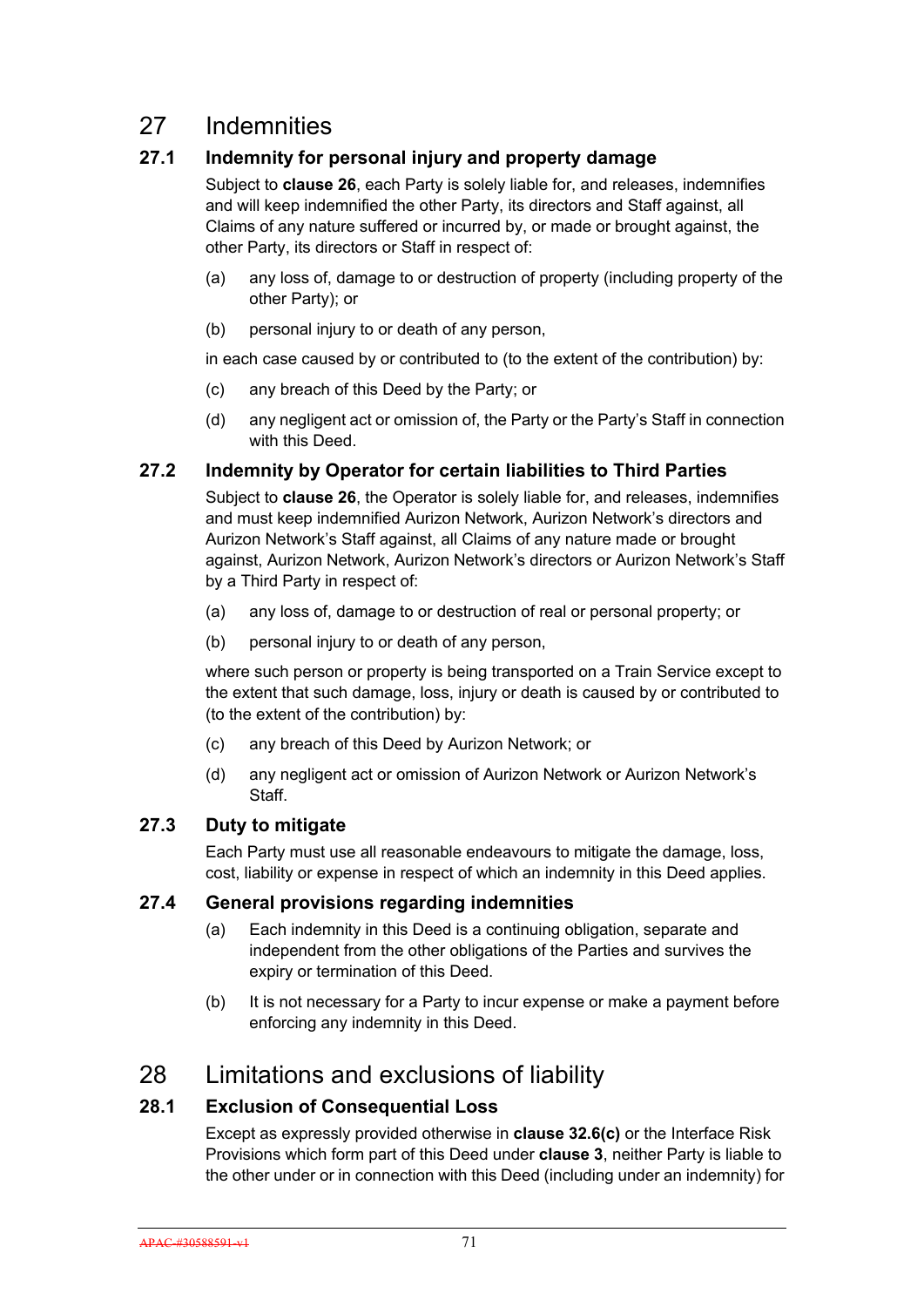any Consequential Loss however caused (including any breach of this Deed or negligent act or omission of a Party).

# **28.2 Time limit and minimum threshold on Claims**

Neither Party (**first Party**) is liable for, and the other Party must not make any Claim against the first Party under or in connection with this Deed unless:

- (a) notice of the Claim has been given to the first Party within 12 Months after the other Party becomes aware of the occurrence of the event or circumstance giving rise to the Claim; and
- (b) the amount of the Claim exceeds \$100,000 in respect of any one event or cause of action or series of related events or causes of action, provided that if this condition is satisfied then the other Party may proceed for the full amount of the Claim and not only the amount in excess of \$100,000.

# **28.3 Claims and exclusions in respect of Infrastructure standard**

Despite any other provision of this Deed, Aurizon Network, its directors and Aurizon Network's Staff are not liable to the Operator for any Claim, and the Operator must not make any Claim against Aurizon Network, its directors and/or Aurizon Network's Staff, in respect of any:

- (a) loss of or damage to real or personal property, including property of the Operator;
- (b) personal injury to or death of any person; or
- (c) any other damage, expense, injury, cost or loss whatsoever,

arising out of or in connection with the standard of the Infrastructure or any failure of or defect in the Infrastructure, except to the extent that such loss, damage, injury or death, cost or expense results directly from the failure of Aurizon Network to perform its obligations under **clause 21.2(a)** or Aurizon Network's negligence in performing those obligations.

# **28.4 Claims and exclusions in respect of non-provision of Operational Rights**

- (a) Subject to **clause 26.4(b)(i)** only and despite any other provision of this Deed, Aurizon Network, its directors and Aurizon Network's Staff are not liable to the Operator for any Claim, and the Operator must not make any Claim against Aurizon Network, Aurizon Network's directors and/or Aurizon Network's Staff, in respect of any failure by Aurizon Network to provide the Operational Rights by making the Infrastructure available for the Operator to operate a Train Service at the Scheduled Time in the Train Schedule.
- (b) Aurizon Network is liable to the Operator in respect of any failure by Aurizon Network to provide the Operational Rights by making the Infrastructure available to enable the Operator to operate a Train Service at the Scheduled Time in the Train Schedule if (and then only to the extent that):
	- (i) Aurizon Network did not reschedule the relevant Train Service in accordance with **clause 16.2** or **16.3** if required to do so under **clause 16.2** or **16.3**; and
	- (ii) the failure by Aurizon Network to make the Infrastructure available was caused by or was the result of an Operational Constraint, that Operational Constraint resulted from a breach of this Deed by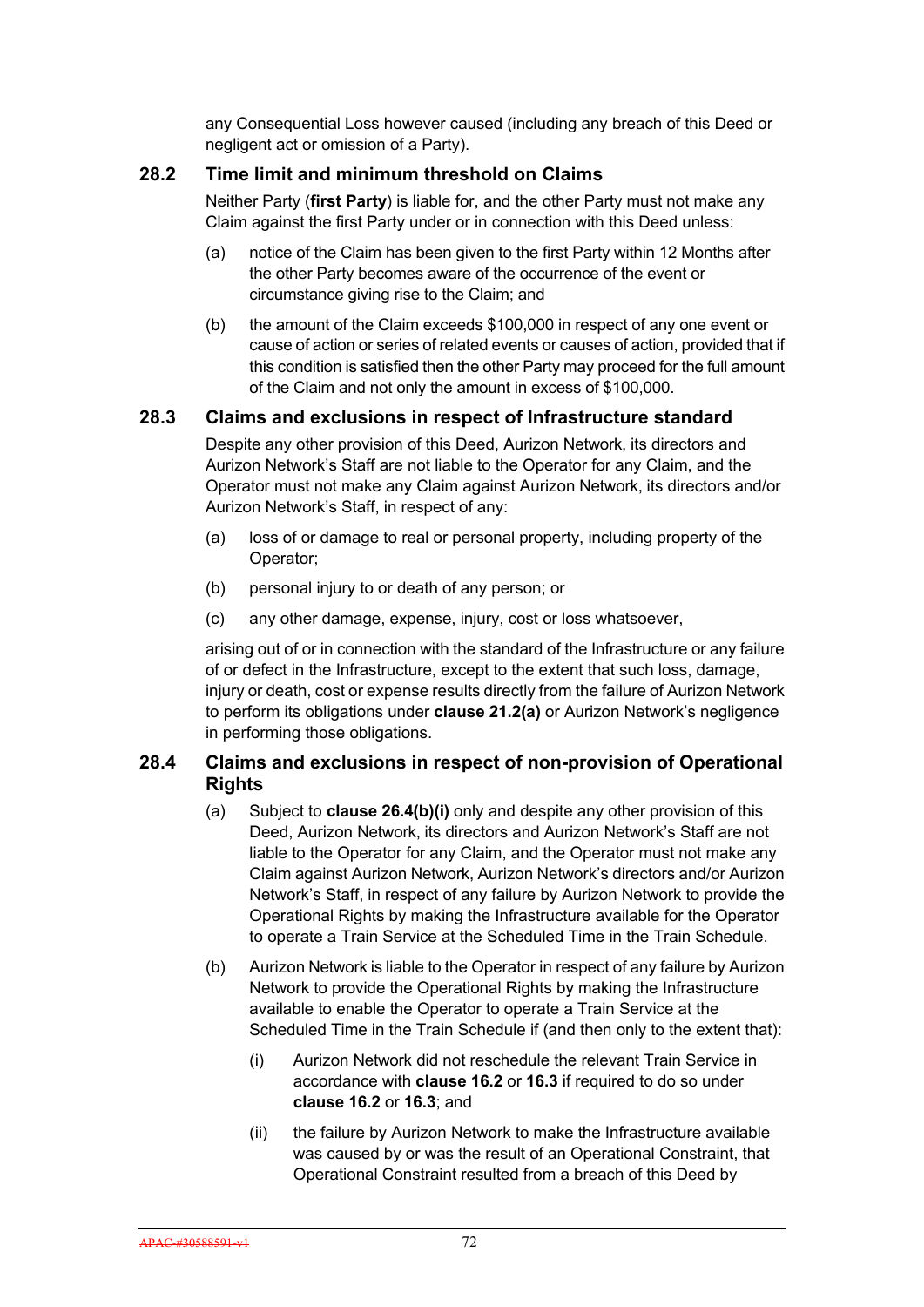Aurizon Network or the negligence of Aurizon Network; and

- (iii) the failure by Aurizon Network to make the Infrastructure available was not permitted under the Access Agreement or this Deed or was attributable to a breach of this Deed by, or negligent act or omission of, Aurizon Network; and
- (iv) the failure by Aurizon Network to make the Infrastructure available was not attributable to:
	- (A) the Operator or the Operator's Staff;
	- (B) the Access Holder or the Access Holder's Staff;
	- (C) another Railway Operator (other than Aurizon Network) or any employees, contractors, volunteers or agents of another Railway Operator (other than Aurizon Network);
	- (D) a Force Majeure Event;
	- (E) Major Periodic Maintenance of, or Infrastructure Enhancements to, the Infrastructure scheduled in a manner consistent with the Network Management Principles;
	- $(F)$  the circumstances described in clause 21.4(b)(iv)(F) of the Access Agreement existing;
	- (G) a breach of an Infrastructure Lease by an Infrastructure Lessor or any negligent act or omission of an Infrastructure Lessor; or
	- (H) any action taken by Aurizon Network, acting reasonably, in response to an emergency or a genuine safety risk; and
- (v) either:
	- (A) the Parties have not agreed upon and implemented a performance and adjustment regime for the purposes of **clause 20** and the total number of Train Services (expressed as a percentage) cancelled in a Billing Period as a result of a failure by Aurizon Network to make the Infrastructure available (other than any failure by Aurizon Network to make the Infrastructure available which is attributable to an event or circumstance specified in **clauses 28.4(b)(iv)(A)** to **28.4(b)(iv)(H)**) exceeds five percent of the total number of Train Services scheduled in the Daily Train Plan for that Billing Period; or
	- (B) the Parties have agreed upon and implemented a performance and adjustment regime for the purposes of **clause 20**, but the failure to make the Infrastructure available is of a magnitude which is beyond the scope of that performance and adjustment regime.

#### **28.5 Claims and exclusions in respect of delays to Train Movements**

Despite any other provision of this Deed, a Party (**Defaulting Party**) is not liable to the other Party (**Affected Party**) for any Claim, and the Affected Party must not make any Claim against the Defaulting Party, in respect of delays to Train Movements unless (and then only to the extent that):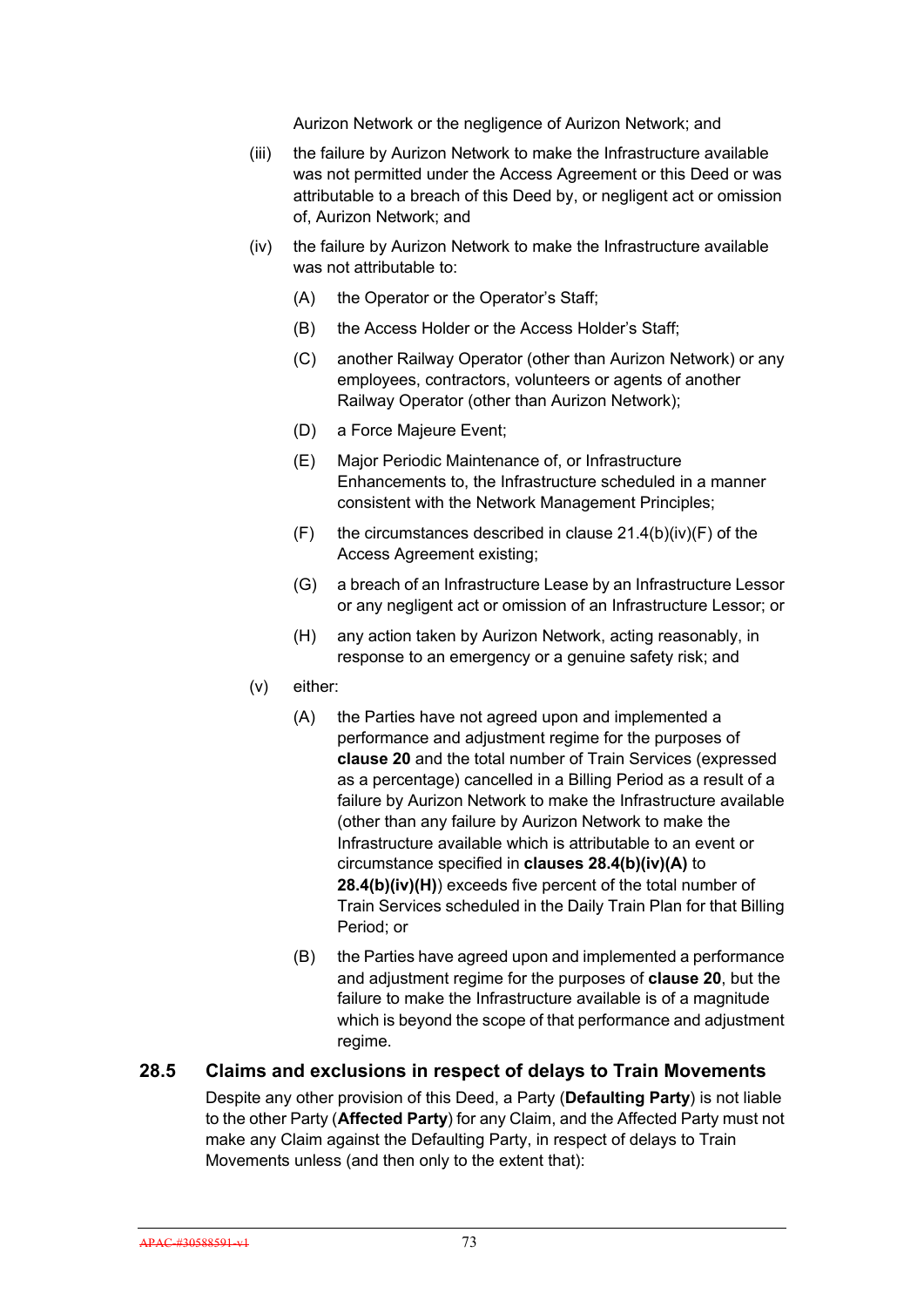- (a) the delay was a result of a breach of this Deed by the Defaulting Party, or negligent act or omission on the part of the Defaulting Party; and
- (b) if the delay was caused by or the result of an Operational Constraint:
	- (i) where Aurizon Network is the Affected Party, the Operational Constraint resulted from a breach of this Deed by the Operator; or
	- (ii) where the Operator is the Affected Party, the Operational Constraint was not permitted under the Access Agreement or this Deed or resulted from a breach of this Deed by, or negligent act or omission of, Aurizon Network; and
- (c) the delay is not attributable to:
	- (i) the Affected Party or where the Affected Party is:
		- (A) Aurizon Network Aurizon Network's Staff; or
		- (B) the Operator the Operator's Staff, the Access Holder or the Access Holder's Staff;
	- (ii) another Railway Operator (other than the Defaulting Party) or any employees, contractors, volunteers or agents of another Railway Operator (other than the Defaulting Party);
	- (iii) a Force Majeure Event;
	- (iv) Major Periodic Maintenance of, or Infrastructure Enhancements to, the Infrastructure scheduled in a manner consistent with the Network Management Principles;
	- (v) a breach of an Infrastructure Lease by an Infrastructure Lessor or any negligent act or omission of an Infrastructure Lessor; or
	- (vi) any action taken by Aurizon Network, acting reasonably, in response to an emergency or a genuine safety risk; and
- (d) either:
	- (i) the Parties have not agreed upon and implemented a performance and adjustment regime for the purposes of **clause 20**; or
	- (ii) the Parties have agreed upon and implemented a performance and adjustment regime for the purposes of **clause 20**, but the delays are of a magnitude which is beyond the scope of that performance and adiustment regime.

# **28.6 Defence of Claims by Third Parties**

- (a) Each Party must provide such reasonable assistance as requested by the other Party in the defence of any Claim made against the other Party by a Third Party arising out of any Incident or other event giving rise to the Claim.
- (b) The Party that requested assistance under **clause 28.6(a)** must, within five Business Days after a demand is made, pay to the other Party any costs and expenses reasonably incurred by the other Party in providing the assistance requested under **clause 28.6(a)**.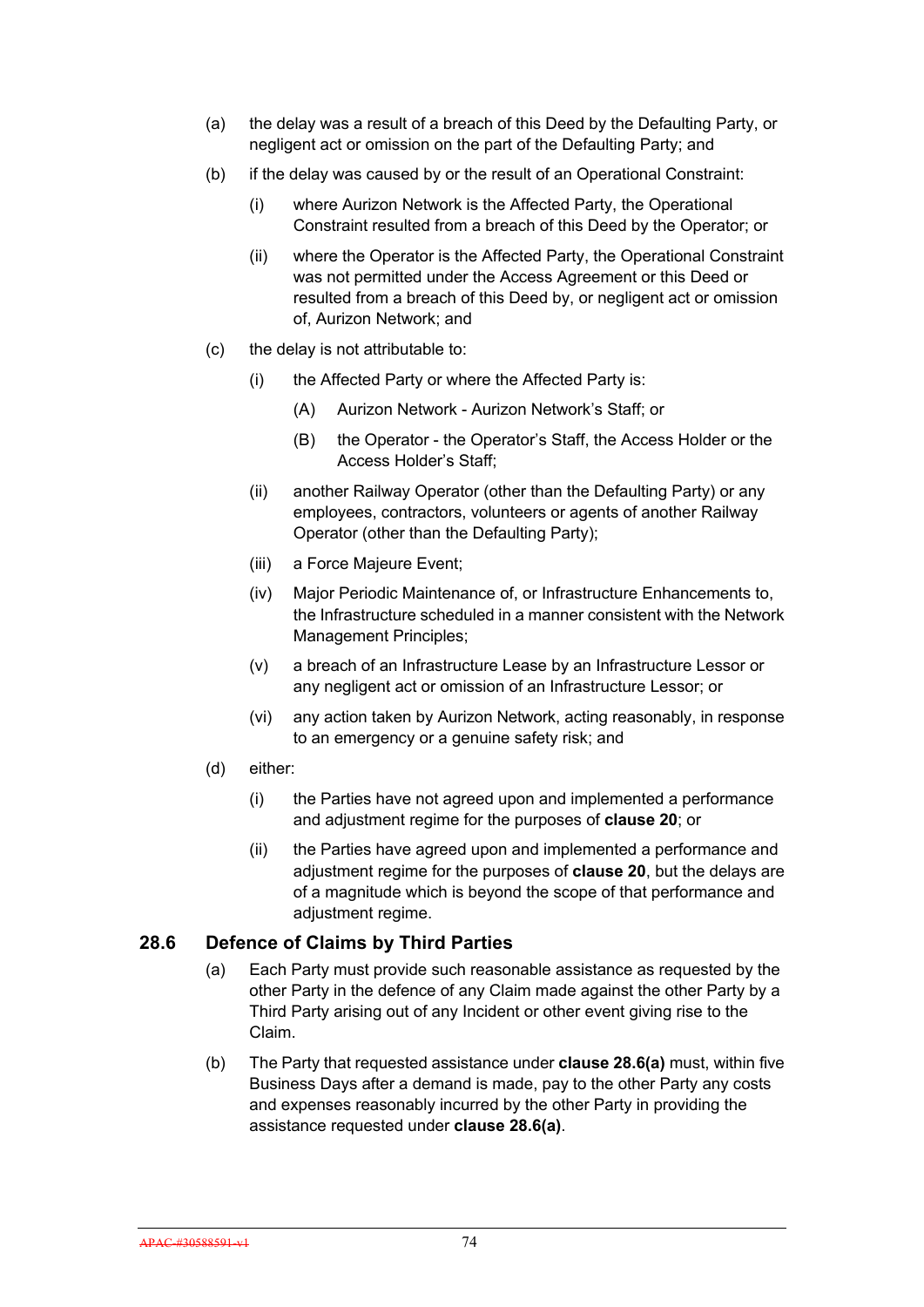# 29 Determination of liability and loss adjustment

# **29.1 Determination of liability**

In the event of an Incident involving the Operator or any other event which results or could result in a Claim by or against the Operator or Aurizon Network, liability as between the Operator and Aurizon Network is determined, for the purposes of **clauses 27** and **28.3**:

- (a) as agreed between the Parties;
- (b) subject to **clause 29.1(c)**, failing such agreement within one Month of either Party giving notice to the other requiring agreement on liability, by a loss adjuster appointed under **clause 29.2**; or
- (c) where the amount of the Claim exceeds \$200,000 and either Party is dissatisfied with the report of the loss adjuster, by a court of competent jurisdiction.

# **29.2 Loss Adjuster**

Subject to **clause 37**, where a matter is to be referred to a loss adjuster in accordance with **clause 29.1**:

- (a) the loss adjuster:
	- (i) must be appointed by the Parties; or
	- (ii) in default of such appointment within 10 Business Days after the need to appoint a loss adjuster, is to be nominated at either Party's request by the President of The Australasian Institute of Chartered Loss Adjusters;
- (b) if the loss adjuster is to be nominated under **clause 29.2(a)(ii)** and the President of The Australasian Institute of Chartered Loss Adjusters declines to nominate a person as the loss adjuster but provides a list of people that could be appointed as the loss adjuster, then:
	- (i) the first person specified in that list will be taken to be nominated as the loss adjuster;
	- (ii) if the first person specified in that list does not accept the appointment as the loss adjuster, the next person specified in that list will be taken to be the first person specified in that list and will be nominated as the loss adjuster; and
	- (iii) the process specified in **clause 29.2(b)(ii)** will apply to the next and each subsequent person specified in that list until a person that is taken to be nominated as the loss adjuster accepts the appointment as the loss adjuster;
- (c) the Parties must comply with, and do all things necessary to satisfy and to give effect to, the reasonable requirements of an agreed or nominated loss adjuster (including providing relevant indemnities and paying any charges or fees (which charges or fees must be borne equally by the Parties)) that must be satisfied or complied with as a condition of the President of The Australasian Institute of Chartered Loss Adjusters agreeing to nominate a loss adjuster;
- (d) the loss adjuster must: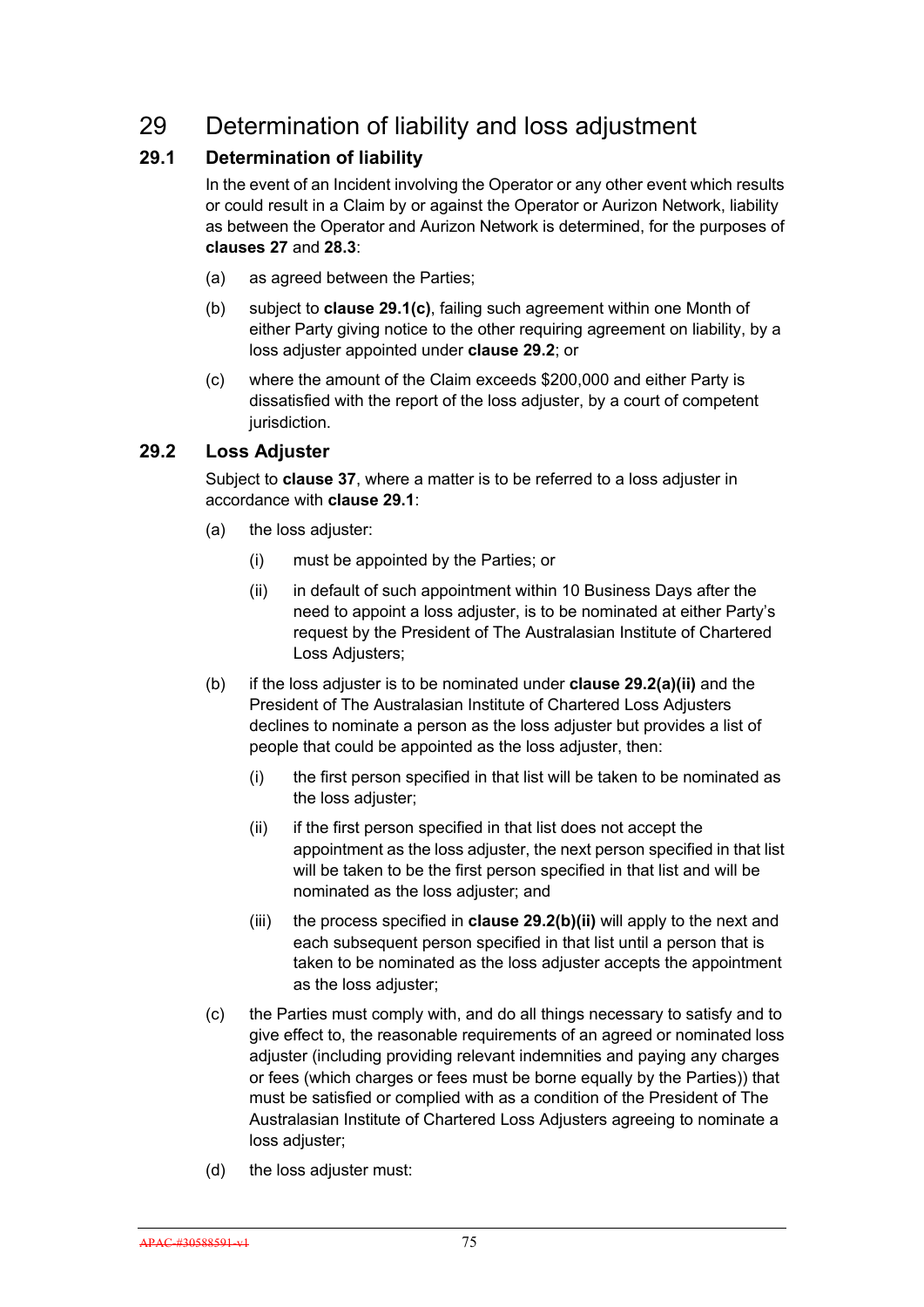- (i) be a Fellow of the Australasian Institute of Chartered Loss Adjusters or have equivalent qualifications and experience;
- (ii) have no interest or duty which conflicts or may conflict with the loss adjuster's function as a loss adjuster (the loss adjuster being required to fully disclose any such interest or duty before their appointment); and
- (iii) not be, or have been in the last five years, an employee of the Access Holder, the Operator, any other contracted operator of the Access Holder utilising the Access Rights or Aurizon Network or of a Related Body Corporate of any of them;
- (e) the loss adjuster appointed under this **clause 29.2**:
	- (i) is not permitted to act until the loss adjuster has given written notice of the acceptance of the appointment to both Parties;
	- (ii) is required to undertake to keep confidential all matters coming to the loss adjuster's knowledge by reason of their appointment and the performance of their duties; and
	- (iii) is deemed to be and act as an expert and not an arbitrator, and the Law relating to arbitration, including the *Commercial Arbitration Act 2013* (Qld), does not apply to the loss adjuster or their determination or the procedures by which they may reach a determination.

# **29.3 Parties to assist loss adjuster**

- (a) Each Party must ensure to the best of its ability that the loss adjuster appointed under **clause 29.2** is given the opportunity to interview any employee, agent or contractor involved in, or with knowledge of, the Incident or event giving rise to the Claim or with any other relevant information that may be of use to the loss adjuster.
- (b) Each Party must make available to the loss adjuster appointed under **clause 29.2** any files, documents, data, recordings or other information in the possession or control of the Party that may be of use to, or is requested by, the loss adjuster for the purposes of their investigation.

# **29.4 Decision of the loss adjuster**

- (a) The loss adjuster appointed under **clause 29.2** must determine the quantum of the relevant Claim and the liability of the Operator and/or Aurizon Network in respect of such Claim and must provide a copy of their report on such matters to each of the Parties within a reasonable time after their appointment.
- (b) In the absence of manifest error, the decision of the loss adjuster is final and binding upon the Parties where the total claims arising from the Incident or event giving rise to the Claim are equal to or less than \$200,000.

# **29.5 Costs of the loss adjuster**

The costs of the loss adjuster must be borne by the Parties in such proportions as liability is determined by the loss adjuster, or where the liability is ultimately determined by a court of competent jurisdiction, in such proportions as liability is determined by the court.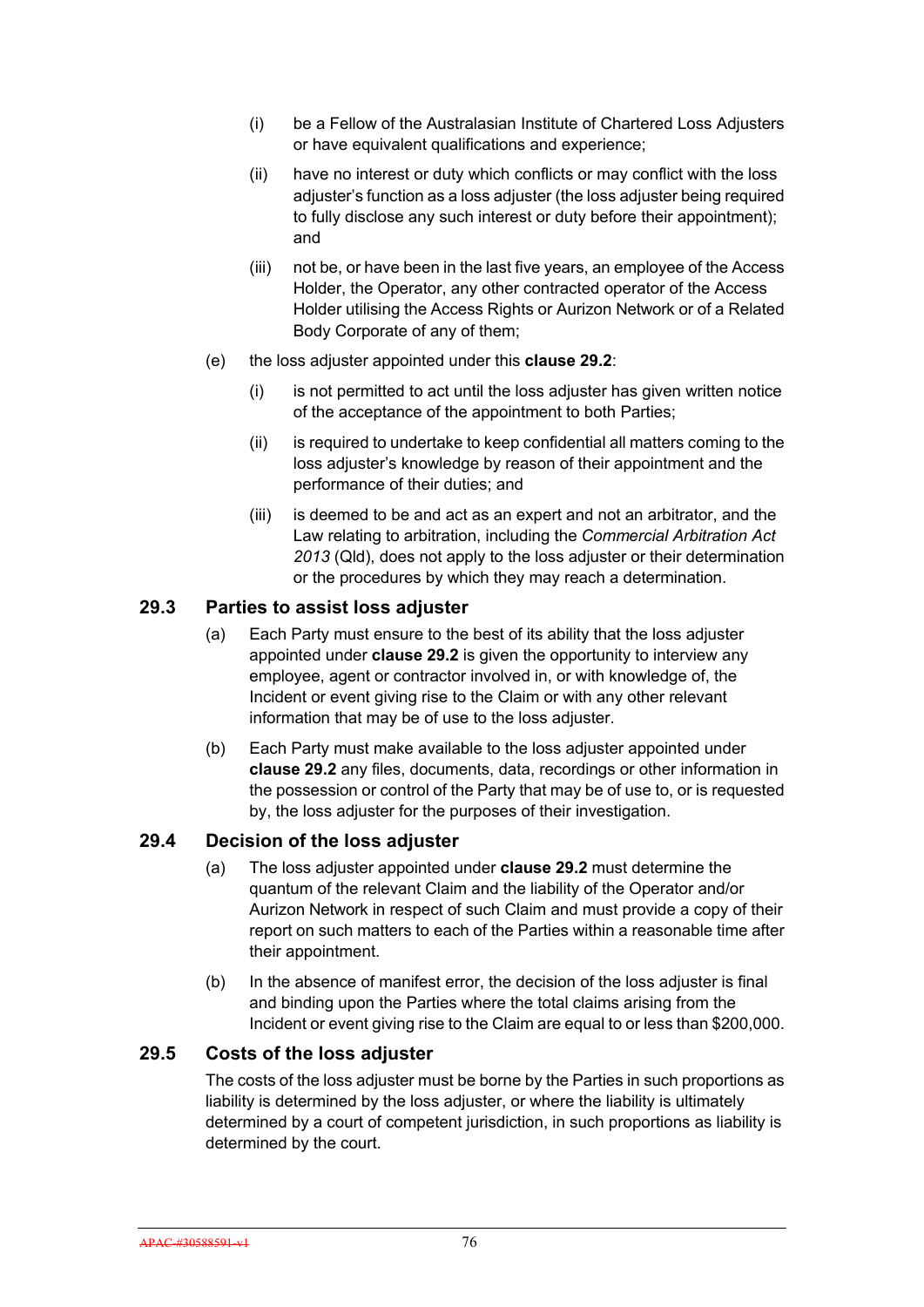# 30 Disputes

# **30.1 Method**

If any claim, dispute or question (**Dispute**) arises under this Deed, then unless otherwise expressly provided to the contrary in this Deed, such Dispute must be resolved in accordance with this **clause 30** and either Party may give to the other Party a notice in writing (**Dispute Notice**) specifying the Dispute and requiring that it be dealt with in accordance with this **clause 30**.

# **30.2 Authorised representative resolution**

- (a) Except as otherwise provided in this Deed, within five Business Days after a Dispute Notice is given, the Dispute must be referred for resolution to an authorised representative of each of the Parties with authority to settle the Dispute on behalf of the relevant Party.
- (b) Within 10 Business Days after a Dispute Notice is given, the officers referred to in **clause 30.2(a)** must meet to resolve the Dispute.
- (c) Meetings referred to in **clause 30.2(b)** may be held in person or by telephone, video conference or other means of instantaneous communication.
- (d) If the Dispute is not resolved within 10 Business Days (**Resolution Period**) after:
	- (i) the date that authorised representatives first meet to resolve the Dispute in accordance with **clause 30.2(b)**; or
	- (ii) if the authorised representatives do not meet within the time required under **clause 30.2(b)**, the date the Dispute Notice is given,

then the relevant Dispute may, by agreement between the Parties within 10 Business Days of expiration of the Resolution Period, be referred for determination by an Expert in accordance with **clause 30.3** or by arbitration in accordance with **clause 30.4.**

(e) If the Parties fail to agree, within 10 Business Days of expiration of the Resolution Period, whether to refer the Dispute to an Expert or to arbitration , either Party may refer the Dispute to the courts of the State in accordance with **clause 30.6**.

# **30.3 Expert**

Subject to **clause 37**, where any matter may be referred to an expert (**Expert**) pursuant to **clause 30.2(d)**, or is expressly required by this Deed to be referred to an Expert, then except as otherwise provided for in this Deed:

- (a) an Expert must be appointed by agreement between the Parties, or in default of such appointment within 10 Business Days of the requirement or right (as applicable) to refer the matter to an Expert, then that person is to be nominated at either Party's request by:
	- (i) if the Parties agree the Dispute is purely of:
		- (A) a financial or accounting nature; or
		- (B) a technical nature,

the President (for the time being) of the Resolution Institute in Australia; or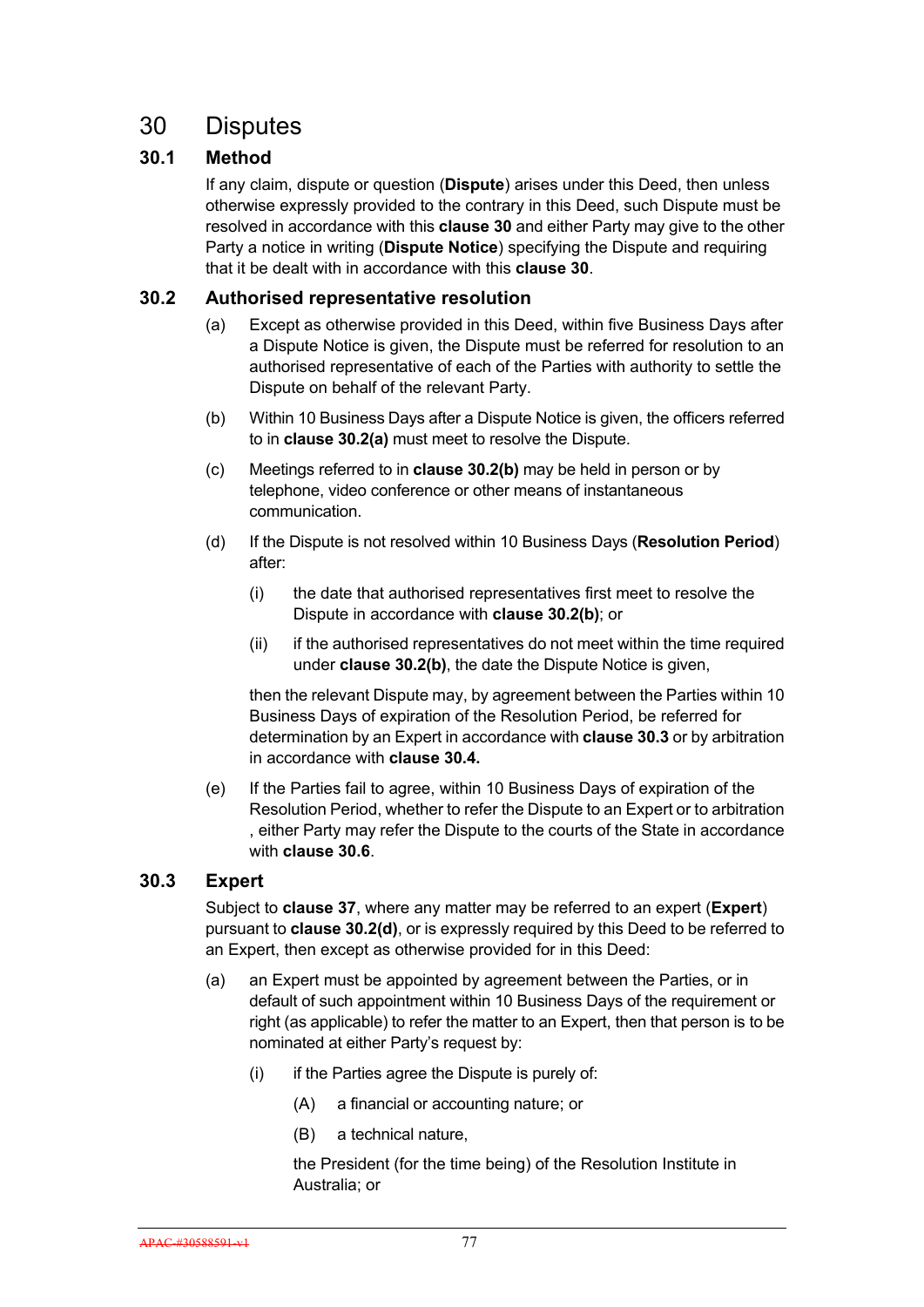- (ii) in any other case, the President (for the time being) of the Queensland Law Society Inc;
- (b) if the Expert is to be nominated by a person referred to in **clause 30.3(a)** and that person declines to nominate a person as the Expert but provides a list of people that could be appointed as the Expert, then:
	- (i) the first person specified in that list will be taken to be nominated as the Expert;
	- (ii) if the first person specified in that list does not accept the appointment as the Expert, then the next person specified in that list will be taken to be nominated as the Expert; and
	- (iii) the process specified in **clause 30.3(b)(ii)** will apply to the next and each subsequent person specified in that list until a person that is taken to be nominated as the Expert accepts the appointment as the Expert;
- (c) subject to **clause 30.3(b)**, if the Expert is to be nominated by a person referred to in **clause 30.3(a)** and the person nominated as the Expert does not accept appointment as the Expert, then an alternative person is to be nominated as the Expert at either Party's request by the same person referred to in **clause 30.3(a)**;
- (d) if the Expert is to be nominated by a person referred to in **clause 30.3(a)** the Parties must comply with, and do all things necessary to satisfy and to give effect to, the reasonable requirements of that person (including providing relevant indemnities and paying any charges or fees (which charges or fees must be borne equally by the Parties)) that must be satisfied or complied with as a condition of that person agreeing to nominate an Expert;
- (e) the Parties must comply with, and do all things necessary to satisfy and to give effect to, the reasonable requirements of an agreed or nominated Expert (including providing relevant indemnities and paying any charges or fees (which charges or fees must be borne equally by the Parties)) that must be satisfied or complied with as a condition of that person accepting the appointment as an Expert;
- (f) the Expert must:
	- (i) have appropriate qualifications and practical experience having regard to the nature of the Dispute;
	- (ii) have no interest or duty which conflicts or may conflict with their function as Expert, the Expert being required to fully disclose any such interest or duty by notice to the Parties before their appointment;
	- (iii) not be, or have been in the last five years, an employee of the Operator, any other contracted operator of the Access Holder utilising the Access Rights or the Access Holder in respect of the Access Rights which are the subject matter of the Dispute, or Aurizon Network or of a Related Body Corporate of any of them;
	- (iv) not be permitted to act until the Expert has given notice to the Parties that the Expert is willing and able to accept the appointment;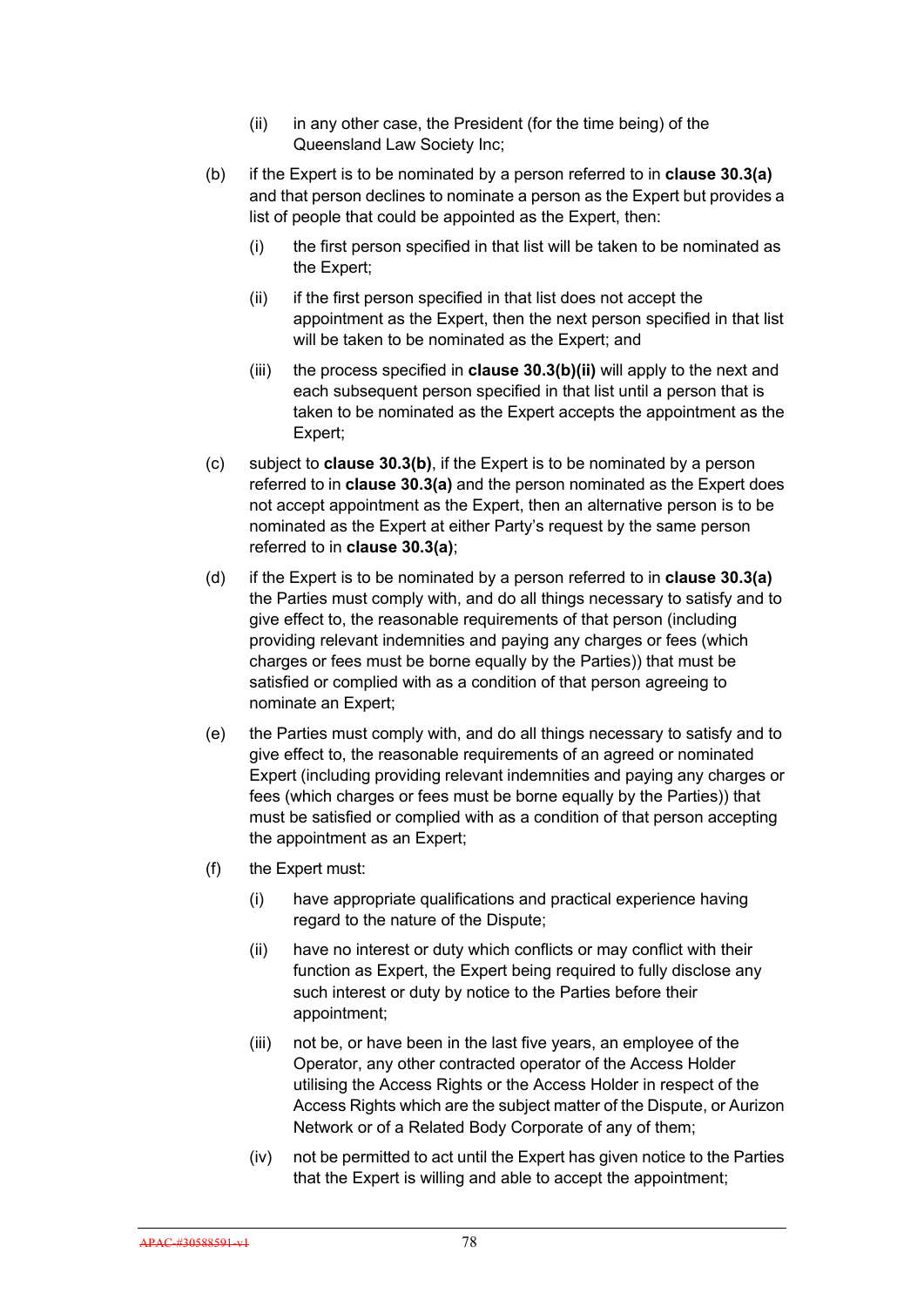- (v) have regard to the provisions of this Deed and consider all submissions (including oral submissions by either Party provided that such oral submissions are made in the presence of the other Party), supporting documentation, information and data with respect to the matter provided to the Expert by the Parties;
- (vi) provide both Parties with a copy of the Expert's determination in the form of a report setting out reasonable details of the reasons for the Expert's determination within a reasonable time after their appointment; and
- (vii) be required to undertake to keep confidential all matters coming to their knowledge by reason of their appointment and performance of their duties (including, if required by a Party, by entering into a confidentiality agreement in favour of the Parties);
- (g) the Expert is deemed to be and must act as an expert and not an arbitrator and the Law relating to arbitration (including the *Commercial Arbitration Act 2013* (Qld)) will not apply to the Expert or the determination or the procedures by which the Expert may reach a determination;
- (h) in the absence of manifest error, the decision of the Expert is final and binding upon the Parties;
- (i) the costs of the Expert (and the costs of any advisers to the Expert) must be borne, severally (and not jointly and severally), by the Parties in equal shares, with each Party bearing its own costs of participating in the dispute resolution process (unless otherwise agreed by the Parties);
- (j) the expert determination must be conducted in accordance with the expert determination rules adopted by the Resolution Institute from time to time, except that to the extent of any inconsistency between those rules and this Deed, the terms of this Deed prevail;
- (k) any determination made by an Expert must be consistent with the provisions of this Deed; and
- (l) the Parties must:
	- (i) procure the Expert to use reasonable endeavours to make its determination or finding in respect of the Dispute within 2 Months from the date the initial statement regarding the Dispute is submitted by the claimant to the Expert; and
	- (ii) do everything reasonably requested by the Expert to assist the Expert in determining the Dispute, including providing or making available to the Expert, as soon as reasonably practicable, all information and materials in their possession or control requested by the Expert and attending any hearing convened by the Expert.

# **30.4 Arbitration**

(a) Subject to **clause 35**, the Parties may agree to refer any Dispute to arbitration by a single arbitrator sitting in Brisbane agreed upon between the Parties and, failing agreement upon such arbitrator within 10 Business Days after the date of notice from one Party to the other requiring the appointment of an arbitrator, by an arbitrator appointed by the President of the Resolution Institute. Every such reference will be an arbitration within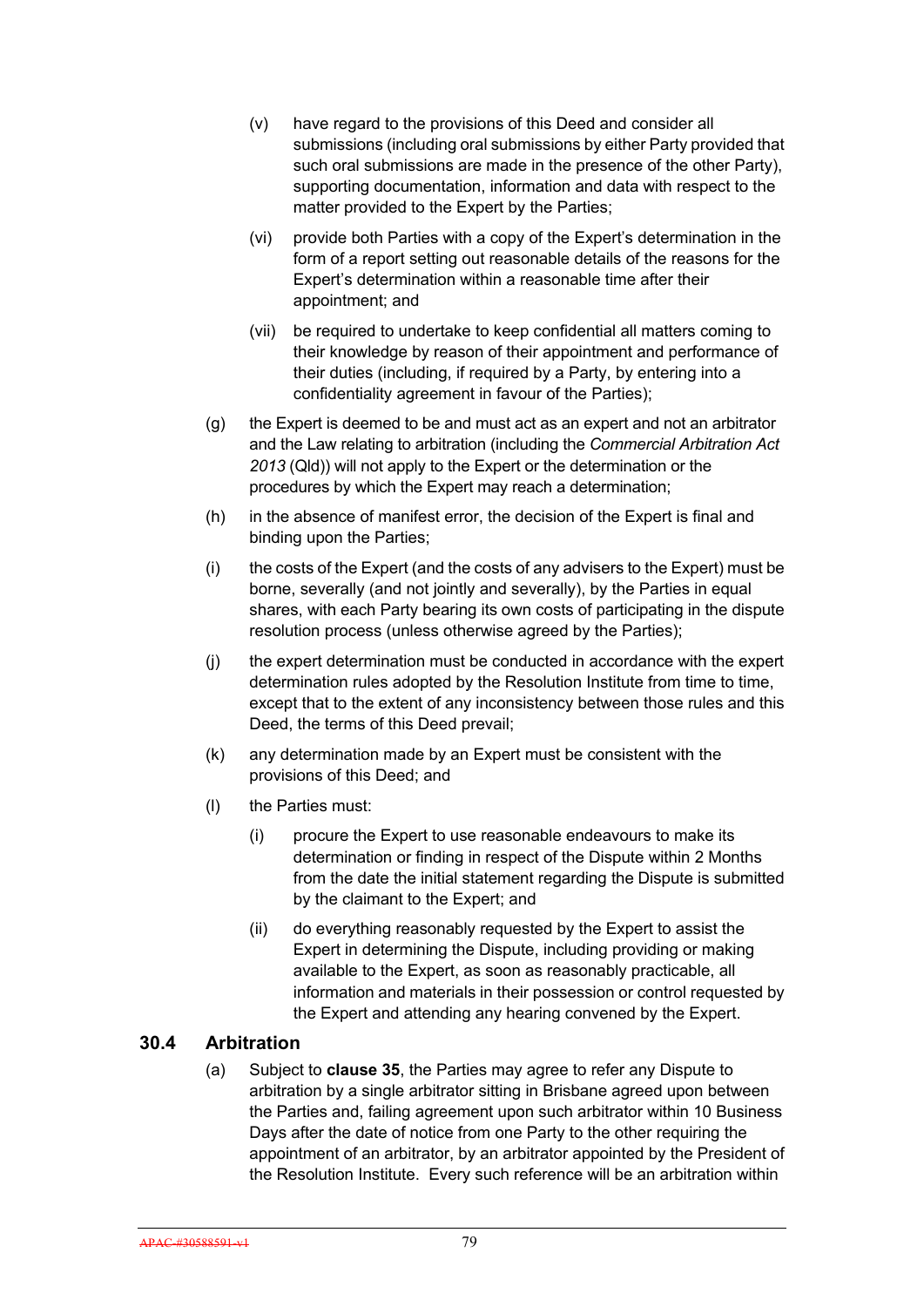the meaning of the *Commercial Arbitration Act 2013* (Qld), and subject to the provisions relating to arbitration contained in that Act.

- (b) If the Resolution Institute declines to nominate a person as the arbitrator but provides a list of people that could be appointed as the arbitrator, then:
	- (i) the first person specified in that list will be taken to be nominated as the arbitrator;
	- (ii) if the first person specified in that list does not accept the appointment as the arbitrator, then the next person specified in that list will be taken to be nominated as the arbitrator; and
	- (iii) the process specified in **clause 30.4(b)(ii)** will apply to the next and each subsequent person specified in that list until a person that is taken to be nominated as the arbitrator accepts the appointment as the arbitrator;
- (c) subject to **clause 30.4(b)**, if the person nominated as the arbitrator under **clause 30.4(a)** does not accept appointment as the arbitrator, then either Party may request that the Resolution Institute appoints an alternative person as the arbitrator.

# **30.5 Queensland Competition Authority (QCA)**

Subject to **clause 35** the Parties may agree to refer, and where required by this Deed must refer, any Dispute to the QCA.

# **30.6 Determination by Court**

If any Dispute is not:

- (a) resolved in accordance with **clause 30.2**;
- (b) referred to an Expert in accordance with **clause 30.3**; nor
- (c) referred to the QCA in accordance with **clause 30.5**,

then either Party may refer the Dispute to the courts of the State.

# 31 Force Majeure

# **31.1 Notice of Force Majeure**

- (a) If, by reason of a Force Majeure Event affecting a Party, that Party (**Affected Party**) is prevented or hindered (or likely to be prevented or hindered) from carrying out, whether wholly or in part, its obligations under this Deed (other than an obligation to pay money), then:
	- (i) if the Affected Party is Aurizon Network and the Force Majeure Event also affects the Access Agreement, Aurizon Network must provide a copy of each notice it gives to the Access Holder in respect of that Force Majeure Event to the Operator; and
	- (ii) if **clause 31.1(a)** does not apply, that Party must, as soon as reasonably practicable after it becomes aware of the Force Majeure Event, give to the other Party and the Access Holder prompt (and in any event within 5 Business Days after it becomes aware of the event or circumstance causing the Force Majeure Event) notice (which may be provided in electronic form) of the Force Majeure Event including: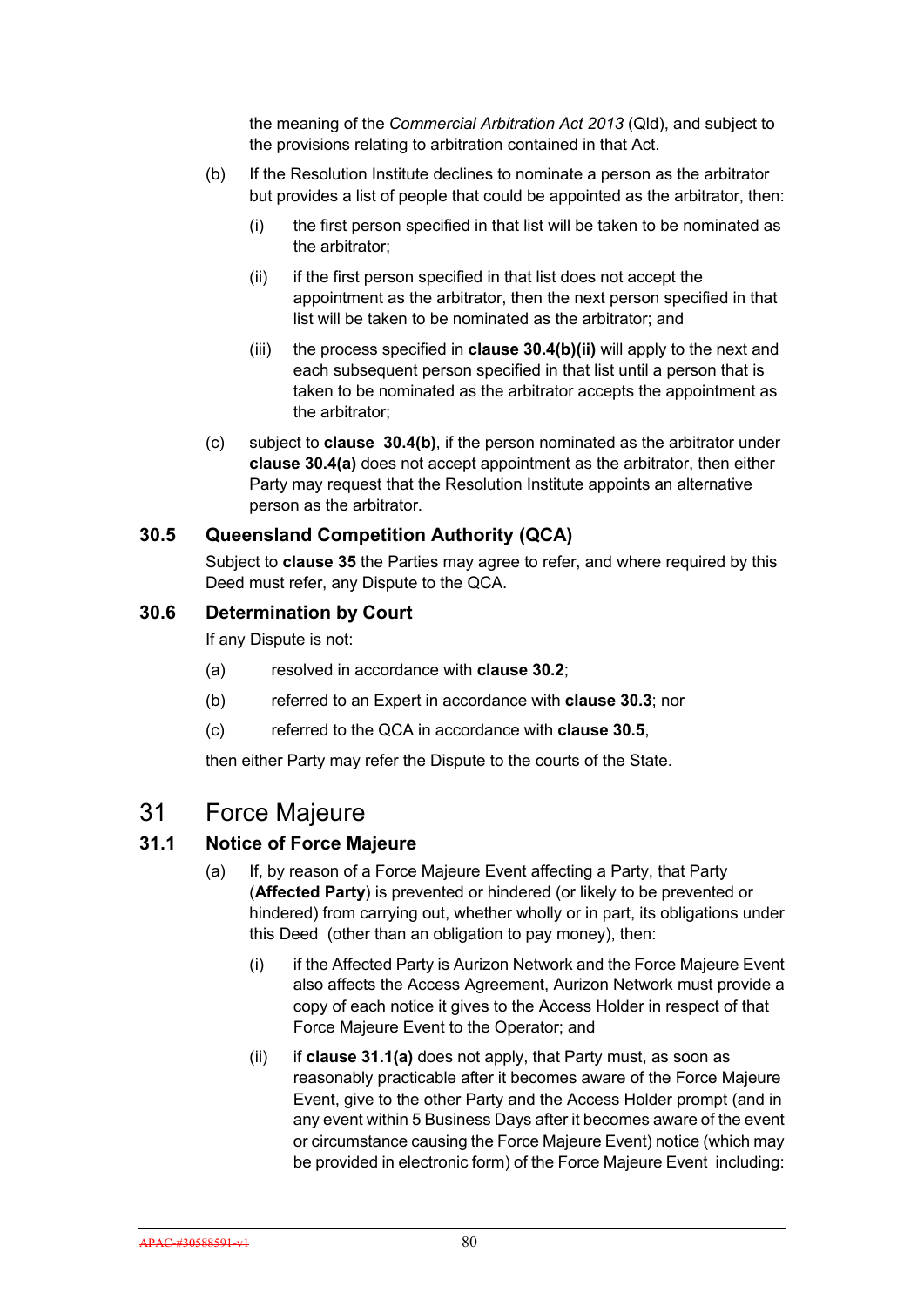- (A) details of the Force Majeure Event and (if applicable) that part of the Nominated Network affected or likely to be affected; and
- (B) details of the obligations affected or likely to be affected.
- (b) The Affected Party must provide the other Party with a further notice as soon as reasonably practicable but in any event within 2 Business Days of the notice provided under clause 29.1(a) if the notice provided in **clause 31.1(a)** is either in electronic form or does not include the following information:
	- (i) the information in **clause 31.1(a)**; and
	- (ii) full particulars of all relevant matters including:
		- (A) details of the action that the Affected Party has taken to remedy the situation and details of the action that the Affected Party proposes to take to remedy the situation (to the extent they are known); and
		- (B) a reasonable estimate of the time during which the Affected Party will be (or is likely to be) prevented or hindered from carrying out, whether wholly or in part, its obligations under this Deed due to the Force Majeure Event.
- (c) Without prejudice to its rights under this **clause 31.1**, the Affected Party may issue further notices in respect of the Force Majeure Event as the Affected Party considers reasonably necessary to update the other Party and the Access Holder as to each of the matters set out in this **clause 31.1**.
- (d) Aurizon Network must:
	- (i) include the Operator (and the Access Holder or Customer, if any) in any meeting which Aurizon Network may have in respect of the Force Majeure Event; and
	- (ii) provide a copy of any notice given to the Operator to the Access Holder or Customer, if any.

# **31.2 Suspension of obligations**

- (a) Subject to compliance with the requirements of **clause 31.1**, the obligations of the Affected Party under this Deed are suspended during the time and to the extent that the Affected Party's performance of its obligations is prevented or hindered by the Force Majeure Event.
- (b) If the notice is not provided in accordance with **clause 31.1(a)** or **31.1(b)**, then the obligations of the Affected Party under this Deed will be suspended on and from the later of the time the notice requirements of **clauses 31.1(a)** and **31.1(b)** are satisfied.

# **31.3 Duty to mitigate**

- (a) Subject to **clause 31.3(b)**, a Party must use all reasonable endeavours to remedy or overcome the effect of the Force Majeure Event affecting the Party's obligations under this Deed as soon as possible and must attempt to:
	- (i) mitigate the effect of the Force Majeure Event; and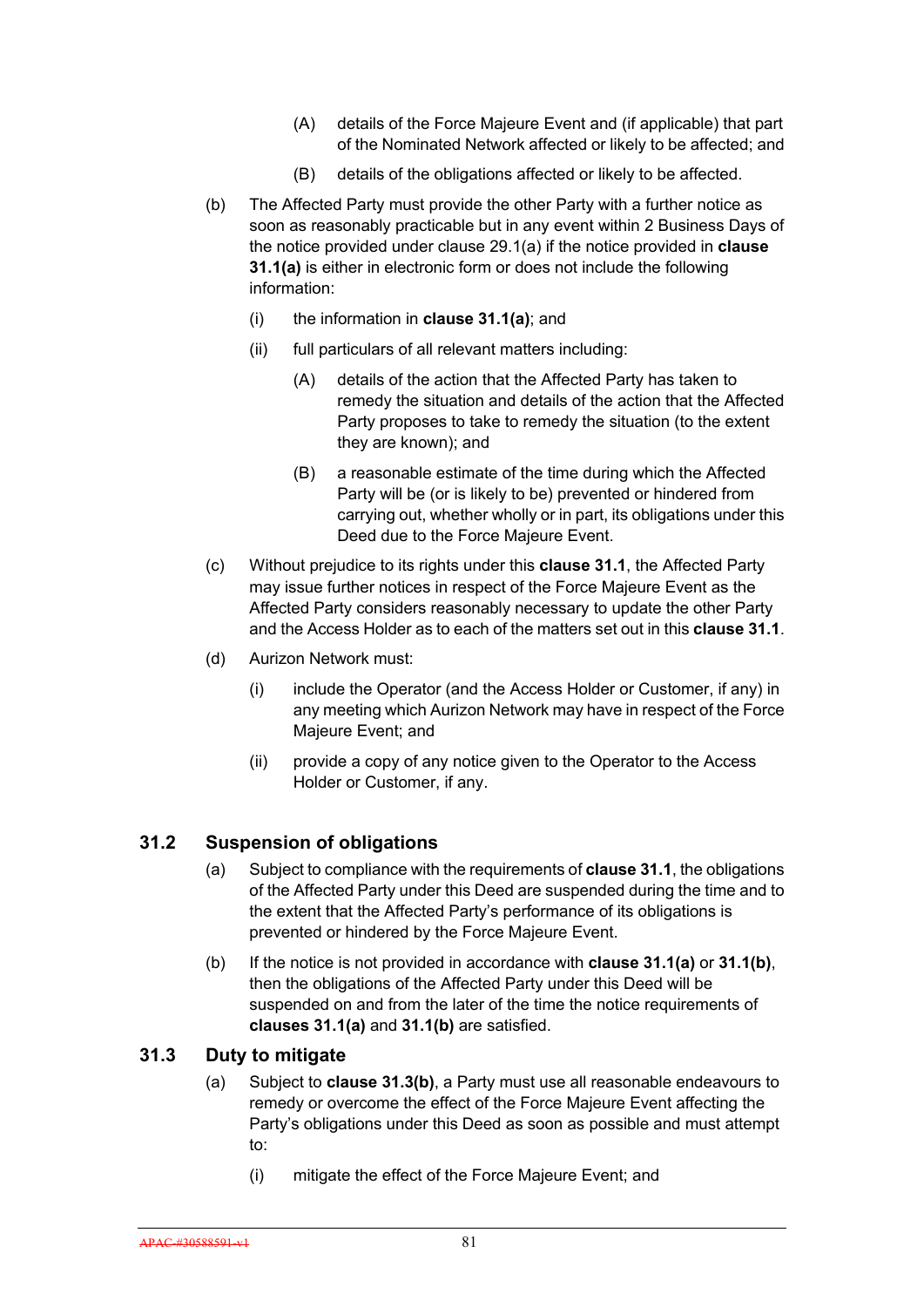- (ii) in the case of a Force Majeure Event affecting Aurizon Network, identify alternative viable means of providing the Operational Rights affected (if applicable).
- (b) The Affected Party is not obliged to settle any strike, lockout or other labour dispute other than on terms acceptable to it.

### *31.4* **End of period of Force Majeure**

Subject to **clauses 31.6** and **31.7**, the suspension of the obligations of the Parties due to a Force Majeure Event ends when, but only to the extent that, the Affected Party is able to resume performance of its obligations under this Deed, at which time it must promptly:

- (a) notify the other Party and the Access Holder advising the extent to which it is recommencing the performance of its obligations; and
- (b) recommence the performance of its obligations to the extent outlined in the notice.

#### **31.5 Reduction of Access Rights**

- (a) If:
	- (i) any part of the Nominated Network specified in item 2 of Schedule 3 is damaged or destroyed by a Force Majeure Event; and
	- (ii) in Aurizon Network's reasonable opinion the cost of repairing such damage or destruction or replacing that part of the Nominated Network is not economic on the basis of the then and committed future utilisation of that part of the Nominated Network,

then Aurizon Network may, by notice, advise the Operator, the Access Holder (and its Customer, if applicable), other affected Access Holders, each affected Railway Operator and the QCA of:

- (iii) the estimated cost of effecting the necessary repairs or replacement;
- (iv) the level of insurance available to effect the necessary repairs and replacement;
- (v) a detailed explanation as to why the cost of repairing or replacing is not economic; and
- (vi) Aurizon Network's intention to not repair or replace the relevant part of the Nominated Network unless the Operator (or the Access Holder or its Customer, as applicable) using that part of the Nominated Network pay the difference between the amount of insurance available to effect the necessary repairs or replacement and the actual anticipated cost to effect those repairs or replacements.
- (b) If the Operator (or the Access Holder or its Customer, as applicable) notifies Aurizon Network that:
	- (i) it agrees to bear the whole incremental cost of necessary repairs or replacement (after the amount of insurance available has been applied); or
	- (ii) it agrees to bear that part requested by Aurizon Network of the incremental cost of necessary repairs or replacement (and subject to Aurizon Network being satisfied that all other relevant Access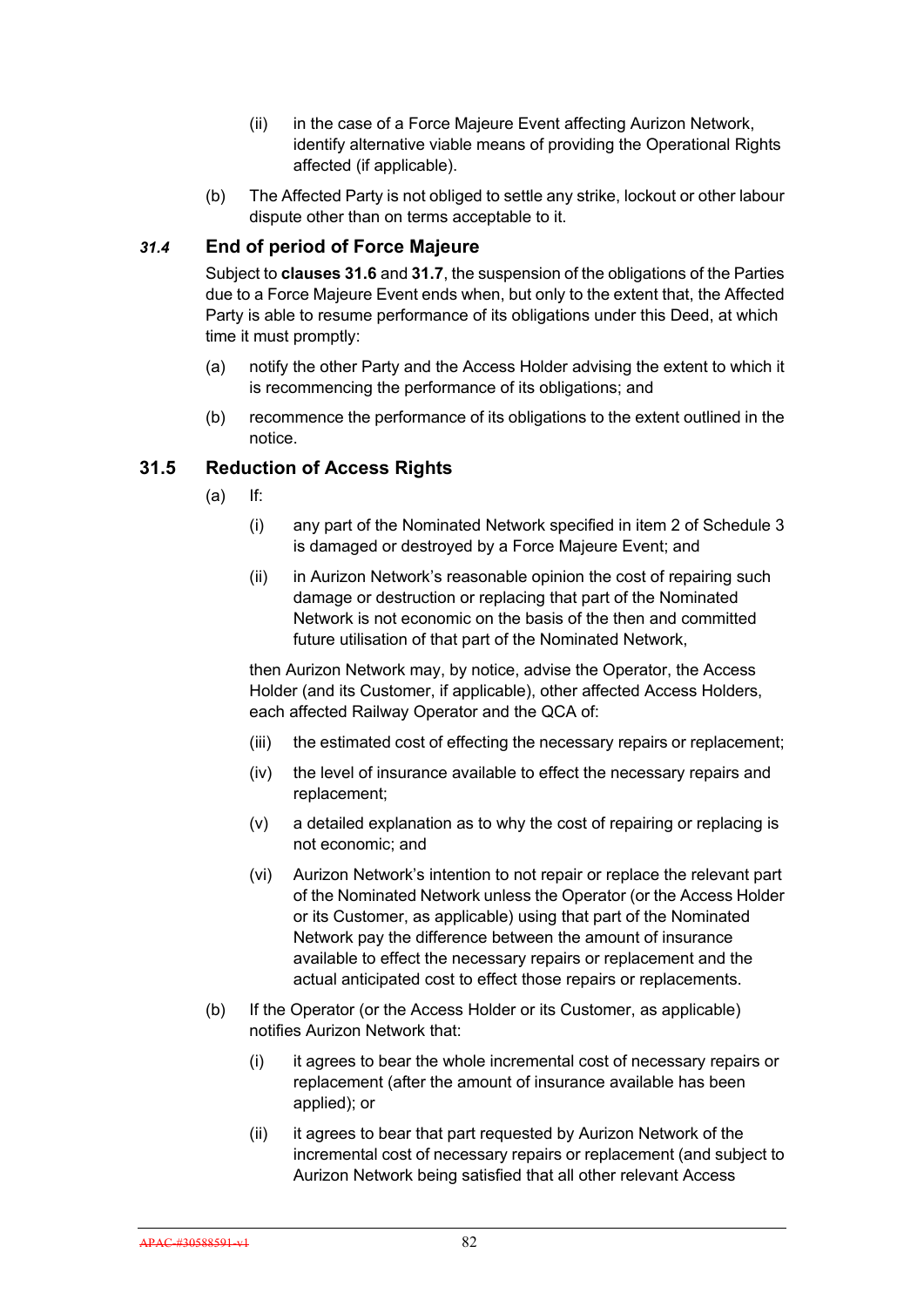Holders (or their Customers or Railway Operators, as applicable) have also agreed to bear their respective part of such costs) (after the amount of insurance available has been applied),

then Aurizon Network will proceed with the repairs or replacement within a reasonable time after:

- (iii) if **clause 31.5(b)(i)** applies, receipt by Aurizon Network from the Operator (or the Access Holder or its Customer) of payment of the relevant amount; and
- (iv) if **clause 31.5(b)(ii)** applies, receipt by Aurizon Network from the Operator (or the Access Holder or its Customer) of the last payment of the relevant amount.
- (c) If the Operator (or the Access Holder or its Customer, as applicable) pays to Aurizon Network any of the costs under **clause 31.5(b)**, on completion of the necessary repairs or replacement:
	- (i) Aurizon Network must, within a reasonable time, refund to the party who made such payment any amount by which the amount paid that party exceeds the actual cost; or
	- (ii) the Operator (or the Access Holder or its Customer, if applicable) must, within a reasonable time, pay to Aurizon Network the amount by which the actual cost exceeds proportionately the amount agreed to be paid by that party (as applicable).

If, within 40 Business Days after receipt of a notice from Aurizon Network under **clause 31.5(a)**, the Operator (or Access Holder or Customer, as applicable) has not given notice to Aurizon Network under **clause 31.5(b)**, then Aurizon Network may, by giving not less than 20 Business Days' notice to the Access Holder (**Nominated Network FM Reduction Notice**), reduce the FM Access Rights, in which case, the FM Access Rights will cease to form part of the Access Rights of the Access Holder on and from the date specified in the Nominated Network FM Reduction Notice (which must be at least 20 Business Days from the date of the Nominated Network FM Reduction Notice).

# **31.6 Effect of Nominated Network FM Reduction Notice on Operator nomination**

- (a) If a Nominated Network FM Reduction Notice is given under the Access Agreement, then the FM Access Rights will cease to form part of the Access Rights on and from the date specified in the notice (which must be at least 20 Business Days from the date of the notice).
- (b) As soon as practicable after the expiry of the period set out in clause 25.4(a) of the Access Agreement, Aurizon Network must issue a notice to the Operator summarising, in respect of each Train Service Type affected by the FM Access Rights, the changes to the "Nominated Monthly Operational Rights (for a 30 day Month)" in **Schedule 2**.

# **31.7 Termination after extended Force Majeure Event**

If the Affected Party is wholly prevented or hindered from carrying out its obligations under this Deed (other than an obligation to pay money) for a period of more than three consecutive Months, then: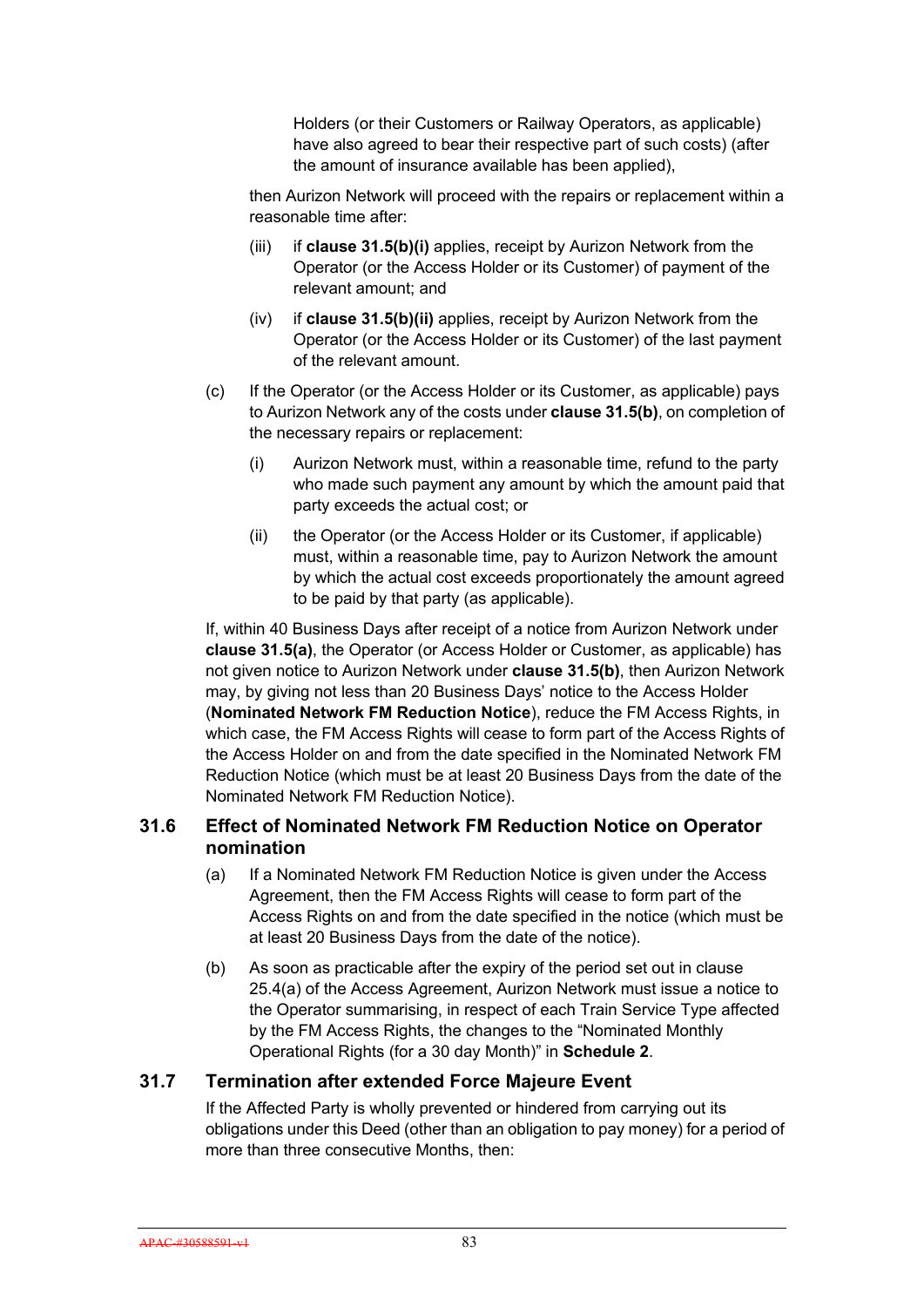- (a) the Parties must meet to endeavour to identify any alternative viable means to perform the suspended obligations; and
- (b) failing any alternative means being agreed within one Month after the end of the three Month period, the other Party may terminate this Deed by 20 Business Days notice to the Affected Party and the Access Holder and **clauses 31.4 and 31.5** apply without prejudice to any of the rights of the Parties which accrued before the date of such termination.

# 32 Suspension

# **32.1 Suspension of Train Services for a Train Service Type**

If a Suspension Event specified in **part A** of **schedule 8** occurs in respect of a Train Service Type, Aurizon Network may, by notice in writing to the Operator and the Access Holder (which must be given before or immediately after the suspension) (**Suspension Notice**), suspend the right of the Operator to operate some or all of the Train Services for that Train Service Type on the Nominated Network.

# **32.2 Suspension of Train Services generally**

If a Suspension Event specified in **part B** of **schedule 8** occurs, Aurizon Network may, by notice in writing to the Operator and the Access Holder (which must be given before or immediately after the suspension) (also a **Suspension Notice**), suspend the right of the Operator to operate some or all of the Train Services (for any one or more Train Service Types) on the Nominated Network.

# **32.3 Suspension of certain Rollingstock or Rollingstock Configurations**

- (a) If:
	- (i) Rollingstock or Rollingstock Configurations used by the Operator in the operation of Train Services:
		- (A) are not Authorised Rollingstock or Authorised Rollingstock Configurations for that Train Service Type; or
		- (B) do not comply with:
			- (1) applicable Laws; or
			- (2) the Rollingstock Interface Standards (subject to any Approved Derogations); or
	- (ii) the Operator otherwise fails to comply with the Rollingstock Interface Standards,

#### and

- (iii) the Operator fails to rectify such non-compliance within a reasonable period of time (being at least 20 Business Days) notified by Aurizon Network to the Operator; or
- (iv) such non-compliance creates a risk to the safety of any person or a material risk to property,

then Aurizon Network may, by notice in writing to the Operator and the Access Holder (which must be given before or immediately after the suspension) (also a **Suspension Notice**), suspend the right of the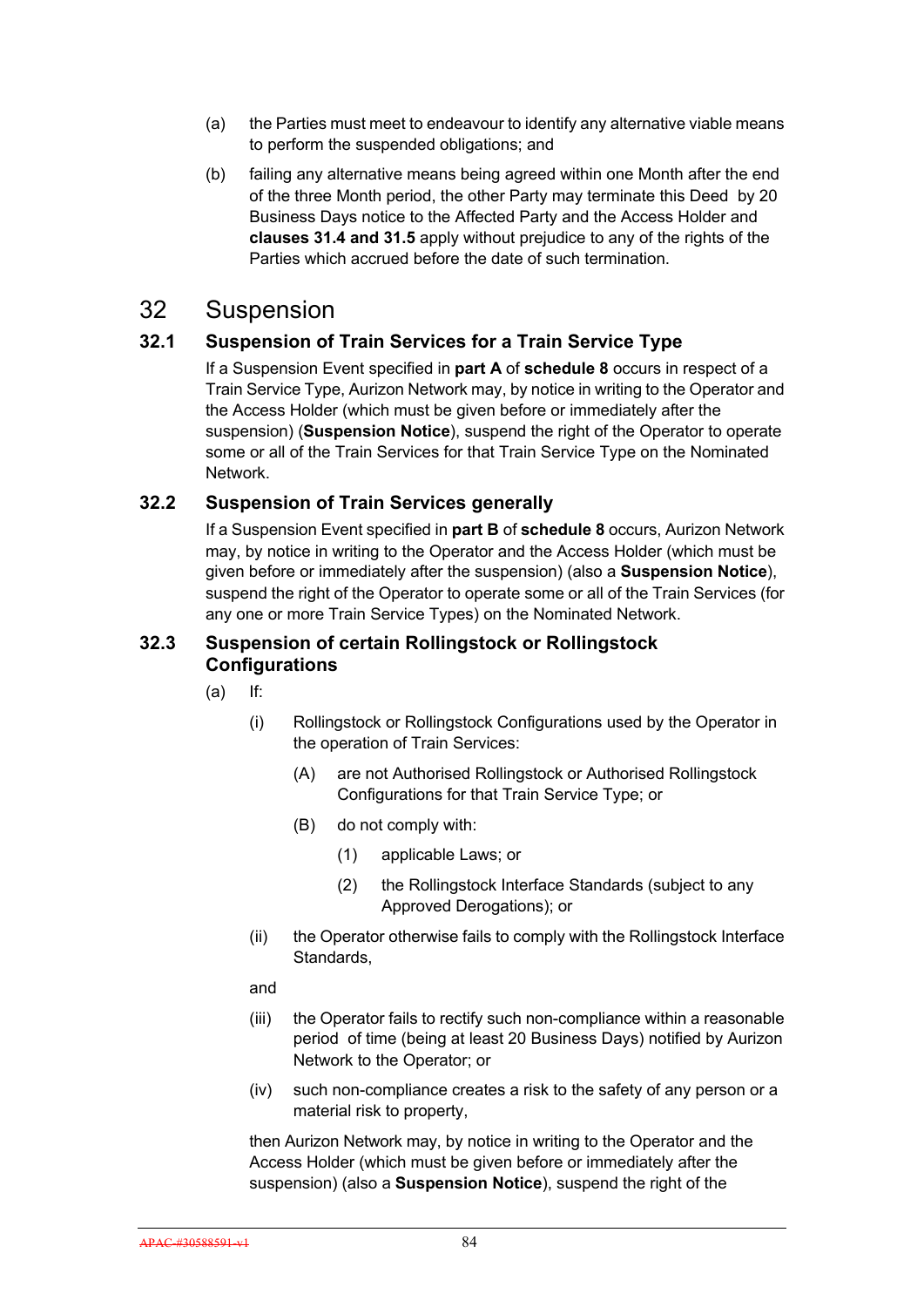Operator to operate Train Services using such Rollingstock or Rollingstock Configurations.

# **32.4 Suspension due to suspension under Access Agreement**

If any of the Access Holder's rights under the Access Agreement are suspended under the Access Agreement for any reason, then Aurizon Network may, by notice in writing to the Operator (which must be given before or immediately after the suspension) (also a **Suspension Notice**), suspend the right of the Operator to operate Train Services for a Train Service Type, which would otherwise be operated utilising the Access Holder's Access Rights which have been suspended.

# **32.5 Details of suspension**

A Suspension Notice given by Aurizon Network to the Operator and the Access Holder under **clause 32.1**, **32.2**, **32.3** or **32.4** must set out:

- (a) the rights of the Operator which are affected by the suspension; and
- (b) the reason for the suspension; and
- (c) except for a suspension under **clause 32.4**, the actions the Operator must take to have the suspension lifted.

#### **32.6 Effect of suspension**

- (a) If Aurizon Network exercises a right of suspension under this **clause 32**, then the Operator and the relevant Operator's Staff must immediately cease to operate:
	- (i) the relevant Train Services; or
	- (ii) the Train Services using the relevant Rollingstock or Rollingstock Configurations.

as applicable, until such time as the suspension is lifted by Aurizon Network.

- (b) The suspension of any rights under this **clause 32** does not affect or suspend any other obligation of the Operator under this Deed, and is without prejudice to Aurizon Network's other rights and remedies in respect of that or any other default.
- (c) Where Aurizon Network suspends the Operator's right to operate some or all of the Train Services:
	- (i) Aurizon Network will only be liable to the Operator in respect of loss or damage (including damages for Consequential Loss) arising from the suspension if, and only if, no reasonable person in Aurizon Network's position could have formed the view that the stated grounds for the suspension existed, provided that the Operator must use all reasonable endeavours to mitigate the loss or damage arising from the suspension; and
	- (ii) Aurizon Network bears the burden of establishing that a reasonable person in Aurizon Network's position could have formed that view.
- (d) Notwithstanding **clause 32.6(c)**, Aurizon Network will not be liable to the Operator for any Third Party claim (including a claim for Consequential Loss), made against the Operator in relation to a suspension where the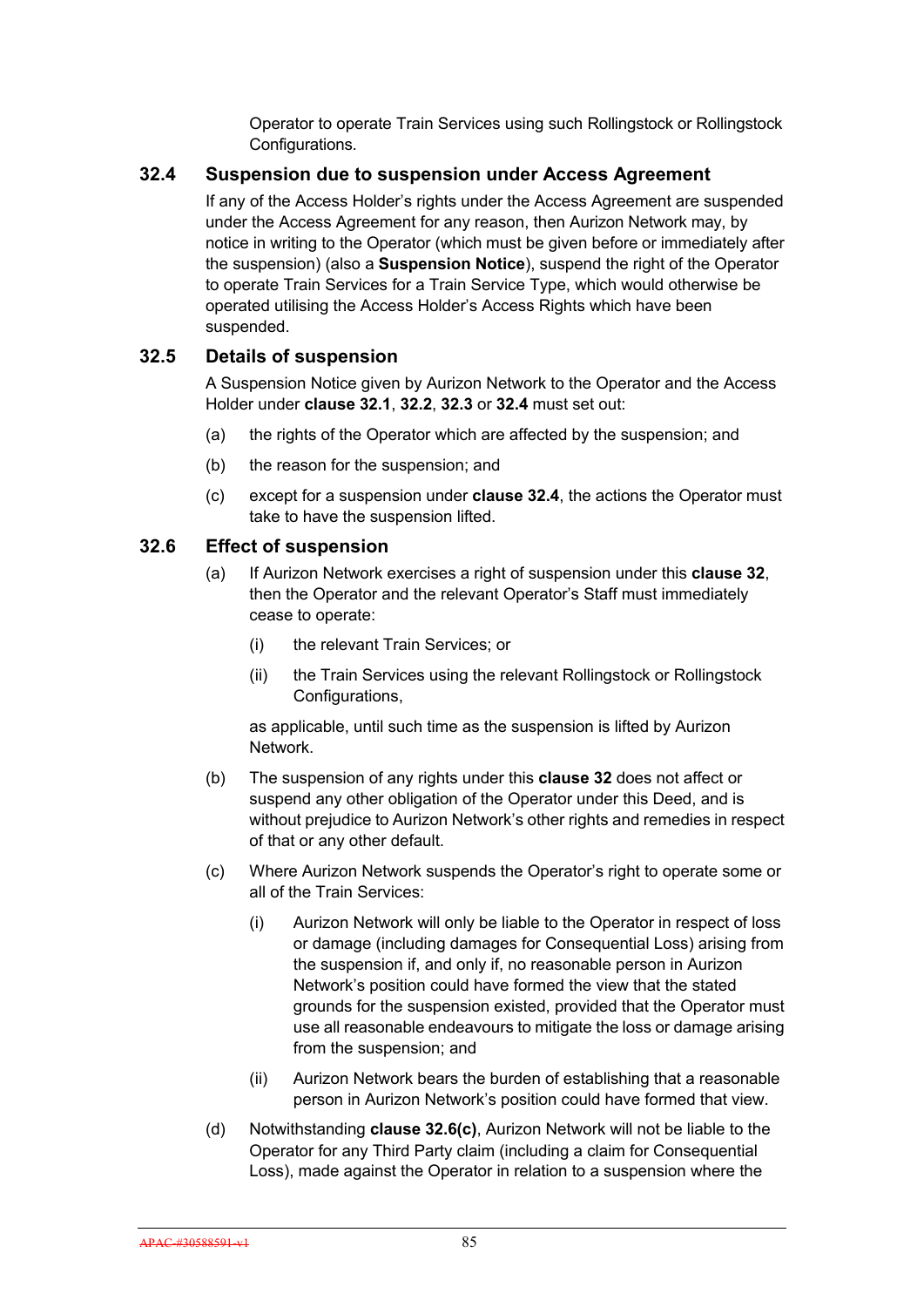Third Party is the Access Holder and the Access Holder has a direct contractual relationship with Aurizon Network in respect to the Access Rights to which the suspension relates.

# **32.7 Duration of suspension**

- (a) The suspension of any rights under **clause 32.1**, **32.2** or **32.3** continues until such time as the Operator has remedied the relevant default or non-compliance notified in the Suspension Notice.
- (b) The suspension of any rights under **clause 32.4** continues until such time as the relevant suspension of the Access Holder's rights under the Access Agreement is lifted.

# 33 Termination

# **33.1 Termination of Train Services for a Train Service Type by Aurizon Network**

- (a) Subject to **clause 33.1(b)** and without limiting any rights of termination contained elsewhere in this Deed, Aurizon Network may, by notice in writing to the Operator and the Access Holder, reduce the Operational Rights by the Train Services for a Train Service Type if a Termination Event specified in **part A** of **schedule 8** occurs in relation to that Train Service Type.
- (b) If there is a Corresponding Suspension Event in respect of the Termination Event referred to in **clause 33.1(a)**, then Aurizon Network may only exercise its rights under **clause 33.1(a)** if it has first exercised its right of suspension in respect of the Corresponding Suspension Event under **clause 32**.

# **33.2 Termination of Agreement**

(a) Subject to **clause 31.2(b)** and without limiting any rights of termination contained elsewhere in this Deed, Aurizon Network may, by notice in writing to the Operator and the Access Holder, terminate this Deed if a Termination Event specified in **part B** of **schedule 8** occurs.

If there is a Corresponding Suspension Event in respect of the Termination Event referred to in **clause 33.2(a)**, then Aurizon Network may only exercise its rights under **clause 33.2(a)** if it has first exercised its right of suspension in respect of the Corresponding Suspension Event under **clause 32**.

# **33.3 Termination by the Operator**

Without limiting any rights of termination contained elsewhere in this Deed, the Operator may, by notice in writing to Aurizon Network and the Access Holder, terminate this Deed if any of the following occurs:

- (a) an Insolvency Event in relation to Aurizon Network occurs and continues for a period of 40 Business Days;
- (b) Aurizon Network's Accreditation is suspended, cancelled or amended such that it cannot perform its obligations generally under this Deed, and such default continues for at least 20 Business Days after the Operator gives Aurizon Network notice of the default;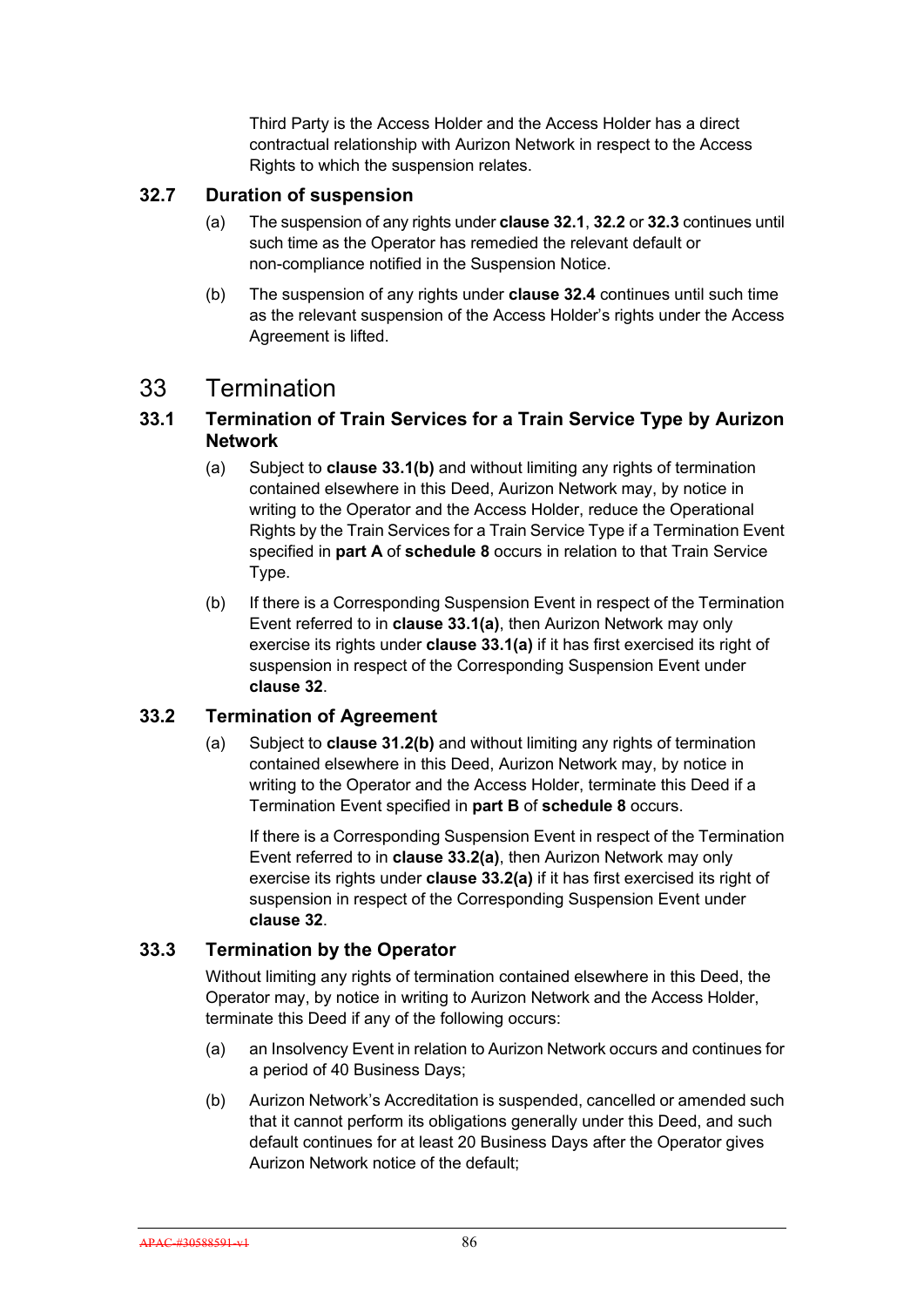- (c) Aurizon Network fails to pay when due any amount payable under this Deed, and such default continues for at least 20 Business Days after the Operator gives Aurizon Network notice of the default; or
- (d) Aurizon Network is in default of the due performance of any other obligation under this Deed, and such default continues for at least 40 Business Days after the Operator gives Aurizon Network notice of the default.

# **33.4 Grounds for termination to be specified**

A notice given under **clause 33.1**, **33.2** or **33.3** must set out the grounds for the termination.

#### **33.5 Obligations and other rights upon termination or expiry**

- (a) Neither termination of this Deed by a Party under this **clause 33** nor expiry of this Deed prejudices:
	- (i) a Party's right to make a Claim, recover damages or avail itself of other remedies under this Deed or at law; or
	- (ii) either Party's rights to recover money due to it under this Deed.
- (b) On termination of this Deed, Aurizon Network and the Operator are released from all further obligations or liabilities under this Deed, except for:
	- (i) rights which accrued on or before termination, including for any breach of this Deed which occurred before termination. Any liability in respect of such prior breach will be limited in the manner provided in this Deed; or
	- (ii) any provisions which are expressed as surviving the expiry or termination of this Deed.

#### **33.6 Removal of Rollingstock following termination**

- (a) Immediately on expiry of the Term, and within 12 hours (or such other period as the Parties may agree) after termination of this Deed for any other reason, the Operator must, at the Operator's cost, remove all of the Operator's Rollingstock operated under this Deed from the Nominated Network.
- (b) If the Operator fails to remove the Operator's Rollingstock from the Nominated Network, then Aurizon Network may give a notice to the Operator demanding the removal of the Rollingstock within a further 12 hours (or such longer period as the Parties may agree).
- (c) If the Operator fails to remove any of the Operator's Rollingstock from the Nominated Network the subject of the notice under **clause 33.6(b)** within the time required under **clause 33.6(b)**, then Aurizon Network is entitled to remove the Rollingstock and recover the reasonable costs of removal from the Operator, provided it notifies the Operator reasonably in advance of its intention to exercise the rights under this clause.
- (d) Subject to **clause 28.1**, the Operator is liable for, and indemnifies Aurizon Network against, any costs reasonably incurred by Aurizon Network in relation to any damage or obstruction caused to the Infrastructure or the Nominated Network by the Operator in removing any Rollingstock in accordance with this **clause 33.6**.
- (e) The Operator must comply with all reasonable directions issued by Aurizon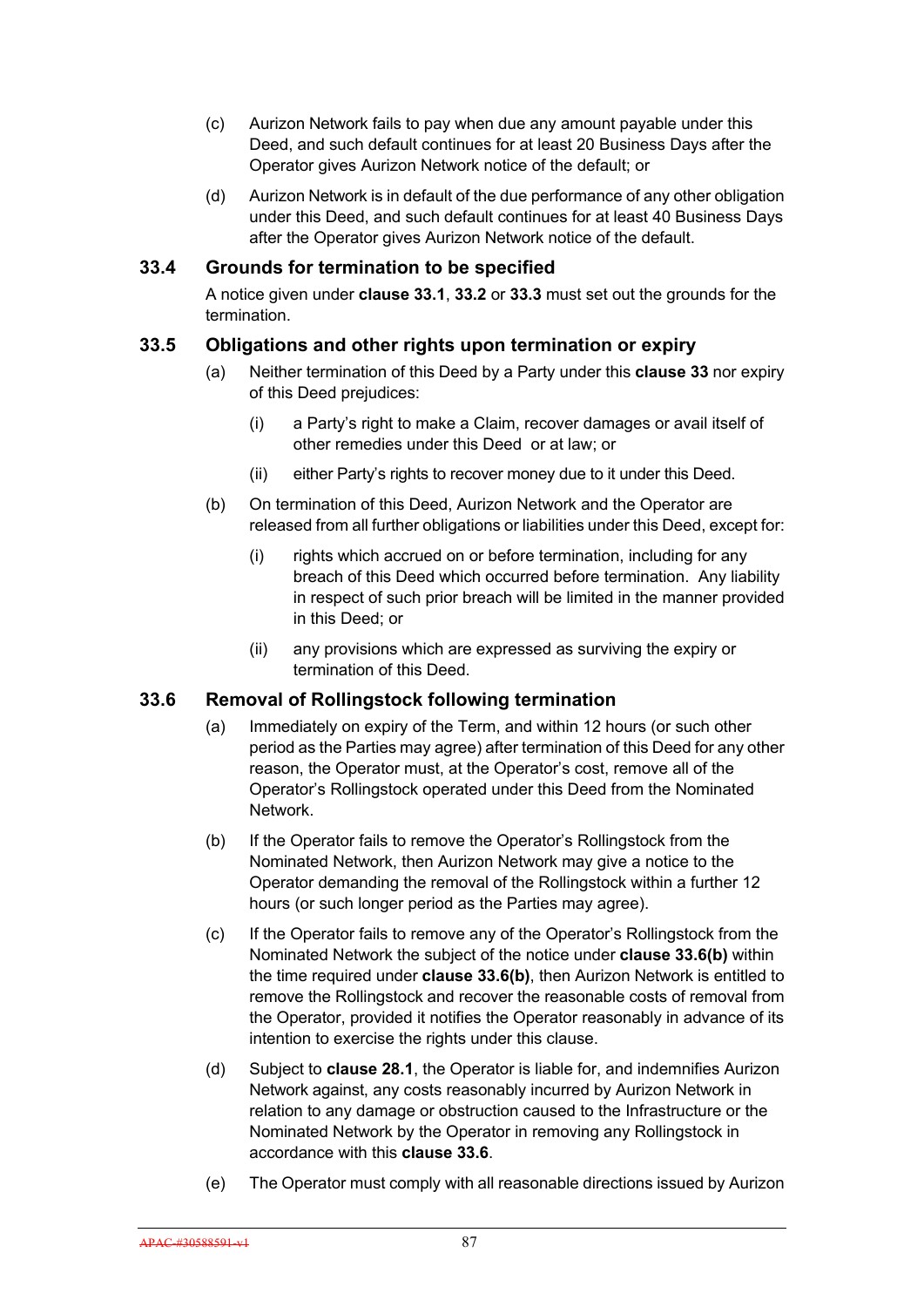Network in relation to the removal of the Rollingstock in accordance with this **clause 33.6**.

# 34 Assignment

# **34.1 Assignment by Aurizon Network**

- (a) Aurizon Network may Assign the whole or any part of its rights or obligations under this Deed without the prior consent of the Operator, provided that:
	- (i) the Assignee is Accredited; and
	- (ii) Aurizon Network procures that the Assignee covenants with the Operator by deed to be bound by and to perform the obligations of Aurizon Network under this Deed to the extent of the rights and obligations Assigned to the Assignee.
- (b) On the Assignee entering into the deed referred to in **clause 34.1(a)**, Aurizon Network is released and discharged from further liability under this Deed in respect of the obligations which the Assignee has undertaken under that deed to be bound by and to perform.

# **34.2 Assignment by the Operator**

- (a) The Operator may not Assign its rights or obligations under this Deed other than in accordance with this **clause 34.2**.
- (b) The Operator may, provided it is not in default in the performance or observance of any of its obligations under this Deed, Assign the whole of its rights and obligations under this Deed to:
	- (i) a Related Body Corporate of the Operator which is Accredited to operate Train Services and is otherwise capable of performing the obligations of the Operator under this Deed, provided that:
		- (A) the Operator remains liable for the performance of the duties, responsibilities and obligations assumed by the Assignee; and
		- (B) the performance by the Assignee will (to the extent of such performance) discharge the Operator's liability for the performance of the duties, responsibilities and obligations Assigned; or
	- (ii) a person other than a Related Body Corporate of the Operator with the prior written consent of Aurizon Network which must not be unreasonably withheld if Aurizon Network is satisfied that such person is:
		- (A) financially sound;
		- (B) Accredited to operate Train Services; and
		- (C) otherwise capable of performing the obligations of the Operator under this Deed.
- (c) Any Assignment by the Operator of its rights and obligations under this Deed is conditional on and will not take effect until:
	- (i) Aurizon Network has been provided with written evidence of the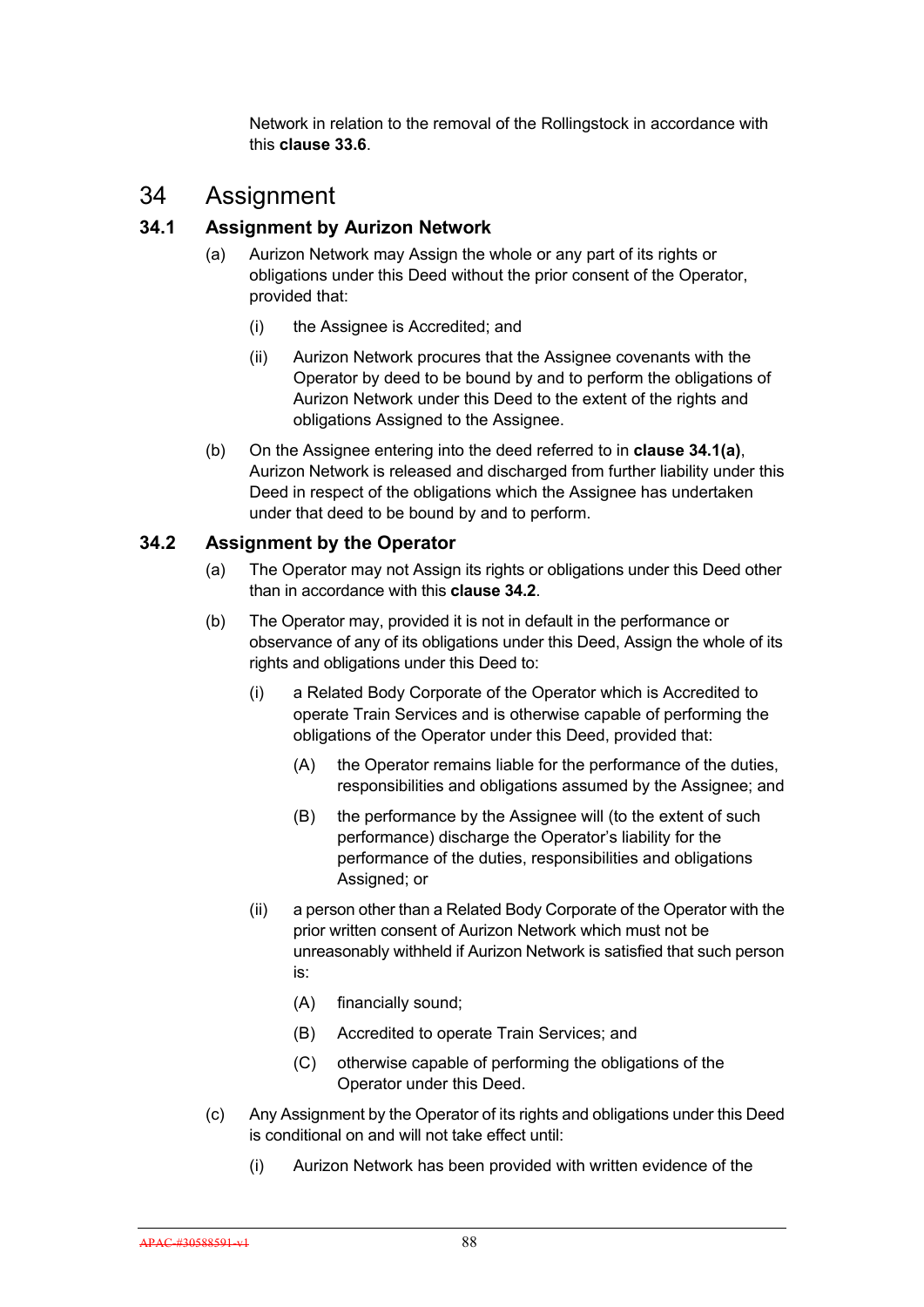Access Holder's consent to the Assignment;

- (ii) the Assignee covenants with Aurizon Network by deed, in such terms as Aurizon Network may reasonably require, to be bound by and to perform the obligations of the Operator under this Deed.
- (d) Subject to **clause 34.2(e)**, if a Change in Control of the Operator occurs without Aurizon Network's prior written consent, the occurrence of the Change in Control will be taken to be an Assignment of the Operator's rights and obligations under this Deed which is not permitted under this **clause 34.2**.
- (e) **Clause 34.2(d)** does not apply to a Change in Control where:
	- (i) the Operator or its Ultimate Holding Company is listed on a recognised stock exchange;
	- (ii) the Change in Control is a result of a Change in Control of that listed entity; and
	- (iii) that listed entity remains listed on that recognised stock exchange both before and after that Change in Control.

# **34.3 Charging**

A Party (**Chargor**) may create a Charge over all of its rights under this Deed in favour of a recognised financial institution (**Chargee**) to secure financial accommodation provided to the Chargor in relation to its obligations under this Deed, provided that the Chargee must first covenant in writing in favour of the other Party (**Non-Charging Party**), pursuant to a deed in such terms as the Non-Charging Party may reasonably require, that in relation to the exercise of any power of sale or other right or remedy under the Charge granted to the Chargee, the Chargee and any person (including any receiver or receiver and manager or agent) claiming through the Chargee must comply with the provisions of this **clause 32** as if it were originally a party to this Deed, and must not exercise any power of sale of the rights and/or obligations of the Chargor under this Deed except in accordance with this **clause 34**.

# 35 GST

# **35.1 Construction**

In this **clause 33**:

- (a) words and expressions which are not defined in this Deed but which have a defined meaning in GST Law have the same meaning as in the GST Law;
- (b) **GST Law** has the same meaning given to that expression in the *A New Tax System (Goods and Services Tax) Act 1999*; and
- (c) references to GST payable and input tax credit entitlement include GST payable by, and the input tax credit entitlement of, the representative member for a GST group of which the entity is a member.

# **35.2 Consideration GST exclusive**

Unless otherwise expressly stated, all prices or other sums payable or consideration to be provided under this Deed are exclusive of GST.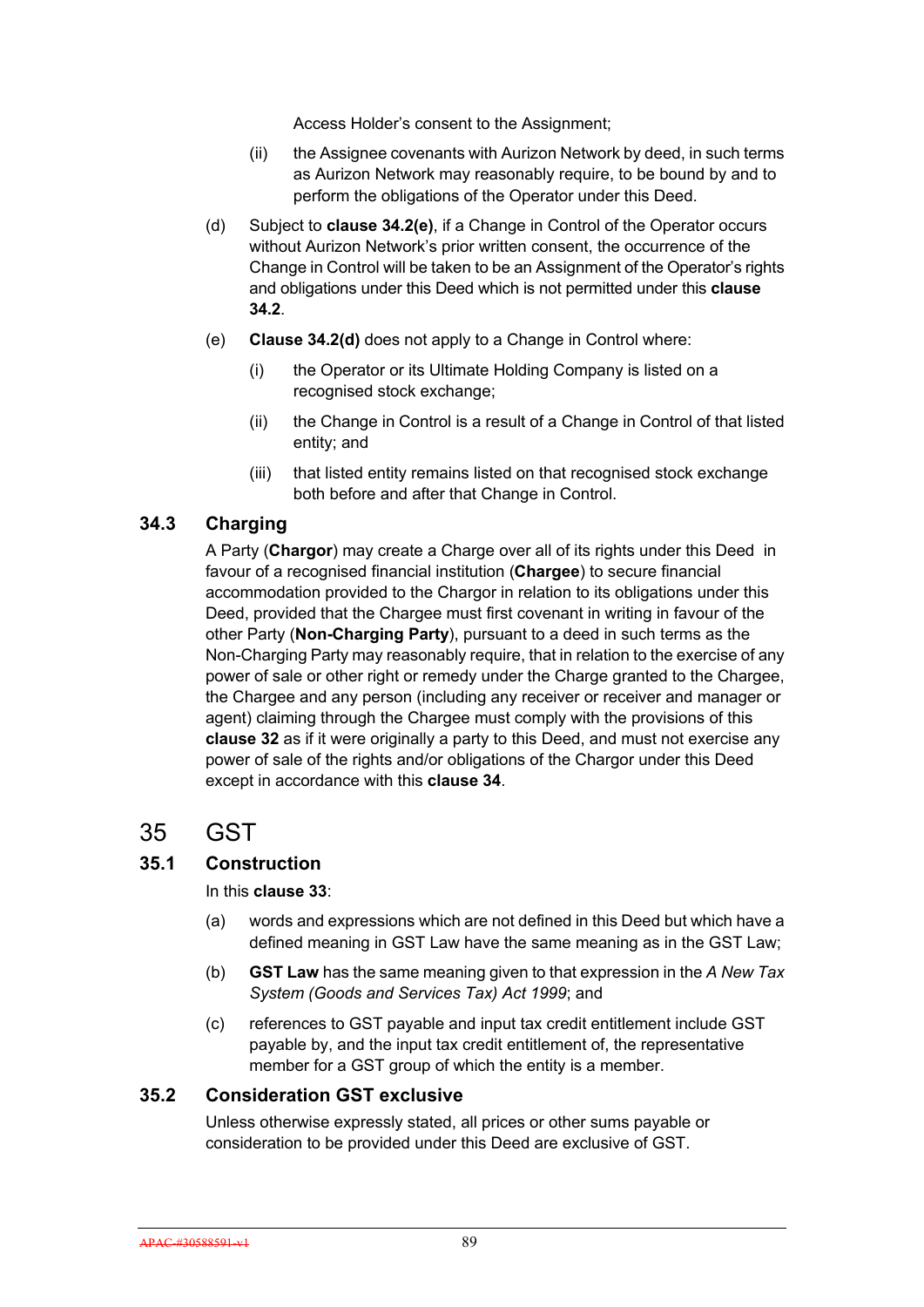# **35.3 Payment of GST**

If GST is payable on any supply made by a Party (or any entity through which that Party acts) (**Supplier**) under or in connection with this Deed, the recipient must pay to the Supplier an amount equal to the GST payable on the supply.

# **35.4 Timing of GST payment**

The recipient must pay the amount referred to in **clause 35.3** in addition to, and at the same time that, the consideration for the supply is to be provided under this Deed.

# **35.5 Tax invoice**

The Supplier must deliver a tax invoice or an adjustment note to the recipient before the Supplier is entitled to payment of an amount under **clause 35.3**. The recipient can withhold payment of the amount until the Supplier provides a tax invoice or an adjustment note, as appropriate.

# **35.6 Adjustment event**

If an adjustment event arises in respect of a taxable supply made by a Supplier under this Deed, the amount payable by the recipient under **clause 35.3** must be recalculated to reflect the adjustment event and a payment must be made by the recipient to the Supplier, or by the Supplier to the recipient, as the case requires.

# **35.7 Reimbursements**

Where a Party is required under this Deed to pay or reimburse an expense or outgoing of another Party, the amount to be paid or reimbursed by the first Party will be the sum of:

- (a) the amount of the expense or outgoing less any input tax credits in respect of the expense or outgoing to which the other Party is entitled; and
- (b) if the payment or reimbursement is subject to GST, an amount equal to that GST.

# 36 Confidentiality

# **36.1 Confidentiality**

Subject to **clause 34.2**, the Recipient must:

- (a) keep confidential, and must not disclose to any Third Party, any Confidential Information disclosed to the Recipient by the Discloser; and
- (b) not use the Confidential Information for any purpose other than for the purposes of this Deed or, if Aurizon Network is the Recipient, for the purposes of:
	- (i) capacity assessment and capacity modelling;
	- (ii) investigation and planning of Maintenance Work;
	- (iii) planning Infrastructure Enhancements; and
	- (iv) complying with its obligations under the Access Undertaking.

# **36.2 Permitted disclosures**

The Recipient may disclose Confidential Information disclosed to it by the Discloser to a Third Party where: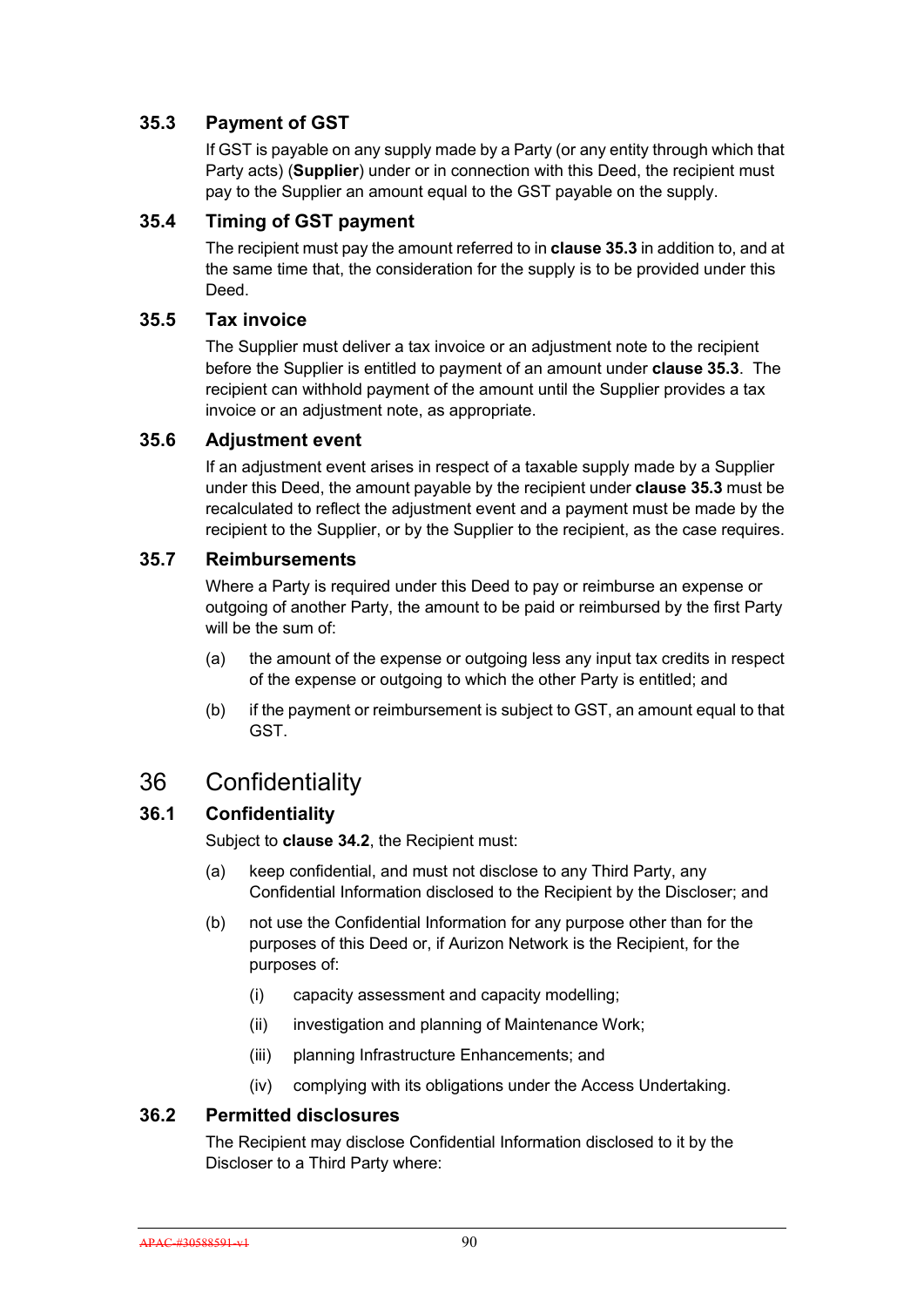- (a) the Recipient has obtained the prior written approval of the Discloser to such disclosure. The Discloser must not unreasonably withhold such approval if the Recipient has procured a confidentiality undertaking in respect of the information from such Third Party in favour of both Parties on terms and conditions satisfactory to both Parties, acting reasonably; or
- (b) disclosure is:
	- (i) required or compelled by any order of a court of competent jurisdiction;
	- (ii) required or compelled by any Law;
	- (iii) required or compelled by notice validly issued by any Authority;
	- (iv) necessary for the conduct of any legal proceedings, including any dispute resolution process under this Deed;
	- (v) reasonably required for the performance of Train Control functions;
	- (vi) required under any stock exchange listing requirement or rule;
	- (vii) required by the Rail Safety Regulator or an Environmental Regulator;
	- (viii) to the Access Holder provided that:
		- (A) the Disclosure is:
			- (1) required by the terms of this Deed;
			- (2) reasonably necessary for the performance of obligations or the exercise of rights under this Deed or the Access Agreement; or
			- (3) reasonably necessary in connection with the safe operation of the Nominated Network; and
		- (B) the Discloser must ensure that the Access Holder keeps the Confidential Information confidential on terms no less onerous than this **clause 36**;
	- (ix) to the Recipient's banker or other financial institution, to the extent required for the purpose of raising funds or maintaining compliance with credit arrangements, if such banker or financial institution has executed a legally enforceable confidentiality deed in favour of the Discloser;
	- (x) to an expert for the purposes of a dispute resolution process, or an auditor for the purposes of an audit, under a "User Funding Agreement" (as defined in the Access Undertaking), if such expert or auditor has executed a legally enforceable confidentiality deed in favour of the Discloser;
	- (xi) to legal practitioners and accountants of the Recipient or a Related Body Corporate of it:
		- (A) whose duties in relation to the Recipient or the Related Body Corporate require the disclosure;
		- (B) who are under a duty of confidentiality to the Recipient; and
		- (C) who have been advised of the confidential nature of the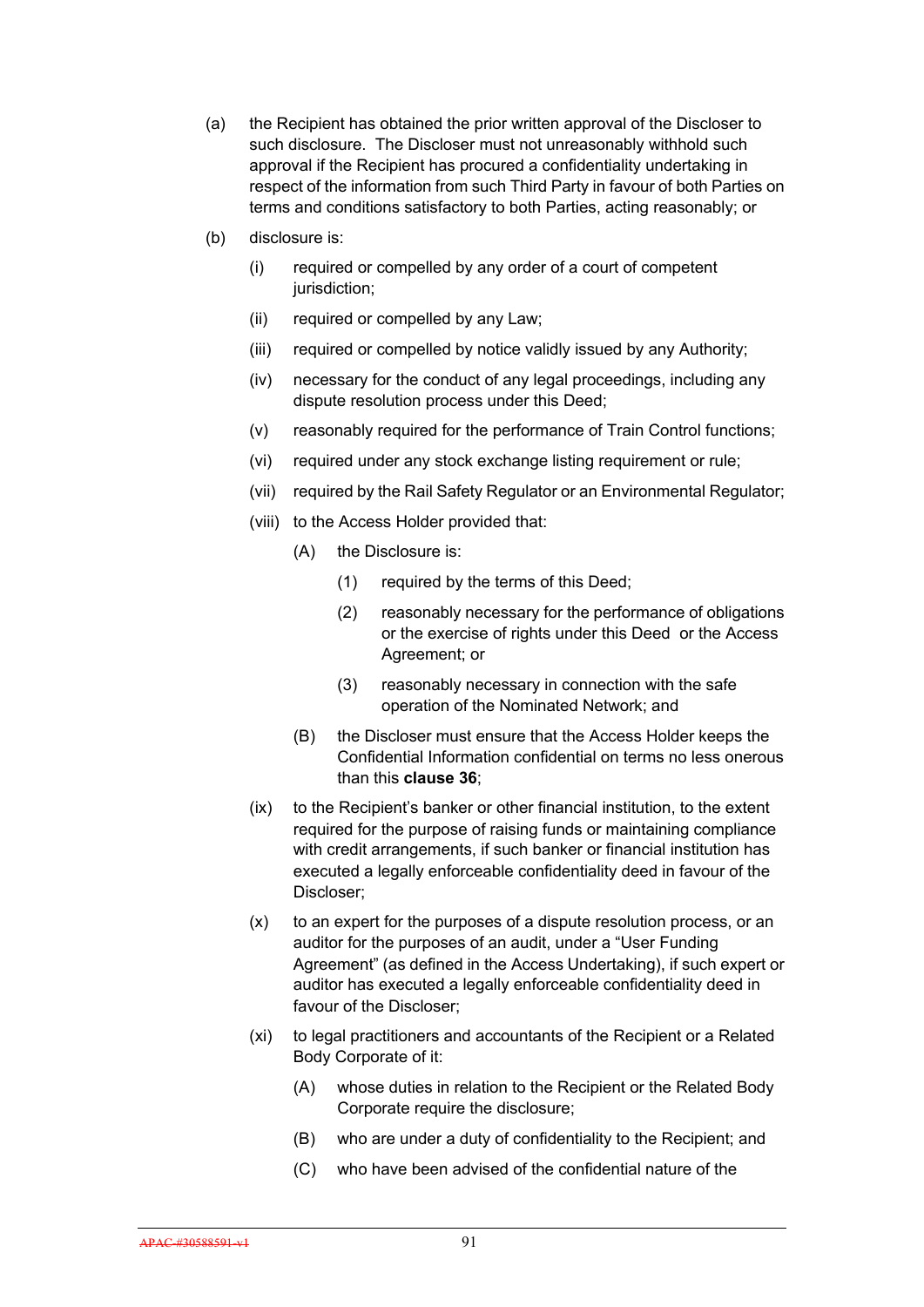Confidential Information; or

(xii) otherwise permitted or required in accordance with this Deed or the Access Undertaking (as amended by any Change in Access Undertaking).

# **36.3 Discloser may give certain directions**

On expiry or termination of this Deed, the Discloser may direct the Recipient to do any combination of the following in respect of some or all of the Confidential Information disclosed by the Discloser to the Recipient:

- (a) subject to the lawful requirements of the Recipient to retain copies of Confidential Information for business records and document control registers, to immediately deliver to the Discloser the Confidential Information specified by the Discloser;
- (b) to immediately destroy the Confidential Information specified by the Discloser; and
- (c) where the Recipient has disclosed the Confidential Information to any Third Party, to procure the compliance by that Third Party with the requirements of this **clause 36.3** as if that Third Party were the Recipient.

# **36.4 PPS Act**

In addition to the obligations imposed under this **clause 36**, each Party agrees to not disclose any information of the kind described in section 275(1) of the PPS Act, including:

- (a) information about this Deed including a copy of it;
- (b) information about the amount or the obligation secured by any Security Interest created by or under this Deed and the terms of such payment or performance at any time; or
- (c) information about Relevant Collateral at any time.

# **36.5 Survival**

Without limiting **clause 37.1**, this **clause 34** survives the destruction or return of Confidential Information in accordance with this Deed.

# **36.6 Injunctive relief**

The Recipient acknowledges and agrees that a breach of this **clause 36** would be harmful to the business interests of the Discloser and that, as a result, the Discloser may seek urgent injunctive relief, specific performance or a similar remedy to prevent the occurrence or continuance of any breach or suspected breach of this **clause 34** in addition to any other remedies available at law or in equity under or independently of this Deed.

# 37 Relationship with Access Agreements

(a) Prior to any referral of a matter to a loss adjuster, expert, arbitrator or the QCA (**Adjudicator**) in accordance with **clause 29.1** or **30**, either Party may notify the other Party that the Access Holder should be a party to that referral and, if such a notice is given, then the Party which has given the notice must: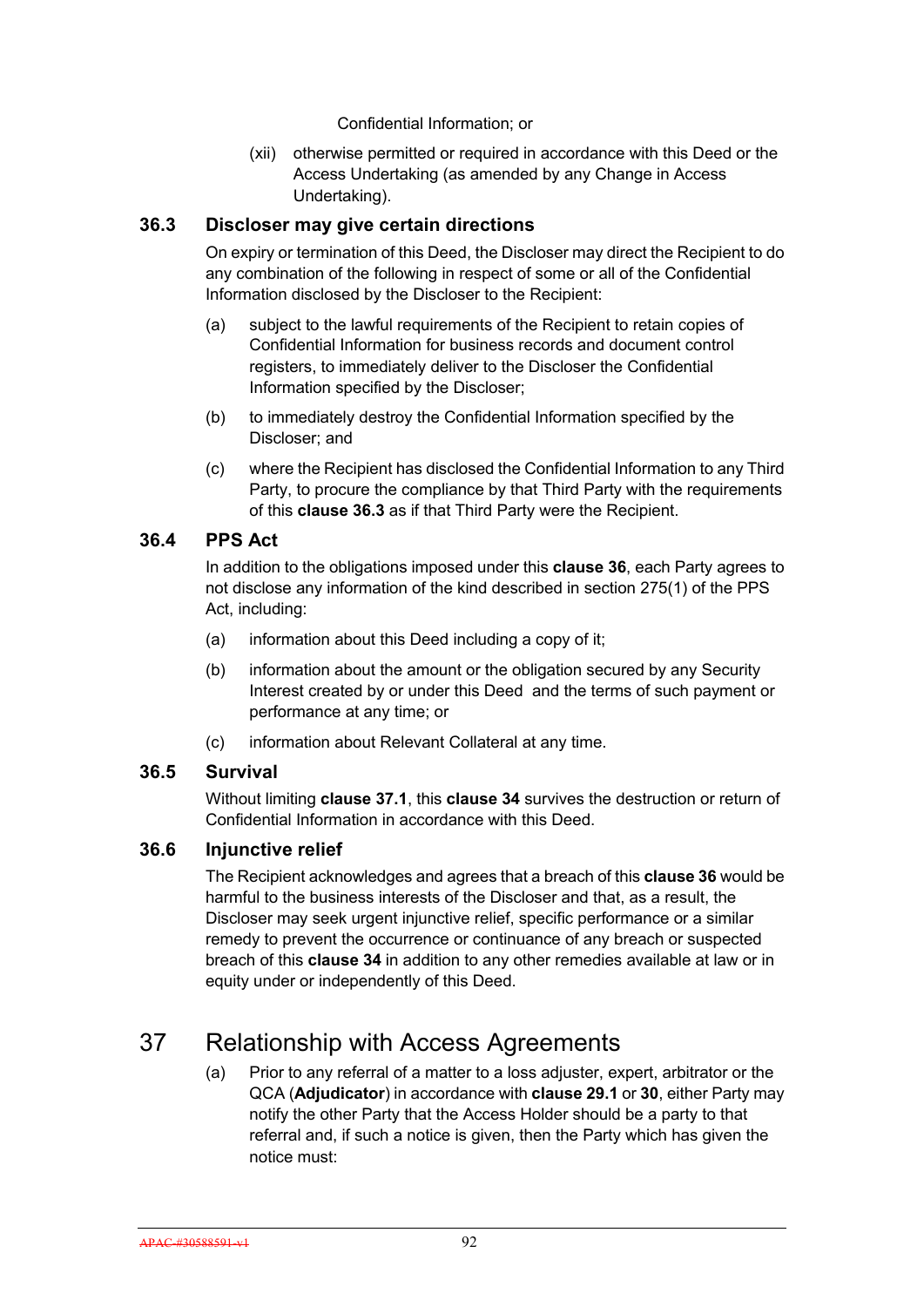- (i) notify the Access Holder of the matter to be referred to the Adjudicator; and
- (ii) provide the Access Holder with a copy of the provisions of this Deed governing the referral of a matter to, the determination of a matter by, and the payment of the costs of, the Adjudicator.
- (b) If the Access Holder is given a notice under **clause 37(a)**, then:
	- (i) where the Adjudicator is to be a loss adjustor, expert or arbitrator, the Parties are deemed not to have agreed the appointment of the loss adjuster, expert or arbitrator unless the Access Holder has also agreed to the appointment of that loss adjuster, expert or arbitrator;
	- (ii) the Parties must comply with **clause 29.127.1** or **28**, as applicable, in respect of the Access Holder as though the Access Holder was a Party to this Deed for the purposes of the matter referred to the Adjudicator; and
	- (iii) the Adjudicator in addition to determining the matter between the Parties must also determine any claim, dispute, question or liability involving the Access Holder and the Access Agreement arising in connection with any of the events or facts the subject of the matter referred to the Adjudicator (unless that claim, dispute, question or liability has already been agreed by Aurizon Network and the Access Holder or otherwise determined).
- (c) If the Operator is notified of a matter to be referred to an Adjudicator in accordance with the Access Agreement, then the Operator:
	- (i) must comply with the provisions of that agreement governing the referral of a matter to, the determination of a matter by, and the payment of the costs of, an Adjudicator;
	- (ii) must provide the Adjudicator with a copy of this Deed;
	- (iii) agrees that **clauses 29.1** and **30** do not apply to any claim, dispute, question or liability involving the Operator and this Deed arising in connection with the matter referred to the Adjudicator; and
	- (iv) agrees that, for the avoidance of doubt, the decision of the Adjudicator, in the absence of manifest error, will be final and binding upon the Operator.

# 38 Notices

# **38.1 Form of Notice**

- (a) Any notice, demand, invoice, certification, process or other communication authorised or required to be given by a Party to another under this Deed (other than a Train Control Direction or a direction from the Incident Commander) (**Notice**) must be in writing and signed by an authorised officer of that Party and may, if agreed by the Parties, be in electronic form.
- (b) If a Party gives a Notice under this Deed, that Party must promptly notify the Access Holder. Such notification may be in electronic form.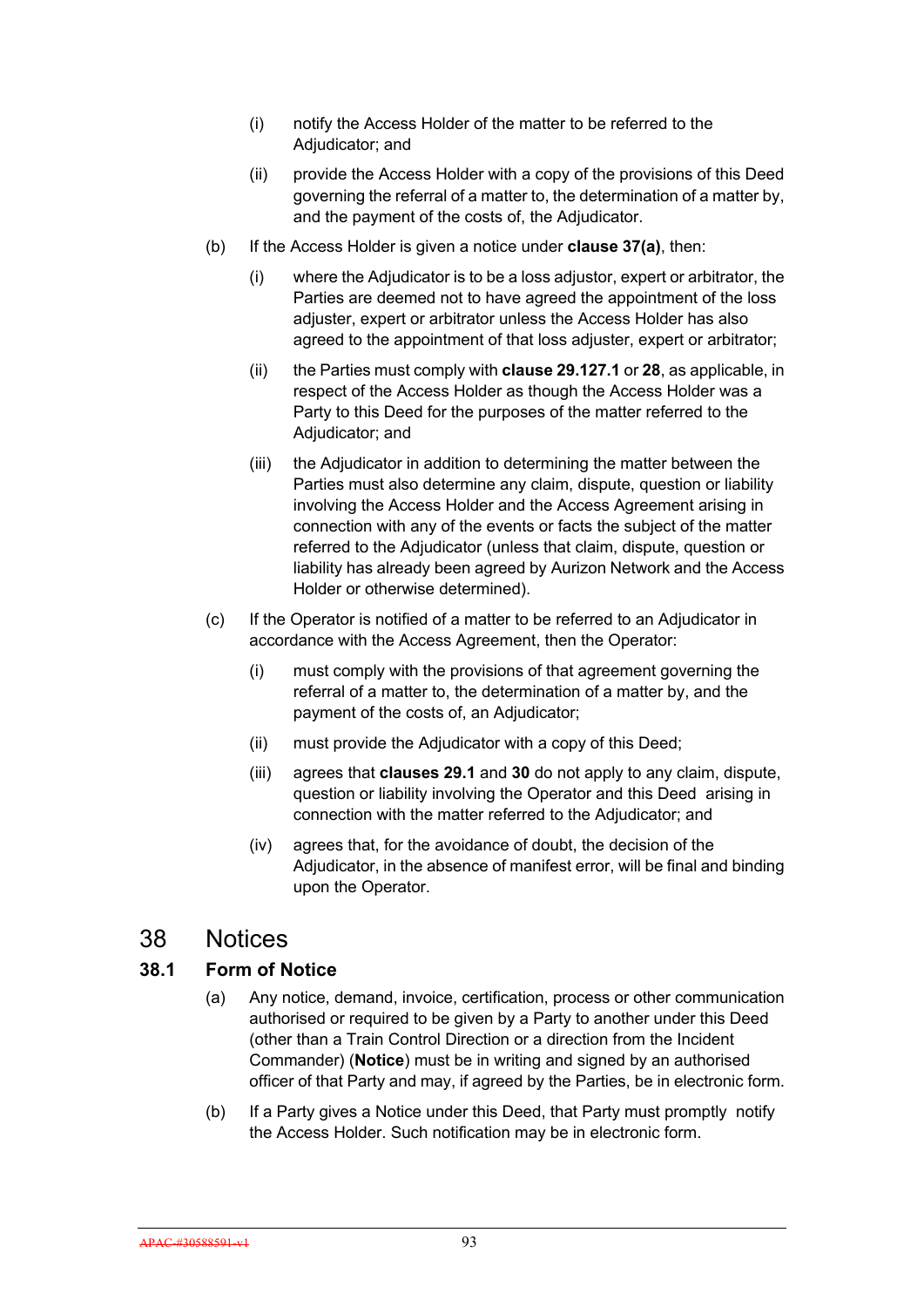# **38.2 Method of service**

Subject to **clause 36.5**, a Notice may be given by being:

- (a) personally delivered to a Party;
- (b) left at the Party's current address for service;
- (c) sent to the Party's current address for service by pre-paid ordinary mail;
- (d) sent by facsimile transmission to the Party's current facsimile number for service; or
- (e) if agreed by the Parties, sent by email to the Party's current email address for service.

#### **38.3 Deemed Notice**

Subject to **clause 38.5**, a Notice given in accordance with this **clause 38** is deemed to be given if:

- (a) personally delivered, upon delivery;
- (b) posted to an address in Australia, three Business Days after posting;
- (c) posted to an address outside Australia, 10 Business Days after posting;
- (d) sent by facsimile, on the next Business Day after being sent if following transmission the sender receives a transmission report indicating that the facsimile was sent to the addressee's facsimile number; or
- (e) sent by email, on the next Business Day after being sent (as recorded on the device from which the sender sent the email) unless the sender receives an automated message that the email has not been delivered.

#### **38.4 Addresses for notices**

- (a) Each Party's address for notices is as set out in **item 2** of **schedule 1**.
- (b) A Party may from time to time change its particulars for service by giving notice of that change to the other Party.

#### **38.5 Train Control Direction or Incident Commander's direction**

- (a) A Train Control Direction is deemed to have been given at the time the direction is given, issued or made.
- (b) A direction from the Incident Commander is deemed to have been given at the time the direction is communicated by the Incident Commander.

# 39 General

#### **39.1 Survival**

This **clause 39** and **clauses 7**, **19.6**, **26**, **28**, **29**, **30**, **33**, **35**, **36** and **38** survive the expiration or termination of this Deed.

# **39.2 Amendment**

- (a) Except as otherwise provided in this Deed, any variation or amendment to this Deed must be in writing signed by:
	- (i) both Parties; and
	- (ii) except where the amendment solely relates to operational matters that do not have consequential impacts on the Access Holder's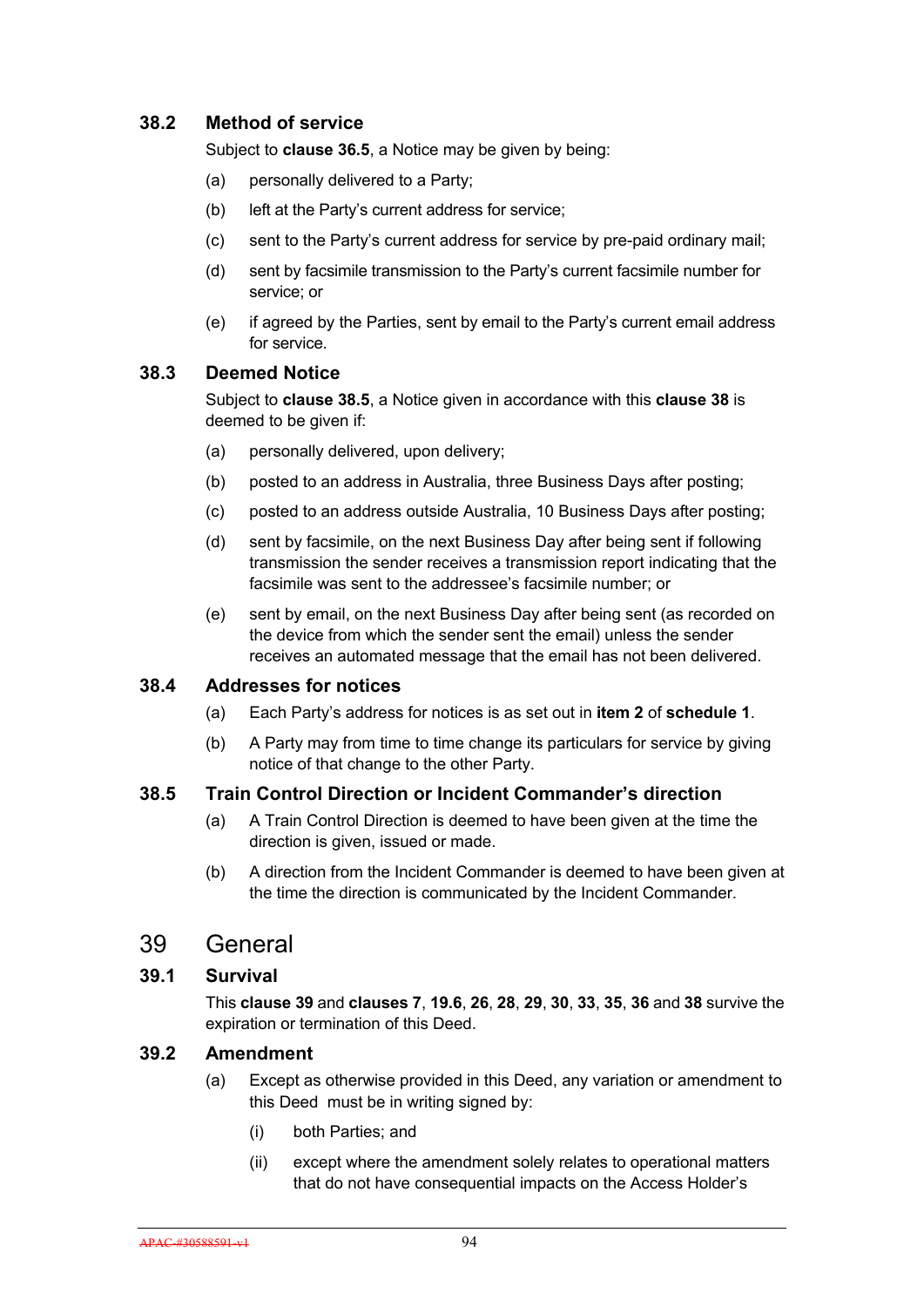Access Rights, the utilisation of the Access Holder's Access Rights or Access Agreement, the Access Holder.

(b) The Operator must provide the Access Holder with a copy of any written agreement to variations or amendments to this Deed.

#### **39.3 Entire agreement**

- (a) This Deed, the Schedules and other documents referred to in the Schedules constitute the entire understanding and agreement between the Parties as to the subject matter of this Deed.
- (b) All previous negotiations, understandings, representations, warranties, memoranda or commitments in relation to, or in any way affecting, the subject matter of this Deed are merged in and superseded by this Deed and are of no force or effect whatever, and no Party is liable to any other Party in respect of those matters.
- (c) Neither Party has relied on any representations made by the other Party relating to the subject matter of this Deed or otherwise.
- (d) No oral explanation or information provided by any Party to another:
	- (i) affects the meaning or interpretation of this Deed; or
	- (ii) constitutes any collateral agreement, warranty or understanding between any of the Parties.

#### **39.4 Counterparts**

This Deed may consist of a number of counterparts and, if so, the counterparts taken together constitute one document.

#### **39.5 Non-merger**

Each representation, covenant and obligation under this Deed continues in full force and effect until such representation, obligation or covenant is satisfied or completed.

# **39.6 Authority to enter into agreement**

- (a) Each Party warrants to the other Party that, in respect of itself, it has full power to enter into and perform its obligations under this Deed, and that this Deed constitutes valid and binding obligations on it, enforceable in accordance with its terms.
- (b) If this Deed is executed by an attorney, the attorney states, by such execution, that as at the time of such execution the attorney has received no notice of the revocation of the power of attorney pursuant to which the attorney has executed this Deed.

# **39.7 Consents and approvals**

Unless otherwise stated in this Deed, if a Party has a right to accept, reject, decide, determine, consent or make any decision or exercise any discretion or decide to give any notice under this Deed, the Party may do so conditionally or unconditionally at its discretion.

# **39.8 Relationship**

The relationship between the Parties is entirely contractual. Nothing in this Deed creates, or is to be taken to create, any partnership, joint venture or relationship of employer and employee between the Parties or any of them.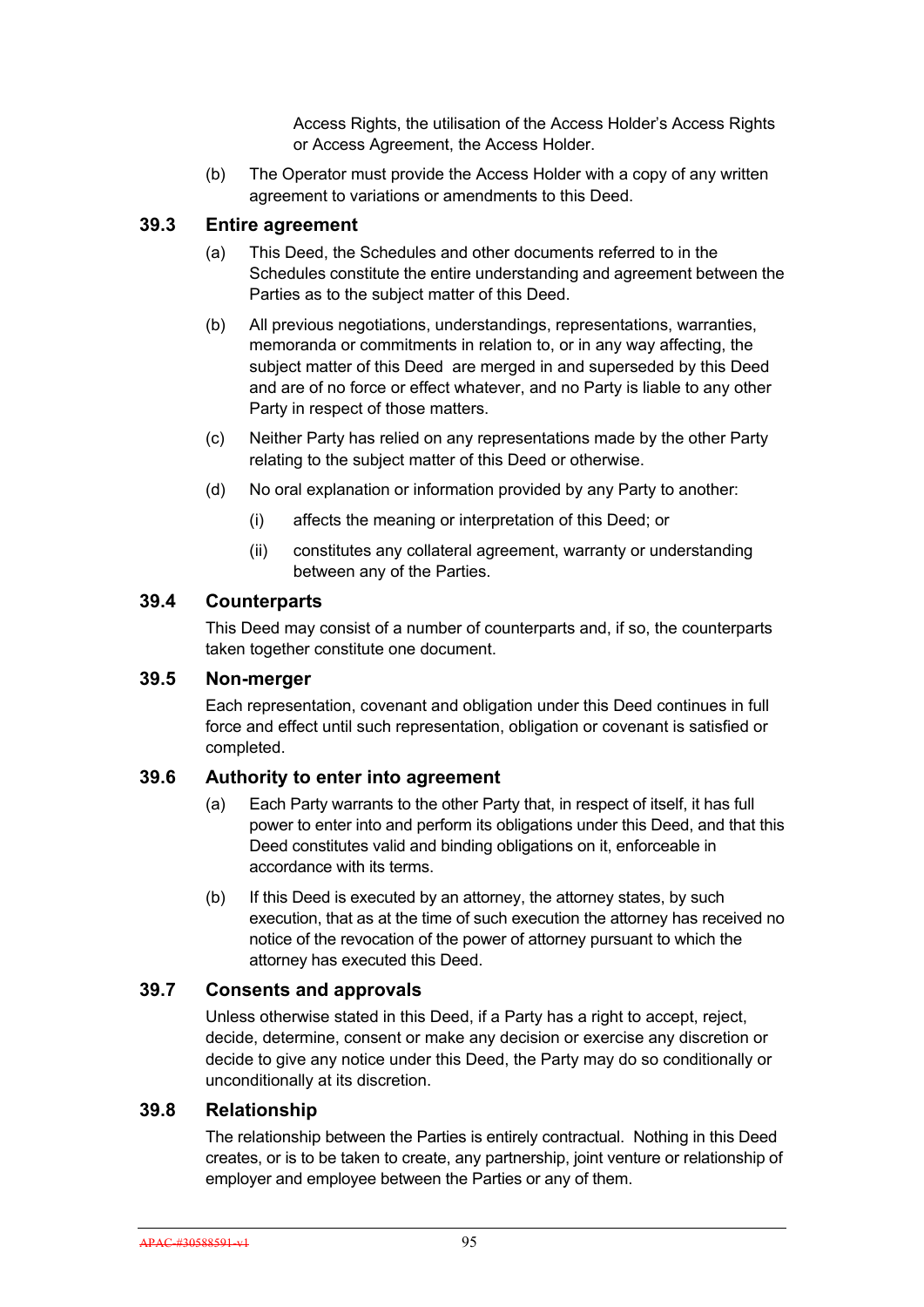# **39.9 Certificate**

A certificate signed by any duly authorised officer of Aurizon Network as to a matter or as to a sum payable to Aurizon Network in connection with this Deed is prima facie evidence of the matter stated in it or the sum payable.

### **39.10 Costs**

Subject to any express provision in this Deed to the contrary, each Party bears its own legal and other expenses relating directly or indirectly to the preparation of, and performance of its obligations under, this Deed.

# **39.11 Duty**

- (a) The Operator is, as between the Parties, liable for and must duly pay all stamp duty (including any fine or penalty) on or relating to this Deed and any document executed under or in connection with it.
- (b) If Aurizon Network pays any stamp duty (including any fine or penalty) on or relating to this Deed, or any document executed under or in connection with it, the Operator must, within 10 Business Days after receiving such demand, reimburse Aurizon Network the amount paid.

# **39.12 Waiver and exercise of rights**

- (a) A single or partial exercise or waiver of a right relating to this Deed does not prevent any other exercise of that right or the exercise of any other right.
- (b) No failure or delay by either Party to exercise any right or remedy under this Deed may be construed or operate as a waiver or be evidence of delay, laches or acquiescence in equity or at law in respect of such right or remedy.
- (c) A waiver or consent by any Party of any default or breach of any term of this Deed does not constitute a waiver of later defaults or breaches of the same or any other term.
- (d) A Party's election not to exercise any rights under this Deed does not prejudice any other rights which that Party may have against the other Party arising out of any failure by the other Party to comply with this Deed.

# **39.13 Computation of time**

Where time is to be calculated by reference to a day or event, that day or the day of the event will be excluded.

#### **39.14 Severance of invalid or illegal terms**

- (a) If any term of this Deed, or its application to any Party, person or circumstance, is or becomes invalid, void, voidable or otherwise unenforceable for any reason whatever, then:
	- (i) that term, or its application to such Party, person or circumstance, is severed from this Deed;
	- (ii) the remainder of this Deed, excluding the severed part, remains in force, and any term which includes the severed part applies to such Party, person or circumstance without reliance on the part severed; and
	- (iii) to the extent permissible by Law, the Parties must agree to replace the severed term, effective from the date of severance, with a valid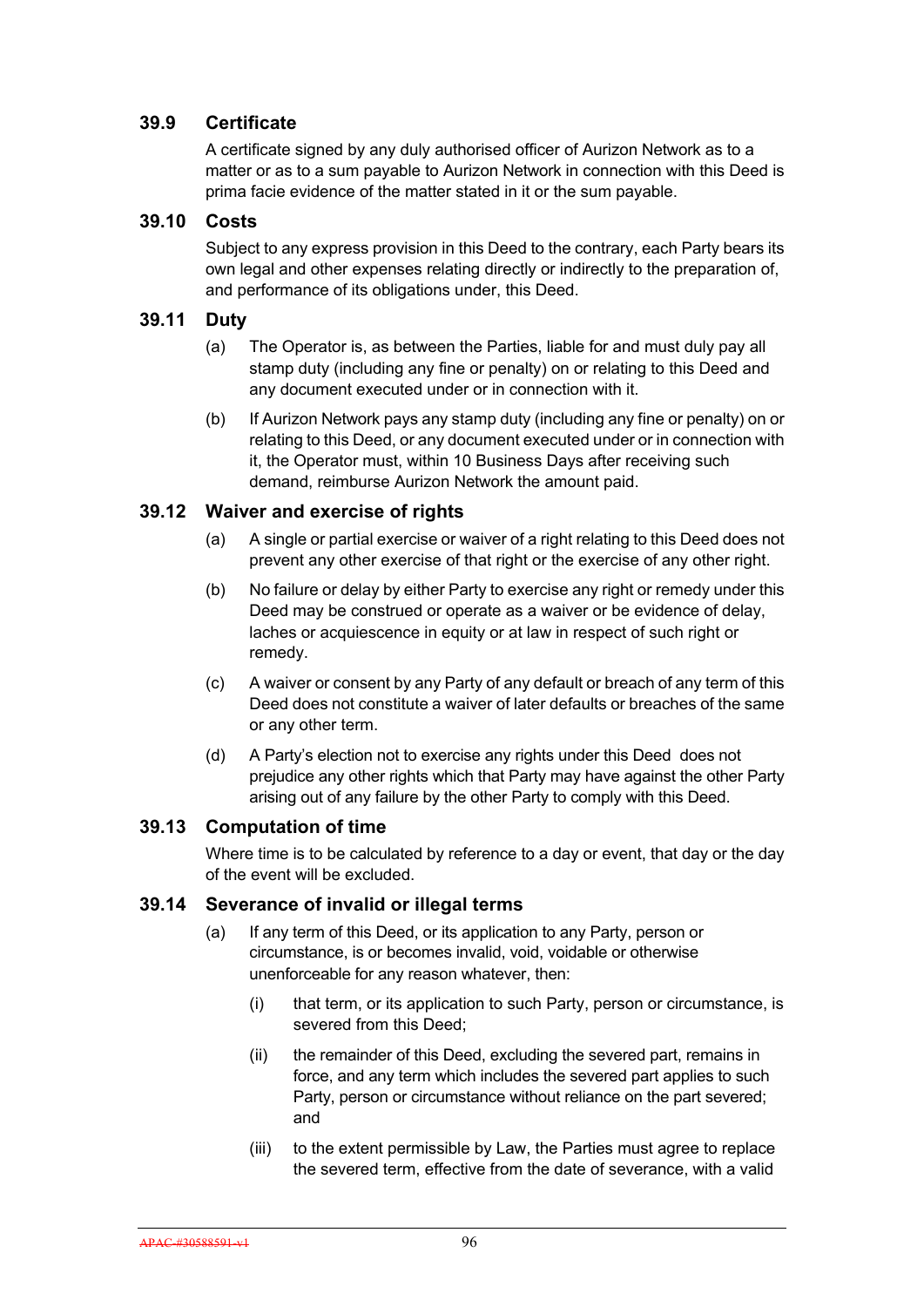and enforceable term which so far as possible achieves the same purpose, object or effect as the invalid, void, voidable or otherwise unenforceable term was intended to achieve and does not cause any substantial reduction in the benefits of either Party or material re-allocation of risks between the Parties.

- (b) The Parties must act reasonably and in good faith in seeking an agreement under this **clause 39.14** as to a replacement term.
- (c) If the Parties cannot agree upon a replacement term, this Deed is continued in accordance with **clauses 39.14(a)(i)** and **39.14(a)(ii)**.

# **39.15 Rights cumulative**

Subject to any express provision in this Deed to the contrary, the rights of any Party under this Deed are cumulative and are in addition to any other rights of that Party.

#### **39.16 Approvals and consents**

Subject to any express provision in this Deed to the contrary, a Party may conditionally or unconditionally give or withhold any consent to be given under this Deed.

# **39.17 Third Party Land**

The Operator acknowledges that:

- (a) the land specified in **item 4** of **Schedule 3** (**Third Party Land**) is not owned or controlled by Aurizon Network; and
- (b) entry onto that Third Party Land is not included within the definition of Access,

and agrees that in respect of that Third Party Land:

- (c) the Operator must comply with the requirements of the person that owns or controls that Third Party Land (**Landowner**) in relation to that Third Party Land as notified to the Operator by Aurizon Network from time to time;
- (d) if, after the Commencement Date, there is a change in the costs incurred by Aurizon Network due to the requirements of the Landowner in respect of that Third Party Land, then that change is deemed to be a Material Change for the purposes of the Access Agreement; and
- (e) if Aurizon Network's rights in respect of that Third Party Land are terminated for any reason other than the default of Aurizon Network of any agreement that affects Aurizon Network's use of that Third Party Land or other than by agreement with the Landowner, then Aurizon Network may, by notice to the Operator, suspend and/or terminate the Access Rights insofar as they relate to that part of the Nominated Network which is situated on that Third Party Land.

# **39.18 Implementation of agreement**

Each Party must promptly execute all documents and do all such acts and things as are necessary or desirable to implement and give full effect to the provisions of this Deed.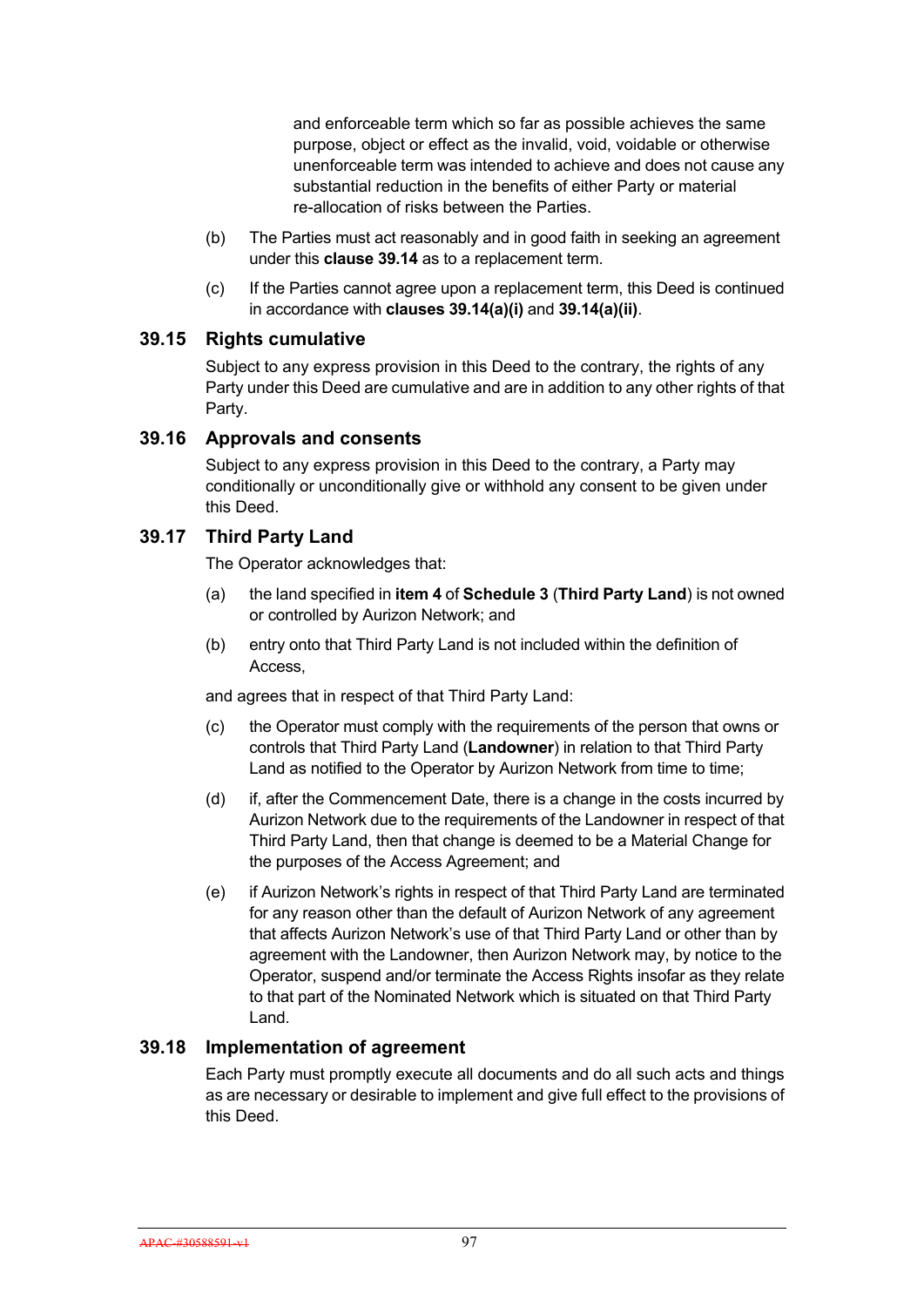# **39.19 Governing law and jurisdiction**

- (a) This Deed is governed by, and is to be construed in accordance with, the law in force in the State.
- (b) Each Party irrevocably and unconditionally submits to the non-exclusive jurisdiction of the courts exercising jurisdiction in the State, and any courts which have jurisdiction to hear appeals from any of those courts, and waives any right to object to any proceedings being brought in those courts.

### **39.20 PPS Act**

- (a) If a Party (**first party**) reasonably determines that this Deed contains a "Security Interest" for the purposes of the PPS Act (**Security Interest**), the other Party (**second party**) agrees to do anything (such as obtaining consents, signing and producing documents, getting documents completed and signed and supplying information) which the first party (after consultation with the second party) reasonably asks and considers necessary for the purposes of:
	- (i) ensuring that the Security Interest is enforceable, perfected and otherwise effective;
	- (ii) enabling the first party to apply for any registration, or give any notification, in connection with the Security Interest so that the Security Interest has the priority required by the first party; or
	- (iii) enabling the first party to exercise rights in connection with the Security Interest.
- (b) A Party is not required to give any notice under the PPS Act to the other Party or any other person and each Party waives the right to receive any such notice (including a notice of Verification Statement) unless the notice is required by the PPS Act and that obligation cannot be excluded.
- (c) To the extent that this Deed gives rise to a Security Interest, the Parties agree that for the purposes of section 115 of the PPS Act, the following sections of the PPS Act will not apply to any Relevant Collateral:
	- (i) section 95 (notice by Secured Party of removal of Accession);
	- (ii) section 121(4) (notice by Secured Party of enforcement of Security Interest in liquid assets);
	- (iii) section 125 (obligation of Secured Party to dispose of or retain Collateral after seizure);
	- (iv) section 130, to the extent that it requires a party to give any notice to the other party (notice by Secured Party of disposal of Collateral);
	- (v) section 132(3)(d) (obligation of Secured Party to show amounts paid to other Secured Parties in statement of account);
	- (vi) section 132(4) (statement of account by Secured Party if it does not dispose of Collateral within prescribed period);
	- (vii) section 135 (notice by Secured Party of retention of Collateral);
	- (viii) section 142 (redemption of Collateral); and
	- (ix) section 143 (reinstatement of Security Agreement).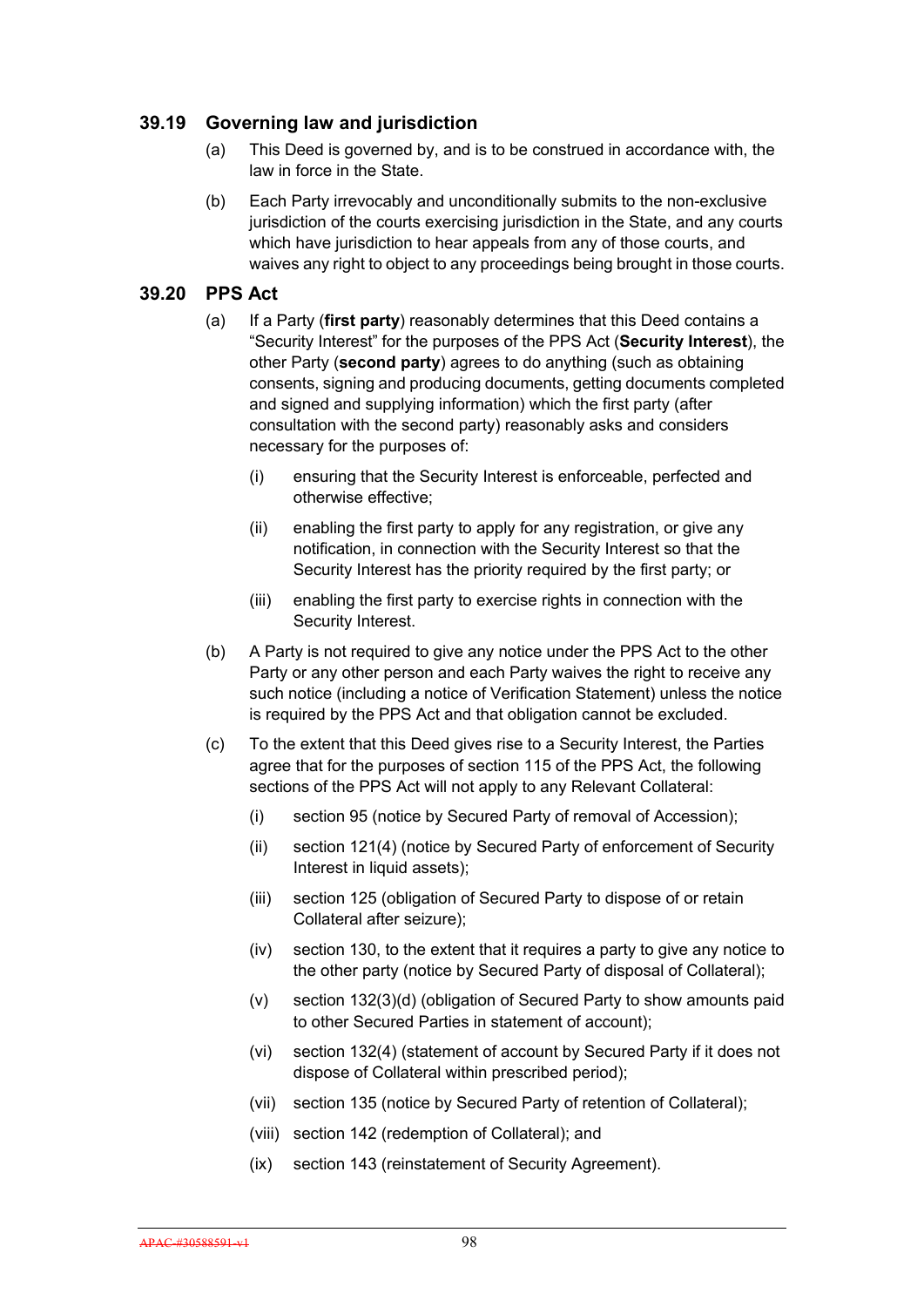#### **Execution**

**Executed** as a deed and delivered on the date shown on the first page.

| <b>Executed by Aurizon Network Pty Ltd</b><br>ABN 78 132 181 116: |                          |
|-------------------------------------------------------------------|--------------------------|
| <b>Company Secretary/Director</b>                                 | <b>Director</b>          |
| Name of Company Secretary/Director<br>(print)                     | Name of Director (print) |
|                                                                   |                          |
| <b>Executed by [the Operator] ABN</b><br>[insert]:                |                          |
| <b>Company Secretary/Director</b>                                 | <b>Director</b>          |
| Name of Company Secretary/Director<br>(print)                     | Name of Director (print) |
|                                                                   |                          |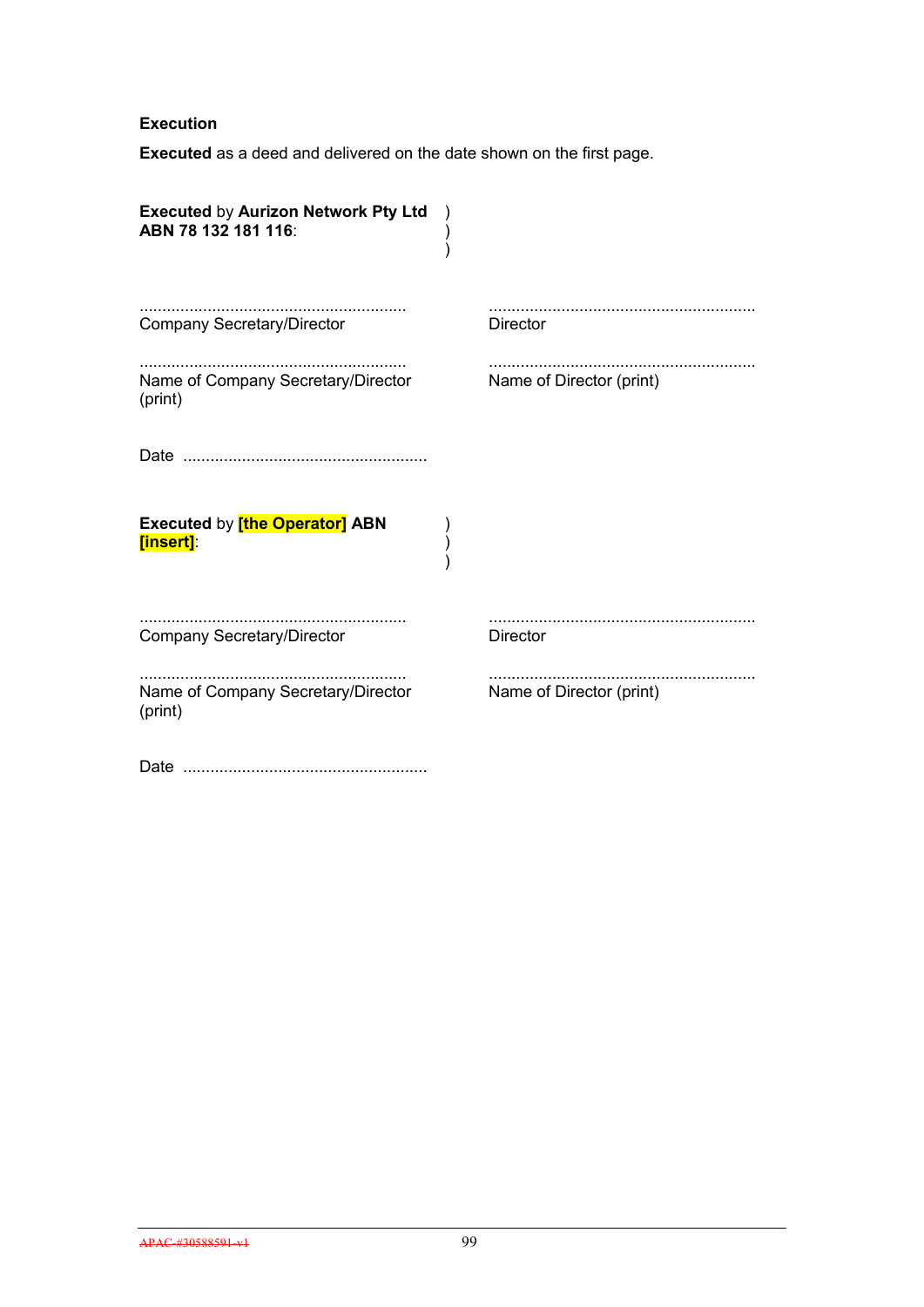# Schedule 1

# Reference schedule

| Item                           | <b>Description</b>                        | <b>Details</b>         |          |  |
|--------------------------------|-------------------------------------------|------------------------|----------|--|
| <b>Operator details</b>        |                                           |                        |          |  |
| 1                              | <b>Operator</b>                           | Name:                  | [insert] |  |
|                                |                                           | ABN:                   | [insert] |  |
| <b>Particulars for Notices</b> |                                           |                        |          |  |
| $\overline{2}$                 | <b>Address for Notices</b>                | <b>Aurizon Network</b> |          |  |
|                                |                                           | Address:               | [insert] |  |
|                                |                                           | Facsimile:             | [insert] |  |
|                                |                                           | Email:                 | [insert] |  |
|                                |                                           | Attention:             | [insert] |  |
|                                |                                           | Operator               |          |  |
|                                |                                           | Address:               | [insert] |  |
|                                |                                           | Facsimile:             | [insert] |  |
|                                |                                           | Email:                 | [insert] |  |
|                                |                                           | Attention:             | [insert] |  |
| <b>Access Agreement</b>        |                                           |                        |          |  |
| 3                              | <b>Access Holder</b>                      | Name:                  | [insert] |  |
|                                |                                           | ABN:                   | [insert] |  |
| 4                              | <b>Date of Access</b><br><b>Agreement</b> | [insert]               |          |  |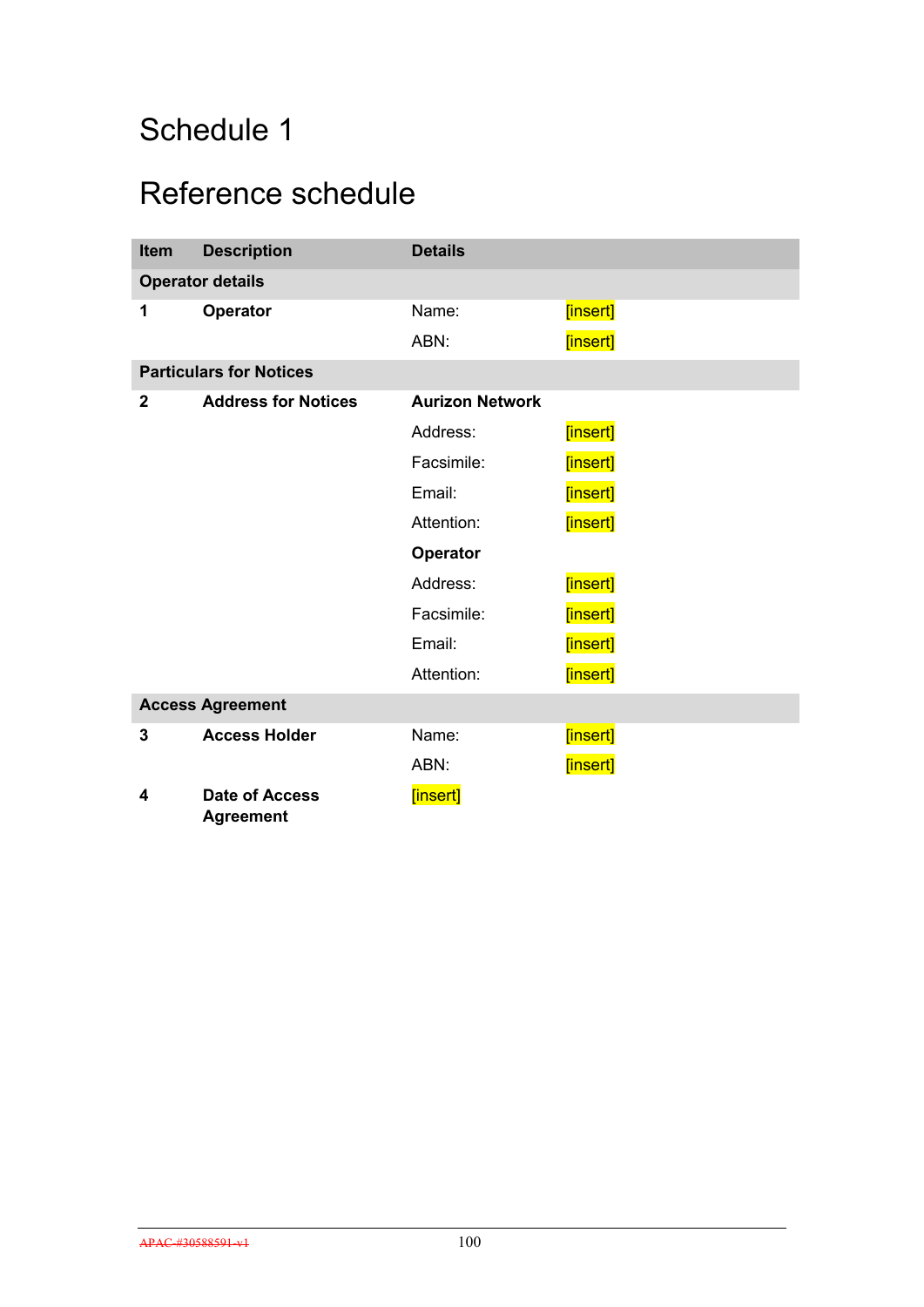# Schedule 2

# Train Descriptions

# Part A – Matters applicable to specific Train Service Types

# 1 Train Service Type #1

# **1.1 Key characteristics of Train Service Type**

| [insert]                               |  |  |  |  |
|----------------------------------------|--|--|--|--|
| [insert]                               |  |  |  |  |
| [insert]                               |  |  |  |  |
|                                        |  |  |  |  |
| Coal                                   |  |  |  |  |
| [insert]                               |  |  |  |  |
| [yes/no]                               |  |  |  |  |
| <b>Details of route and facilities</b> |  |  |  |  |
| [insert]                               |  |  |  |  |
| [insert]                               |  |  |  |  |
| [insert]                               |  |  |  |  |
| [insert]                               |  |  |  |  |
| [insert]                               |  |  |  |  |
| [insert]                               |  |  |  |  |
| [insert]                               |  |  |  |  |
| [yes/no]                               |  |  |  |  |
| Details of maximum dwell times         |  |  |  |  |
| [insert]                               |  |  |  |  |
| [insert]                               |  |  |  |  |
| [insert]                               |  |  |  |  |
| [insert]                               |  |  |  |  |
|                                        |  |  |  |  |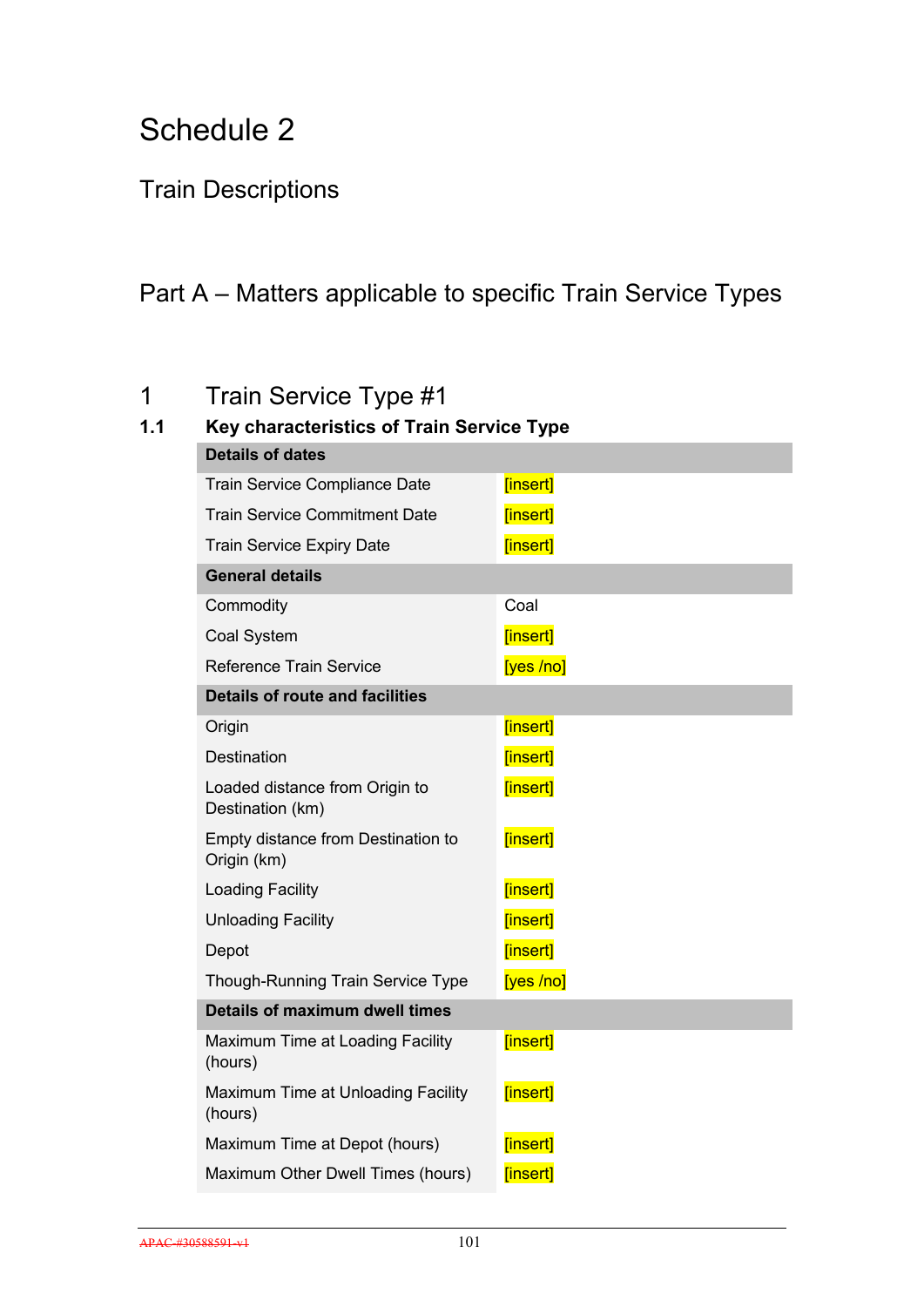| <b>Maximum Sectional Running Times</b>      |                                                                                                                                    |
|---------------------------------------------|------------------------------------------------------------------------------------------------------------------------------------|
| <b>Maximum Sectional Running Times</b>      | The Maximum Sectional Running Time<br>for a Section for the Train Service Type<br>are set out in appendix A to this<br>schedule 2. |
| <b>Nominated Monthly Operational Rights</b> |                                                                                                                                    |
| Nominated Monthly Operational Rights        | The Nominated Monthly Operational<br>Rights for the Train Service Type is set<br>out in appendix B to this schedule 2.             |
| <b>Maximum Payload</b>                      |                                                                                                                                    |
| Maximum Payload                             | The Maximum Payload for the Train<br>Service Type is set out in appendix B<br>to this schedule 2.                                  |

### **1.2 Special operating restrictions**

Without limiting the special operating restrictions which are specified in **item 1.2** of **Part B** of **schedule 2** as being applicable to all Train Service Types, in scheduling Train Services for the Train Service Type in accordance with the Network Management Principles, Aurizon Network must comply with the following special operating restrictions (if any):

| Item | Special operating restriction |
|------|-------------------------------|
|      | [insert]                      |
| -7   | [insert]                      |

### **1.3 Cycle description**

Subject to:

- (a) any Train Control Direction given to the Operator in respect of a Train Service;
- (b) any exceptions which are specified in **part B** of this **schedule 2** as being applicable to all Train Service Types; and
- (c) any exceptions specified in the table below,

the Operator must operate Train Services for the Train Services Type over the most direct route on the Nominated Network between the Origin and Destination and Destination and Origin (as applicable).

|    | Item $ $ Exceptions |
|----|---------------------|
|    | [insert]            |
| -2 | [insert]            |

Where there is duplicated Track or multiple roads (eg yards), Aurizon Network must have the ability to schedule the Train Service over any of the Tracks or roads.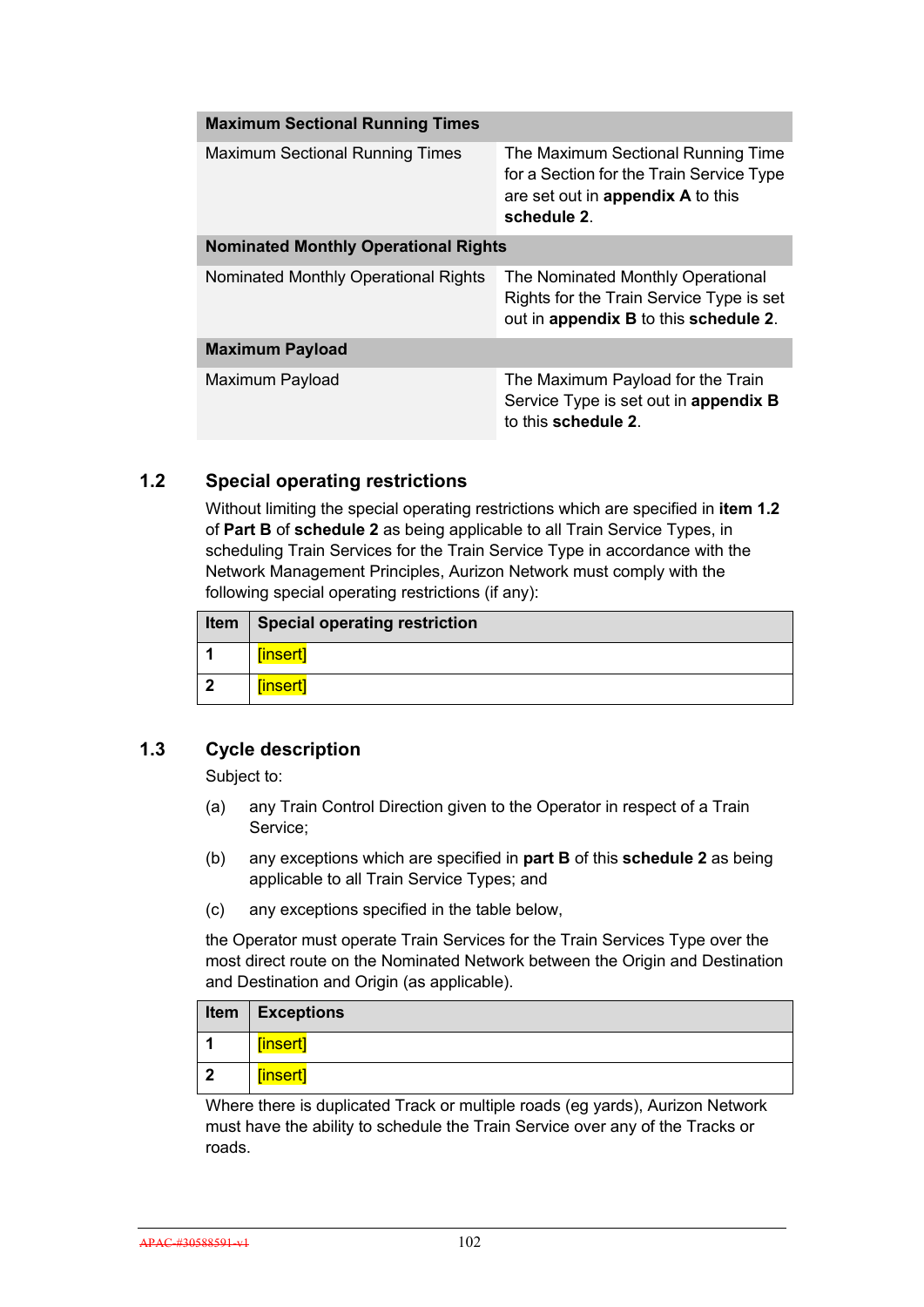| <b>Item</b>  | <b>Permitted Movements</b>                                                                                                                                                                                                      |
|--------------|---------------------------------------------------------------------------------------------------------------------------------------------------------------------------------------------------------------------------------|
| 1            | <u>  [Insert any permitted Train Movements by the Operator on the Nominated</u><br>Network other than direct corridor travel of the Train Service in accordance<br>with the specified Sectional Running Times and Dwell Times.] |
| $\mathbf{2}$ | [insert]                                                                                                                                                                                                                        |

### **1.4 Permitted Train Movements on the Nominated Network**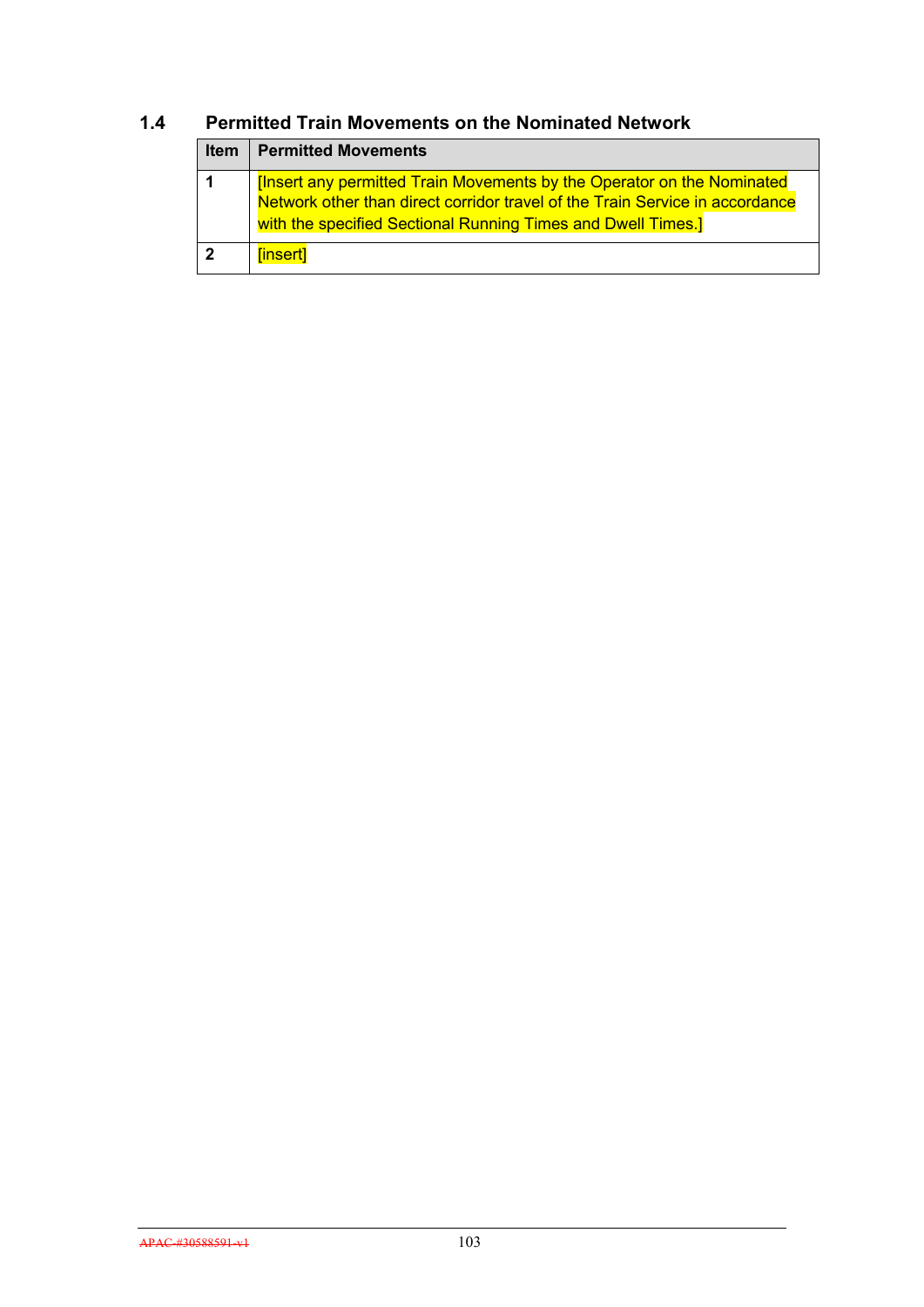## Part B – Matters applicable to all Train Service Types

## 1 Matters applicable to all Train Service Types

### **1.1 Overview**

The matters set out in this **part B** of **schedule 2** are applicable to all Train Service Types and form part of the Train Description for all Train Service Types.

### **1.2 Special operating restrictions**

Without limiting the special operating restrictions for a Train Service Type which are specified in **item 1.2** of **Part A** of **schedule 2** (if any), in scheduling Train Services in accordance with the Network Management Principles, Aurizon Network must comply with the following special operating restrictions:

|     | <b>Item   Special operating restriction</b> |
|-----|---------------------------------------------|
|     | [insert]                                    |
| - 2 | [insert]                                    |

### **1.3 Cycle description**

Subject to the exceptions set out in the table below, Train Services cycle description is the most direct route over the Nominated Network between the Origin and Destination and Destination and Origin (as applicable).

| Item                    | <b>Exceptions</b> |
|-------------------------|-------------------|
|                         | [insert]          |
| $\overline{\mathbf{2}}$ | [insert]          |

### **1.4 Stowage**

| Item | <b>Stowage requirements</b>                                                                                                                                        |
|------|--------------------------------------------------------------------------------------------------------------------------------------------------------------------|
|      | <b>Insert short term Stowage requirements additional to that provided in the</b><br>relevant Reference Tariff Provisions (as defined in the Access<br>Agreement).] |
|      | [insert]                                                                                                                                                           |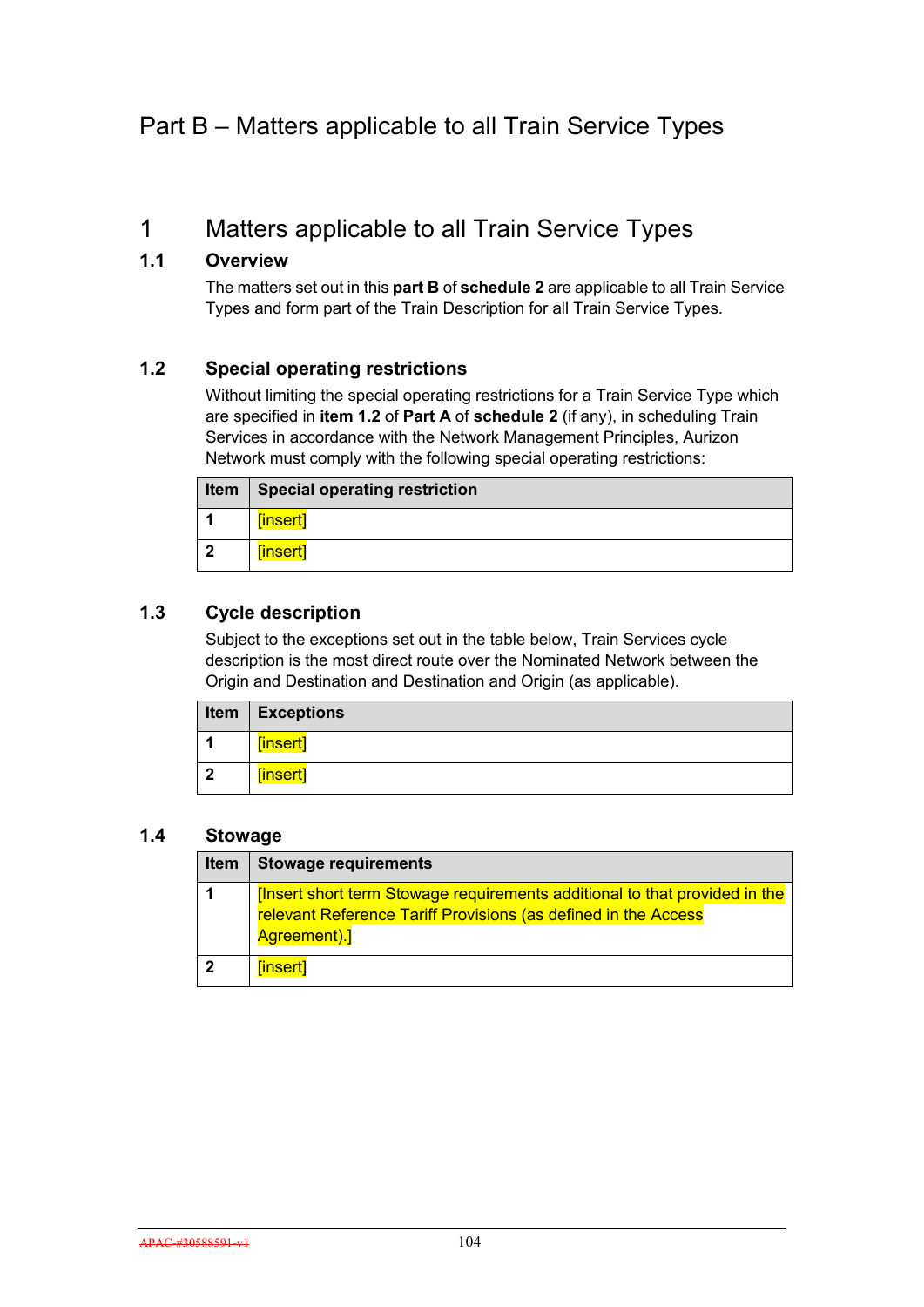# Appendix A to Schedule 2

## Sectional Running Times

## 1 Train Services that are Reference Train Services

[**Drafting note**: This item will set out the Maximum Sectional Running Times for Train Services that a Reference Train Services.]

#### **Maximum Sectional Running Times: Reference Train Services**

|  | <b>Empty (mins)</b> | Loaded (mins) |  |  |  |  |  |
|--|---------------------|---------------|--|--|--|--|--|
|  |                     |               |  |  |  |  |  |
|  |                     |               |  |  |  |  |  |

#### **Standard Sectional Running Times: Reference Train Services**

|  | <b>Empty (mins)</b> |              |              | Г              |              |                |              |
|--|---------------------|--------------|--------------|----------------|--------------|----------------|--------------|
|  |                     |              |              | $\mathbf{o}$   |              |                |              |
|  |                     |              |              | a              |              |                |              |
|  |                     |              |              | $\mathbf d$    |              |                |              |
|  |                     |              |              | $\mathbf e$    |              |                |              |
|  |                     |              |              | $\mathbf d$    |              |                |              |
|  |                     |              | V            |                |              |                |              |
|  |                     |              |              | m              |              |                |              |
|  |                     |              |              | in             |              |                |              |
|  |                     |              |              | s)             |              |                |              |
|  |                     | Pass to Stop | s            | s              | P            | s <sub>l</sub> | $\mathbf{s}$ |
|  |                     |              | $\mathbf t$  | $\mathbf t$    | a            | t              | t            |
|  |                     |              | a            | $\mathbf a$    | s            | a              | a            |
|  |                     |              | $\mathbf{r}$ | $\mathbf{r}$   | $\mathbf{s}$ | $\mathbf{r}$   | r            |
|  |                     |              | t            | t              |              | t              | t            |
|  |                     |              |              |                | $\mathbf t$  |                |              |
|  |                     |              | t            | t              |              | $o$   t        | t            |
|  |                     |              | $\circ$      | $\circ$        |              | o              | $\mathbf{o}$ |
|  |                     |              |              |                | ${\bf S}$    |                |              |
|  |                     |              | P            | s <sub>l</sub> | t            | P              | $\mathbf{s}$ |
|  |                     |              | a            | t              | o            | a              | t            |
|  |                     |              | $\mathbf{s}$ | $\circ$        | p            | s              | $\mathbf{o}$ |
|  |                     |              | $\mathbf{s}$ | $\mathsf{p}$   |              | s              | p            |
|  |                     |              |              |                |              |                |              |
|  |                     |              |              |                |              |                |              |

### 2 Train Services that are not Reference Train Services [**Drafting note**: If a Train Service for a Train Service Type is a not a Reference Train Service, the Maximum Sectional Running Times for Train Services for that

APAC-#30588591-v1 105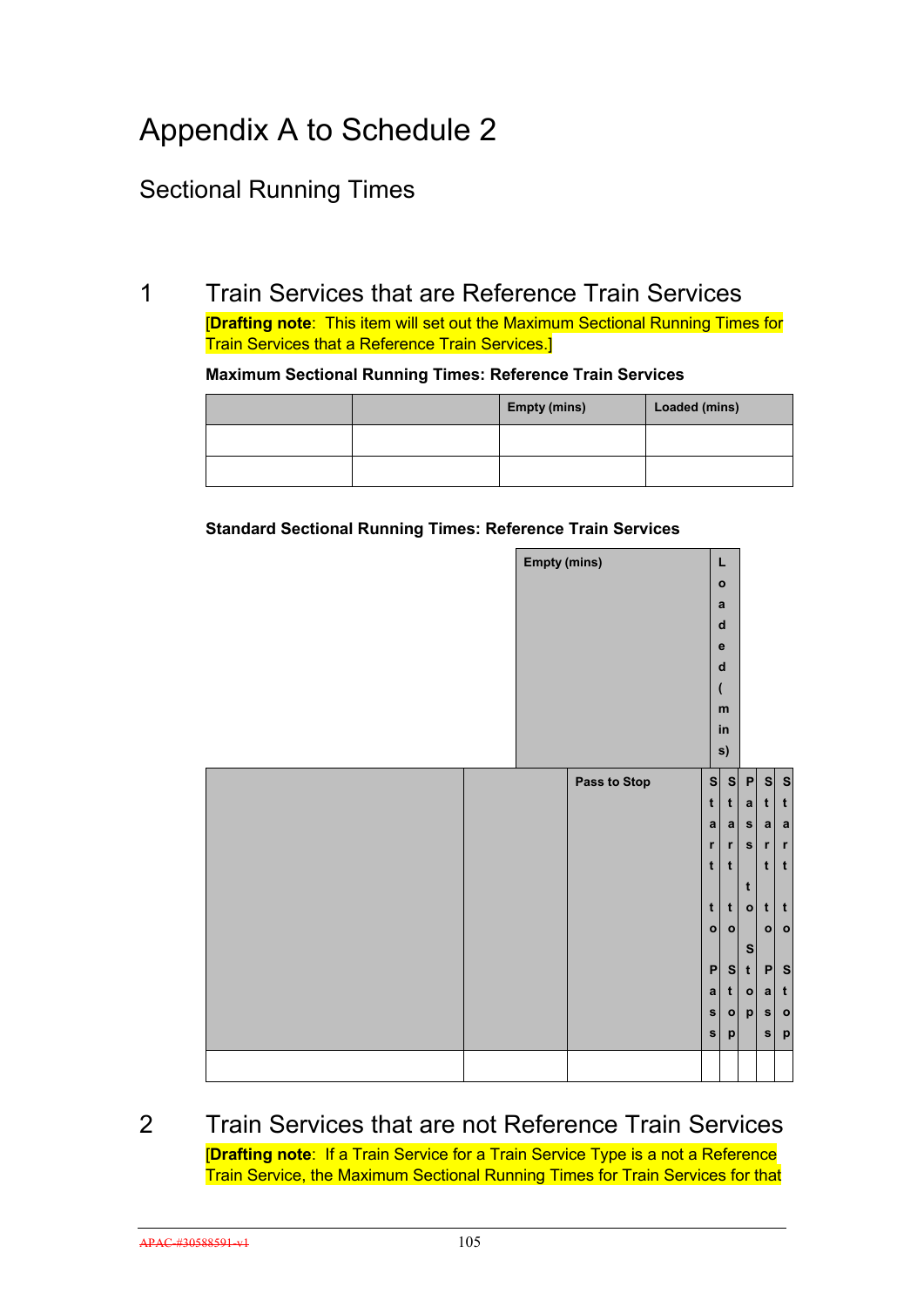### Train Service Type for each Section will be specifically set out in this item.]

### **Maximum Sectional Running Times: Non- Reference Train Services**

|  | <b>Empty (mins)</b> | Loaded (mins) |
|--|---------------------|---------------|
|  |                     |               |
|  |                     |               |

### **Standard Sectional Running Times: Non-Reference Train Services**

|  | <b>Empty (mins)</b> |              |                            | L                           |                |                                |                           |
|--|---------------------|--------------|----------------------------|-----------------------------|----------------|--------------------------------|---------------------------|
|  |                     |              |                            | $\mathbf{o}$                |                |                                |                           |
|  |                     |              |                            | $\mathbf{a}$                |                |                                |                           |
|  |                     |              |                            | $\mathbf d$                 |                |                                |                           |
|  |                     |              |                            | e                           |                |                                |                           |
|  |                     |              |                            | $\mathbf d$                 |                |                                |                           |
|  |                     |              |                            | $\overline{\mathcal{L}}$    |                |                                |                           |
|  |                     |              |                            | ${\bf m}$<br>in             |                |                                |                           |
|  |                     |              |                            | s)                          |                |                                |                           |
|  |                     |              |                            |                             |                |                                |                           |
|  |                     | Pass to Stop | s <sub>l</sub>             | s <sub>l</sub>              | P              | s <sub>l</sub>                 | $\mathbf{s}$              |
|  |                     |              | t                          | t                           | a              | t                              | t                         |
|  |                     |              | a                          | a                           | s <sub>1</sub> | a l                            | $\mathbf{a}$              |
|  |                     |              | $\mathbf r$<br>$\mathbf t$ | $\mathbf r$<br>$\mathbf{t}$ | s              | $r_{\parallel}$<br>$\mathbf t$ | $\mathbf{r}$<br>t         |
|  |                     |              |                            |                             | t              |                                |                           |
|  |                     |              | $\mathbf t$                | t                           | $\circ$        | t                              | t                         |
|  |                     |              | $\circ$                    | o                           |                | $\circ$                        | $\mathbf{o}$              |
|  |                     |              |                            |                             | $\mathbf{s}$   |                                |                           |
|  |                     |              | P                          | s                           | t              | P                              | $\mathbf{s}$              |
|  |                     |              | $\mathbf a$                | t                           | $\mathbf{o}$   | a                              | t                         |
|  |                     |              | $\mathbf{s}$               | $\circ$                     | p              | $\mathbf{s}$                   | $\mathbf{o}$              |
|  |                     |              | $\mathbf{s}$               | p                           |                | $\mathbf{s}$                   | $\boldsymbol{\mathsf{p}}$ |
|  |                     |              |                            |                             |                |                                |                           |
|  |                     |              |                            |                             |                |                                |                           |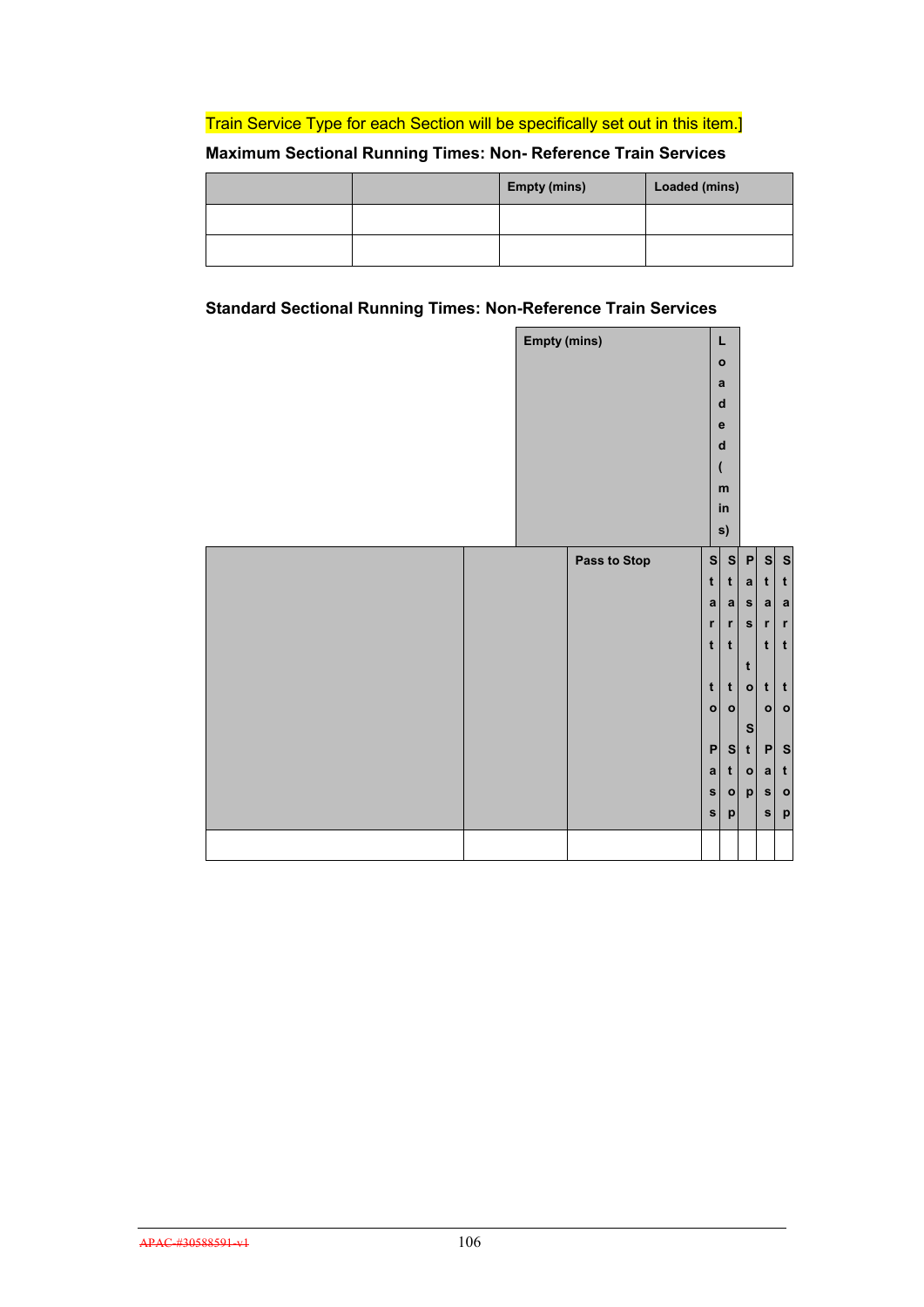# Appendix B to Schedule 2

## Nominated Monthly Operational Rights

## 1 Train Service Type #1

| <b>Nominated Monthly</b><br><b>Operational Rights (for a</b><br>30 day Month) | [insert]               |
|-------------------------------------------------------------------------------|------------------------|
| <b>Maximum Payload</b>                                                        | <b>finsert</b> tonnes  |
| <b>Nominal Payload</b>                                                        | [insert] tonnes        |
| Indicative Tonnage (for a<br>30 day Month)                                    | <b>[insert]</b> tonnes |

**Note for information purposes only**: The Nominated Monthly Operational Rights (for a 30 day Month) for a Train Service Type is the number of Train Services calculated in accordance with the following formula:

| <b>NMTS</b>                        | $=$ | 2 × Loaded Train Services                                                                                                                                                                                                                                                                                                                                                                         |
|------------------------------------|-----|---------------------------------------------------------------------------------------------------------------------------------------------------------------------------------------------------------------------------------------------------------------------------------------------------------------------------------------------------------------------------------------------------|
| where:                             |     |                                                                                                                                                                                                                                                                                                                                                                                                   |
| <b>NMTS</b>                        | $=$ | the Nominated Monthly Operational Rights (for a 30 day<br>Month) for the Train Service Type                                                                                                                                                                                                                                                                                                       |
| Loaded<br>Train<br><b>Services</b> | $=$ | IT/AAP (rounded to the nearest whole Train Service on the<br>basis that where the first decimal place is greater than three,<br>the number of Train Services is to be rounded up to the<br>nearest number of whole Train Services and, where the first<br>decimal place is three or less, the number of Train Services is<br>to be rounded down to the nearest number of whole Train<br>Services) |
| ΙT                                 | $=$ | the Indicative Tonnage (for a 30 day Month) for the Train<br>Service Type                                                                                                                                                                                                                                                                                                                         |
| AAP                                | =   | the Nominal Payload for the Train Service Type as specified in<br>the relevant Notice of Intention to Increase Nominal Payload                                                                                                                                                                                                                                                                    |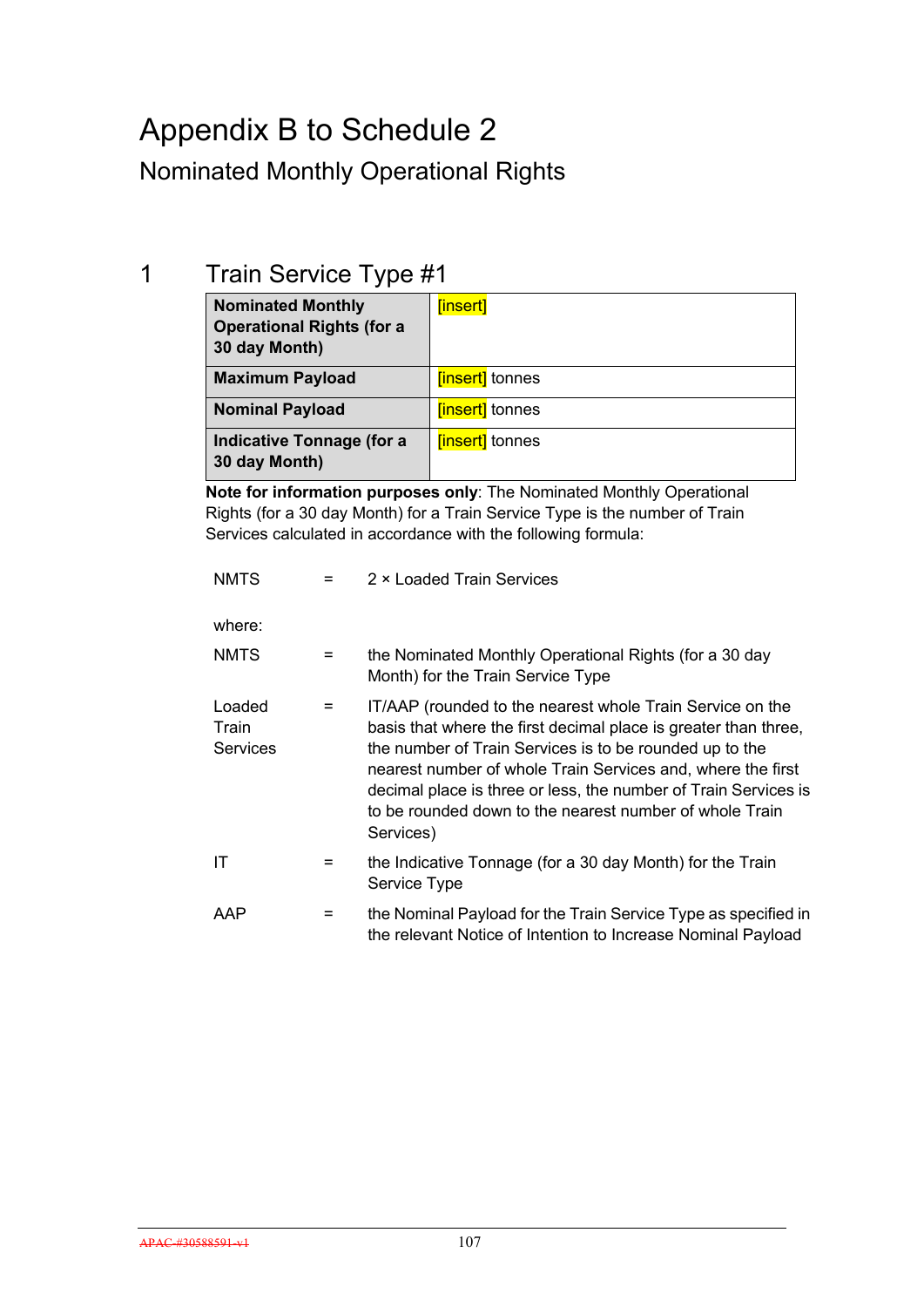## Nominated Network

## 1 Nominated Network

The Nominated Network is that part of the Infrastructure described by reference to the diagrams and/or tables set out below, but does not include any freight terminals, railway stations, passenger facilities, workshops or maintenance depots (including provisioning facilities).

[Insert line diagram(s) depicting the Nominated Network]

### 2 Parts of Nominated Network subject to clause 29.5

For the purpose of **clause 29.5**, the specified parts of the Nominated Network are those parts of the Nominated Network described by reference the diagrams and/or tables set out below:

[Insert line diagram(s) depicting the Nominated Network]

[**Drafting note**: Aurizon Network may specify parts of the Nominated Network for the purpose of **clause 29.5** which are life expired, obsolete and/or only used by a single user.1

## 3 Train Control centres and signal cabins

The movement of the Operator's Trains while on the Nominated Network will be controlled by the Train Control centres and signal cabins at locations to be notified by Aurizon Network from time to time.

### 4 Third Party Land

[Insert diagram(s)/table(s) (if applicable)]

### 5 Weighbridges and Overload Detectors

### **5.1 Weighbridges**

| Location | Party responsible for<br>Weighbridge | <b>Tolerance</b>                                                                                                        |
|----------|--------------------------------------|-------------------------------------------------------------------------------------------------------------------------|
| [insert] | [insert]                             | <b>The tolerances required</b><br>to achieve verification<br>under the National<br><b>Measurement Act 1960</b><br>(Cth) |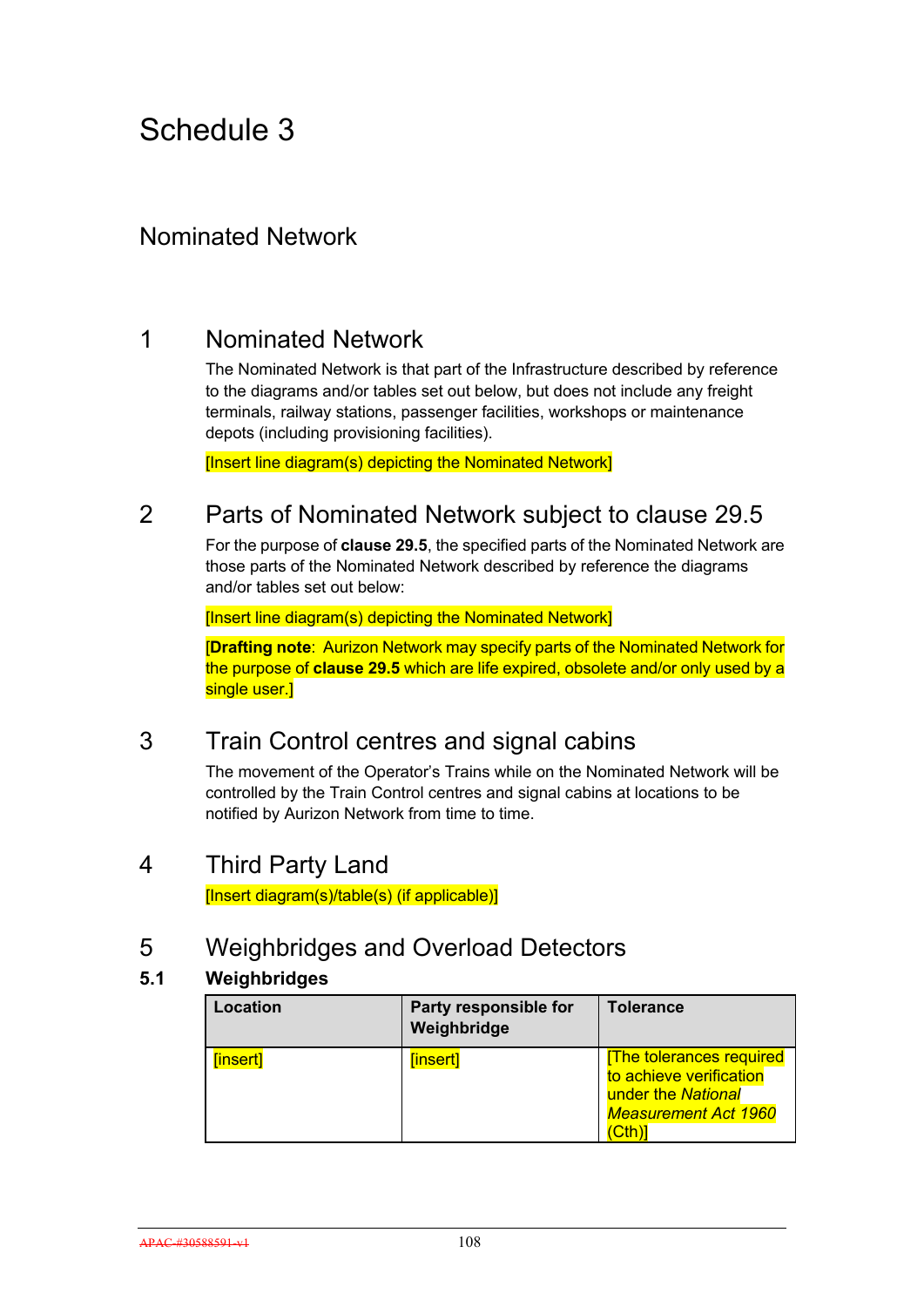### **5.2 Overload Detectors**

| Location | Party responsible for<br><b>Overload Detector</b> | <b>Tolerance</b>            |
|----------|---------------------------------------------------|-----------------------------|
| [insert] | [insert]                                          | +/- <mark>[insert]</mark> % |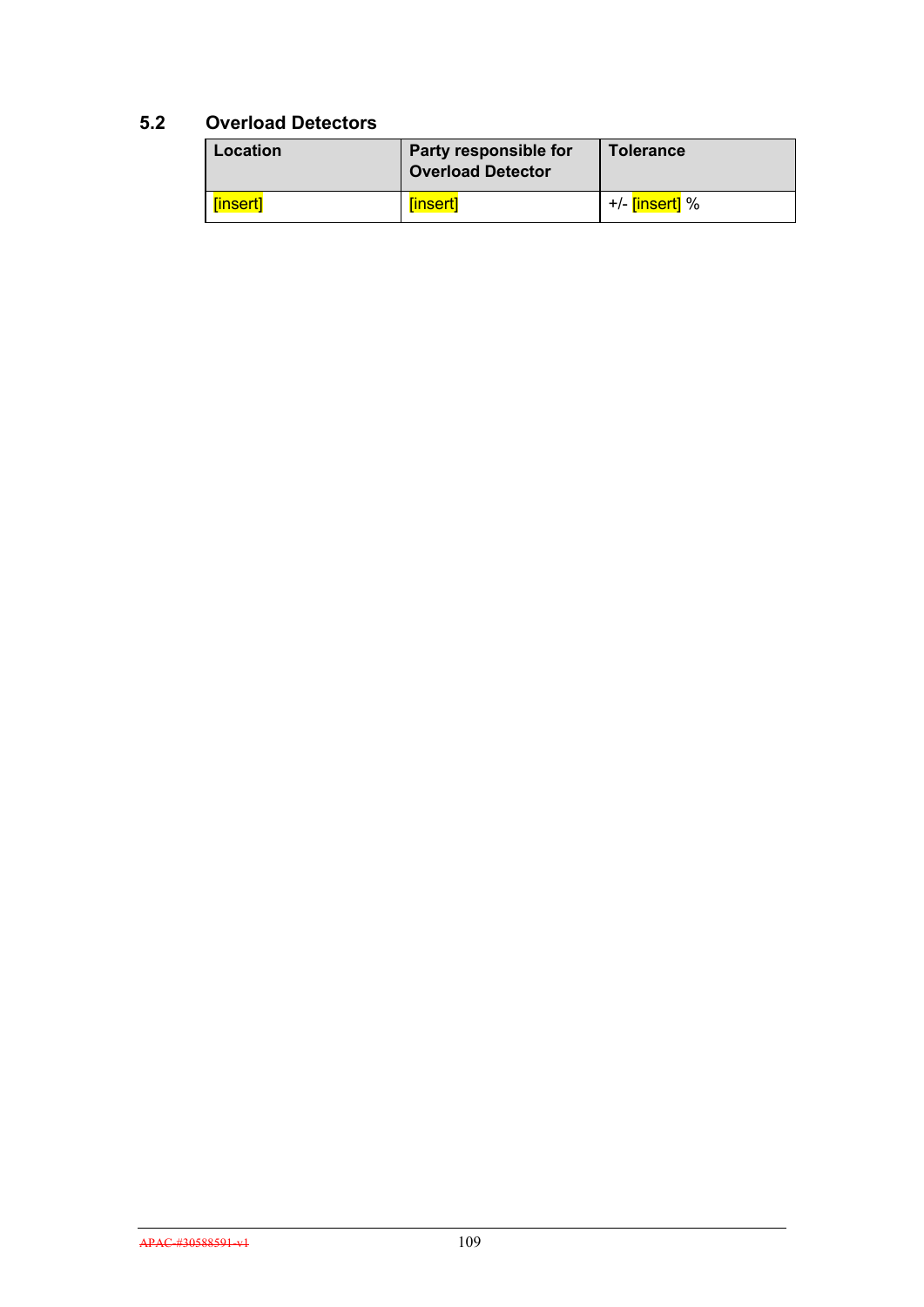Rollingstock and Rollingstock Configurations

## [*Operator to include all of its Rollingstock*]

## 1 Maximum Gross Mass and Tare Weight

| <b>Rollingstock</b>       | <b>Maximum Gross Mass</b><br>(tonnes) | <b>Tare Weight (tonnes)</b> |
|---------------------------|---------------------------------------|-----------------------------|
| <b>Wagons</b>             |                                       |                             |
| [Wagon type]              | [insert]                              | [insert]                    |
| <b>Other Rollingstock</b> |                                       |                             |
| [Rollingstock type]       | [insert]                              | [insert]                    |

2 Relevant Rollingstock *[To be inserted as applicable]*

APAC-#30588591-v1 110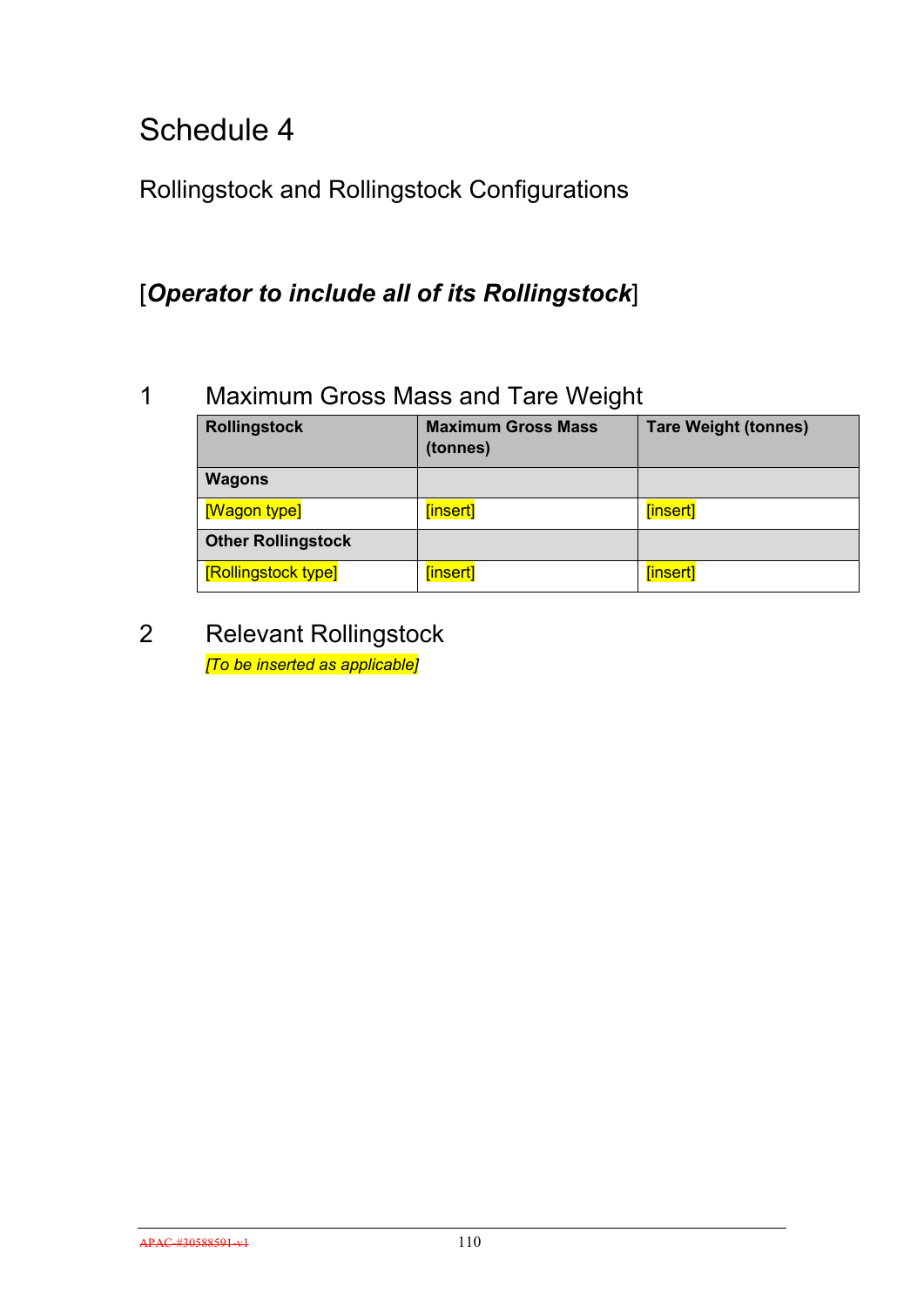## Performance Levels

## 1 Development of Performance Levels

- 1.1 The Parties must meet as soon as practicable after the Commencement Date to negotiate in good faith to endeavour to agree the Aurizon Network Performance Level (other than the Aurizon Network Performance Levels set out in **item 2.1** of this **schedule 5** which are already agreed between the Parties) and the Operator Performance Level within twelve Months (or such longer period as the Parties may agree) after the Commencement Date.
- 1.2 The Performance Levels may involve financially based incentives and sanctions and, unless otherwise agreed, will be applicable for the Term.
- 1.3 A failure to agree the Performance Levels is not a Dispute for the purposes of **clause 28**.
- 1.4 On and from the date the Performance Levels are implemented by the Parties, the Parties must monitor, record and assess the performance of their respective obligations under this Deed against the Performance Levels. Each Party must comply with the reporting and assessment requirements (if any) set out in this **schedule 5**.

## 2 Aurizon Network Performance Levels

### **2.1 Average Below Rail Transit Time Threshold**

The Average Below Rail Transit Time Factor for a Train Service Type for a Year must not exceed the Average Below Rail Transit Time Threshold for that Train Service Type specified in the table below:

| Train Service Type | <b>Average Below Rail Transit Time</b><br><b>Threshold</b><br>(%) |
|--------------------|-------------------------------------------------------------------|
| [insert]           | [insert]                                                          |
| [insert]           | [insert]                                                          |

## 3 Operator Performance Levels

[To be inserted when agreed]

## Appendix to Schedule 5

## Calculation of Below Rail Transit Time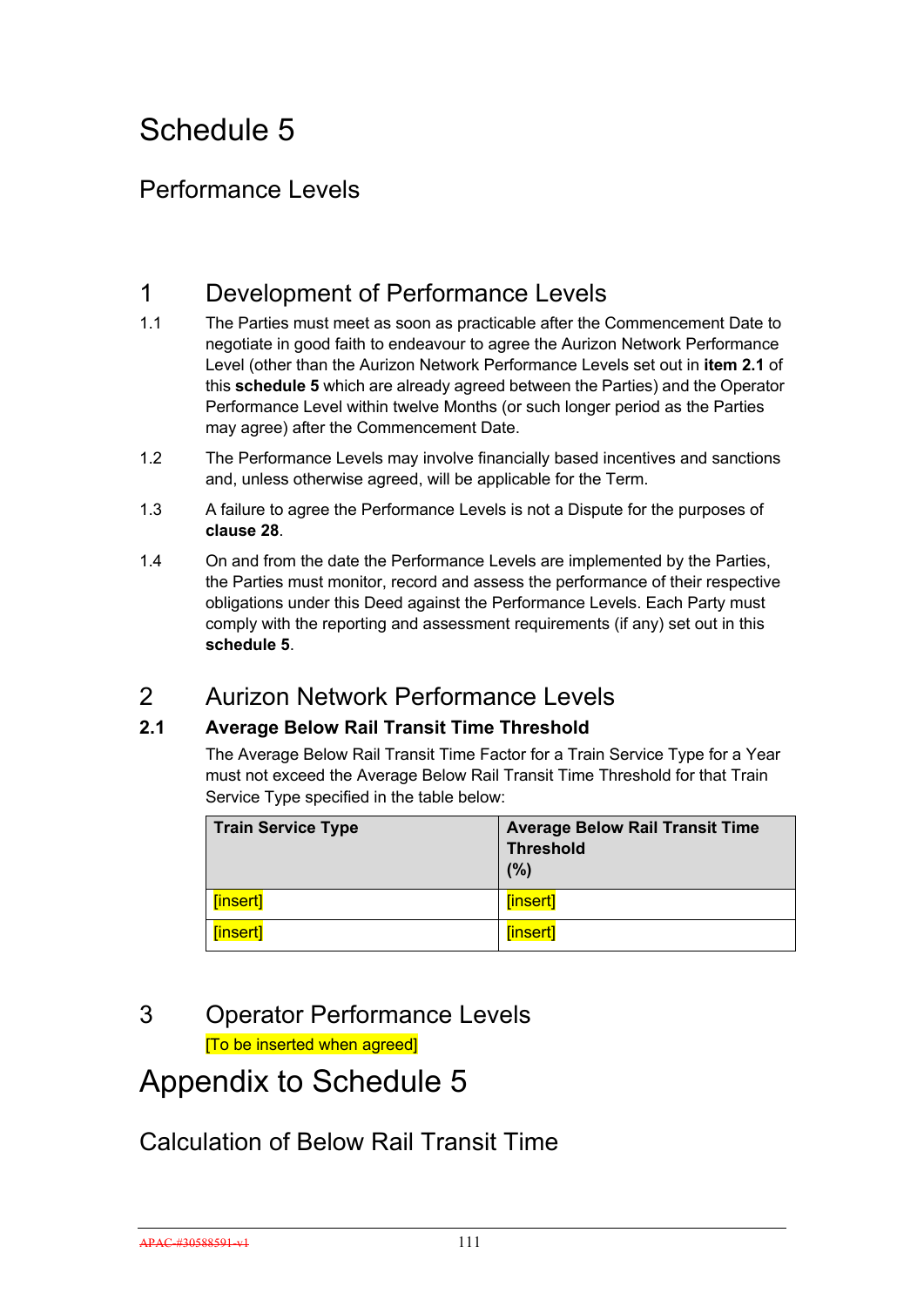The **Below Rail Transit Time** (as defined in the Access Undertaking) for a Train Service for Train Service Type which has been operated is calculated in accordance with the following formula:

| <b>BRTT</b>            |   | SRT – Non BR Start Stop Time + BR Delays                                                                                                                                                                                                                                                                                                                   |  |  |
|------------------------|---|------------------------------------------------------------------------------------------------------------------------------------------------------------------------------------------------------------------------------------------------------------------------------------------------------------------------------------------------------------|--|--|
| where:                 |   |                                                                                                                                                                                                                                                                                                                                                            |  |  |
| <b>SRT</b>             | = | The lesser of Actual SRT and Standard SRT for the<br>relevant Train Service                                                                                                                                                                                                                                                                                |  |  |
| <b>Actual SRT</b>      | = | The actual time it takes the relevant Train Service to<br>traverse all relevant Sections for the relevant Train Service                                                                                                                                                                                                                                    |  |  |
| <b>Standard SRT</b>    | = | The sum of:                                                                                                                                                                                                                                                                                                                                                |  |  |
|                        |   | the Maximum SRT for all relevant Sections for the<br>(a)<br>relevant Train Service Type; and                                                                                                                                                                                                                                                               |  |  |
|                        |   | where a movement of the relevant Train Service over<br>(b)<br>a relevant Section requires time to start or stop for a<br>dwell, stop at the Destination or start at the Origin,<br>the sum, for each relevant Section, of the additional<br>time, taken to start or stop (as specified in appendix<br>A of schedule 2 for the relevant Train Service Type) |  |  |
| Non BR Start Stop Time | = | The time it takes the relevant Train Service to start after a<br>non-below rail dwell or stop for a non-below rail dwell for all<br>non-below rail delays incurred for all relevant Sections for<br>that Train Service                                                                                                                                     |  |  |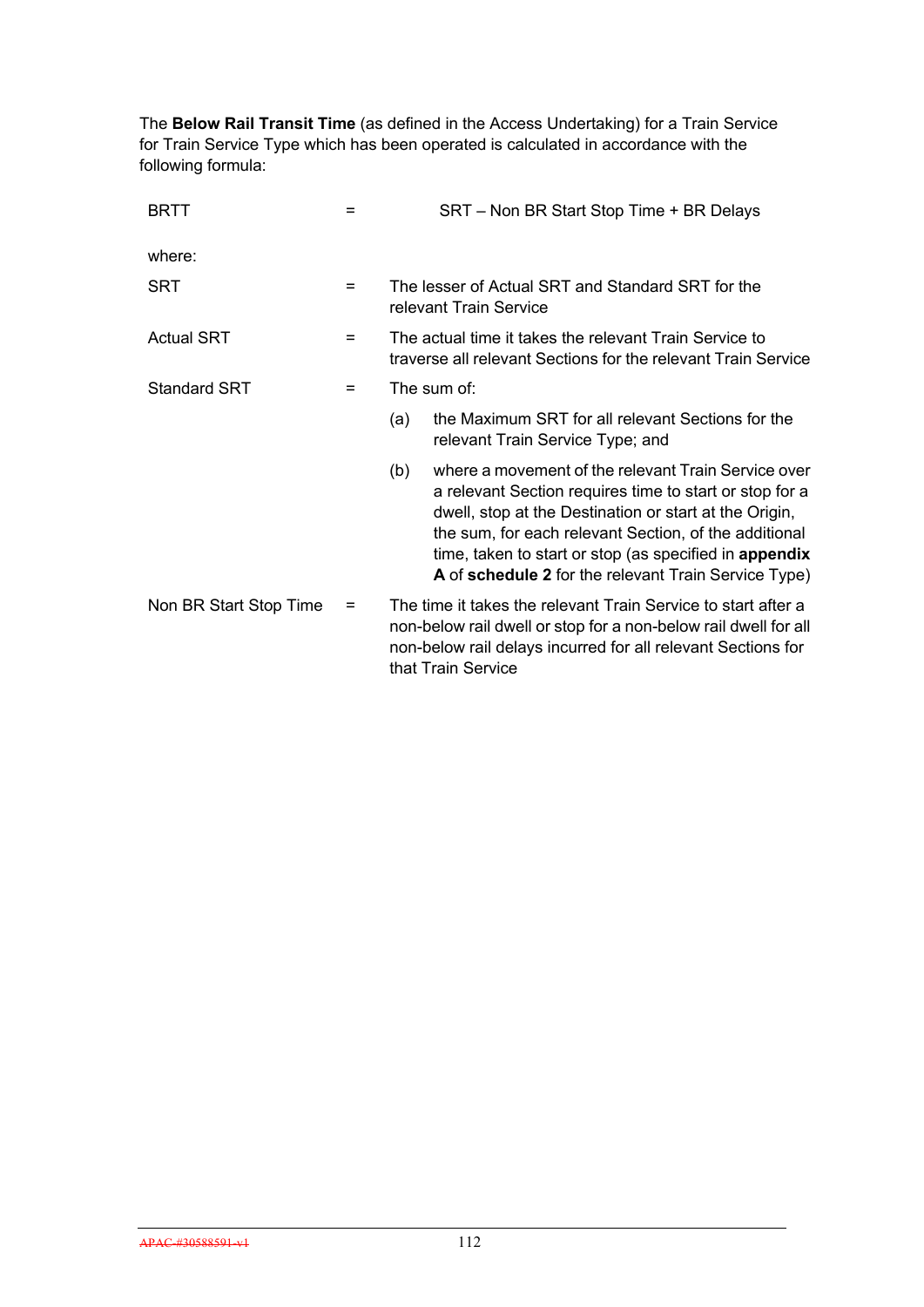| <b>BR Delay</b> |     | Delays to the relevant Train Service from its scheduled<br>time in the Daily Train Plan, where that delay can be<br>attributed directly to Aurizon Network including:                                      |
|-----------------|-----|------------------------------------------------------------------------------------------------------------------------------------------------------------------------------------------------------------|
|                 | (a) | the time taken in crossing other Trains (to the extent<br>that such time is not contributed to by a Railway<br>Operator or a Force Majeure Event and is not<br>otherwise included in the Maximum Sectional |

(b) delays due to Operational Constraints caused or contributed to by Aurizon Network (to the extent of such contribution) or due to a fault or deficiency in the Infrastructure provided such delays are not contributed to by a Railway Operator or Force Majeure Events and are not otherwise included in paragraphs (d), (e) or (f) specified below,

Running Times for all relevant Section for the

relevant Train Service Type); and

but excluding:

- (d) cancellations;
- (e) delays resulting from compliance with a Passenger Priority Obligation;
- (f) delays due to a Possession and Major Periodic Maintenance where, the Possession Protocols have been followed;
- (g) delays resulting from a Force Majeure Event; and
- (h) delays to the relevant Train Service from its scheduled time in the Daily Train Plan, where that delay can be attributed the Access Holder (including delays attributable to a failure to load the Train at the Loading Facility for the relevant Train Service Type within the Maximum Time at Loading Facility, or to unload the Train at the Unloading Facility for the relevant Train Service Type within the Maximum Time at Unloading Facility, as specified in the Train Description for the relevant Train Service Type).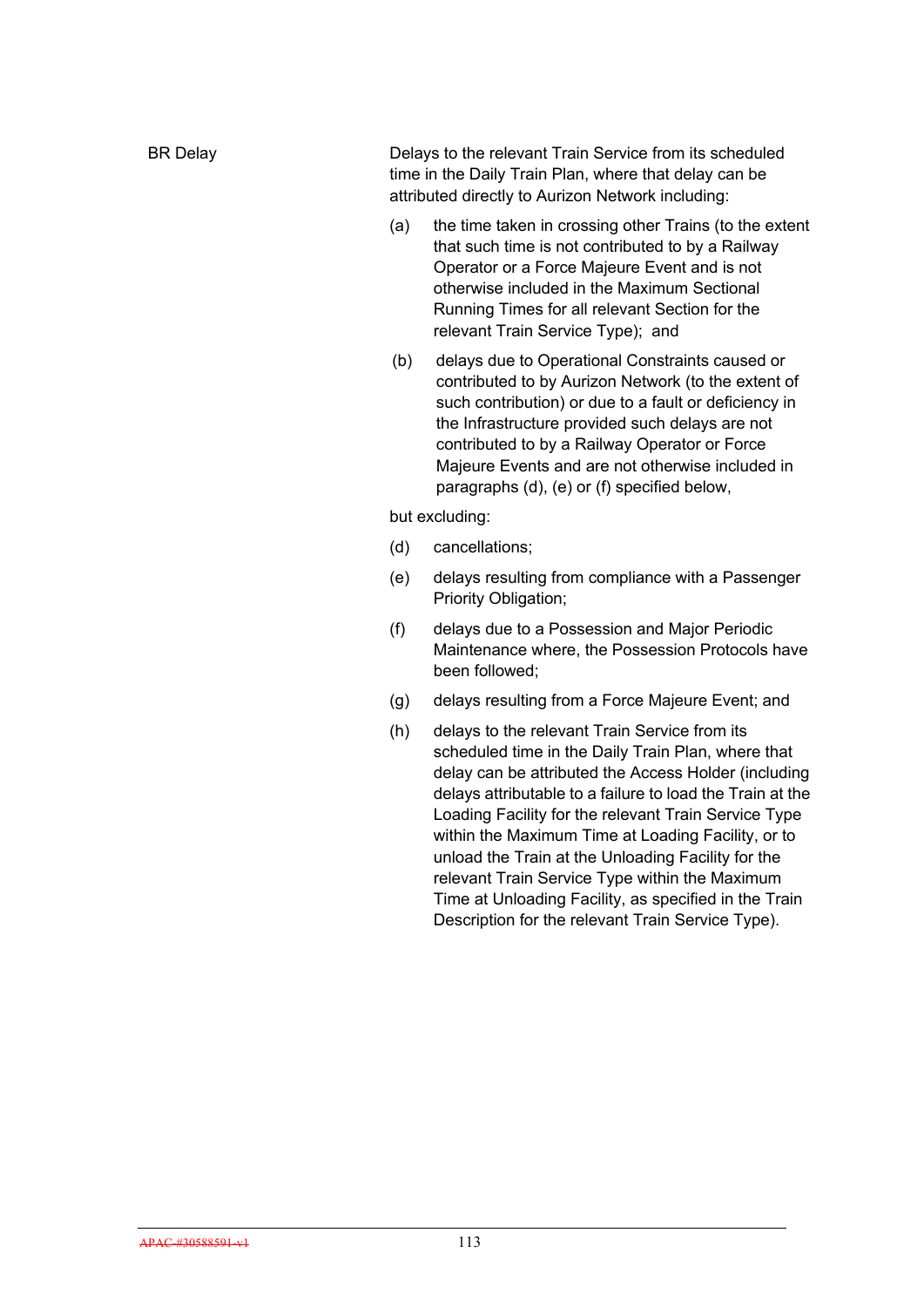## High visibility clothing and Emergency Procedures

## 1 High visibility clothing

### **1.1 High visibility clothing**

- (a) The Operator may specify the form of high visibility clothing that the Operator's Staff and the Operator's visitors may adopt, having regard to the requirements of Aurizon Network's safety standard for High Visibility Clothing (SAF/STD/0032/SWK/NET) as amended from time to time and provided to the Operator in the manner specified in **item 5** of **schedule 9**.
- (b) The colour and materials for the high visibility clothing referred to in **item 1.1(a)** of this **schedule 6** must conform to the requirements of AS/NZS 1906.4:2010 *Retroreflective materials and devices for road traffic control purposes: Part 4: High-visibility material for safety garments and*  AS/NZS4602:2011 *High Visibility Safety Garments* (as amended from time to time)*.*

### **1.2 Compliance**

Without limiting the Operator's obligations under this Deed, the Operator must ensure that the Operator's Staff and the Operator's visitors are instructed in relation to, and comply with, the provisions of this **item 1** of **schedule 6**, the Applicable Safeworking Procedures and Aurizon Network's safety management system.

## 2 Emergency Procedures

Aurizon Network must provide the Operator with a copy of the Emergency Procedures from time to time in the manner specified in **item 5** of **schedule 9**.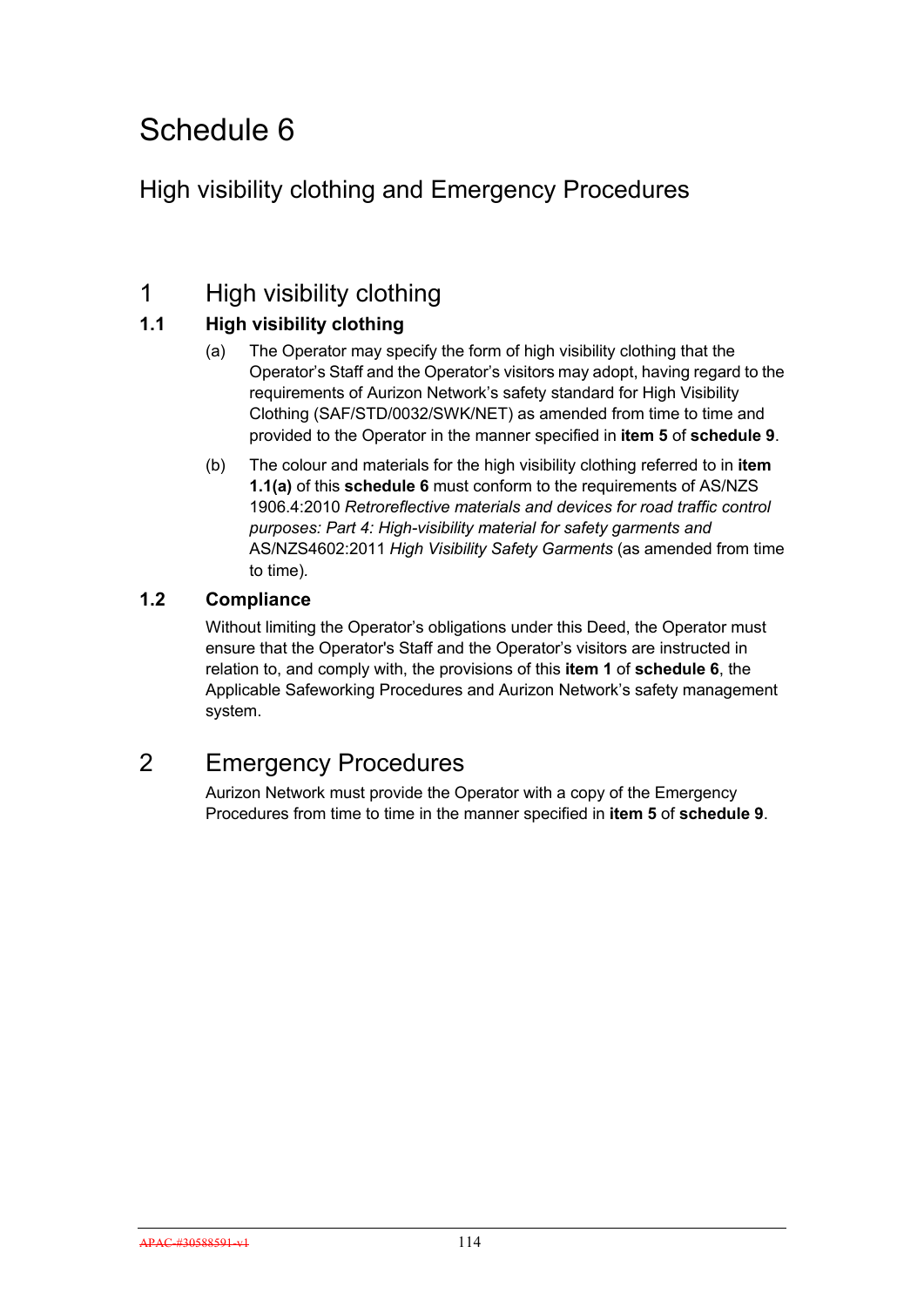### Insurance

## 1 Public liability insurance

The Operator must effect and maintain public liability insurance:

- (a) to cover the legal liability of the insured arising out of or in connection with the activities of the Operator under this Deed whether in respect of injury to or death of any person other than the insured or an employee of the insured or loss of or damage to any property other than property owned by the insured in a sum insured of not less than THREE HUNDRED AND FIFTY MILLION DOLLARS (\$350,000,000) for any one occurrence;
- (b) to include cover in respect of personal injury or property damage arising out of the discharge, dispersal, release or escape of smoke, vapours, soot, fumes, acids, alkalis, toxic chemicals, liquids or gases, waste materials or other irritants, contaminants or pollutants into or upon land, the atmosphere or any water course or body of water where such discharge, dispersal, release or escape is caused by a sudden, unexpected, unintended and accidental happening which occurs on a definitely identifiable date; and
- (c) to cover the Operator's rail operations and associated activities on the Nominated Network.

## 2 Workers compensation insurance

The Operator must effect and maintain insurance covering such liability as may arise at common law or by virtue of any relevant Workers Compensation legislation in respect of any Operator's Staff.

## 3 Carrier liability insurance

The Operator must effect and maintain carrier liability insurance in relation to the legal liability of the insured arising out of the transport of goods by Train Services to a sum insured of not less than TEN MILLION DOLLARS (\$10,000,000).

## 4 Motor Vehicle (non-Act) insurance

The Operator must effect and maintain motor vehicle (non-Act) insurance to cover the legal liability of the insured arising out of or in connection with the use of all vehicles in the performance of this Deed by the Operator or Operator's Staff and must include:

- (a) third party liability to a sum insured of not less than TWENTY MILLION DOLLARS (\$20,000,000); and
- (b) a Dangerous Goods extension with a maximum sum insured as required by statute.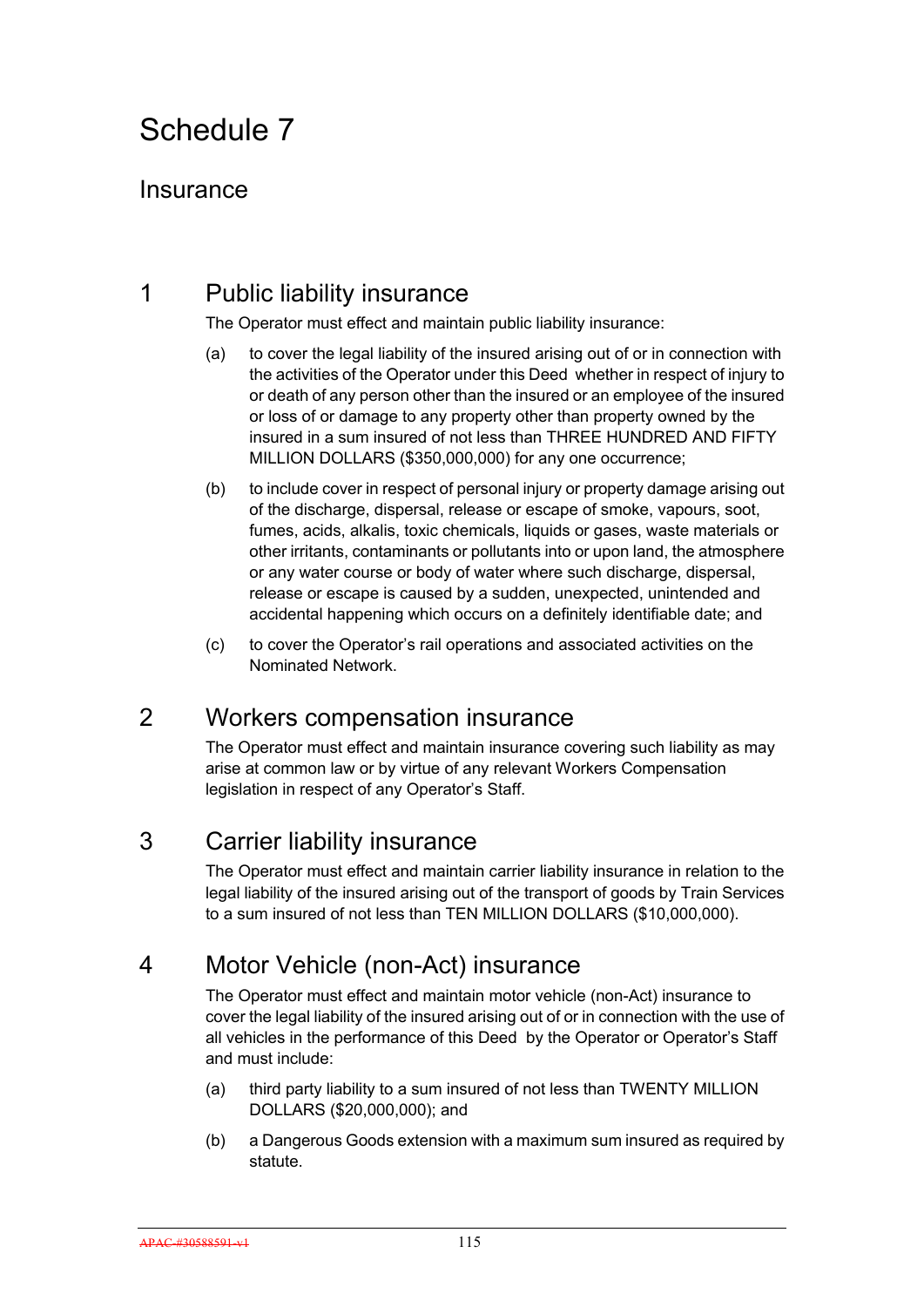## 5 Motor Vehicle insurance

The Operator must effect and maintain motor vehicle insurance to cover the statutory liability in respect of personal injury arising out of or in connection with the use by the Operator or the Operator's Staff of all vehicles in the performance of their obligations under this Deed.

## 6 Required terms

Insurances effected pursuant to **items 1** and **4** of this **schedule 7**Error! Reference source not found. must:

- (a) include a principal's indemnity endorsement specifically noting Aurizon Network as an interested party in respect of its interest arising out of or under this Deed;
- (b) include a cross liability clause;
- (c) provide that a notice of claim given to the insurer by one insured party will be accepted by the insurer as a notice of claim given by each of the insured parties; and
- (d) provide that a breach of or failure to observe and fulfil the terms of the policy by any party comprising the insured must not prejudice the rights of the remaining parties comprising the insured.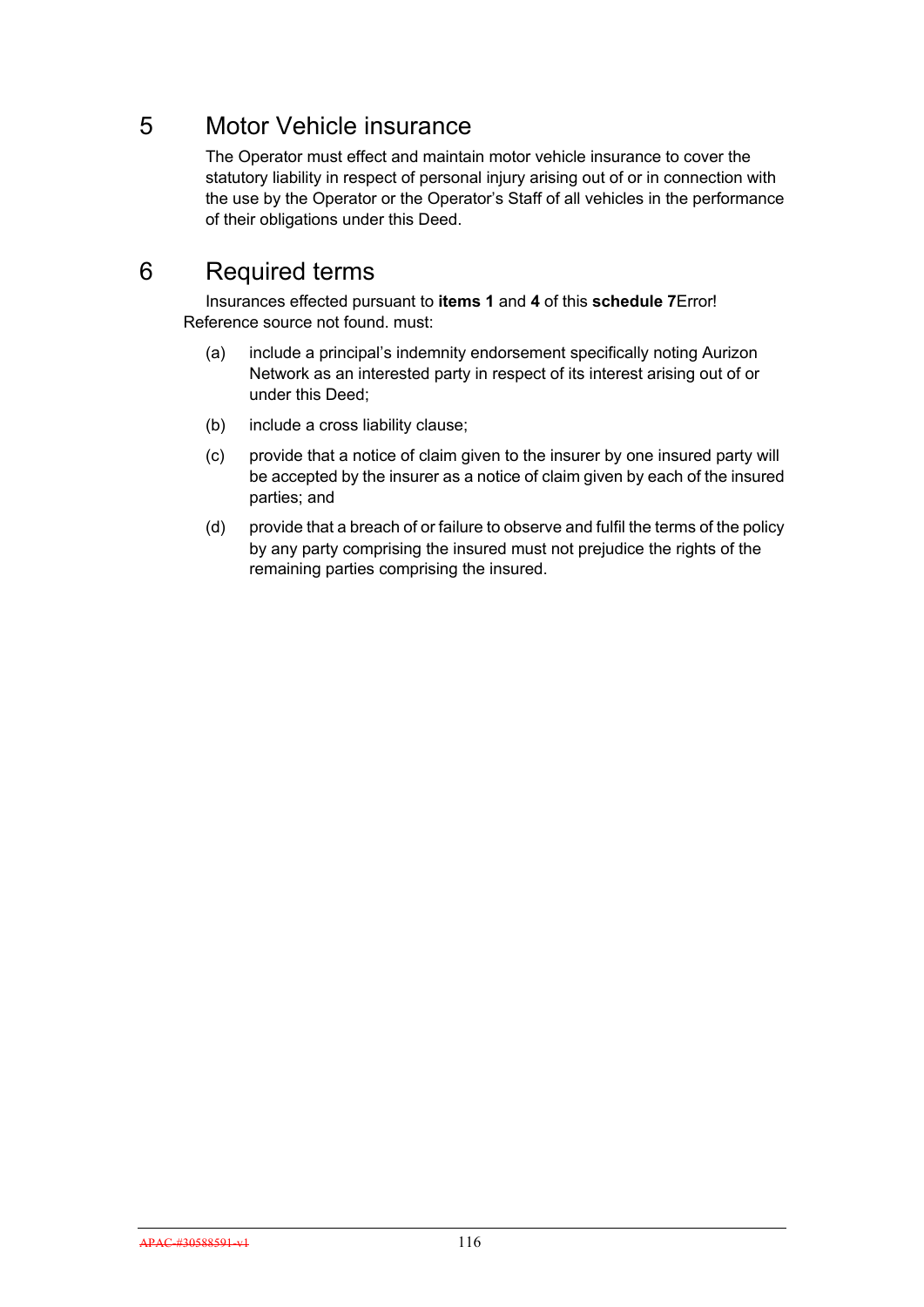## Part A – Suspension Events and Termination Events applicable to specific Train Service Types

| Item           |     |                                                                                                                                                                                                 |                        | <b>Suspension Event</b>                                                                                                                                                                                                                                        | <b>Termination Event</b> |
|----------------|-----|-------------------------------------------------------------------------------------------------------------------------------------------------------------------------------------------------|------------------------|----------------------------------------------------------------------------------------------------------------------------------------------------------------------------------------------------------------------------------------------------------------|--------------------------|
| 1              |     | clause 16.5.                                                                                                                                                                                    |                        | The Operator materially fails to provide,<br>before the operation of a Train Service<br>for a Train Service Type in a material<br>respect, information that is required to<br>be provided to Aurizon Network in<br>relation to the Train Service under         |                          |
| $\overline{2}$ | (a) | The Operator operates Train<br>Services for a Train Service Type<br>which materially do not comply, in<br>a material respect, with the Train<br>Description for that Train Service<br>Type; and |                        |                                                                                                                                                                                                                                                                |                          |
|                | (b) | (i)                                                                                                                                                                                             | such default:<br>that: | adversely affects the<br>entitlements of any Access<br>Holder (other than the<br>Access Holder under the<br>Access Agreement) or<br>other users of the<br>Infrastructure (including<br>Infrastructure Service<br>Providers) of the<br>Infrastructure, provided |                          |
|                |     |                                                                                                                                                                                                 | (A)                    | <b>Aurizon Network has</b><br>sought to minimise<br>the impact of such<br>default by applying<br>the Network<br>Management<br>Principles; and                                                                                                                  |                          |
|                |     |                                                                                                                                                                                                 | (B)                    | Aurizon Network is<br>not obliged to take<br>any such action that<br>may cause any<br>additional cost or risk<br>to Aurizon Network<br>or an adverse impact<br>on any Access<br>Holder (other than                                                             |                          |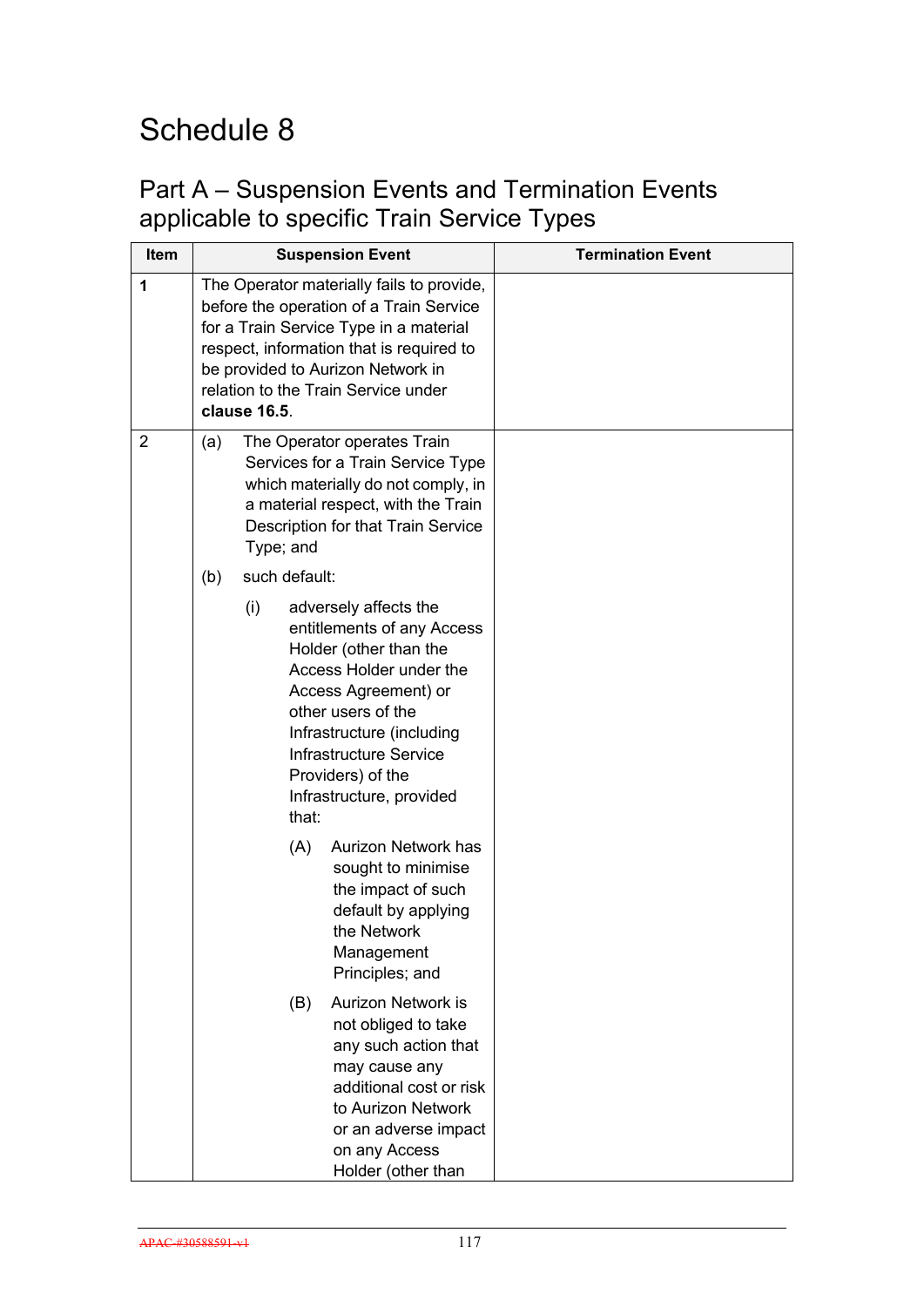| Item | <b>Suspension Event</b>                                                                                                                                                                                                                                                                                                                                                                                                                                                                                                                                             | <b>Termination Event</b>                                                                                                                                                                                                                                                                                                                                                                                                                                                                                                        |
|------|---------------------------------------------------------------------------------------------------------------------------------------------------------------------------------------------------------------------------------------------------------------------------------------------------------------------------------------------------------------------------------------------------------------------------------------------------------------------------------------------------------------------------------------------------------------------|---------------------------------------------------------------------------------------------------------------------------------------------------------------------------------------------------------------------------------------------------------------------------------------------------------------------------------------------------------------------------------------------------------------------------------------------------------------------------------------------------------------------------------|
|      | the Access Holder<br>under the Access<br>Agreement); or                                                                                                                                                                                                                                                                                                                                                                                                                                                                                                             |                                                                                                                                                                                                                                                                                                                                                                                                                                                                                                                                 |
|      | (ii)<br>has caused an<br>increased risk to the safety<br>of any person or material<br>risk to property,                                                                                                                                                                                                                                                                                                                                                                                                                                                             |                                                                                                                                                                                                                                                                                                                                                                                                                                                                                                                                 |
|      | unless the Operator<br>operated the Train Service<br>in accordance with Train<br>Control Directions in which<br>case the default will not be<br>considered a Suspension<br>Event.                                                                                                                                                                                                                                                                                                                                                                                   |                                                                                                                                                                                                                                                                                                                                                                                                                                                                                                                                 |
| 3    | The Operator fails, in a material<br>respect, to comply with any obligation<br>under this Deed which is specific to a<br>Train Service Type (other than any<br>obligation which, if not complied with by<br>the Operator, may (either of itself or if<br>other requirements are satisfied) result<br>in any other Suspension Event referred<br>to in part A of this schedule 8Error!<br>Reference source not found. occurring)<br>and such default continues for at least<br>20 Business Days after Aurizon<br>Network gives the Operator notice of<br>the default. | The Operator fails, in a material<br>respect, to comply with any obligation<br>under this Deed which is specific to a<br>Train Service Type (other than any<br>obligation which, if not complied with by<br>the Operator, may (either of itself or if<br>other requirements are satisfied) result<br>in any other Termination Event referred<br>to in part A of this schedule 8<br>occurring) and such default continues<br>for at least 40 Business Days after<br>Aurizon Network gives the Operator<br>notice of the default. |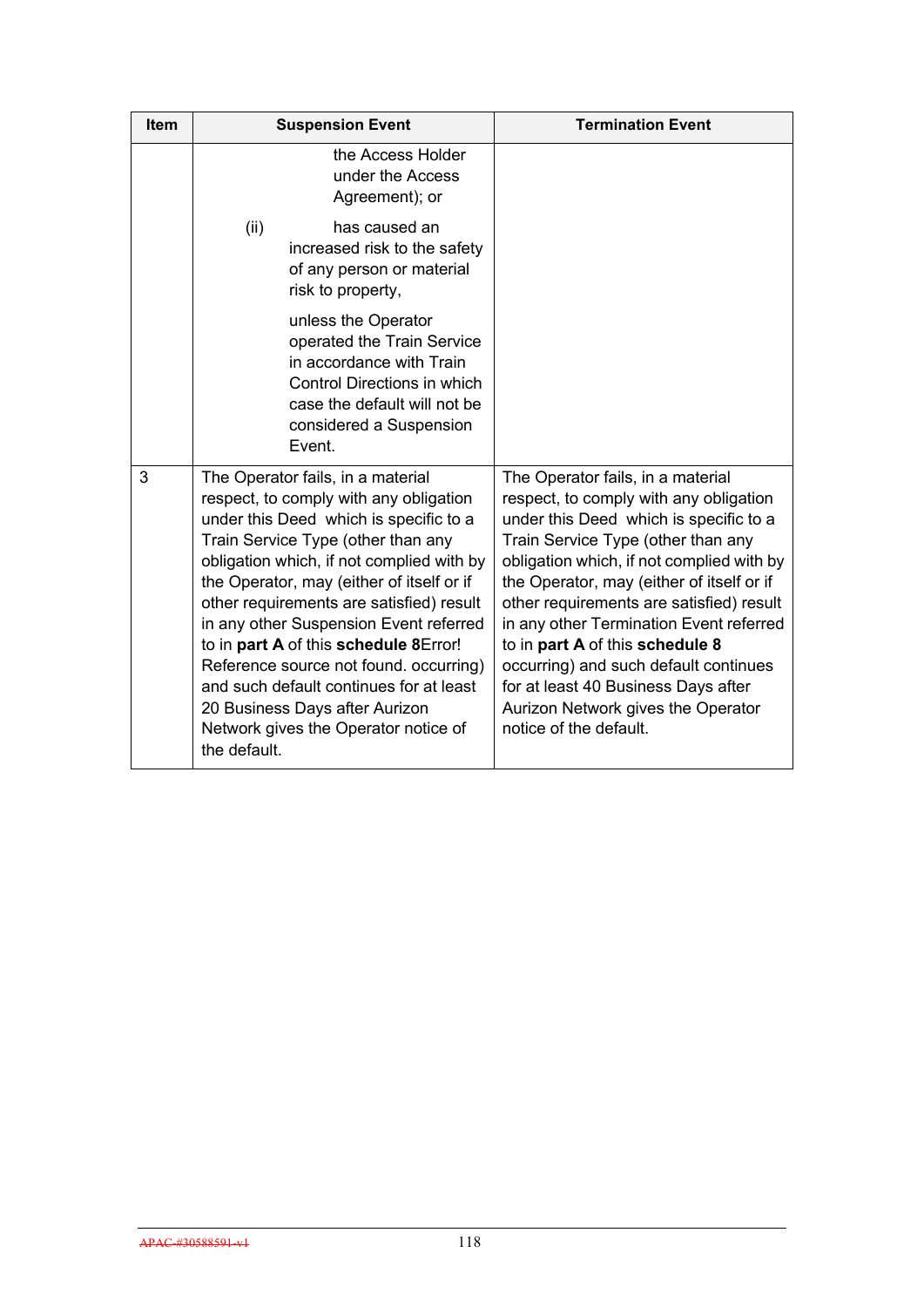## Part B – Suspension Events and Termination Events applicable to all Train Services Types

| <b>Item</b>    | <b>Suspension Event</b>                                                                                                                                                                                                                                                                                                                                                                                                                                                                                                                                 | <b>Termination Event</b>                                                                                                                                                                                                                                                                                                                                                                                                          |  |  |
|----------------|---------------------------------------------------------------------------------------------------------------------------------------------------------------------------------------------------------------------------------------------------------------------------------------------------------------------------------------------------------------------------------------------------------------------------------------------------------------------------------------------------------------------------------------------------------|-----------------------------------------------------------------------------------------------------------------------------------------------------------------------------------------------------------------------------------------------------------------------------------------------------------------------------------------------------------------------------------------------------------------------------------|--|--|
| 1              | The Operator fails to pay by the due<br>date any amount payable under this<br>Deed, and such default continues for at<br>least 10 Business Days after Aurizon<br>Network gives the Operator notice of<br>the default (and always subject to<br>clause 8.4).                                                                                                                                                                                                                                                                                             | The Operator fails to pay by the due<br>date any amount payable under this<br>Deed, and such default continues for at<br>least 20 Business Days after Aurizon<br>Network gives the Operator notice of<br>the default (and always subject to<br>clause 8.4).                                                                                                                                                                       |  |  |
| $\overline{2}$ | The Operator fails, in a material<br>respect, to comply with any of its<br>obligations under clause 14, 22 or 24<br>(other than clauses 22.3 or 24.9) and<br>Aurizon Network is of the reasonable<br>opinion that such failure:<br>adversely affects the entitlements<br>(a)<br>of any Access Holder (other than<br>the Operator under this Deed) or<br>other users of the Infrastructure<br>(including Infrastructure Service<br>Providers); or<br>has caused an increased risk to<br>(b)<br>the safety of any person or<br>material risk to property. | The Operator fails, in a material respect,<br>to comply with any obligations under<br>clause 14, 22 or 24 (other than clause<br>22.3 or 24.9) and such default continues<br>for, or the Operator has failed to take<br>reasonable action to prevent recurrence<br>of the default, within 20 Business Days<br>after Aurizon Network gives the Operator<br>a Suspension Notice in respect of the<br>Corresponding Suspension Event. |  |  |
| 3              | The Operator fails in a material respect,<br>to comply with:                                                                                                                                                                                                                                                                                                                                                                                                                                                                                            | The Operator fails, in a material<br>respect, to comply with:                                                                                                                                                                                                                                                                                                                                                                     |  |  |
|                | (a)<br>any Train Control Direction given<br>to the Operator; or                                                                                                                                                                                                                                                                                                                                                                                                                                                                                         | any Train Control Direction given<br>(a)<br>to the Operator; or                                                                                                                                                                                                                                                                                                                                                                   |  |  |
|                | any Applicable Safeworking<br>(b)<br>Procedures or Applicable Safety<br>Standard.                                                                                                                                                                                                                                                                                                                                                                                                                                                                       | any Applicable Safeworking<br>(b)<br>Procedures or Applicable Safety<br>Standard,                                                                                                                                                                                                                                                                                                                                                 |  |  |
|                |                                                                                                                                                                                                                                                                                                                                                                                                                                                                                                                                                         | and such default continues for, or<br>the Operator has failed to take<br>reasonable action to prevent<br>recurrence of the default, within 20<br><b>Business Days after Aurizon Network</b><br>gives the Operator a Suspension<br>Notice in respect of the Corresponding<br>Suspension Event.                                                                                                                                     |  |  |
| 4              | An Insolvency Event occurs in respect<br>of the Operator.                                                                                                                                                                                                                                                                                                                                                                                                                                                                                               | An Insolvency Event occurs in respect<br>of the Operator and continues for a<br>period of at least 40 Business Days.                                                                                                                                                                                                                                                                                                              |  |  |
| 5              | The Operator's Accreditation is<br>suspended, cancelled or amended so                                                                                                                                                                                                                                                                                                                                                                                                                                                                                   | The Operator's Accreditation is<br>suspended, cancelled or amended so                                                                                                                                                                                                                                                                                                                                                             |  |  |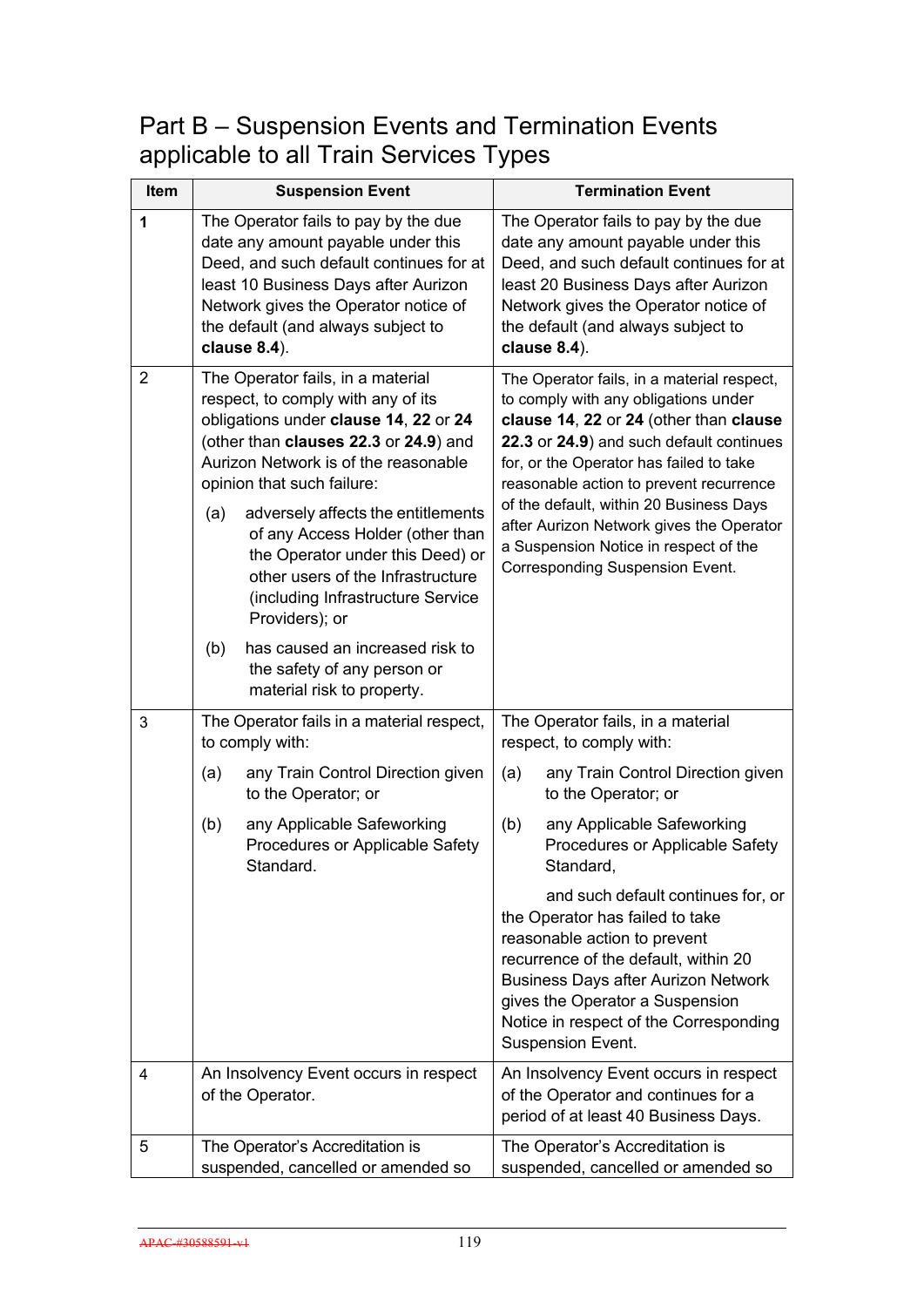| Item           |                                                                                                                                                                                                                                                                       | <b>Suspension Event</b>                                                                                                                                           | <b>Termination Event</b> |                                                                                                                                                                                                                                                                       |  |
|----------------|-----------------------------------------------------------------------------------------------------------------------------------------------------------------------------------------------------------------------------------------------------------------------|-------------------------------------------------------------------------------------------------------------------------------------------------------------------|--------------------------|-----------------------------------------------------------------------------------------------------------------------------------------------------------------------------------------------------------------------------------------------------------------------|--|
|                |                                                                                                                                                                                                                                                                       | that it cannot lawfully operate the Train<br>Services or otherwise perform its<br>obligations generally under this Deed.                                          |                          | that it cannot lawfully operate the Train<br>Services or otherwise perform its<br>obligations generally under this Deed,<br>and such default continues for at least<br>20 Business Days after Aurizon<br>Network gives the Operator notice of<br>the default.         |  |
| 6              |                                                                                                                                                                                                                                                                       | The Operator fails to comply in a<br>material respect with clause 24.11(c).                                                                                       |                          | The Operator fails to comply with<br>clause 24.11(c) which in the<br>reasonable opinion of Aurizon Network<br>is causing or threatening to cause:                                                                                                                     |  |
|                |                                                                                                                                                                                                                                                                       |                                                                                                                                                                   | (a)                      | a serious or material risk to the<br>safety of persons or property; or                                                                                                                                                                                                |  |
|                |                                                                                                                                                                                                                                                                       |                                                                                                                                                                   | (b)                      | serious or material<br>Environmental Harm,                                                                                                                                                                                                                            |  |
|                |                                                                                                                                                                                                                                                                       |                                                                                                                                                                   |                          | and such failure continues for at<br>least 10 Business Days after Aurizon<br>Network gives the Operator a<br>Suspension Notice in respect of the<br>Corresponding Suspension Event.                                                                                   |  |
| $\overline{7}$ | If an Environmental Regulator gives<br>Aurizon Network or the Operator a<br>direction, notice or order about the<br>conduct of the Operator in relation to<br>the operation of Train Services which<br>causes or threatens to cause serious<br>Environmental Harm and |                                                                                                                                                                   |                          | If an Environmental Regulator gives<br>Aurizon Network or the Operator a<br>direction, notice or order about the<br>conduct of the Operator in relation to<br>the operation of Train Services which<br>causes or threatens to cause serious<br>Environmental Harm and |  |
|                | (a)                                                                                                                                                                                                                                                                   | if the direction, notice or order is<br>given to Aurizon Network,<br>Aurizon Network promptly<br>notifies the Operator of such<br>direction, notice or order; and | (a)                      | if the direction, notice or order is<br>given to Aurizon Network,<br>Aurizon Network promptly<br>notifies the Operator of such<br>direction, notice or order; and                                                                                                     |  |
|                | (b)                                                                                                                                                                                                                                                                   | the Operator fails, within the<br>time:                                                                                                                           | (b)                      | the Operator fails, within the<br>time:                                                                                                                                                                                                                               |  |
|                |                                                                                                                                                                                                                                                                       | (i) specified in the relevant<br>direction, notice or order, or in<br>any stay or other court order<br>made in relation to such<br>direction, notice or order; or |                          | (i) specified in the relevant<br>direction, notice or order, or in<br>any stay or other court order<br>made in relation to such<br>direction, notice or order; or                                                                                                     |  |
|                |                                                                                                                                                                                                                                                                       | (ii) otherwise agreed to by the<br>Environmental Regulator,                                                                                                       |                          | (ii) otherwise agreed to by the<br>Environmental Regulator,                                                                                                                                                                                                           |  |
|                |                                                                                                                                                                                                                                                                       | to                                                                                                                                                                |                          | to                                                                                                                                                                                                                                                                    |  |
|                | (c)                                                                                                                                                                                                                                                                   | comply with the direction,<br>notice or order, as modified by                                                                                                     | (c)                      | comply with the direction, notice<br>or order, as modified by any court                                                                                                                                                                                               |  |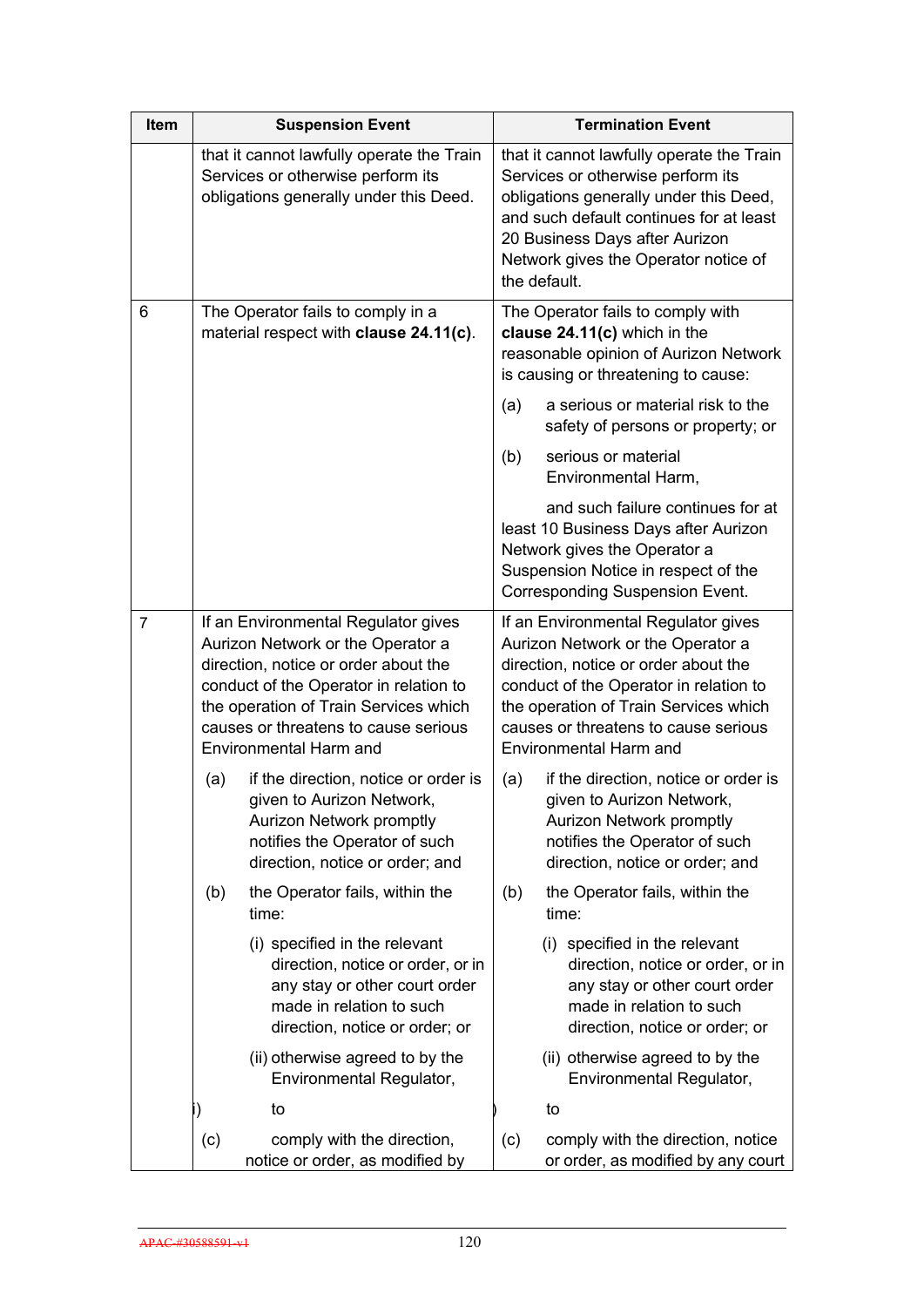| Item | <b>Suspension Event</b>                                                                                                                                                                                                                                                                                                     | <b>Termination Event</b>                                                                                                                                                                                                                         |  |  |
|------|-----------------------------------------------------------------------------------------------------------------------------------------------------------------------------------------------------------------------------------------------------------------------------------------------------------------------------|--------------------------------------------------------------------------------------------------------------------------------------------------------------------------------------------------------------------------------------------------|--|--|
|      | any court order (if applicable); or                                                                                                                                                                                                                                                                                         | order (if applicable); or                                                                                                                                                                                                                        |  |  |
|      | (d)<br>take other measures<br>(including, for example, agreeing<br>to implement an environmental<br>management program)<br>acceptable to the Environmental<br>Regulator in relation to the<br>requirements of the direction,<br>notice or order.                                                                            | (d)<br>take other measures (including,<br>for example, agreeing to<br>implement an environmental<br>management program)<br>acceptable to the Environmental<br>Regulator in relation to the<br>requirements of the direction,<br>notice or order, |  |  |
|      |                                                                                                                                                                                                                                                                                                                             | and such failure continues for at least<br>20 Business Days after Aurizon<br>Network gives the Operator notice of<br>the failure.                                                                                                                |  |  |
| 8    | The Operator fails to comply with the<br>requirements of a notice given by<br>Aurizon Network (within the reasonable<br>time specified in the notice) requiring<br>the Operator to cease an Activity of the<br>Operator in connection with this Deed<br>which causes, or threatens to cause,<br>serious Environmental Harm. |                                                                                                                                                                                                                                                  |  |  |
| 9    | The Operator fails to:                                                                                                                                                                                                                                                                                                      | The Operator fails to:                                                                                                                                                                                                                           |  |  |
|      | effect or maintain the insurances<br>(a)<br>required under clause 26.2; or                                                                                                                                                                                                                                                  | effect or maintain the insurances<br>(a)<br>required under clause 26.2; or                                                                                                                                                                       |  |  |
|      | provide evidence of the<br>(b)<br>insurances required under<br>clause 26.2 having been<br>effected and maintained,                                                                                                                                                                                                          | provide evidence of the<br>(b)<br>insurances required under<br>clause 26.2 having been<br>effected and maintained,                                                                                                                               |  |  |
|      | and such default continues for at least<br>five Business Days after Aurizon<br>Network gives the Operator notice of<br>the default.                                                                                                                                                                                         | and such default continues for at least<br>20 Business Days after Aurizon<br>Network gives the Operator notice of<br>the default.                                                                                                                |  |  |
| 10   | The Operator purports to Assign any of<br>its rights or interests in this Deed other<br>than as permitted in this Deed.                                                                                                                                                                                                     | The Operator purports to Assign any of<br>its rights or interests in this Deed other<br>than as permitted by this Deed.                                                                                                                          |  |  |
| 11   | The Operator fails to comply with:                                                                                                                                                                                                                                                                                          | Subject to paragraph (b), Aurizon<br>(a)                                                                                                                                                                                                         |  |  |
|      | any Laws relating to rail safety<br>(a)<br>relevant to the operation of Train<br>Services;<br>Train Control Directions;<br>(b)                                                                                                                                                                                              | Network gives the Operator a<br>Suspension Notice in respect of<br>the Corresponding Suspension<br>Event on three or more occasions<br>in any 12 month period.                                                                                   |  |  |
|      | Safeworking Procedures; or<br>(c)                                                                                                                                                                                                                                                                                           | If a Dispute arises as to the validity<br>(b)                                                                                                                                                                                                    |  |  |
|      | Applicable Safety Standards,<br>(d)                                                                                                                                                                                                                                                                                         | of a Suspension Notice and it is<br>determined under clause 30 that                                                                                                                                                                              |  |  |
|      | and Aurizon Network is of the                                                                                                                                                                                                                                                                                               | the Suspension Notice was invalid,                                                                                                                                                                                                               |  |  |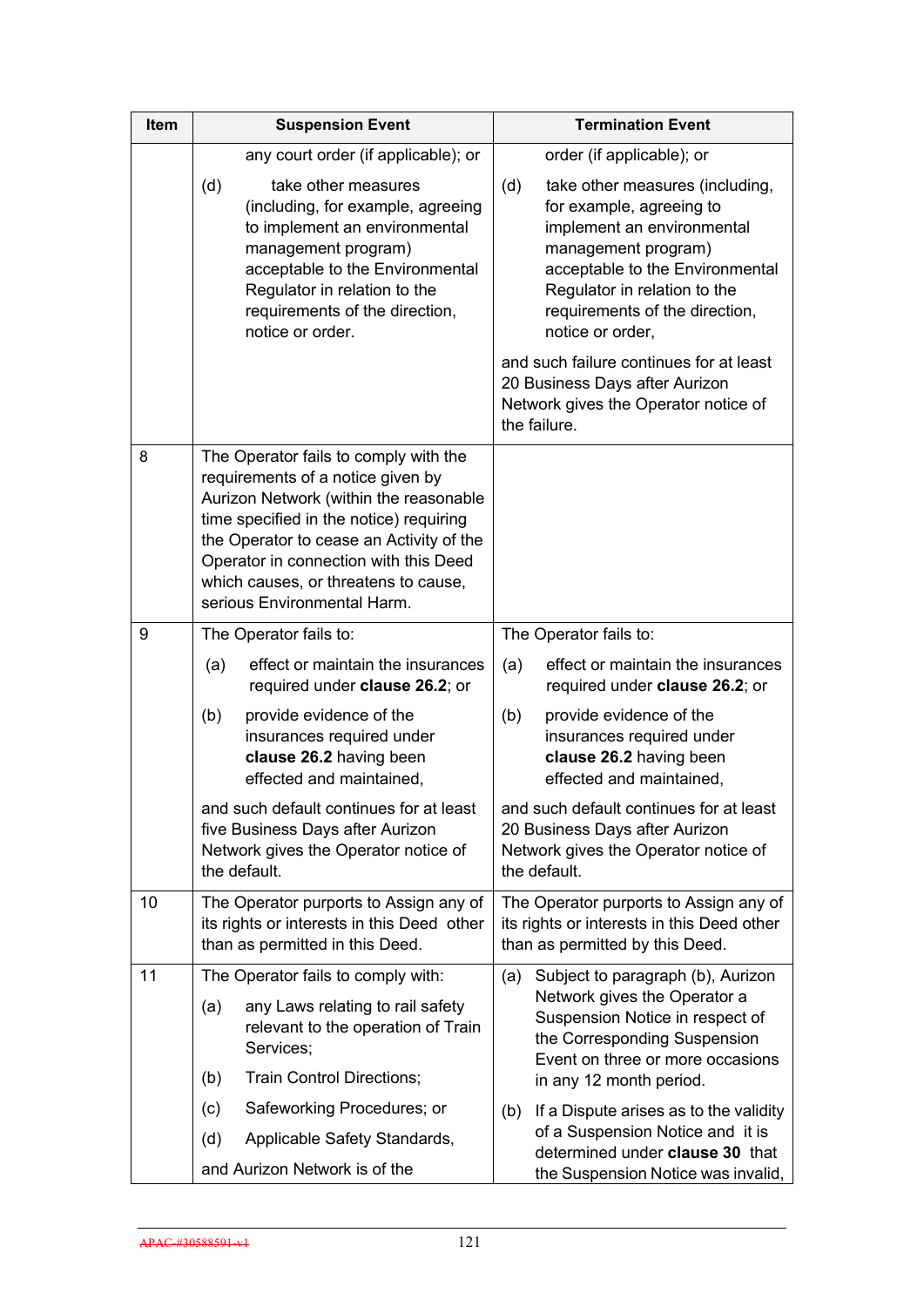| Item              | <b>Suspension Event</b>                                                                                                                                                                                                                                                                                                                                                                                                                | <b>Termination Event</b>                                                                       |
|-------------------|----------------------------------------------------------------------------------------------------------------------------------------------------------------------------------------------------------------------------------------------------------------------------------------------------------------------------------------------------------------------------------------------------------------------------------------|------------------------------------------------------------------------------------------------|
|                   | reasonable opinion that such default<br>has caused an increased risk to the<br>safety of any person or a material risk to<br>property.                                                                                                                                                                                                                                                                                                 | the Suspension Notice must not be<br>taken into account for the<br>purposes of this provision. |
| $12 \overline{ }$ | The Operator fails to comply with any<br>obligation under this Deed (other than<br>any obligation which, if not complied<br>with by the Operator, is reasonably<br>likely to (either of itself or if other<br>requirements are satisfied) result in any<br>other Suspension Event occurring), and<br>such default continues for at least 20<br><b>Business Days after Aurizon Network</b><br>gives the Operator notice of the default. |                                                                                                |
| 13                |                                                                                                                                                                                                                                                                                                                                                                                                                                        | The Access Agreement is terminated.                                                            |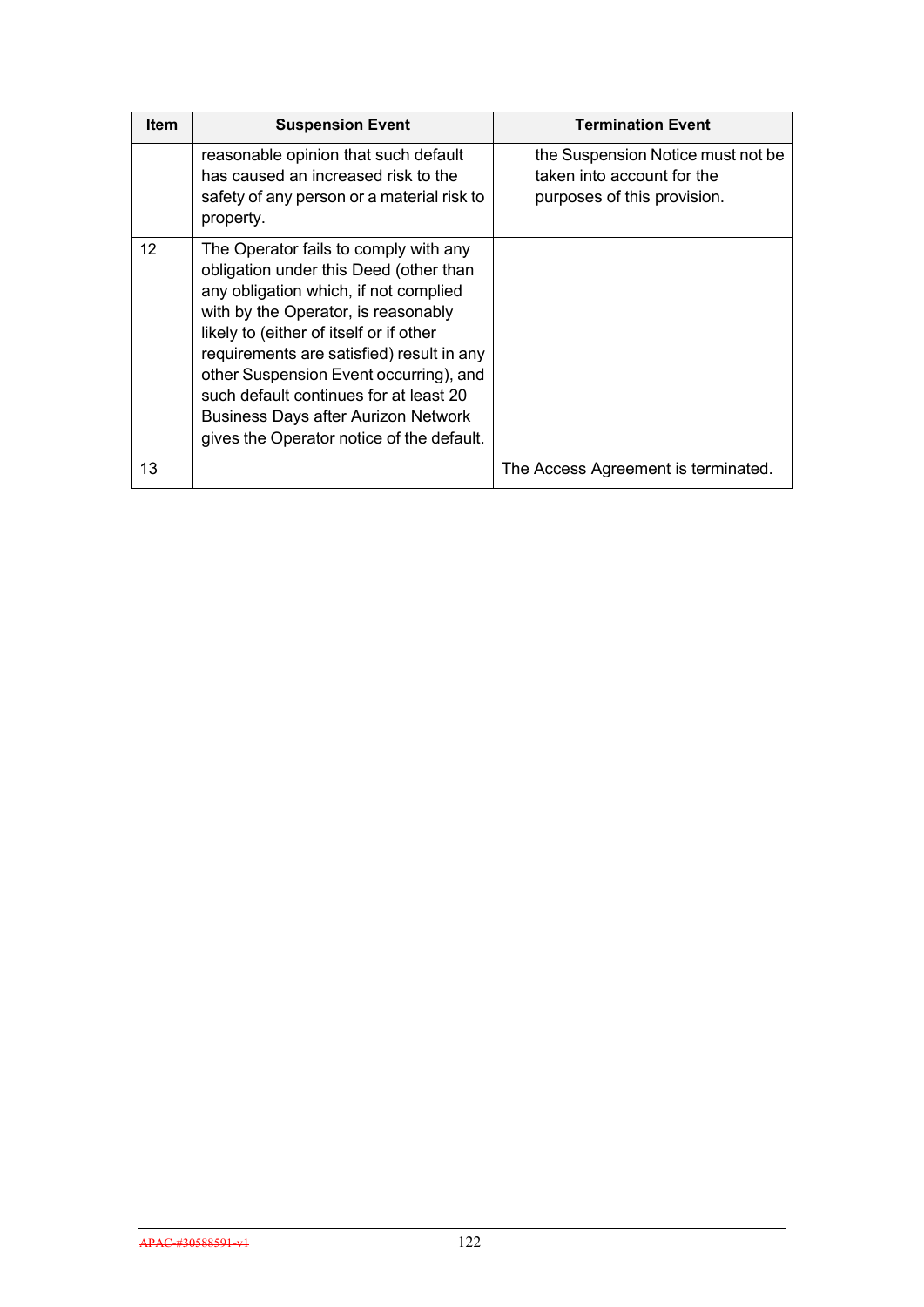## Interface Coordination Arrangements

## 1 Train Control Procedures

### **1.1 Train Controllers' contact details**

(a) For the benefit of the Operator's Staff who are responsible for the operation of Rollingstock used in the operation of a Train Service for a Train Service Type (**Traincrew**), contact details for the Train Controllers relevant to the Nominated Network are set out below:

| Line Sections: | [insert] |
|----------------|----------|
| Control Board: | [insert] |
| Phone:         | [insert] |
| Fax:           | [insert] |

(b) For the benefit of the Operator's Controller, contact details for the Train Controllers relevant to the Nominated Network are set out below:

| Line Sections: | [insert] |
|----------------|----------|
| Control Board: | [insert] |
| Phone:         | [insert] |
| Fax:           | [insert] |

### **1.2 Operator's advice to Train Controller**

- (a) The Operator's Controller and the Traincrew of the relevant Train must:
	- (i) immediately upon becoming aware of an emergency that may affect the performance of the Operator's Train; and
	- (ii) as soon as reasonably practicable after becoming aware of any other event or circumstances that may affect the performance of the Operator's Train,

provide the Train Controller with such information as the Train Controller may reasonably require, including:

- (iii) the Train number;
- (iv) the nature of the event or circumstances; and
- (v) the likely impact on the performance of Network Train Services (including any Train Service operated by the Operator),

regardless of whether or not the Operator's Train has entered the Nominated Network.

(b) At least 15 minutes before the departure of a Train Service, the Operator's Controller must provide the Train Controller with the following information in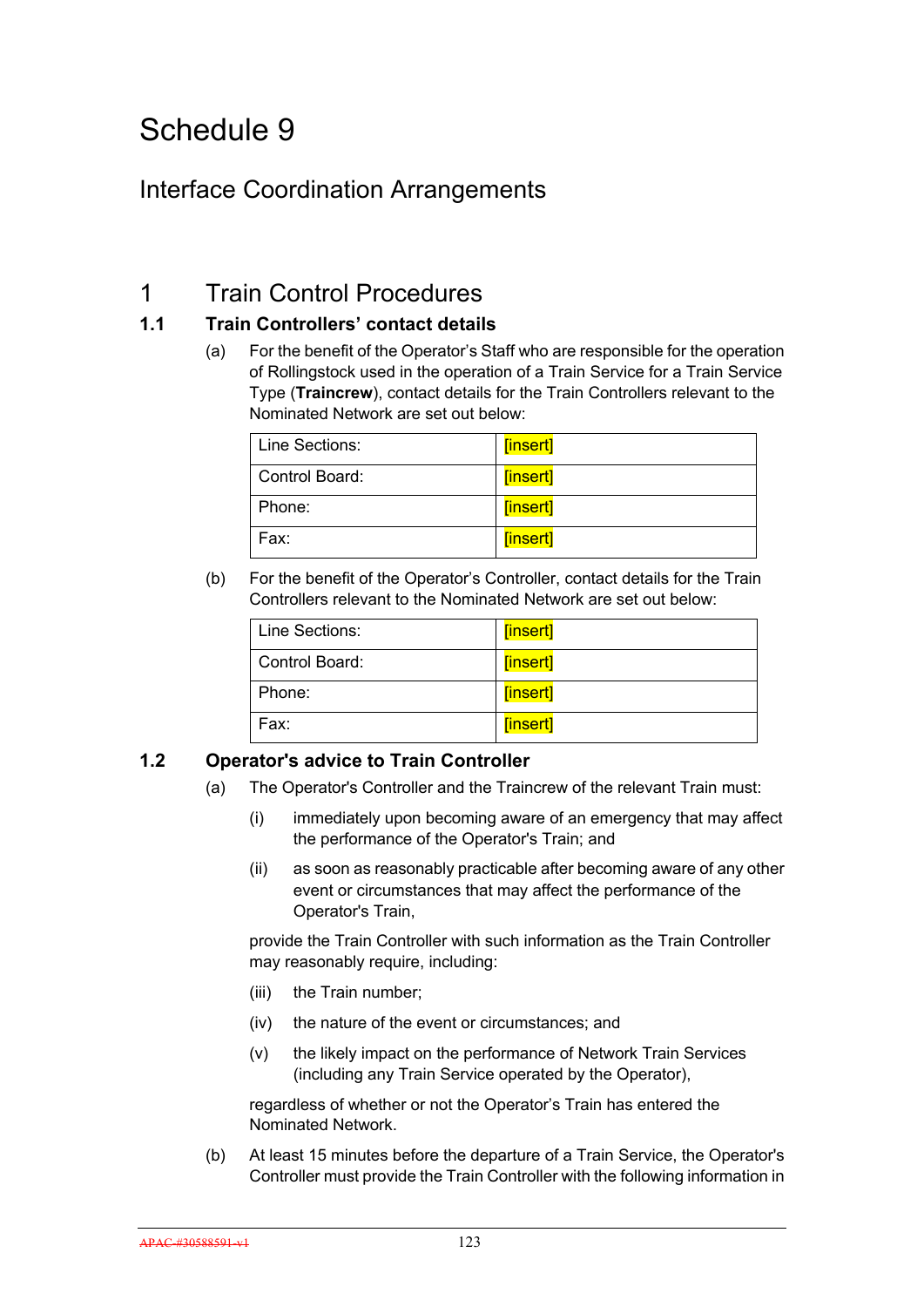relation to that Train Service:

- (i) information with respect to the Traincrew for that Train Service including the names of the Traincrew personnel and details of any mandatory Traincrew breaks;
- (ii) if the initial Traincrew for that Train Service is rostered to be replaced by a new Traincrew before that Train Service reaches its Destination, details of the relevant rosters;
- (iii) the location of nominated depots as specified in the Operating Plan, where Activities in relation to that Train Service such as provisioning, shunting and marshalling, will be carried out;
- (iv) any en route locomotive provisioning requirements;
- (v) if the Train is in "Train Order Territory" (as defined in Aurizon Network's safety management system (as amended from time to time)) or "Direct Traffic Control Territory" (as defined in Aurizon Network's safety management system (as amended from time to time)), the number of the leading locomotive; and
- (vi) a document in the form required by Aurizon Network (**Train List**) which contains the following information in relation to that Train Service:
	- (A) the Train number;
	- (B) the Origin of the Train;
	- (C) the length of the Train in metres (including the locomotives);
	- (D) the number of vehicles in the Train;
	- (E) the gross mass of the Train;
	- (F) the gross trailing load of the Train in tonnes;
	- (G) the motive power employed by the Train;
	- (H) for each vehicle in the Train, in the order in which they will be placed, leading end first, the following information:
		- (1) vehicle classification;
		- (2) vehicle number;
		- (3) vehicle type;
		- (4) gross weight of the vehicle;
		- (5) a description of the goods carried in the vehicle (including details of all Dangerous Goods) by class and location on the Train;
		- (6) the destination of each vehicle; and
		- (7) any known defects, eg brakes cut out; and
	- (I) any other relevant information in relation to the operation of that Train Service.
- (c) Subject to the Traincrew complying with **item 1.2(b)(ii)** of this **schedule 9**, the Train Controller must notify the Traincrew of the most probable location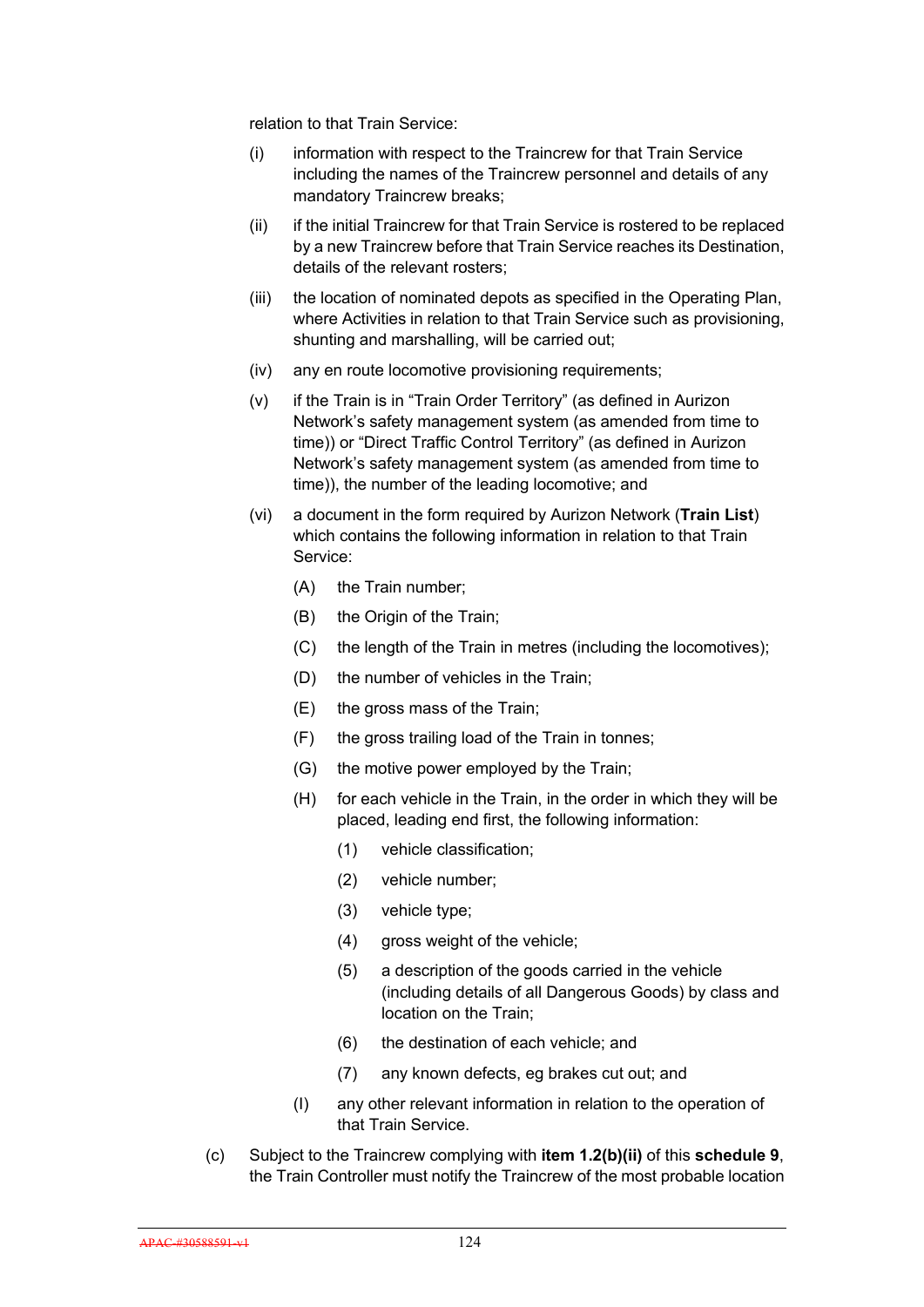for the rostered change of Traincrew as soon as reasonably practicable after the Train Controller determines such location.

- (d) The Operator must enter the Train List into Aurizon Network's nominated information system in accordance with the procedures specified by Aurizon Network.
- (e) The Operator must, as soon as reasonably practicable after it becomes aware of any changes to the information it has provided to Aurizon Network in relation to the Train List, update Aurizon Network's nominated information system with respect to such changes in accordance with the procedures specified by Aurizon Network.
- (f) The Operator must, at all times, ensure that the Train List for a Train Service is accurate and includes all relevant information in relation to that Train Service.
- (g) If the weight and/or length of a Train operated by the Operator alters during the operation of a Train Service utilising that Train, the Operator's Controller must advise the Train Controller of the new weight and/or length (as applicable) of the Train.
- (h) The Operator must provide to Aurizon Network (and keep current at all times during the Term) the contact details (including a mobile phone number and after hours contact details) for the Operator's Controller. As at the date of this Deed, the contact details for the Operator's Controller are set out below:

| Name:                           | [insert] |
|---------------------------------|----------|
| Position:                       | [insert] |
| Phone (during business hours):  | [insert] |
| Phone (outside business hours): | [insert] |
| Mobile phone number:            | [insert] |
| Fax:                            | [insert] |

- (i) The Operator's Controller must be contactable by the Train Controller at all times while any of the Operator's Train Services are operating on the Nominated Network.
- (j) The Operator must provide to Aurizon Network (and keep current at all times during the Term):
	- (i) the hours during which the Operator's Controller will not be contactable while the Operator's Train Services are not operating on the Nominated Network; and
	- (ii) the after hours contact procedures for the Operator's Controller.
- (k) When a Train Service is operating on a section of Track which is not within "Track Circulated Territory" (as defined in Aurizon Network's safety management system (as amended from time to time)), the Traincrew must, when reasonably requested by the Train Controller, advise the Train Controller of the arrival and departure times, or the departure times if the Train did not stop, for each "Crossing Location" (as defined in Aurizon Network's safety management system (as amended from time to time)) that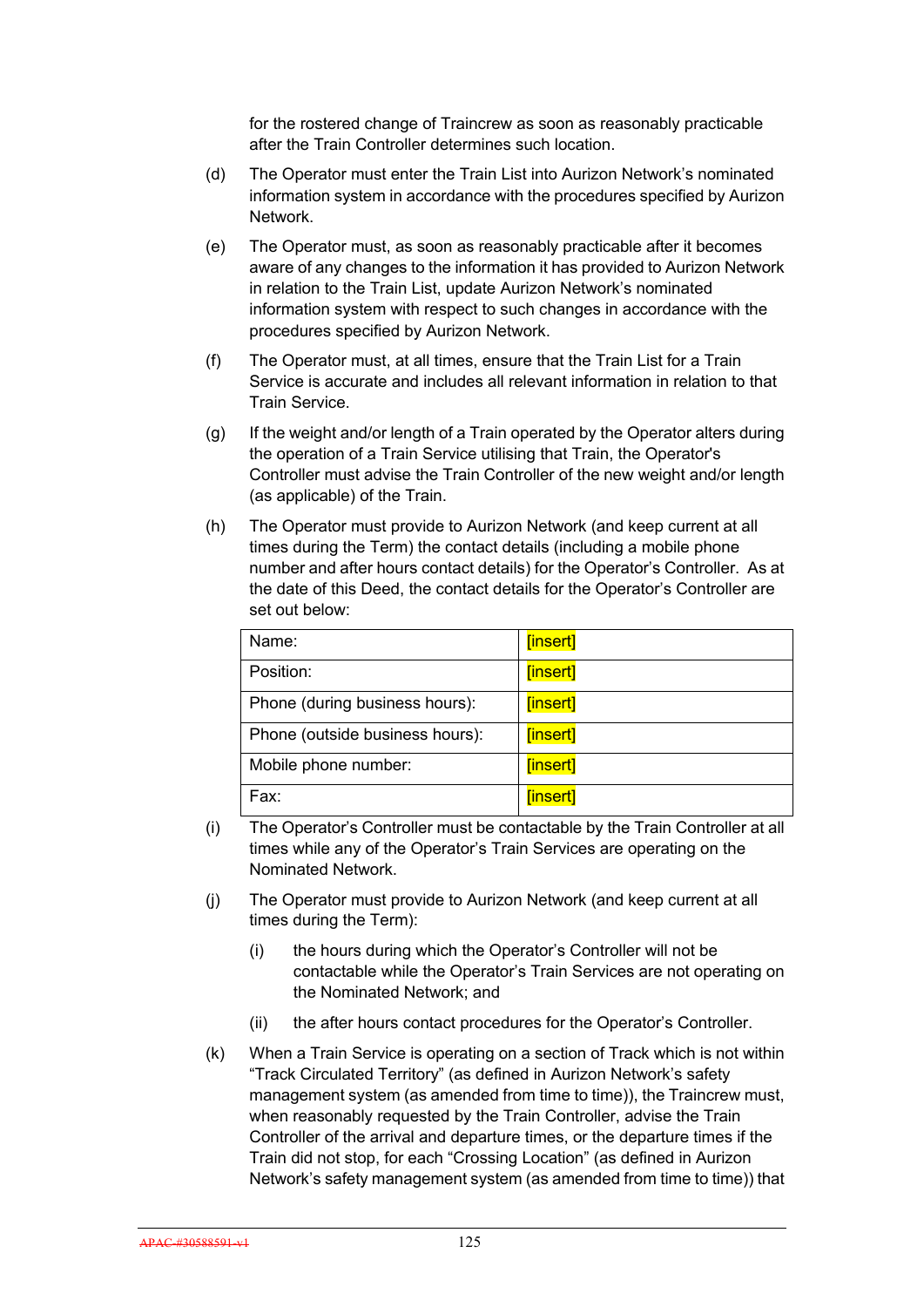the Train passed through on the Nominated Network.

(l) The Train Controller must enter the arrival and departure times referred to in **item 1.2(k)** of this **schedule 9** into Aurizon Network's nominated information system as soon as reasonably practicable after the advice is received from the Traincrew.

#### **1.3 Train Controller's advice to the Operator**

- (a) As soon as reasonably practicable after becoming aware of any event or circumstances that may affect the performance of the Operator's Train, the Train Controller must provide to the Operator's Controller such information as the Operator's Controller may reasonably require, including:
	- (i) the Train number;
	- (ii) the nature of the event or circumstances; and
	- (iii) the likely impact on the performance of Network Train Services (including any Train Service operated by the Operator).
- (b) When reasonably requested by the Operator's Controller, the Train Controller will provide to the Operator's Controller an estimated time of arrival at any location on the Nominated Network for the Operator's Train.
- (c) When reasonably requested by the Traincrew, the Train Controller will provide information to the Traincrew regarding events or circumstances that may impact on the performance of the Operator's Train.

#### **1.4 Consultation between Train Controller and the Operator**

- (a) The Operator's Controller is responsible for determining whether the initial Traincrew for a Train Service will need to be replaced by a new Traincrew before the relevant Train Service reaches its Destination where such change of Traincrew is not included in the roster provided by the Operator's Controller to the Train Controller under **item 1.2(b)(ii)** of this **schedule 9** (if any) (**Relief**).
- (b) Subject to **item 1.4(c)** of this **schedule 9**Error! Reference source not found., the Traincrew will contact the Operator's Controller to request meal breaks and personal needs breaks (**Traincrew Breaks**) and Relief.
- (c) If the Traincrew cannot establish contact with the Operator's Controller to request a Traincrew Break or Relief, the Traincrew may contact the Train Controller directly to request the relevant Traincrew Break or Relief.
- (d) If the Traincrew submits a request for a Traincrew Break or Relief directly to the Train Controller, the Train Controller must:
	- (i) record the Traincrew's request for a Traincrew Break or Relief (as applicable); and
	- (ii) advise the Operator's Controller that it has received a request for a Traincrew Break or Relief (as applicable) from the Traincrew.
- (e) Upon receiving advice from the Train Controller in accordance with **item 1.4(d)** of this **schedule 9**, the Operator's Controller must verbally acknowledge receipt of that advice from the Train Controller.
- (f) If the Operator's Train Controller or the Traincrew submits a request for a Traincrew Break or Relief to the Train Controller, then: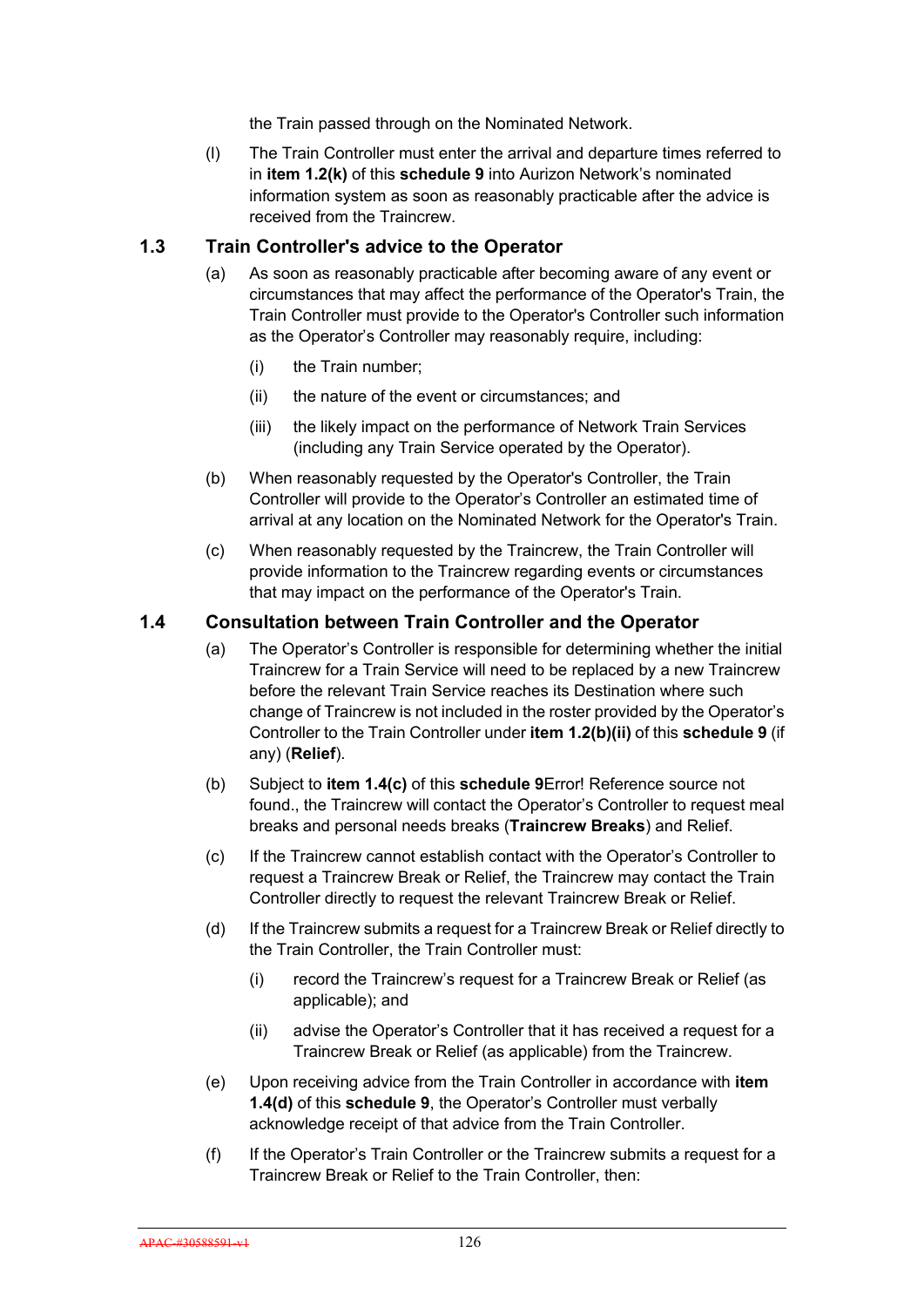- (i) the Train Controller and the Operator's Controller must consult with each other as to the most appropriate time and location for the Traincrew Break or Relief (as applicable); and
- (ii) the Train Controller must not unreasonably refuse to agree to the time and location for the Traincrew Break or Relief (as applicable).
- (g) If the Train Controller and the Operator's Controller agree the time and location for the requested Traincrew Break or Relief (as applicable), then:
	- (i) the Operator's Controller must:
		- (A) make all the necessary arrangements for the Traincrew Break or Relief (as applicable) and, subject to **item 1.4(h)** of this **schedule 9**, advise the Traincrew of such arrangements; and
		- (B) inform the Train Controller of any changes to the Traincrew's requirements for that Traincrew Break or Relief (as applicable) including any changes to the Traincrew's requirements with respect to the time for that Traincrew Break or Relief (as applicable); and
	- (ii) the Train Controller must advise the Operator's Controller if the estimated time of arrival of the Train at the location for the Traincrew Break or Relief (as applicable) varies by more than 15 minutes from the agreed time for the Traincrew Break or Relief (as applicable).
- (h) If the Operator's Controller is unable to contact the Traincrew directly to provide advice in relation to the arrangements for the Traincrew Break or Relief (as applicable) referred to in **item 1.4(g)** of this **schedule 9**, then the Train Controller may, subject to receiving a request from the Operator's Controller, advise the Traincrew of the arrangements for that Traincrew Break or Relief (as applicable).
- (i) If the Operator's Train Controller informs the Train Controller in accordance with **item 1.4(g)(i)(B)** of this **schedule 9** that the Traincrew's requirements for a Traincrew Break or Relief have changed, then the Train Controller and the Operator's Controller must consult with each other with respect to the relevant changes.

### **1.5 Radio procedures**

- (a) The Operator's Staff must follow the general radio procedures contained in the "Observance of Signals Manual STD/0037/SWK" (as amended from time to time) when using the Train Control radio system.
- (b) The details for access to the Train Control radio system for each of the line sections that comprise the Nominated Network are set out below:

| Line Section:          | [insert] |
|------------------------|----------|
| Channel Number:        | [insert] |
| Line Section:          | [insert] |
| <b>Channel Number:</b> | [insert] |

#### **1.6 Procedures for entering the Nominated Network**

(a) The Operator must comply with the yard procedures at the Origin for a Train Service (if any) as advised by Aurizon Network.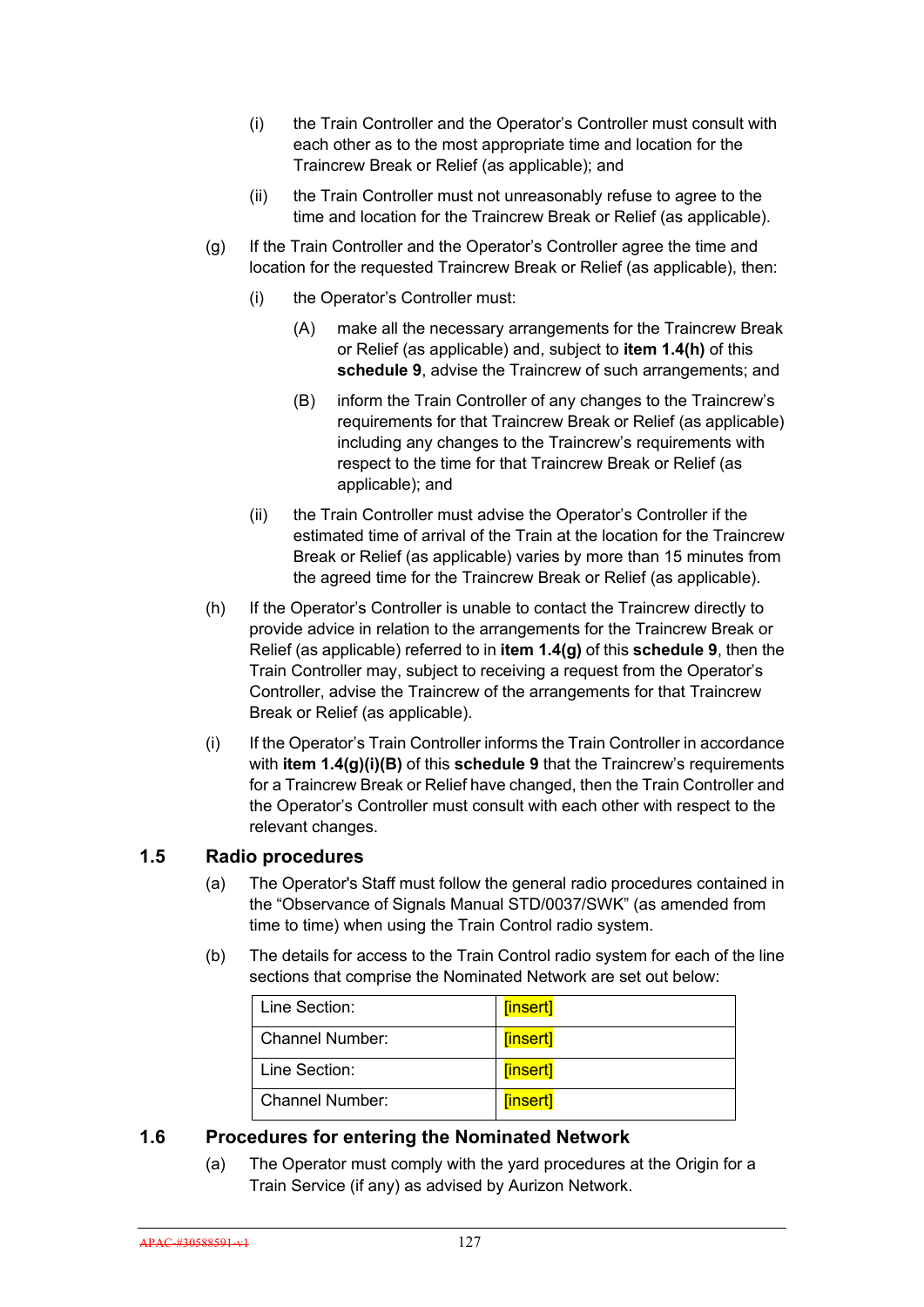- (b) The Operator will only enter the Nominated Network upon receipt of the appropriate "Proceed Authority" (as defined in Aurizon Network's safety management system (as amended from time to time)) as advised by Aurizon Network.
- (c) The Operator's Controller must advise the Train Controller of the anticipated departure time of the Operator's Train at least two hours before the Scheduled Time for the departure of the Train or when reasonably requested by the Train Controller. If the anticipated departure time alter from that previously advised to the Train Controller, then the Operator's Controller must advise the Train Controller of the new anticipated departure time as soon as reasonably practicable after it becomes aware of the change.
- (d) The Traincrew for a Train Service must advise the Train Controller when the Train for that Train Service is ready to depart the Origin.
- (e) Prior to the departure of the Train, the Operator must supply the Train driver with the Scheduled Times for that particular Train Service for that particular day.

### **1.7 Procedures for shunting/entering and exiting yards**

Aurizon Network will advise the Operator of the appropriate procedures for shunting, entering yards and leaving yards en route.

#### **1.8 Procedures for leaving the Nominated Network**

The Operator must comply with yard procedures at the Destination for a Train Service (if any) as advised by Aurizon Network.

#### **1.9 Contact details for party responsible for loading Trains – clause 17.4(c)**

- (a) The Operator must provide to Aurizon Network (and keep current at all times during the Term) the contact details for any party responsible for loading the Operator's Trains.
- (b) As at the date of this Deed, the parties responsible for loading the Operator's Trains are set out below:

| Name     | Phone    | Fax      |
|----------|----------|----------|
| [insert] | [insert] | [insert] |
| [insert] | [insert] | [insert] |
| [insert] | [insert] | [insert] |

## 2 Train Operations Procedures

### **2.1 Safety Alerts and Safety Notices**

- **(a) Safety Alerts**
	- (i) In this **item 2** of **schedule 9**, **Safety Alert** means a document specified as a "Safety Alert" which notifies the recipient that a serious safety incident that has affected or could affect Aurizon Network, the Operator or any other user of the Infrastructure has occurred. A Safety Alert may include: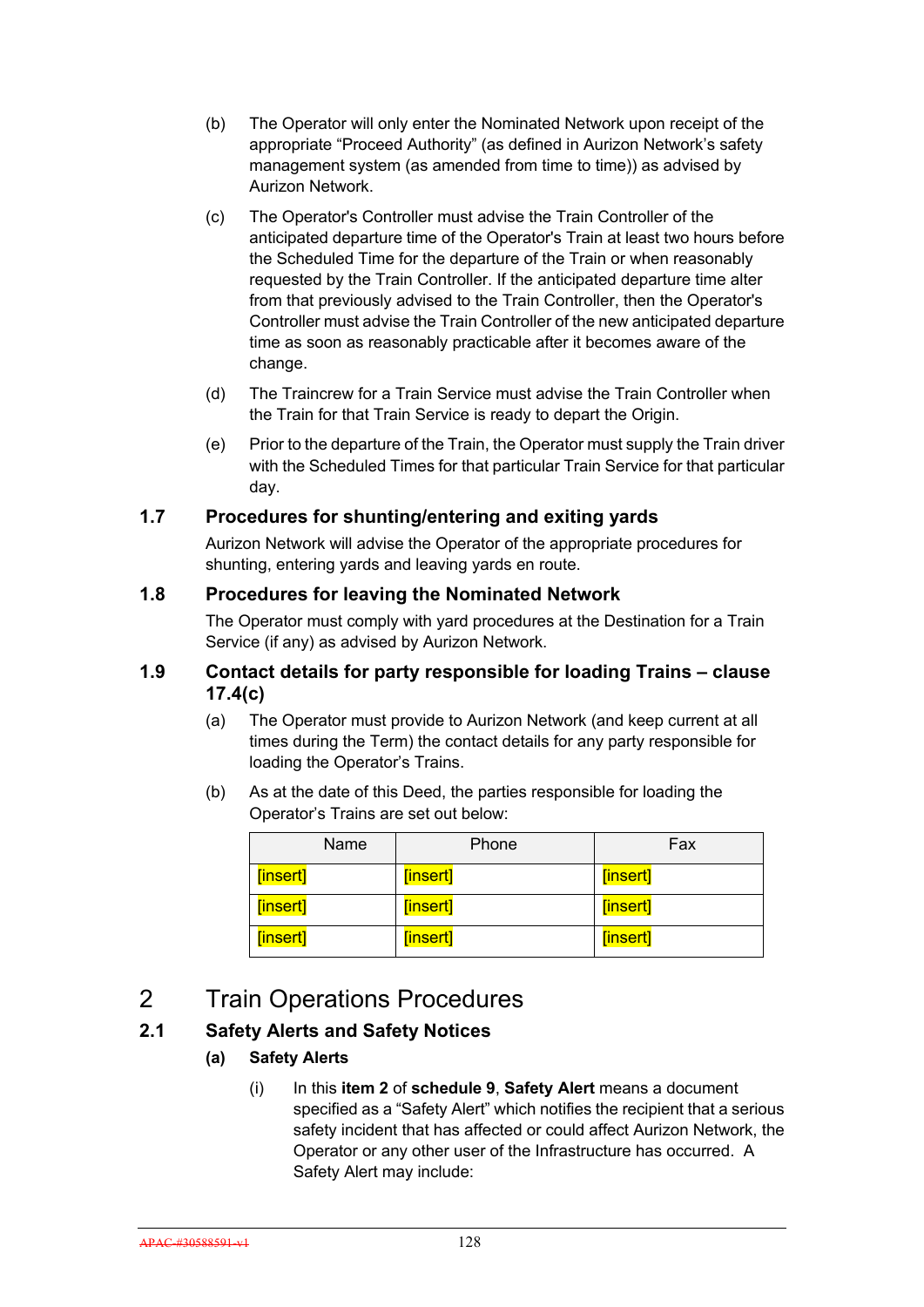- (A) details in relation to the serious safety incident (for information purposes); and/or
- (B) information in relation to any immediate actions to be taken in relation to the serious safety incident.
- (ii) Aurizon Network must give a Safety Alert as soon as reasonably practicable after the occurrence of a serious safety incident.
- (iii) Aurizon Network may give the Operator a Safety Alert using the Operator's address for notices specified in **item 2** of **schedule 1**. Without limiting the method of delivery, Aurizon Network may give the Operator a Safety Alert by electronic means.
- (iv) As soon as possible after the receipt of a Safety Alert from Aurizon Network, the Operator must make the Operator's Staff aware of the contents of such Safety Alert.

#### **(b) Safety Notices**

- (i) In this **item 2** of **schedule 9**:
	- (A) **Safety Change** means a temporary or permanent change to Aurizon Network's safety management system.
	- (B) **Safety Notice** means a document specified as a "Safety Notice" which is published by Aurizon Network on a weekly basis for distribution to Aurizon Network's employees and the Operator (if it contains safety information relevant to the Operator) and includes safety information about a Safety Change.
- (ii) Subject to **item 2.1(b)(iii)** of this **schedule 9**, Aurizon Network will include safety information about a Safety Change in a Safety Notice published at least seven days before the date that the Safety Change becomes effective.
- (iii) If:
	- (A) Aurizon Network considers it necessary to communicate certain safety information about a Safety Change; and
	- (B) that safety information has not been published in a Safety Notice at least seven days before the date that the relevant Safety Change will become effective;
	- then, Aurizon Network must:
	- (C) publish that safety information in a Train Notice or a Safety Alert; and
	- (D) as soon as reasonably practicable after publication of that Train Notice or Safety Alert, publish that safety information in a Safety Notice.
- (iv) The Operator must ensure that members of the Operator's Staff who perform Safety Related Work have access to a copy of, or are notified of, any safety information in the Safety Notices relevant to their area of work.
- (v) Aurizon Network may give the Operator a Safety Notice using the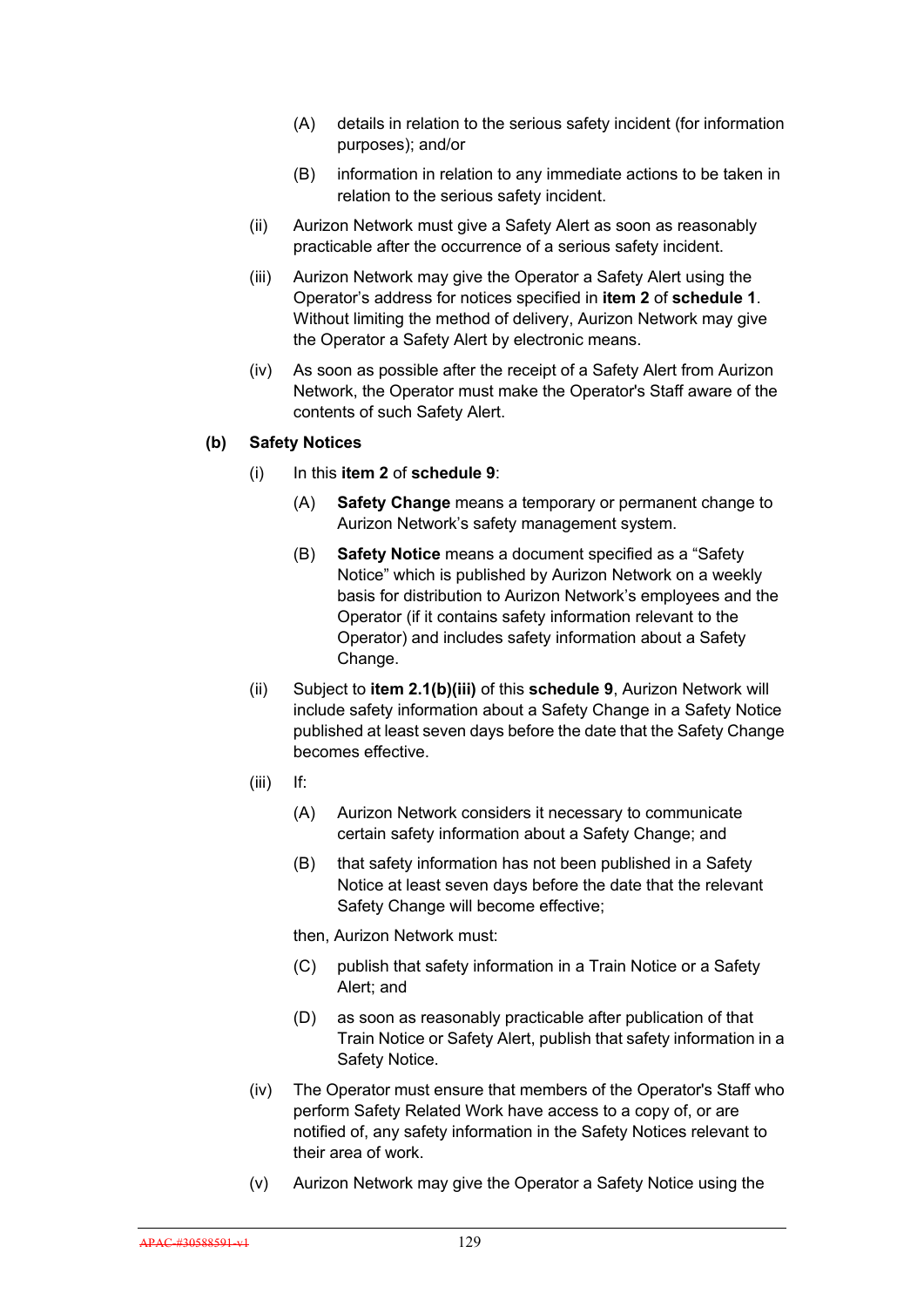Operator's address for notices specified in **item 2** of **schedule 1**. Without limiting the method of delivery, Aurizon Network may give the Operator a Safety Notice by electronic means.

#### **(c) Train Notices**

- (i) In this **item 2** of **schedule 9**, **Train Notice** means a document specified as a "Train Notice" which is published by Aurizon Network on a daily basis (or as otherwise determined by Aurizon Network) for distribution to the Operator and conveys operational instructions, information and messages about Activities on the Infrastructure.
- (ii) The Operator must ensure that all Train Notices are given to members of the Operator's Staff who:
	- (A) are responsible for the operation of Rollingstock used in the operation of a Train Service for a Train Service Type; or
	- (B) work on or near any Track.
- (iii) Aurizon Network may give the Operator a Train Notice using the Operator's address for notices specified in **item 2** of **schedule 1**. Without limiting the method of delivery, Aurizon Network may give the Operator a Train Notice by email.

#### **(d) Safeworking Forms**

- (i) Aurizon Network will make available to the Operator access to electronic copies of administrative forms included in Aurizon Network's safety management system which are necessary for the Operator to operate Train Services on the Nominated Network (**Safeworking Forms**).
- (ii) The Operator may obtain a reasonable quantity of Safeworking Forms by submitting a request to the following contact at Aurizon Network:

| Position:      | [insert] |
|----------------|----------|
| Phone:         | [insert] |
| Email address: | [insert] |
| Fax:           | [insert] |

#### **2.2 Operational meetings**

(a) The contact details for the Operator's Representative are set out below:

| Position:      | [insert] |
|----------------|----------|
| Phone:         | [insert] |
| Mobile phone:  | [insert] |
| Email address: | [insert] |
| Fax:           | [insert] |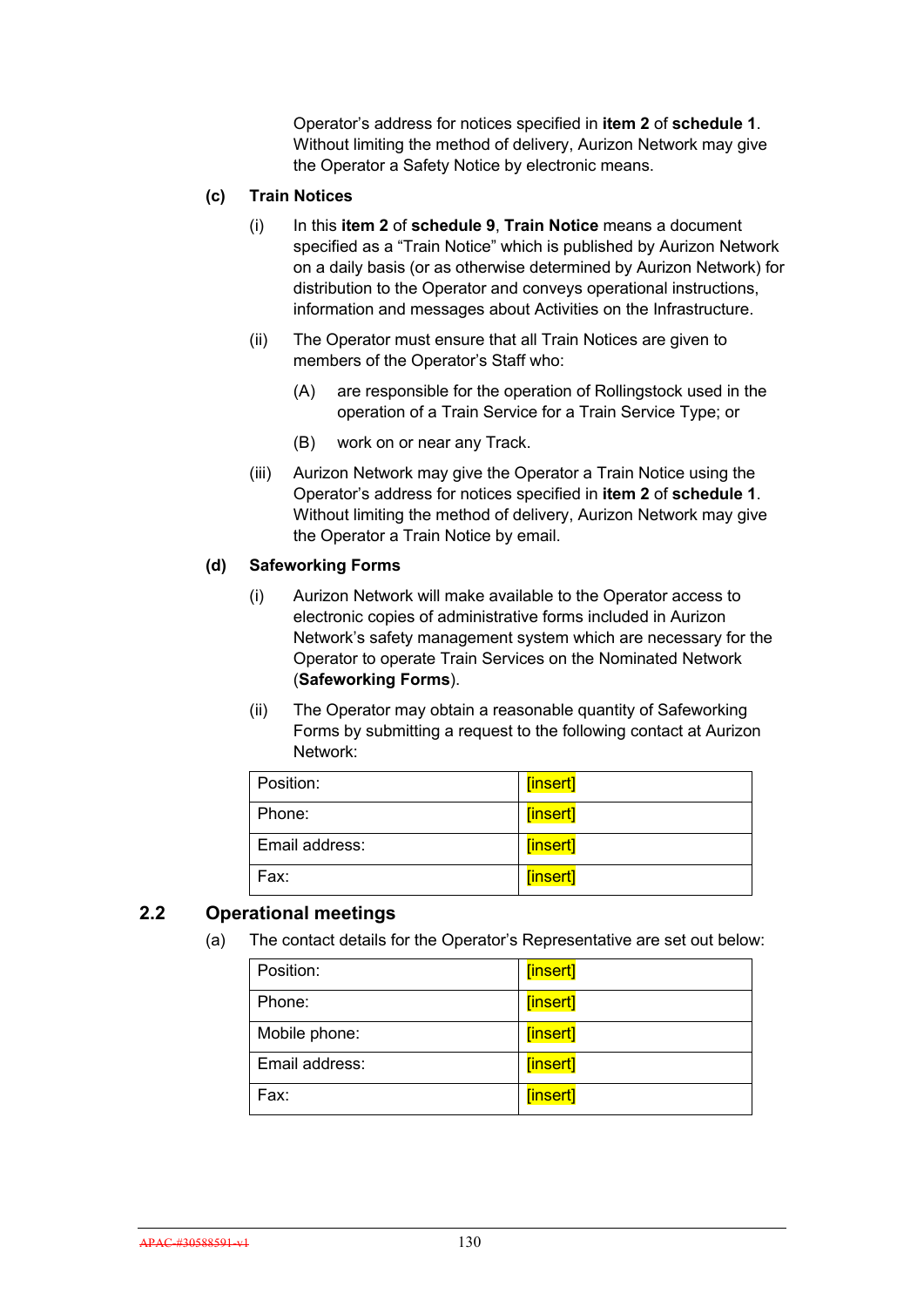(b) The contact details for the Aurizon Network Representative are set out below:

| Position:      | [insert] |
|----------------|----------|
| Phone:         | [insert] |
| Mobile phone:  | [insert] |
| Email address: | [insert] |
| Fax:           | [insert] |

- (c) The Operator's Representative and the Aurizon Network Representative (or their nominees) must meet on a monthly basis or as agreed by the Parties for the purpose of:
	- (i) reviewing the achievement of Performance Levels (as that term in defined in the Access Agreement) and other matters affecting the performance of Train Services so as to identify remedial action in relation to recurring problems and to plan action to address potential or known problems;
	- (ii) reviewing requests or proposals by the Operator or Aurizon Network to vary the procedures contained in this **schedule 9**;
	- (iii) reviewing the reliability of the Operator's Rollingstock;
	- (iv) reviewing Operational Constraints;
	- (v) investigating or reviewing breaches or suspected breaches of the Applicable Safeworking Procedures, Applicable Safety Standards or Train Control Directions by the Operator's Staff; and
	- (vi) reviewing any other matters relevant to the performance of this Deed.
- (d) The Operator's Representative must attend other operational meetings relevant to the operation of Train Movements on the Nominated Network as required by Aurizon Network from time to time.

## 3 Nominated Persons

### **3.1 Operator's Incident Response Coordinator**

The contact details for the Operator's Incident Response Coordinator are as follows:

| Name:                           | [insert] |
|---------------------------------|----------|
| Position:                       | [insert] |
| Phone (during business hours):  | [insert] |
| Phone (outside business hours): | [insert] |
| Mobile:                         | [insert] |
| Email:                          | [insert] |
| Fax:                            | [insert] |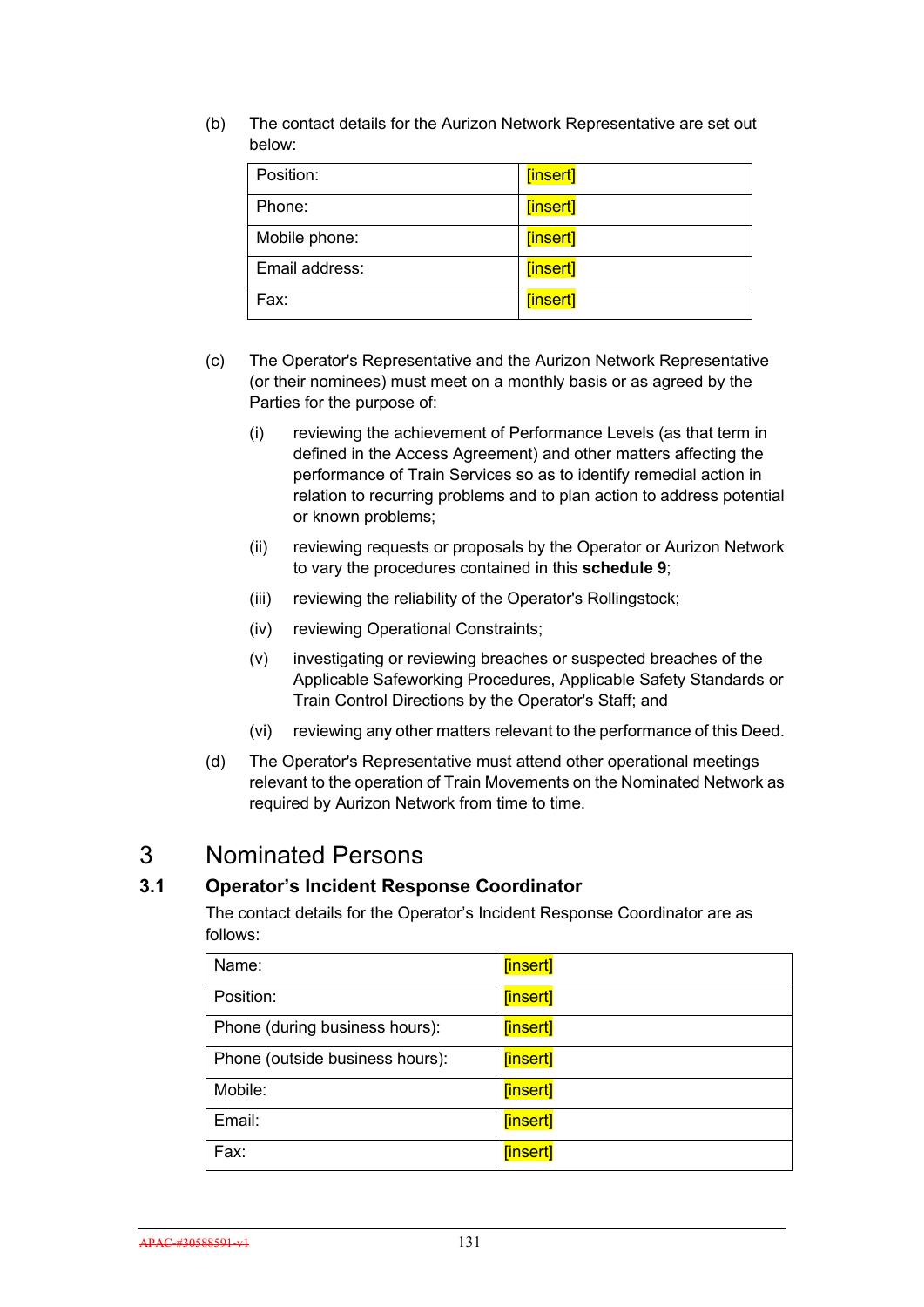### **3.2 Operator's Recovery Team Leader**

The contact details for the Operator's Recovery Team Leader are as follows:

| Name:                           | [insert] |
|---------------------------------|----------|
| Position:                       | [insert] |
| Phone (during business hours):  | [insert] |
| Phone (outside business hours): | [insert] |
| Mobile:                         | [insert] |
| Email:                          | [insert] |
| Fax:                            | [insert] |

### 4 Possession Protocols

Aurizon Network must publish the the Possession Protocols (as amended from time to time) on its Website which detail the rules governing the management and scheduling of Planned Possessions and Emergency Possession on the Infrastructure.

## 5 Document Control Procedures

(a) The contact details for the Operator's Document Controller are set out below:

| Name:           | [insert] |
|-----------------|----------|
|                 |          |
| Position:       | [insert] |
|                 |          |
| Phone:          | [insert] |
|                 |          |
| Postal Address: | [insert] |
|                 |          |
| Email Address:  | [insert] |
|                 |          |
|                 |          |

- (b) Upon execution of this Deed, Aurizon Network will give the Operator one electronic copy of each of the Applicable Safeworking Procedures and Applicable Safety Standards.
- (c) Aurizon Network will manage updates and revisions of the documents referred to in **item 5(b)** of this **schedule 9**, the Emergency Procedures and the Investigations Procedures in accordance with the provisions of the relevant Australian Standards that apply to document control at that time.
- (d) The Operator is responsible for ongoing distribution of all documents provided to it by or on behalf of Aurizon Network in respect of Aurizon Network's safety management system (including the documents referred to in **item 5(b)** of this **schedule 9**) to the relevant members of the Operator's Staff.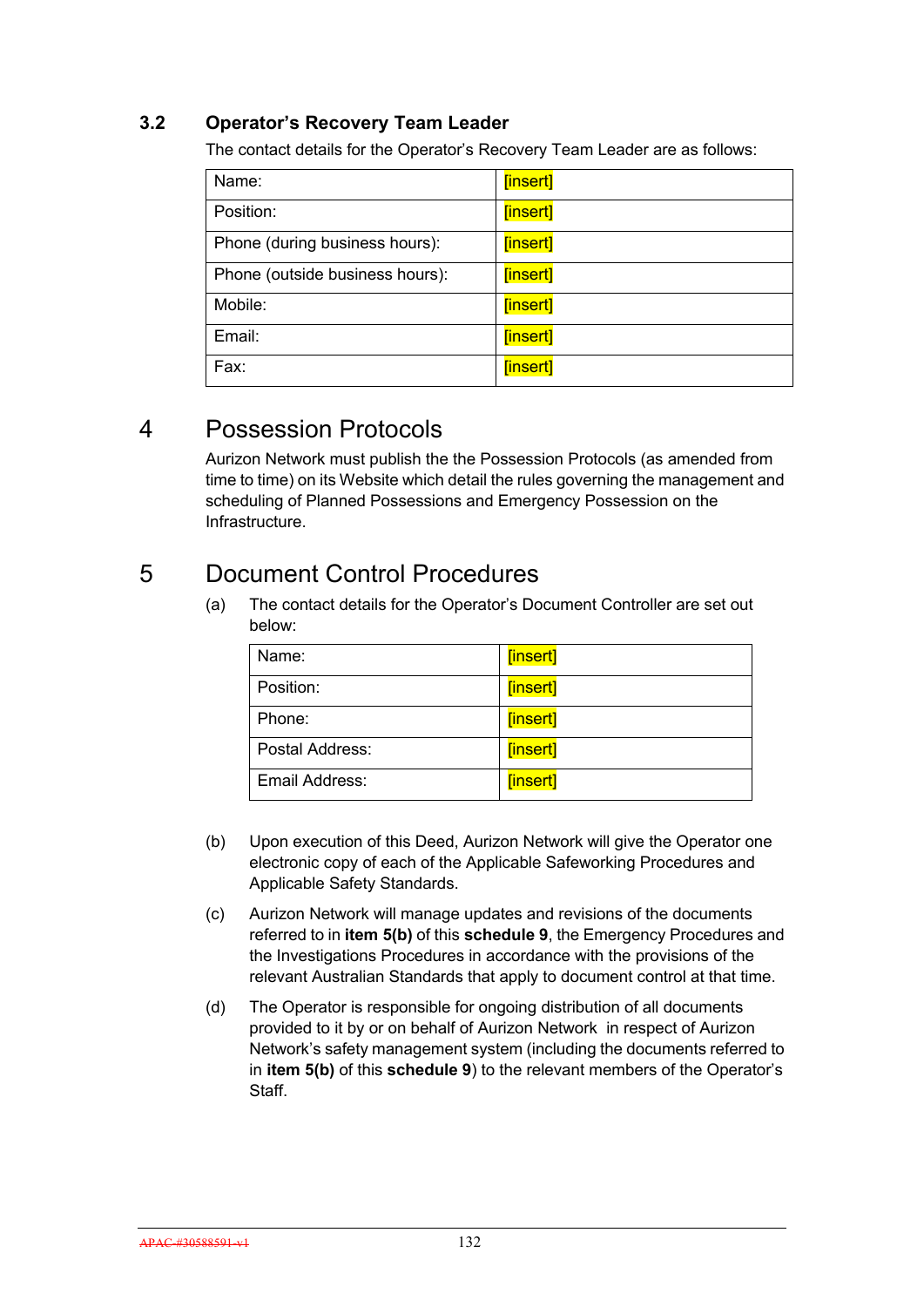## Ancillary Services and Ancillary Services Charges

### 1 Ancillary Services

[**Drafting note**: Arrangements for the provision of Ancillary Services (if any) by Aurizon Network to the Operator will be agreed on a transaction-by-transaction basis and documented in this **schedule 10**.

### **1.1 Provision of Wayside Equipment**

In this **item 1.1** of **schedule 10**:

**Wayside Equipment** means equipment owned by Aurizon Network that is located on or adjacent to the Infrastructure which records data which, if made available to the Operator, could be used by the Operator to monitor the condition of the Operator's Rollingstock, but excludes Weighbridges and Overload Detectors.

[**Drafting note**: Arrangements for the provision of Wayside Equipment by Aurizon Network to the Operator will be an Ancillary Service to be agreed on a transaction-by-transaction basis and documented in this **schedule 10**.]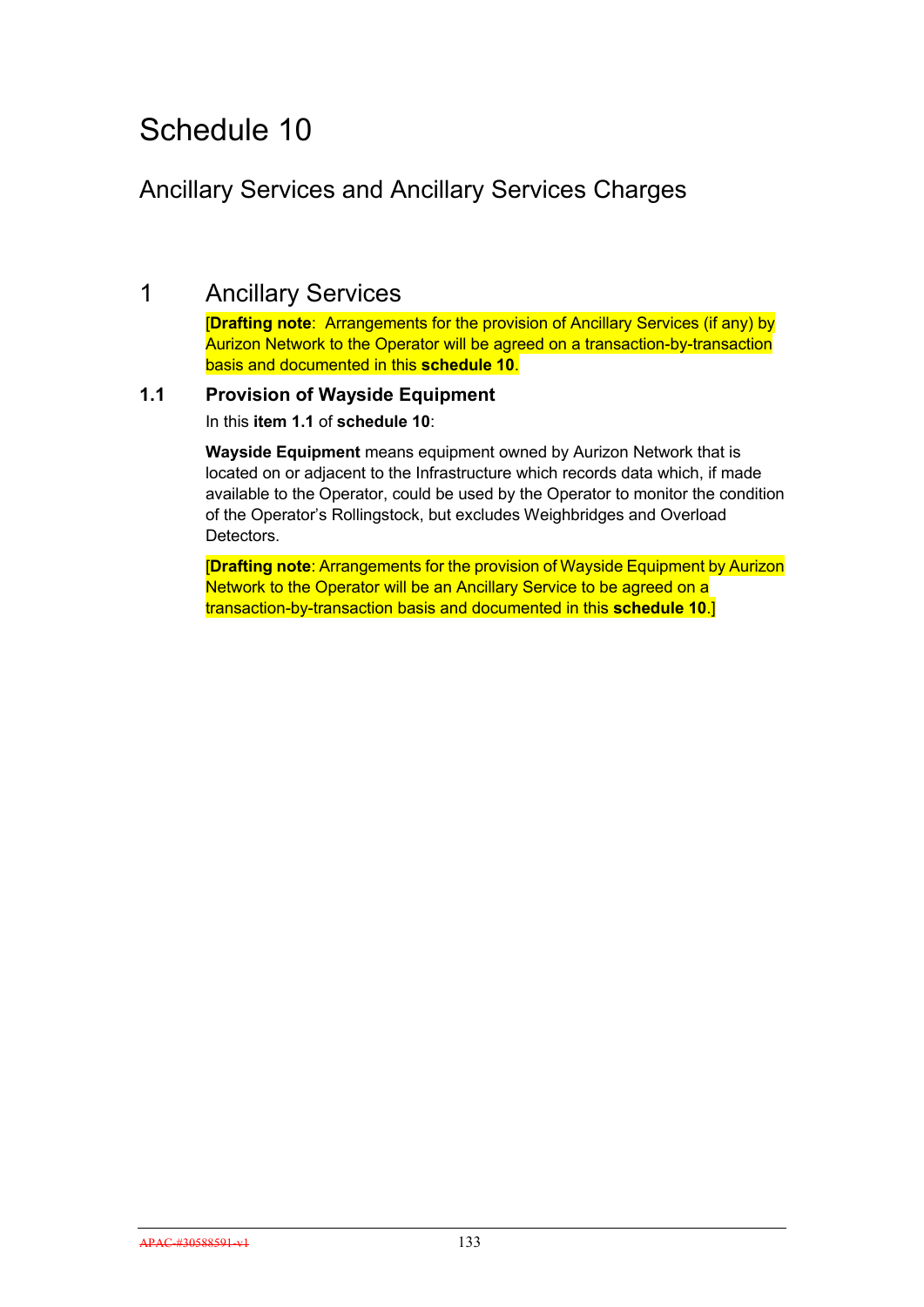Interface Risk Management Plan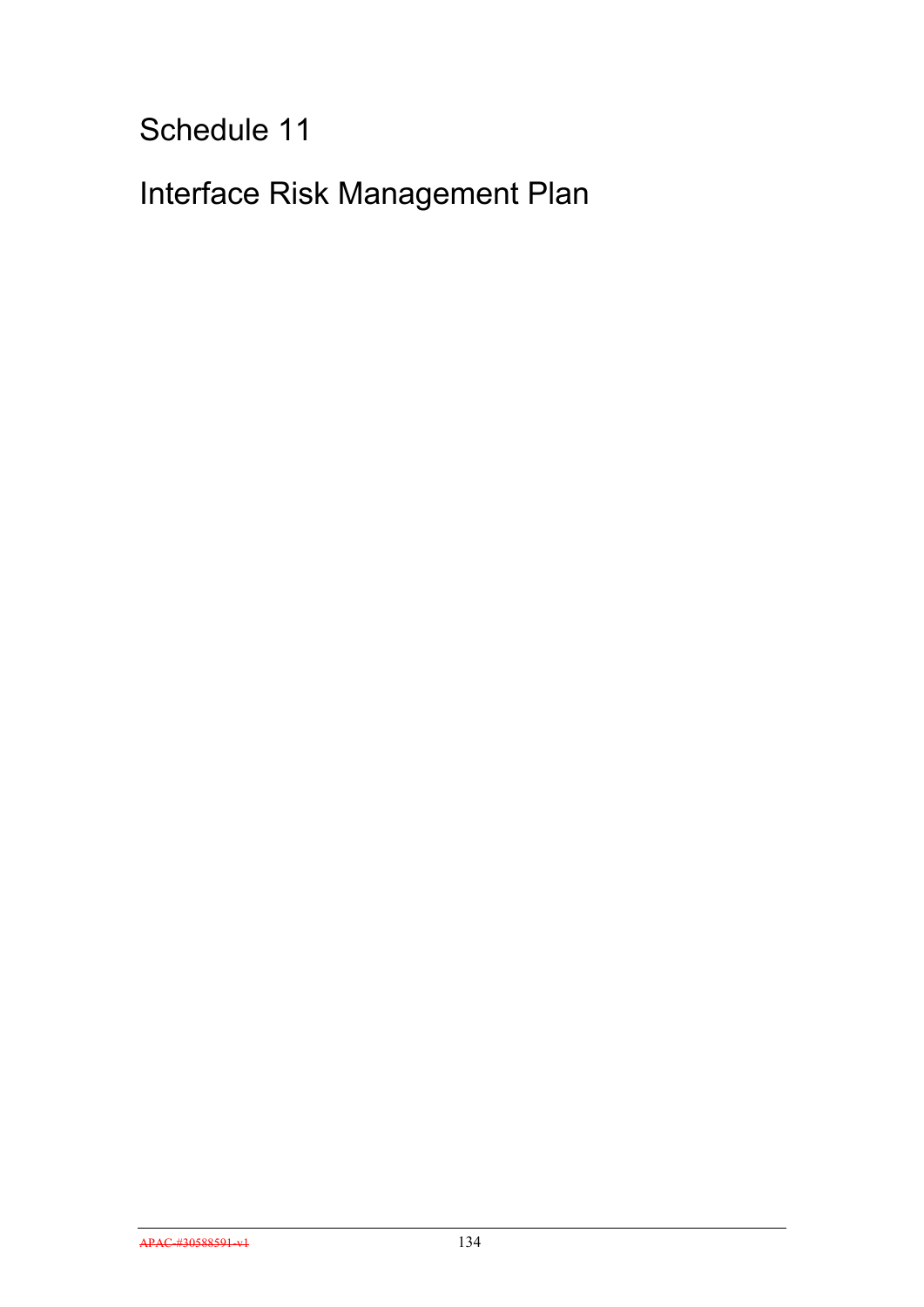Document comparison by Workshare Professional on Thursday, 23 March 2017 8:07:20 AM

| Input:        |                                                                                                                                |
|---------------|--------------------------------------------------------------------------------------------------------------------------------|
| Document 1 ID | file://\\prf-bnedc-01\Desktops\102290\Desktop\UT5\UT5<br>Standard Train Operations Deed AN Submission Draft 30<br>11 16. docx  |
| Description   | UT5 Standard Train Operations Deed AN Submission Draft<br>30 11 16                                                             |
| Document 2 ID | file://\\prf-bnedc-01\Desktops\102290\Desktop\UT5\UT5<br>Standard Train Operations Deed AN Submission Draft 17<br>03 17v2.docx |
| Description   | UT5 Standard Train Operations Deed AN Submission Draft<br>17 03 17 v2                                                          |
| Rendering set | Standard                                                                                                                       |

## **Legend:**

| Moved from    |  |  |
|---------------|--|--|
| Moved to      |  |  |
| Style change  |  |  |
| Format change |  |  |
|               |  |  |
|               |  |  |
|               |  |  |
|               |  |  |
|               |  |  |
|               |  |  |
|               |  |  |

| <b>Statistics:</b> |       |  |
|--------------------|-------|--|
|                    | Count |  |
| Insertions         | 225   |  |
| <b>Deletions</b>   | 315   |  |
| Moved from         |       |  |
| Moved to           |       |  |
| Style change       |       |  |